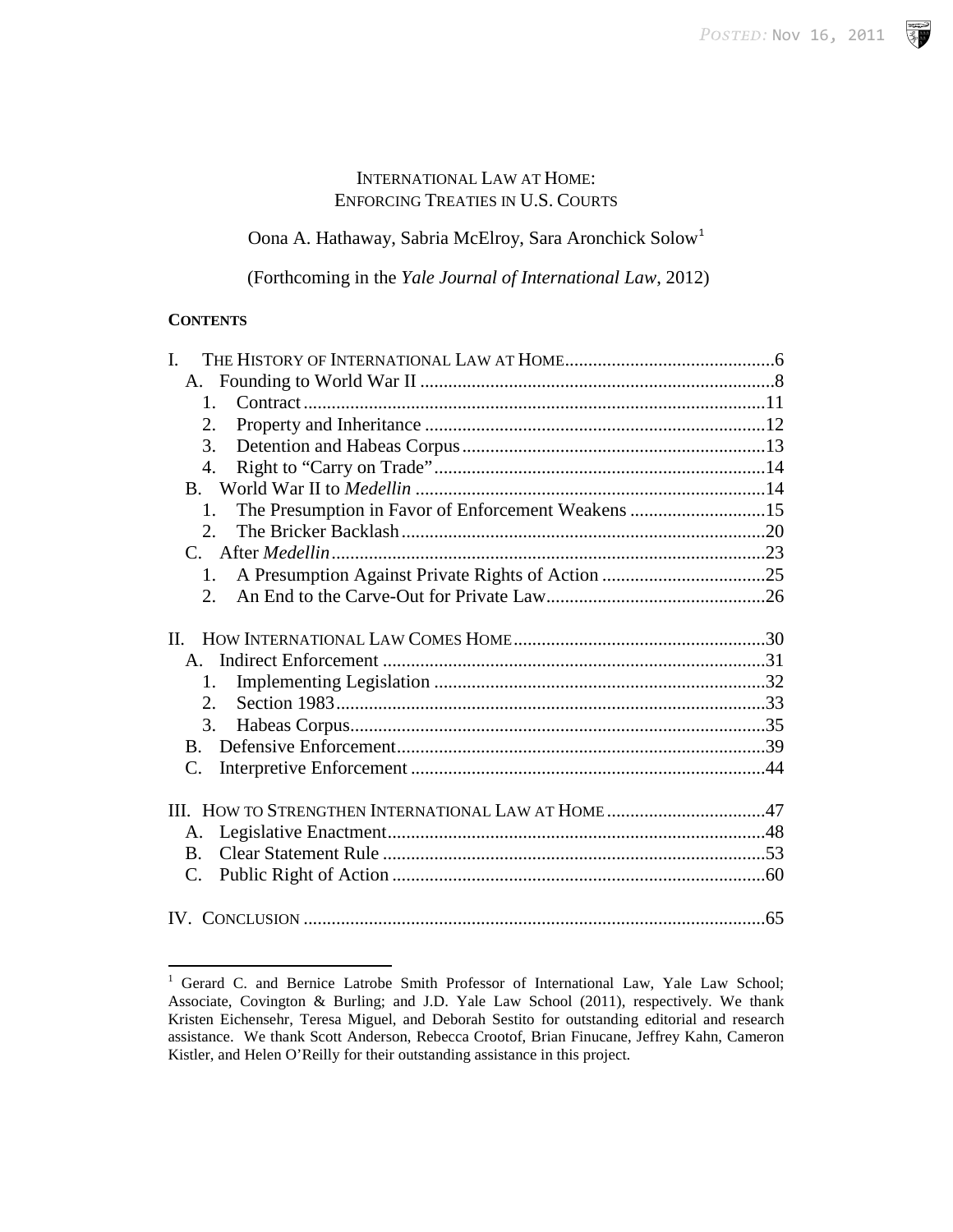There is a deep puzzle at the heart of international law. It is "law" binding on the United States, $<sup>2</sup>$  $<sup>2</sup>$  $<sup>2</sup>$  and yet it is not always enforceable in the courts. One of</sup> the great challenges for scholars, judges, and practitioners alike has been to make some sense of this puzzle—some might call it a paradox—and to figure out when international law can be used in U.S. courts and when it cannot.

The Supremacy Clause in the U.S. Constitution would seem to solve this puzzle. It says, after all, that "Treaties made, or which shall be made, under the Authority of the United States, shall be supreme Law of the Land."<sup>[3](#page-1-0)</sup> Yet early in the country's history, the Supreme Court distinguished between treaties "equivalent to an act of the legislature"—and therefore enforceable in the courts—and those "the legislature should execute"—meaning they could not be enforced in the courts until implemented by Congress and the President.<sup>[4](#page-1-1)</sup> Thus began a cottage industry devoted to determining when international law was enforceable in the courts and when not.

Just when scholars had more or less come to a settled understanding of the status of international law in the courts—or at least agreed to disagree—the Supreme Court entered the fray. Beginning in the 1990s, foreign nationals convicted of capital offenses and sentenced to the death penalty had begun challenging their convictions on the grounds that the arresting authorities had violated the Vienna Convention on Consular Relations<sup>[5](#page-1-2)</sup> (which the United States had ratified) by failing to inform them that they had the right to contact their consulates.<sup>[6](#page-1-3)</sup> U.S. courts refused to provide the relief the foreign nationals sought, and two of the cases eventually made their way to the International Court of Justice.<sup>[7](#page-1-4)</sup> That Court twice held that the United States had breached its obligations to its treaty partners by failing to notify the consulates of foreign nationals upon

<sup>&</sup>lt;sup>2</sup> Vienna Convention on the Law of Treaties art. 26, May 23, 1969, 1155 U.N.T.S. 331, 8 I.L.M. 679 ("Every treaty in force is binding upon the parties to it and must be performed by them in good faith.").

<span id="page-1-1"></span><span id="page-1-0"></span><sup>&</sup>lt;sup>3</sup> U.S. CONST. Art. VI cl. 2.<br><sup>4</sup> Foster v. Neilson, 2 Pet. 253 (1829), *overruled on other grounds*, United States v. Percheman, 7 Pet. 51 (1833).

<span id="page-1-2"></span><sup>5</sup> Vienna Convention on Consular Relations, Apr. 24, 1963, 21 UST 77, 596 UNTS 261.

<span id="page-1-3"></span><sup>&</sup>lt;sup>6</sup> The first of these—presented to the Supreme Court in the context of a last-minute request for a stay of execution and a writ of certiorari—resulted in a *per curiam* decision in that Court refusing to review the case on its merits. Breard v. Greene, 523 U.S. 371 (1998). The petitioner was therefore executed.

<span id="page-1-5"></span><span id="page-1-4"></span><sup>&</sup>lt;sup>7</sup> The United States had ratified the Optional Protocol to the Convention, which provided that "Disputes arising out of the interpretation or application of the Convention shall lie within the compulsory jurisdiction of the International Court of Justice and may accordingly be brought before the Court by an application made by any party to the dispute being a Party to the present Protocol." Optional Protocol Concerning the Compulsory Settlement of Disputes, art. 1, Apr. 24, 1963, 21 UST 325, 596 UNTS 487.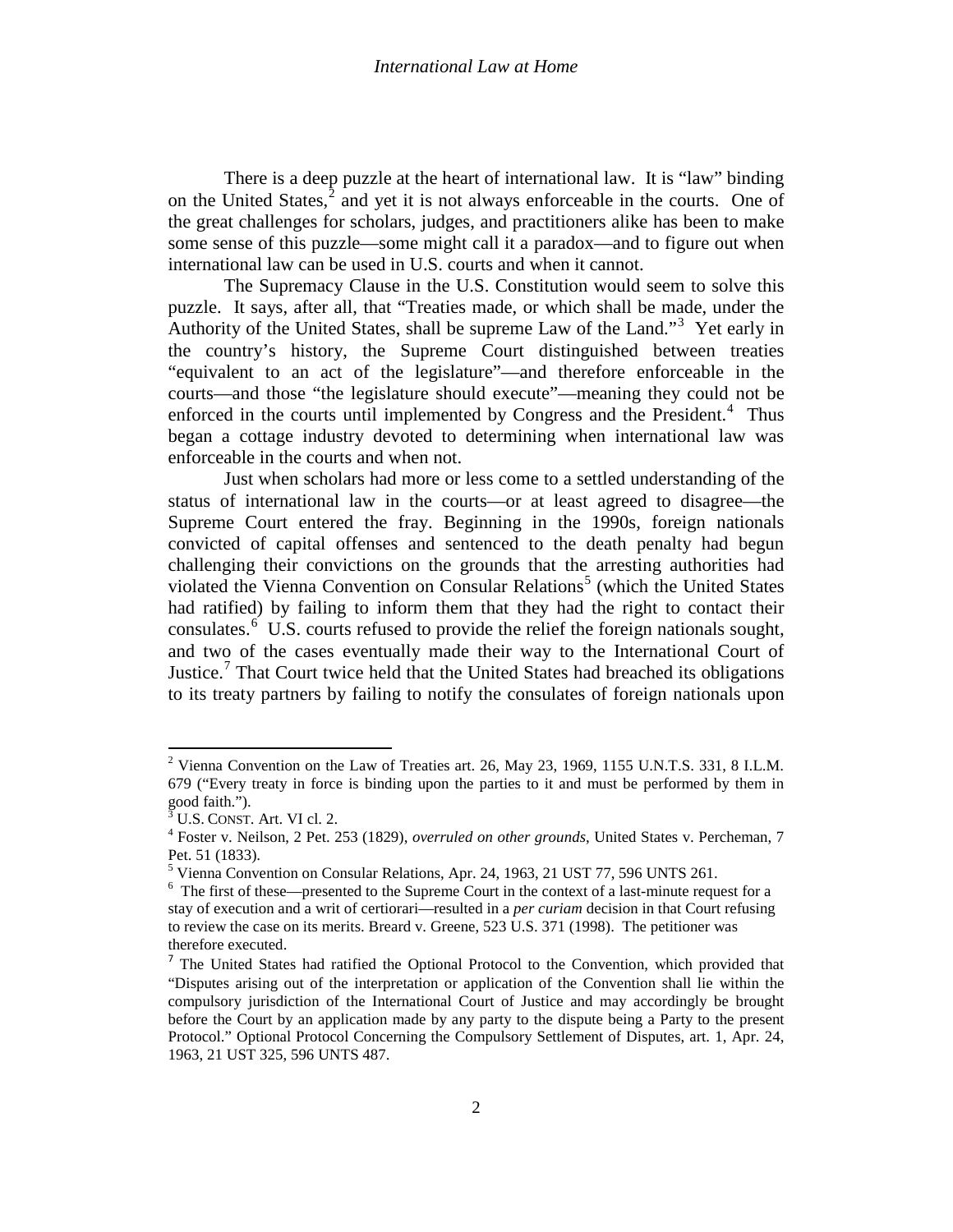their arrest.<sup>[8](#page-1-5)</sup> In the second of these two cases,  $9$  the Court held that the United States had violated the Vienna Convention on Consular Relations by failing to inform fifty-one Mexican nationals of their rights under the Convention upon their arrest.<sup>[10](#page-2-1)</sup> The Court declared that the United States was obligated to provide the fifty-one individuals—including the named petitioner Jose Ernesto Medellin—"review and reconsideration of the conviction and sentence by taking account of the violation of the rights set forth in the Convention."<sup>[11](#page-2-2)</sup>

Medellin returned to the U.S. courts to enforce the holding, seeking habeas relief and the review and reconsideration called for by the International Court of Justice. The Texas courts refused—in part on the grounds that the International Court's decision was not directly enforceable in domestic courts. The U.S. Supreme Court surprised many observers by agreeing. In *Medellin v. Texas*,<sup>[12](#page-2-3)</sup> the Supreme Court reasoned that the treaties granting jurisdiction to the International Court were "non-self-executing" and thus not enforceable unless implemented into law by Congress. They were, in other words, among those treaties "the legislature should execute."[13](#page-2-4) Congress, of course, had not done so—probably because nearly everyone had long assumed the treaties at issue were legally binding and therefore implementing legislation was unnecessary.

The most significant aspect of the decision, however, was a footnote in which the Supreme Court endorsed a "background presumption" against finding that treaties confer private rights or private rights of action, even when they are self-executing.<sup>[14](#page-2-5)</sup> This represented a significant shift away from the way that courts had historically interpreted treaties. Indeed, it effectively reversed what had during most of the country's history been a background presumption *in favor* of finding treaties to confer private rights of action whenever they conferred private rights. The decision thus served to highlight, and heighten, uncertainty surrounding the enforcement of treaties in the U.S. courts.

This Article examines the status of treaties in U.S. courts—and how the international legal commitments expressed in our treaties "come home"—in three interlocking steps. First, it seeks in Part I to provide an account of the legal and historical context of *Medellin*—examining both the case law that led up to the decision and ways in which the lower courts have begun to respond to it. Even before the Supreme Court's 2008 decision, much had changed in the way the

<sup>&</sup>lt;sup>8</sup> LaGrand (Ger. v. U.S.), (Int'l Ct. Justice June 27, 2001), 40 ILM 1069 (2001).<br><sup>9</sup> In the first case, the petitioner had been executed by the time the merits decision was handed

<span id="page-2-0"></span>

<span id="page-2-1"></span>down. *Id.* Thus no further proceedings occurred<br><sup>10</sup> Avena and Other Mexican Nationals (Mes. V. U.S.), 2004 I.C.J. 12 (Mar. 31).<br><sup>11</sup> Id.<br><sup>12</sup> Medellín v. Texas, 128 S. Ct. 1346 (2008).<br><sup>13</sup> Id.<br><sup>14</sup> Id. at 1357 n. 3.

<span id="page-2-3"></span><span id="page-2-2"></span>

<span id="page-2-4"></span>

<span id="page-2-5"></span>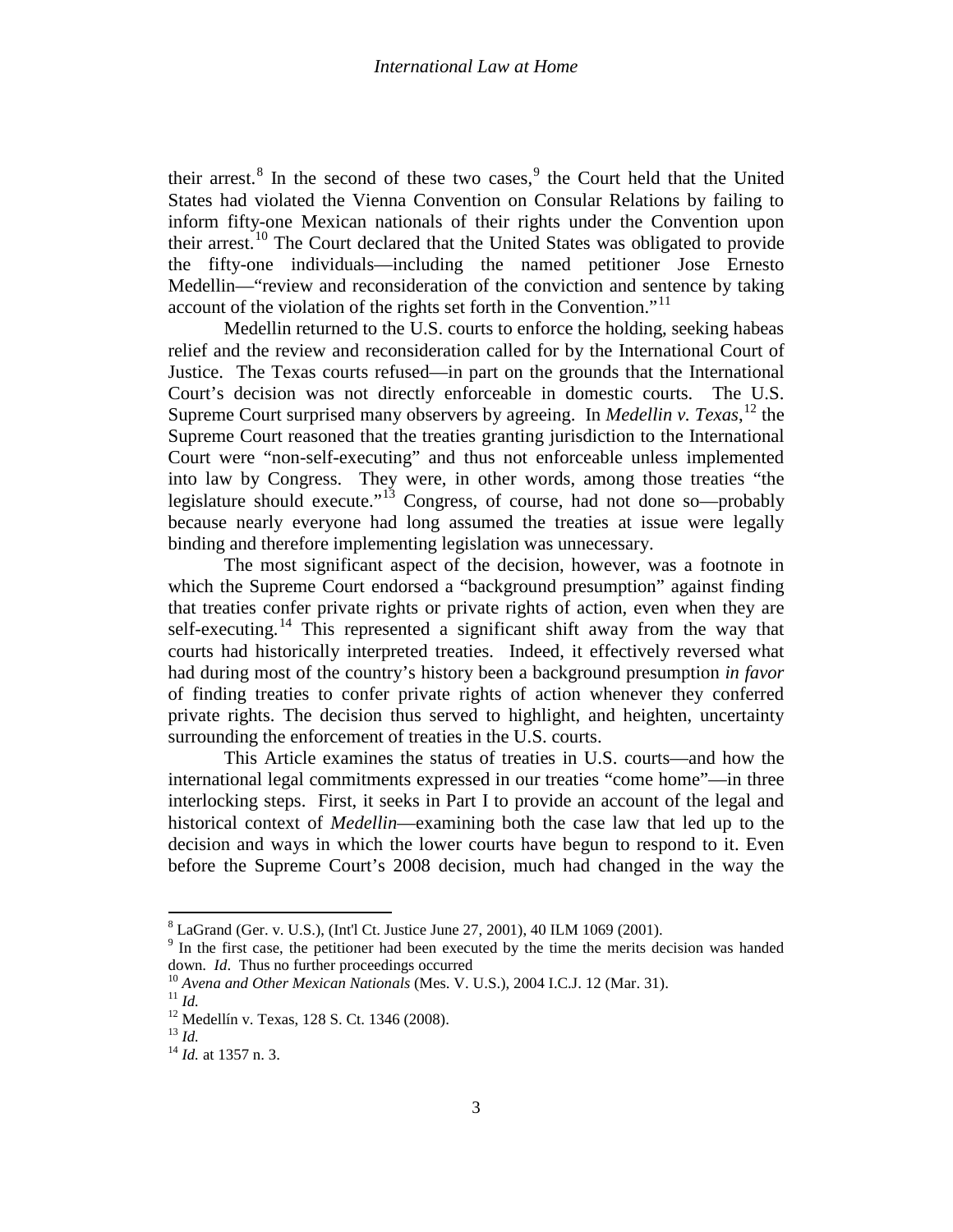<span id="page-3-1"></span>courts enforced treaties created under Article II of the U.S. Constitution.<sup>[15](#page-2-0)</sup> During the first hundred and seventy years of U.S. history, courts generally applied a strong presumption that treaties could be used by private litigants to press their claims. That all began to change just after WWII, as international treaties—and international human rights treaties in particular—proliferated. Still, the old presumptions remained in place for certain categories of treaties. Understanding this transformation enables one to gain a deeper appreciation of the impact *Medellin* is already having, and will likely have in the future, on the enforcement of international law in U.S. courts.

Second, the Article aims in Part II to place direct enforcement of international law through private rights of action into broader context in a second way—by looking at *all* the ways in which international law can be enforced in U.S. courts. This discussion is important because if *Medellin* raises the barriers to direct enforcement, methods of indirect enforcement are increasingly necessary to ensure that international law can continue to come home. Part II shows that treaties are enforced in U.S. courts in several ways—through what we term "indirect enforcement," "defensive enforcement," and "interpretive enforcement" methods. These other ways of enforcing international commitments in U.S. courts are often ignored in the scholarly literature about judicial enforcement of international law. Many treat one or the other in isolation, but no one considers them as a whole. As a result, the literature has failed to provide a complete picture of how international law is enforced in U.S. courts. In doing so, the narrow focus has caused advocates and critics of international law alike to place too much emphasis on the use of international law as a cause of action for private litigants—and thus to magnify the likely effect of the Supreme Court's recent decision on the enforcement of international law in U.S. courts.

<span id="page-3-0"></span>Finally, in Part III, this Article considers steps that can be taken to increase the likelihood that treaties will continue to be enforced directly, even in a post-*Medellin* world. We offer three proposals for how different branches of the federal government can strengthen the enforcement of international law. First, Congress could pass legislation providing for the judicial enforcement of certain subsets of Article II treaties. Second, the President and Senate could adopt a Clear Statement Rule for treaty ratification– a practice through which the President submits treaties to the Senate for ratification with clear statements about whether

<sup>&</sup>lt;sup>15</sup> Under Article II, the President is authorizes to "make" treaties with the advice and consent of two-thirds of the Senate. U.S. Const. art. II, § 2, cl. 2 ("[The President] shall have Power, by and with the Advice and Consent of the [Senate,](http://en.wikipedia.org/wiki/United_States_Senate) to make [Treaties,](http://en.wikipedia.org/wiki/Treaty) provided two thirds of the Senators present concur . . ."). This Article focuses exclusively on Article II treaties. When it uses the term "international law," it is referring only to such treaties. For more on executive agreements, see Oona A. Hathaway, *Treaties' End: The Past, Present, and Future of International Lawmaking in the United States*, 117 YALE L. J. 1236 (2009).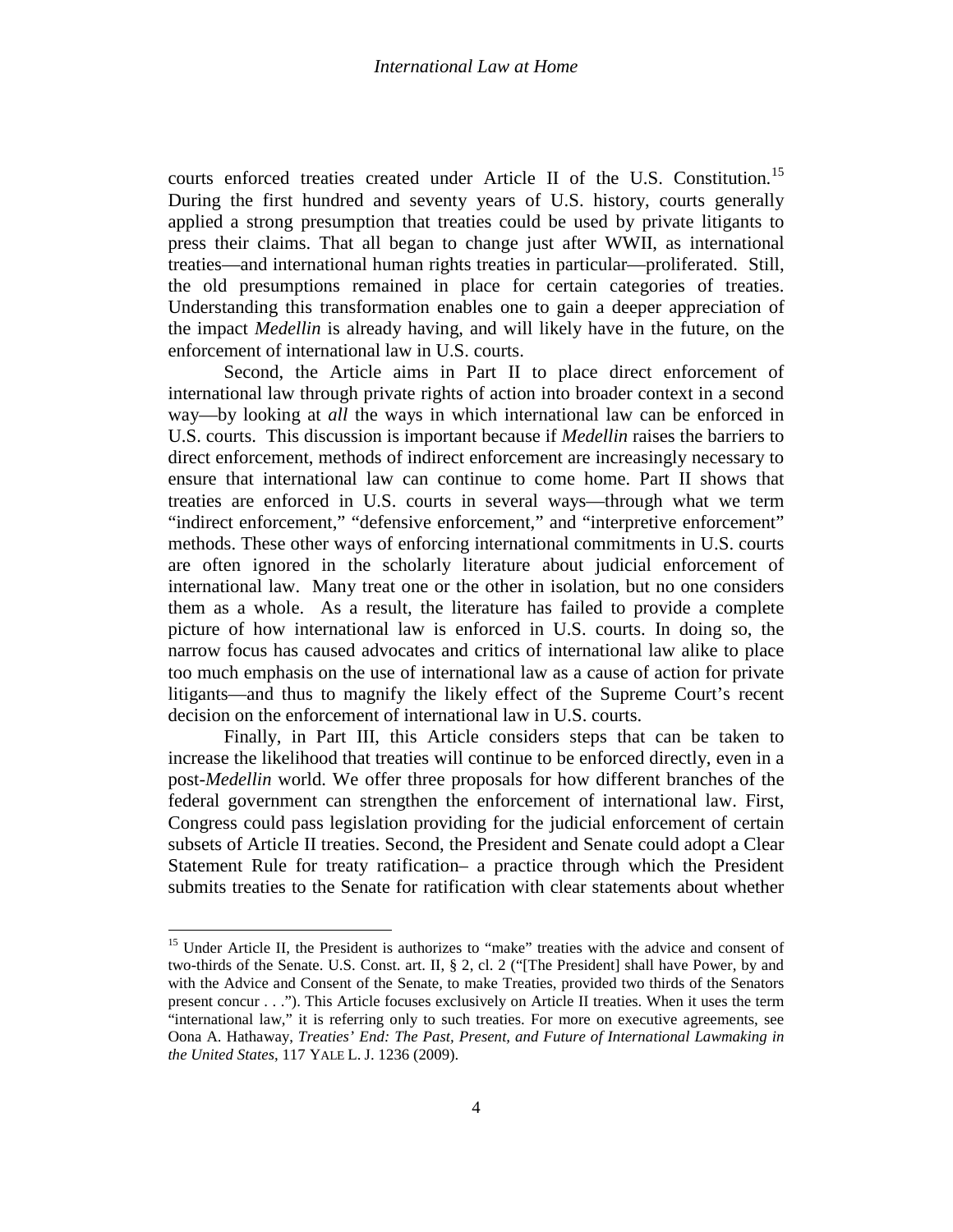they are self-executing, and through which the clear statement becomes part of the treaty's formal text. Third, the executive branch could pursue direct enforcement of treaty obligations itself. Where treaties are clear that private litigants lack rights of action, the U.S. government could bring affirmative lawsuits against state and municipal agencies that refuse to comply with treaties, to enjoin those entities from activities that place the United States in violation of its international obligations.

Our proposals each offer a path toward more effective enforcement of Article II treaties in U.S. courts. They are only valuable, of course, if it is in the United States' interest to abide by the international legal commitments it makes.<sup>[16](#page-3-0)</sup> We recognize that there is an ongoing debate in academic circles on this proposition.[17](#page-4-0) Although proving the proposition that it is in the United States' interest to abide by its international law commitments is not a goal of this Article, we note at least two reasons to believe it is true. First, when treaties provide reciprocal benefits, the United States clearly gains from the enforcement of the agreements by other parties to the treaty. Indeed, for the 4.5 million Americans who live overseas and the 60 million who traveled abroad each year<sup>18</sup>—not to mention the U.S. businesses whose billions of dollars in investments are protected

<span id="page-4-3"></span><sup>&</sup>lt;sup>16</sup> See generally ROBERT O. KEOHANE, AFTER HEGEMONY: COOPERATION AND DISCORD IN THE WORLD POLITICAL ECONOMY (1984) (arguing that strong international institutions and international laws promote states' individualistic objectives through facilitating cooperation); Andrew T. Guzman, *A Consent-Based Theory of International Law*, 90 CAL. L. REV. 1823, 1834, 1869 (2002) (arguing states should (and do) obey international legal commitments, such as treatycommitments, because "[a] country that develops a reputation for compliance with international obligations signals to other countries that it is cooperative. This allows the state to enjoy long-term relationships with other cooperative states, provides a greater ability to make binding promises, and reduces the perceived need for monitoring and verification"); Peter J. Spiro, *The New Sovereigntists: American Exceptionalism and Its False Prophets*, FOREIGN AFF., Nov.-Dec. 2000 (critiquing the "New Sovereigntists" for failing to appreciate the benefits to states in general and the United States in particular of complying with international legal obligations).

<span id="page-4-2"></span><span id="page-4-0"></span> $17$  For work arguing against treating international legal obligations as binding and enforceable, see, e.g., Eric Posner, *Do States Have a Moral Obligation to Obey International Law?*, 55 STAN. L. REV. 1901, 1916 (2003) ("[W]at I have said should be enough to cast doubt on the notion that states have a moral obligation to obey international law."); Curtis A. Bradley, International Delegations, the Structural Constitution, and Non-Self Execution, 55 STAN. L. REV. 1557, 1589-91 (2003) (arguing treaties should have diminished status domestically, until they are implemented by Congress, given "delegation" and democratic legitimacy concerns); John R. Bolton, *Is There Really "Law" in International Affairs?*, 10 TRANSNAT'L L. & CONTEMP. PROBS. 1, 26-27 (2000) (arguing treaties are not legally binding and the United States should be able to ignore its treaty obligations to promote its sovereign interests); Austen L. Parrish, *Reclaiming International Law from Extra-Territoriality*, 93 MINN. L. REV. 815, 822-28 (2009) (describing how "Sovereigntists" are skeptical of international law and particularly of multilateral treaties, because such provisions undermine state sovereignty).

<span id="page-4-1"></span><sup>18</sup> *Hearing on S.11994 Before Sen. Comm. on the Judiciary*, July 27, 2011, at 1 (statement of Under Secretary Patrick F. Kennedy).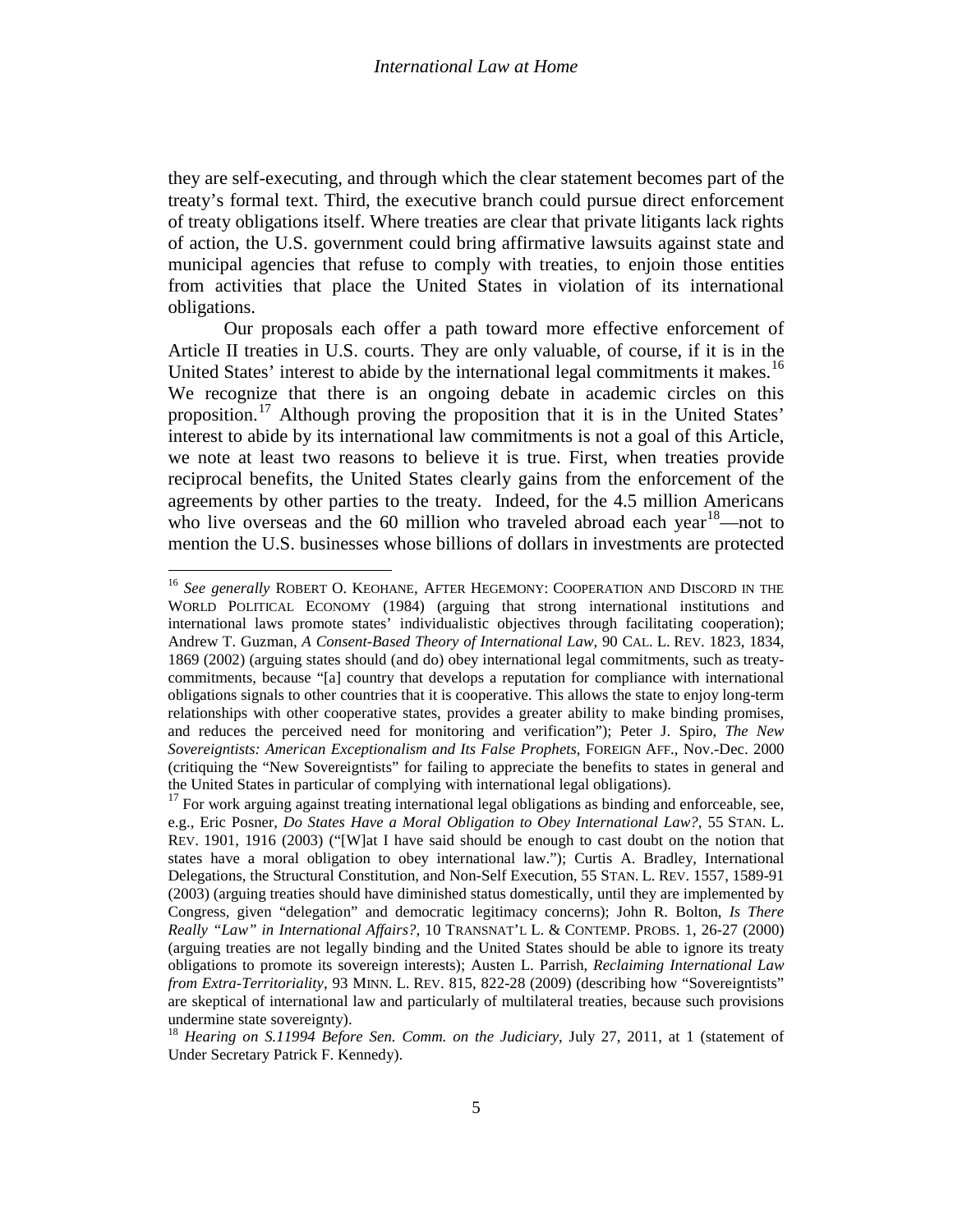by a variety of international treaties—the ability to enforce treaty-based rights abroad is essential.<sup>[19](#page-4-2)</sup> But other countries are less likely to observe their treaty obligations if the United States fails to live up to its side of the bargain. A private right of action is often the best way to guarantee this compliance, for the federal judiciary is in a unique position to press the political branches to honor the country's international commitments.<sup>[20](#page-5-0)</sup> Second, regardless of the value one may place on any given international agreement—or the benefit that the United States receives from that particular treaty—the United States has a broader and deeper interest in demonstrating its capacity to abide by the commitments it makes. Until the United States chooses to end an international legal commitment (which it ordinarily can do by simply providing notice to this effect), it is obligated to comply with the agreement as a matter of international law.<sup>21</sup> Failure to comply with such obligations makes the United States a law-violator potentially subject to sanctions and—likely most harmful of all—an unreliable treaty partner.<sup>[22](#page-5-2)</sup> For these reasons, even those who dislike or disapprove of particular international agreements should wish to see the United States live up to the commitments that it has made.

# <span id="page-5-6"></span>**I. THE HISTORY OF INTERNATIONAL LAW AT HOME**

<span id="page-5-5"></span><span id="page-5-4"></span>To understand modern jurisprudence on the enforcement of international law in U.S. courts, it is important to disentangle the meaning of "self-executing treaties," "private rights," and "private rights of action." A *self-executing treaty* is a treaty that creates a domestic legal obligation in the absence of implementing legislation.<sup>[23](#page-5-3)</sup> A *private right* is a right that accrues to an individual.<sup>24</sup> A *private* 

<sup>&</sup>lt;sup>19</sup> *See, e.g., id.* at 2-6 (explaining the importance of the rights to consular notification and access, protected by the Vienna Convention on Consular Relations, for the thousands of Americans in foreign custody); *c.f.* Medellin v. Texas, 555 U.S. 491, 524 (2008) (recognizing that the United States had "plainly compelling" interests in complying with its obligations under the Vienna Convention on Consular Relgations, such as "ensuring the reciprocal observance of the Vienna Convention, protecting relations with foreign governments, and demonstrating commitment to the role of international law").

<span id="page-5-0"></span><sup>20</sup> *See* William M. Carter, *Treaties as Law and the Rule of Law: The Judicial Power to Compel Domestic Treaty Implementation*, 69 MD. L. REV. 344, 359-80 (2010) (contending that federal courts should use their mandamus power to compel the U.S. government to comply with its human rights treaty obligations, even for non-self-executing treaties, because those treaties are still binding federal law under the Supremacy Clause).

<span id="page-5-1"></span><sup>&</sup>lt;sup>21</sup> Indeed, the most fundamental proposition of international law is *pacta sunt servanda*—agreements must be kept.

<span id="page-5-2"></span><sup>&</sup>lt;sup>22</sup> For more on this, see Oona A. Hathaway & Scott S. Shapiro, *Outcasting: The Enforcement of Domestic and International Law*, YALE L. J. (forthcoming 2012)

<span id="page-5-3"></span><sup>&</sup>lt;sup>23</sup> As the Court put it in *Medellin*, a treaty that is self-executing has "automatic domestic effect as federal law upon ratification." Medellín v. Texas, 128 S. Ct. 1346, 1356 n.2 (2008).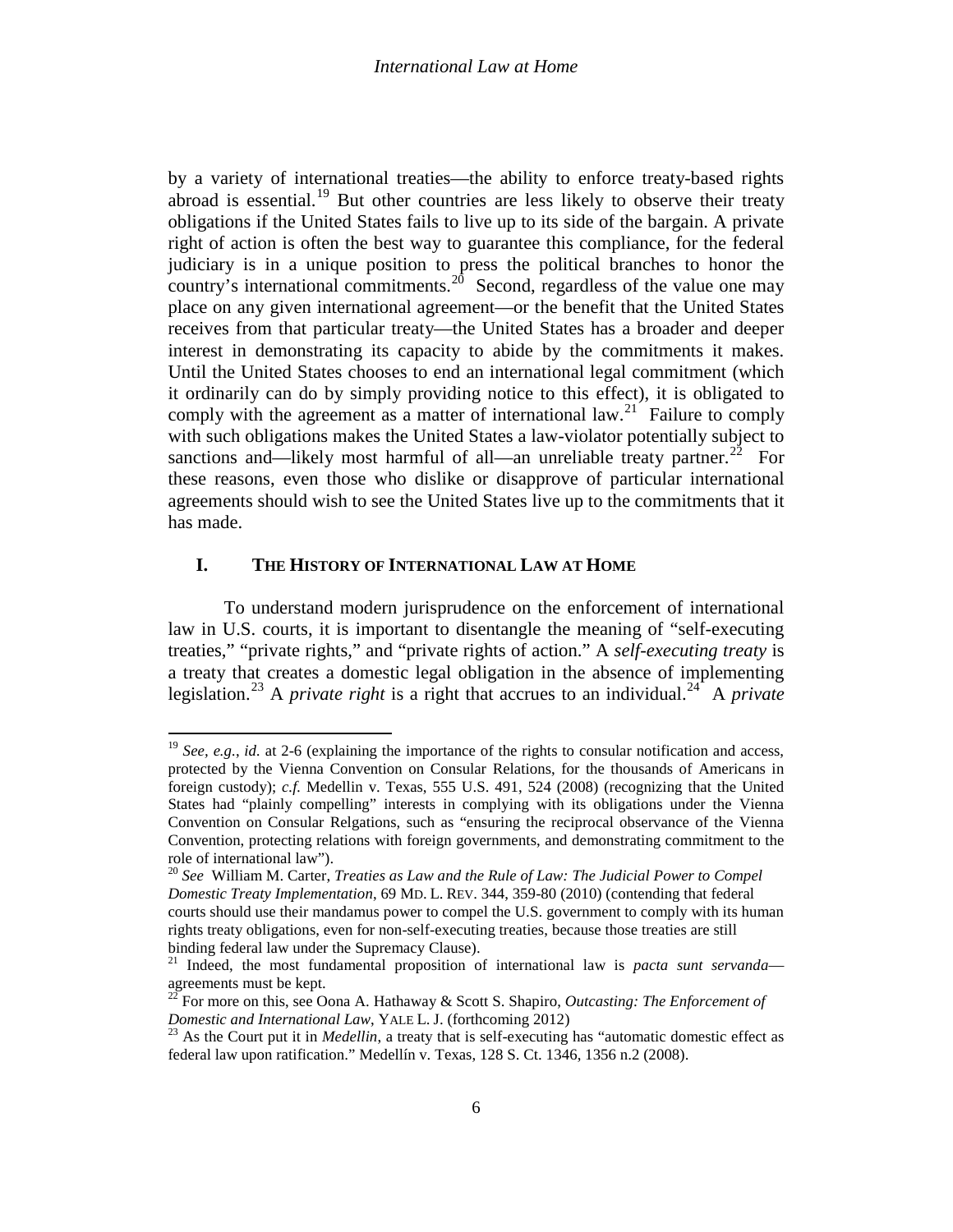<span id="page-6-4"></span>*right of action*<sup>[25](#page-5-5)</sup> allows a private party to seek a remedy from a court for the violation of a private right provided by a treaty.<sup>[26](#page-6-0)</sup>

Treaties that may be enforced in court by private litigants are often referred to as "self-executing" treaties. This is technically accurate, though it leads many to the incorrect assumption that treaties that are "self-executing" and those that create "private rights of action" are always one and the same. In fact, they are not. As the Restatement (Third) puts it, "[W]hether a treaty is selfexecuting is a question distinct from whether the treaty creates private rights or remedies." $27$ 

<span id="page-6-6"></span><span id="page-6-5"></span>Although all treaties that create private rights of action are self-executing, not all self-executing treaties necessarily create private rights or private rights of action. For example, a treaty providing for military cooperation between two countries would likely create no private right, while a treaty involving contractual or property rights likely would. A treaty providing for the protection for civilians during times of armed conflict would confer new, private rights on such persons, but that treaty could only be enforced in federal court if there is a *private right of action* to bring lawsuits in federal court for violations of the treaty.<sup>[28](#page-6-2)</sup>

<span id="page-6-7"></span><sup>&</sup>lt;sup>24</sup> For example, a property right, such as that provided by the treaty at issue in *Chirac v. Chirac's Lessee*, 15 U.S. (2 Wheat.) 259, 271 (1817).

<sup>&</sup>lt;sup>25</sup> The phrase "private cause of action" and "private right of action" will be used interchangeably throughout this memorandum.

<span id="page-6-0"></span><sup>&</sup>lt;sup>26</sup> For more on the distinction between private rights and private rights of action, see *McKesson Corp. v. Islamic Republic of Iran*, 539 F.3d 485, 489-491 (2008) (holding that even though the Treaty of Amity between the U.S. and Iran is self-executing, creates a property right, and provides for a remedy, there is no implied private right of action). *See also* David Sloss, *When Do Treaties Create Individually Enforceable Rights? The Supreme Court Ducks the Issue in Hamdan and* Sanchez-Llamas, 45 COLUM. J. TRANSNAT'L L. 20, 101-102 (2006) (noting that courts have found treaties to be judicially enforceable on behalf of private parties even when the treaty did not create an express private right of action).<br>
<sup>27</sup> RESTATEMENT (THIRD) OF FOREIGN RELATIONS LAW § 111 cmt. h (1987).

<span id="page-6-3"></span><span id="page-6-2"></span><span id="page-6-1"></span> $^{28}$  For example, U.S. courts have held that the Geneva Conventions create private rights, but no private right of action. Tel-Oren v. Libyan Arab Republic, 726 F.2d 774, 808-09 (D.C. Cir. 1984) (Bork, J., concurring) (noting that the Geneva Conventions are not self-executing and do not provide a private right of action); Hamdan v. Rumsfeld, 415 F.3d 33, 40 (D.C. Cir. 2005) (concluding that the Geneva Conventions created private rights but not private rights of action); *see* Derek Jinks & David Sloss, Is the President Bound by the Geneva Conventions, 90 CORNELL L. REV. 97, 126-29 (2004) (noting that U.S. courts have uniformly held that the Geneva Conventions do not provide a private right of action); Geneva Convention Relative to the Protection of Civilian Persons in time of War art. 5, 75 U.N.T.S. 287, Oct. 21, 1950 (referring to the "full rights and privileges of a protected person under the present Convention"). A recent bilateral investment treaty provides another example. As the Senate Report on the treaty put it: "The resolution of advice and consent contains a statement reflecting the committee's understanding of the extent to which this Treaty will be self-executing. This provides that Articles 3–10 of the Treaty are self-executing and do not confer private rights of action enforceable in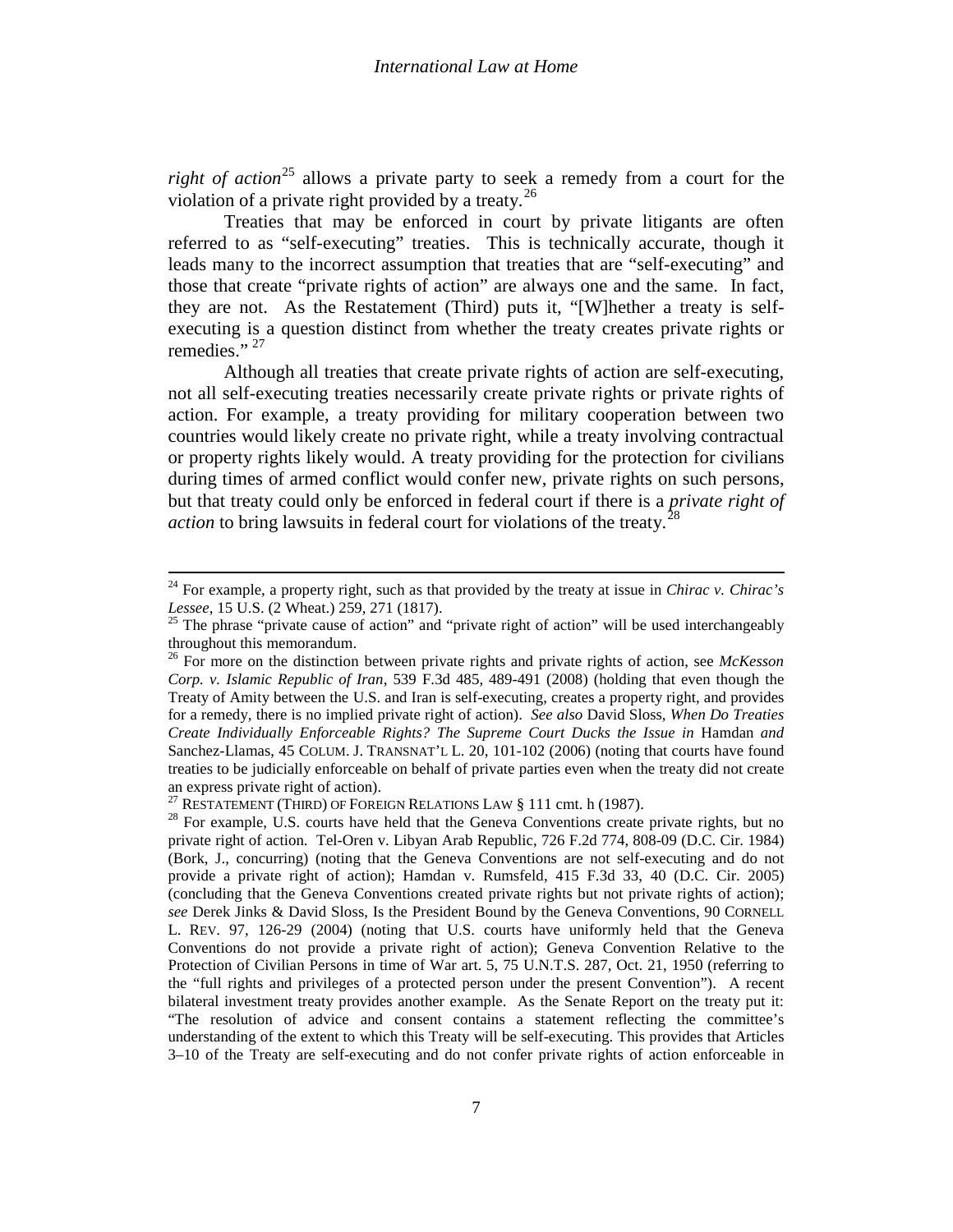<span id="page-7-4"></span>Supreme Court jurisprudence prior to the mid-twentieth century, however, made no distinction between self-execution, private rights, and private rights of action. During this period, if a treaty dealt with the rights of private parties, it was generally treated as self-executing and the source of a private right of action.<sup>[29](#page-6-3)</sup> This presumption began to erode in the second half of the twentieth century. A number of lower courts looked for express language stating that a treaty was selfexecuting or contemplated a private right of action for individuals, rejecting the presumption of the previous century-and-a-half. This was partially a reaction to the emergence of large numbers of human rights treaties—and concerns that these treaties could create private rights of action that would be pursued in U.S. courts. The new approach was endorsed in dicta by a majority of the Supreme Court in *Medellín*.<sup>[30](#page-7-0)</sup> In a footnote, the Court explained that, "Even when treaties are selfexecuting in the sense that they create federal law, the background presumption is that international agreements, even those directly benefiting private persons, generally do not create private rights or provide for a private cause of action in domestic courts."[31](#page-7-1) Subsequent rulings by a number of lower courts have relied upon the *Medellín* dicta as a basis for rejecting implied treaty-based causes of action—thus, effectively flipping the presumption in favor of self-execution and a private right of action that prevailed for a century-and-a-half to a presumption against. We trace this evolution below.

## **A. Founding to World War II**

 $\overline{\phantom{a}}$ 

For most of the history of the country, the Supreme Court treated the issues of self-execution, private rights, and private rights of action as essentially indistinguishable. Between 1790 and 1947, there were at least twenty-two cases in which the Supreme Court found a treaty self-executing on the basis that a private right was secured by the treaty.<sup>[32](#page-7-2)</sup> In each case, the Court held not only that the treaty was self-executing, but also that it created a private right of action. The

United States courts." Investment Treaty with Rwanda, Exec. Rept. 112-2, 112th Congress, 1st Sess. (Aug. 30, 2011), available at http://foreign.senate.gov/reports/.

<sup>29</sup> *See* David L. Sloss et al., The U.S. Supreme Court and International Law: Continuity and Change 5 (2010) (unpublished manuscript on file with author), *available at*  http://papers.ssrn.com/sol3/papers.cfm?abstract\_id=1664773 ("The Supreme Court's approach to treaties shows substantial continuity until the middle of the twentieth century, with substantial change after World War II. . . . Throughout the nineteenth and early twentieth centuries, the Court routinely applied treaties to preempt state law. It also played an active role enforcing treaty rights on behalf of individuals, even against the federal government.").

<span id="page-7-3"></span><span id="page-7-0"></span> $30$  Justice Stevens filed a concurring opinion. Justice Breyer wrote a dissent that was joined by Justice Ginsburg and Justice Souter.<br><sup>31</sup> Medellín v. Texas, 128 S.Ct. 1346, 1357 n.3 (2008) (internal citations omitted).

<span id="page-7-2"></span><span id="page-7-1"></span>

<sup>&</sup>lt;sup>32</sup> These cases are cited in Justice Breyer's Appendix to *Medellín*. Medellín v. Texas, 128 S.Ct 1346, 1379-80 app. A (2008) (Breyer, J., dissenting).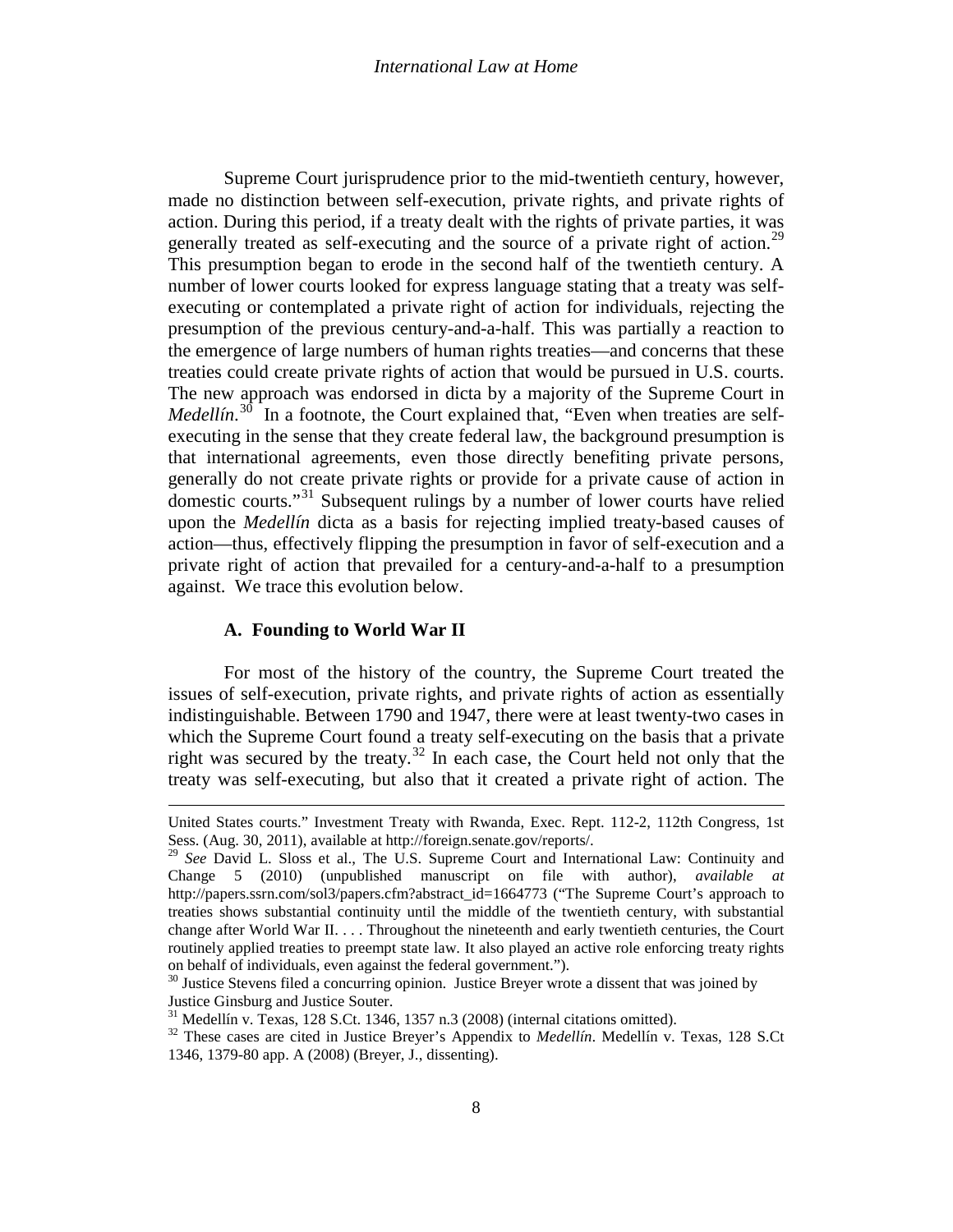treaties where the Court inferred this right to private enforcement of a treaty right fell into four areas: (1) contract matters; (2) property and inheritance law matters; (3) the right to challenge the legality of detention through a writ of habeas corpus; and (4) rights to carry on a trade.

The reasoning of the Court throughout this period followed a consistent pattern: *if* the treaty created a private right—a property right, inheritance right, contract right, or habeas corpus right—*then* the treaty was "self-executing," and there was *necessarily* a private right of action enabling individuals to enforce the right in the courts. The Court reasoned that treaties conferring rights on private individuals did not "addres[s] [themselves] to the legislature"<sup>[33](#page-7-3)</sup> and therefore did not require congressional action to have effect. Rather, these treaties spoke to the judiciary, whose role it was to enforce individual rights under the treaties.

The Court's approach during this era is exemplified by the seminal cases of *Ware v. Hylton*, [34](#page-8-0) *Foster v. Neilson*, [35](#page-8-1) and *United States v. Percheman*. [36](#page-8-2) In *Ware*, the Court held that the Treaty of Peace, signed between the United States and Great Britain in 1783, enabled a British creditor to recover a debt owed to him by an American.<sup>[37](#page-8-3)</sup> The Court reasoned that because the Peace Treaty between the United States and Britain created a private right for British creditors, the treaty automatically gave rise to an implied private right of action. The treaty aimed to protect the contractual rights of British creditors and the Court regarded judicial enforcement of that right as the necessary means to that end.<sup>[38](#page-8-4)</sup> Thus, once it found that the treaty created a private right, the Court inferred that the treaty must give rise to a private right of action allowing the enforcement of that private right in U.S. courts.

<span id="page-8-6"></span>Just over three decades later, in *Foster v. Neilson*, the Supreme Court famously elaborated what we now know as the self-execution doctrine. The case presented the question whether the plaintiff had property rights in a plot of land in Florida.<sup>[39](#page-8-5)</sup> The plaintiff traced his right in the land to a transfer of ownership rights from Spain in 1804. At issue was whether Spain had the power to transfer ownership rights. It had, after all, ceded sovereignty over some portion of the territory to France in the Treaty of San Ildefonso in 1800 (exactly what land was covered by that treaty was central to the dispute in the case). France in turn had ceded sovereignty to the United States in the Treaty of Paris in 1803. In resolving the case, Chief Justice Marshall distinguished between treaties

<span id="page-8-1"></span>

<span id="page-8-2"></span>

<span id="page-8-4"></span><span id="page-8-3"></span>

<span id="page-8-0"></span><sup>&</sup>lt;sup>33</sup> Foster v. Neilson, 27 U.S. (2 Pet.) 253, 314 (1829).<br><sup>34</sup> Ware v. Hylton, 3 U.S. (3 Dall.) 199 (1796).<br><sup>35</sup> 27 U.S. 253.<br><sup>36</sup> United States v. Percheman, 32 U.S. (7 Pet.) 51(1833).<br><sup>37</sup> Ware, 3 U.S. (3 Dall.) at 199. justice.").

<span id="page-8-5"></span> $39$  27 U.S. (2 Pet.) 253 (1829).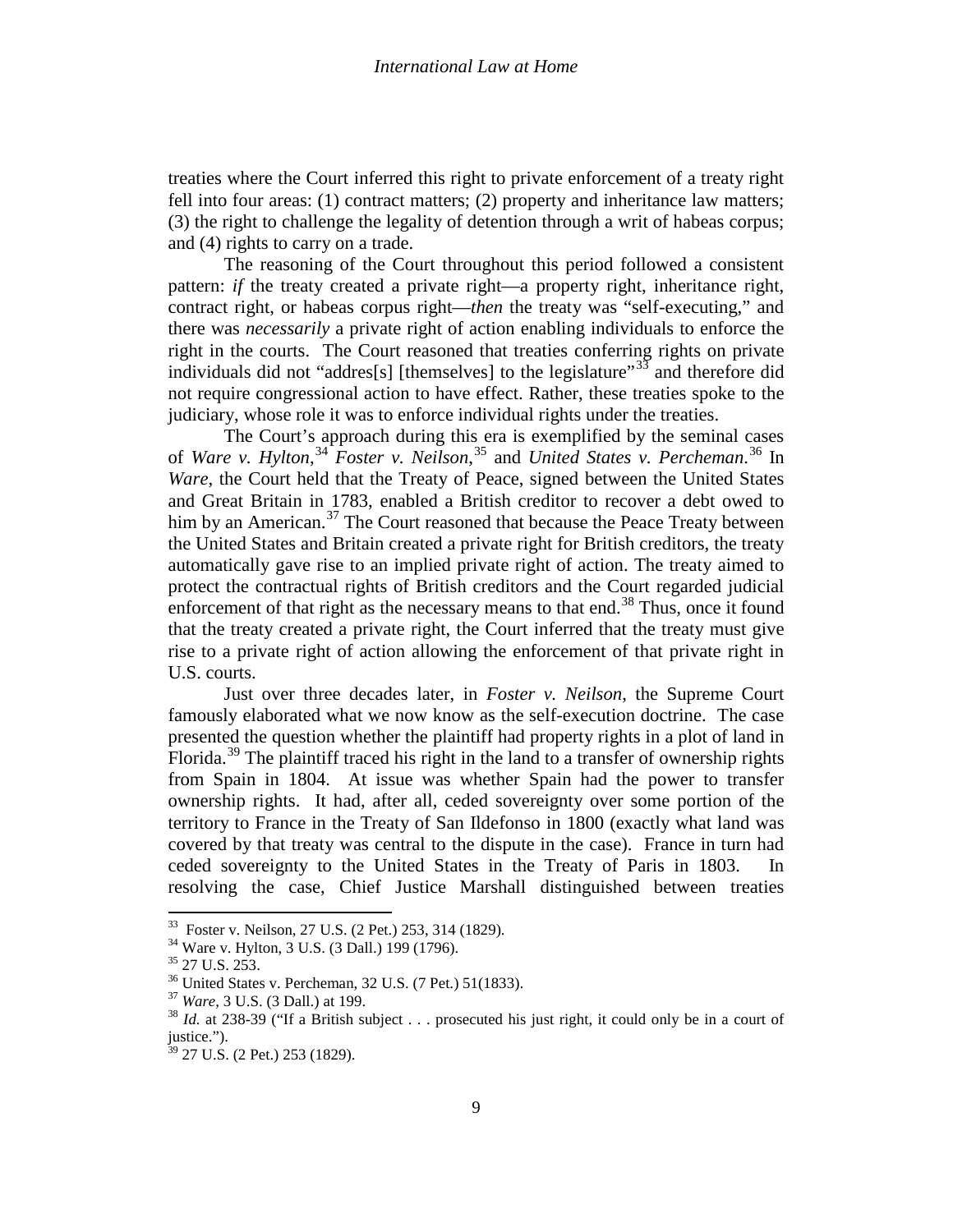"equivalent to an act of the legislature" and those "the legislature should execute."<sup>40</sup> The treaty at issue in this case, he concluded, fell into the latter category, because the treaty itself contemplated future legislative action to put the land transfer into effect. $41$ 

This case may seem in tension with the presumption during this period in favor of self-execution of treaties that create private rights, but in fact it is not. In *Foster*, the question at issue was whether the treaty purported to create or preserve any personal property rights, not whether private rights created or protected by the treaty could thereafter be enforced. The Court read the treaty to require additional legislative action before property rights could vest—in other words, the treaty on its own terms was not a source of any private rights. Given that there was no private property right to enforce, there was certainly no private right of action that could be located in the treaty.

This reading finds support in the subsequent case, *United States v. Percheman*, which overruled *Foster*. [42](#page-9-1) There, the Court revisited its holding that the treaty at the heart of the contested property rights claims in Florida required legislative action to create private rights.[43](#page-9-2) Contrary to its holding in *Foster*, the Court held that under customary international law and general canons of treaty interpretation, the cession treaty should be read to have preserved the preexisting property rights of Florida's inhabitants.<sup>[44](#page-9-3)</sup> The Court explained that in *Foster*, it had not been presented with the Spanish version of the treaty. After reading the Spanish version, the Court was convinced that the English version must be interpreted as self-executing to accord with the Spanish version. [45](#page-9-4) Having now found that the treaty of cession did, in fact, preserve private property rights, the Court concluded that the treaty obligation to protect those rights was self-executing and that an individual could bring an action under the treaty.<sup>[46](#page-9-5)</sup>

<span id="page-9-0"></span><sup>40</sup> *Id.* at 314. <sup>41</sup> Carlos Vazquez has explained that "the modern reader of *Foster* is left to infer that the Court concluded the Article 8 contemplated implementing legislation because the treaty employed action verbs ("ratify" and "confirm") in the future tense." Carlos Vazquez, Foster v. Neilson *and* United States v. Percheman: *Judicial Enforcement of Treaties*, *in* INTERNATIONAL LAW STORIES 168 (John E. Noyes et al. eds., 2007).<br><sup>42</sup> 32 U.S. (7 Pet.) 51(1833).<br><sup>43</sup> *Id*.<br><sup>44</sup> The treaty stated that, "[a]ll the grants of land made before the 24th of January 1818, by his

<span id="page-9-1"></span>

<span id="page-9-6"></span><span id="page-9-3"></span><span id="page-9-2"></span>Catholic Majesty, or his lawful authorities, in the said territories ceded by his majesty to the United States, shall be ratified and confirmed to the persons in possession of the lands." *Id.* at 88.<br><sup>45</sup> *Id.* at 65 (citations omitted).<br><sup>46</sup> *Id.* The Supreme Court expressly drew a similar distinction in *Fok Young* 

<span id="page-9-5"></span><span id="page-9-4"></span><sup>296 (1902).</sup> It explained that the treaty of 1880, which declared that the government could "'regulate, limit, or suspend'" the immigration of Chinese laborers into the United States "did not refer to the privilege of transit, and, as it was not self-executing, the act of May 6, 1882, was passed to carry the stipulation into effect." *Id*. at 303. By contrast, it explained, "the provision of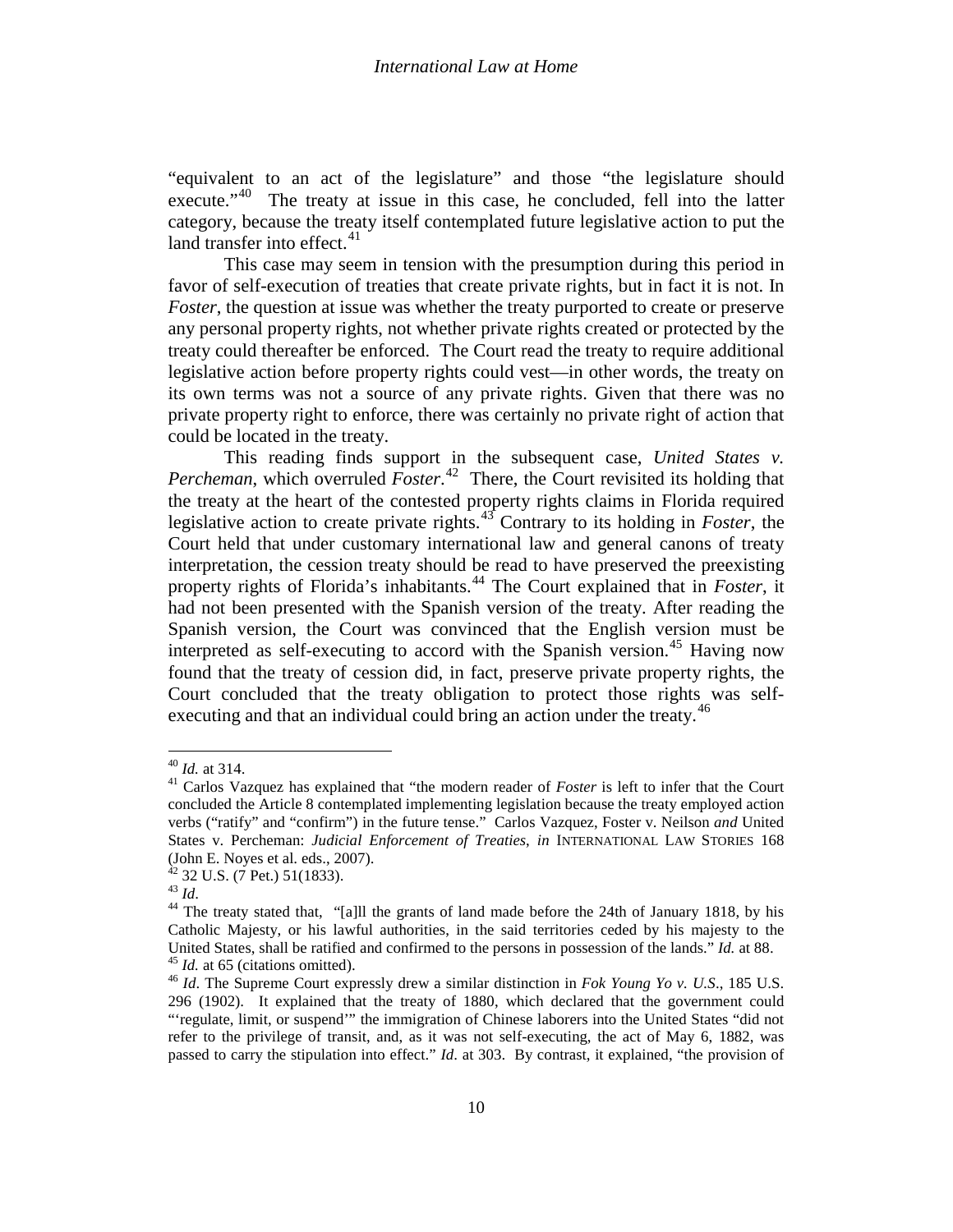#### *International Law at Home*

The presumption in favor of finding treaties self-executing when a treaty created a private right was consistently applied by the courts throughout the period of the Founding through the early  $20<sup>th</sup>$  century. What is striking when we examine these cases more closely is that they give rise to an interesting pattern. As we show below, all of the cases involved treaties that created one of four types of private rights: contractual, property and inheritance, detention and habeas corpus, and the right to carry on a trade. It is noteworthy that these rights are traditional common law rights. This suggests that one likely reason that courts were quick to infer that treaty-created private rights could be enforced through private rights of action in U.S. courts is that the private rights were ones that had always been treated as judicially enforceable under the English common law. If that is true, then it would help to explain why the courts were less willing to apply the same strong presumption of self-execution to new treaties that emerged in the mid- $20<sup>th</sup>$  century that created very different kinds of private rights claims. The rest of this Section is devoted to examining the treaties of this period according to the four types of private rights they created, setting the stage for an examination of the evolution in the case law as the country entered the modern era.

#### *1. Contract*

 $\overline{\phantom{a}}$ 

<span id="page-10-1"></span>In four cases during the two decades following the Founding, the Supreme Court held that the Treaty of Peace between the U.S. and Great Britain, signed after the Revolutionary War in 1783, created private contractual rights directly enforceable in U.S. courts. $47$  The Treaty of Peace stated: "It is agreed, that creditors on either side, shall meet with no lawful impediment to the recovery of the full value, in sterling money, of all bona fide debts heretofore contracted."<sup>[48](#page-10-0)</sup> No mention of rights of action or self-execution appeared in the text of the treaty. Nonetheless, when several states passed statutes expressly limiting the rights of British creditors to recover debts owed to them, the Supreme Court gave relief to British creditors under the Treaty. Time and again, the Court held that the Treaty of Peace of 1783 was the "supreme law of the land"; that it took precedence over

this treaty applicable here, in recognizing the privilege of transit and providing that it should continue, proceeded on the ground of its existence and continuance under governmental

<span id="page-10-0"></span>regulations, and no act of Congress was required." *Id*. <sup>47</sup> Hopkirk v. Bell, 7 U.S. (3 Cranch) 454, 456-57 (1806) ("This was a *bona fide* debt, contracted before the treaty-and the act of limitations is a legal impediment . . .[T]he treaty says that the creditor shall meet with no legal impediment; and the constitution of the United States declares the treaty to be the *supreme* law of the land. The act of limitations, therefore, must yield to the treaty."); Hannay v. Eve, 7 U.S. (3 Cranch) 242, 248-49 (1806); Ware v. Hylton, 3 U.S. (3 Dall.) 199, 238 (1796) ("If a British subject . . . prosecuted his just right [under the Treaty], it could only be in a court of justice . . ."); Georgia v. Brailsford, 3 U.S. (3 Dall.) 1, 2-3 (1794). <sup>48</sup> *Ware*, 3 U.S. at 204.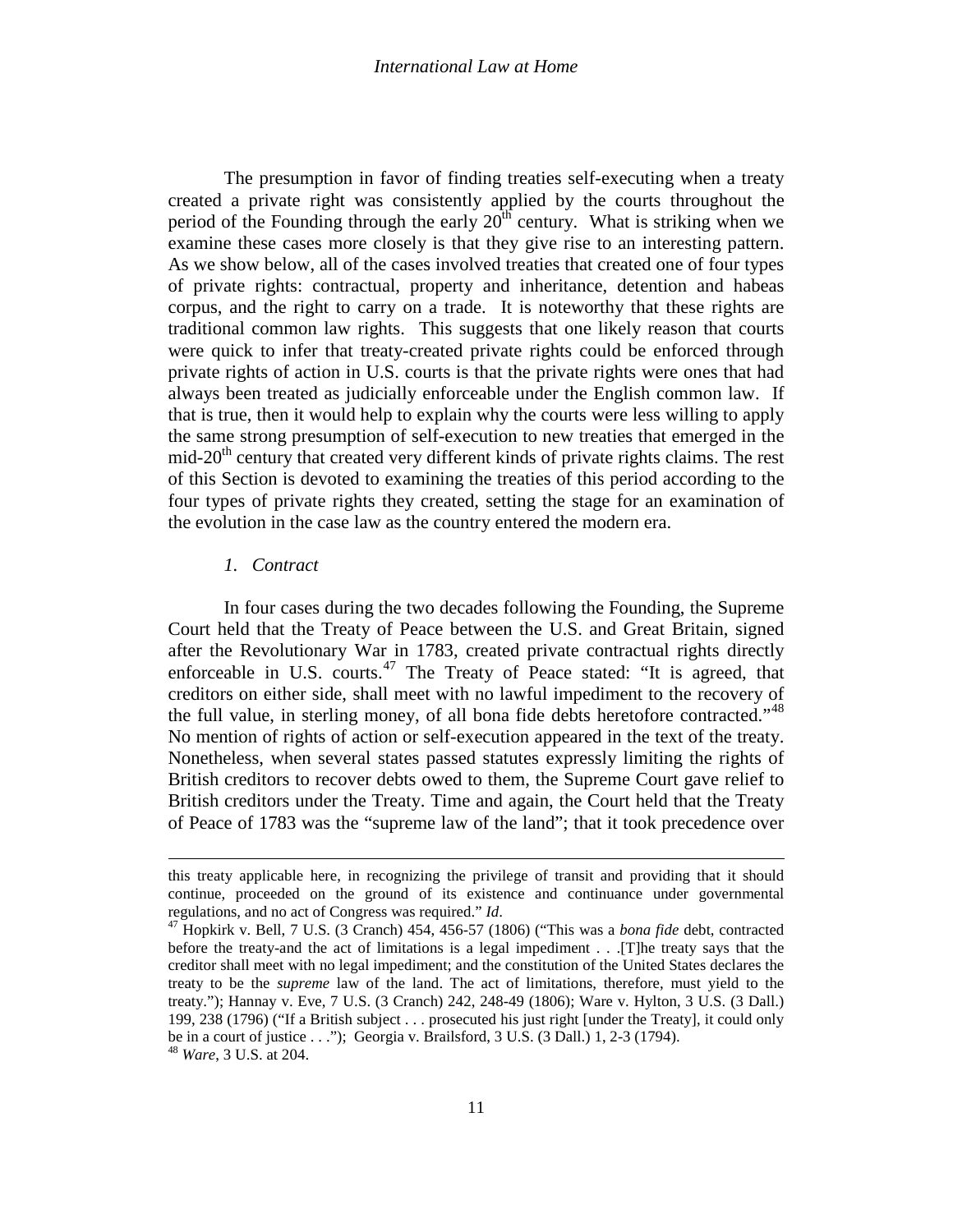contrary state statutes; that it created a contract right for British creditors; and, finally, that the contract right was enforceable in U.S. courts by private litigants.

# *2. Property and Inheritance*

In eight cases between 1789 and 1840, the Supreme Court held that a treaty created a private property or inheritance right that was directly enforceable in U.S. courts.[49](#page-10-1) In *Chirac v. Chirac's Lessee*, decided in 1817, for example, the Court held that the 1778 Treaty of Amity between the United States and France created a private right for Frenchmen to hold and sell land in the United States. Accordingly, the Court allowed a Frenchman's heirs to invoke the treaty in a U.S. court to stop the deceased's estate from escheating to the government.<sup>[50](#page-11-0)</sup> Two years later in *Orr v. Hodgson*, the Supreme Court reached a similar holding with respect to the Treaty of Peace between the United States and Britain, signed in 1783.<sup>[51](#page-11-1)</sup> In *Orr*, the Court held that the U.S.-Britain Treaty had created by its "express terms" a private right for British residents to acquire and pass on property by descent, and thus right was directly enforceable in court.<sup>[52](#page-11-2)</sup>

 $49$  Chirac v. Chirac's Lessee, 15 U.S. (2 Wheat.) 259, 271 (1817); Orr v. Hodgson, 17 U.S. (4 Wheat.) 453 (1819); De Geofroy v. Riggs, 133 U.S. 272-73, 299 (1890) (holding that the U.S.- France Treaty of 1853 created a private right for French residents in the U.S. to pass on property and for the heirs to claim that property and that these rights were enforceable in state court); Hauenstein v. Lynham, 100 U.S. 483, 486, 490 (1879) (holding that the U.S.-Swiss Confederation Treaty of 1850 created a private right of Swiss residents to "withdraw and export the proceeds of [their] land... without difficulty" if those persons were domiciled in a state that did not allow foreigners to take property "by descent or inheritance," and that it is was the U.S. court's "duty to give it full effect"); United States v. Percheman, 32 U.S. (7 Pet.) 51 (1833) (holding that the U.S.- Spanish treaty of cession for the state of Florida preserved the property rights of Florida's inhabitants and made those rights enforceable by private rights of action); United States v. Arredondo, 31 U.S. (6 Pet.) 691 (1832) (also holding that the U.S.-Spanish treaty of cession preserved property rights of inhabitants of Florida); Martin v. Hunter's Lessee, 14 U.S. (1 Wheat.) 304 (1816) (holding that the U.S.-Britain Treaty of Amity, Commerce and Navigation of 1794 created private rights for a British Lord in the United States to devise his land); United States v. Schooner Peggy, 5 U.S. 103, 110 (1801) (holding that the U.S.-French Treaty of 1801 created a private right of action and stating that "[w]here a treaty is the law of the land and as such affects the rights of parties litigating in court, that treaty as much binds those rights and is as much to be

<span id="page-11-3"></span><span id="page-11-0"></span>regarded by the court as an act of congress."). <sup>50</sup> *Chirac*, 15 U.S. at 271 ("[W]e are all of opinion that the treaty between the United States and France, ratified in 1778, enabled the subjects of France to hold lands in the United States. That treaty [also] declared that . . . 'They may, by testament, donation, or otherwise, dispose of their goods . . . and their heirs, subjects of the said United States, whether residing in France or elsewhere, may succeed them *ab intestat* . . . .").

<span id="page-11-2"></span><span id="page-11-1"></span><sup>&</sup>lt;sup>51</sup> *Orr*, 17 U.S. at 453. **ab interestat** them as completely confirmed, free from the taint of alienage; and *that by the*  $\frac{52 \text{ Id.}}{24 \text{ H}}$  at 463("H]er title was completely confirmed, free from the taint of alienag *express terms of the treaty, it might lawfully pass to her heirs*.") (emphasis added).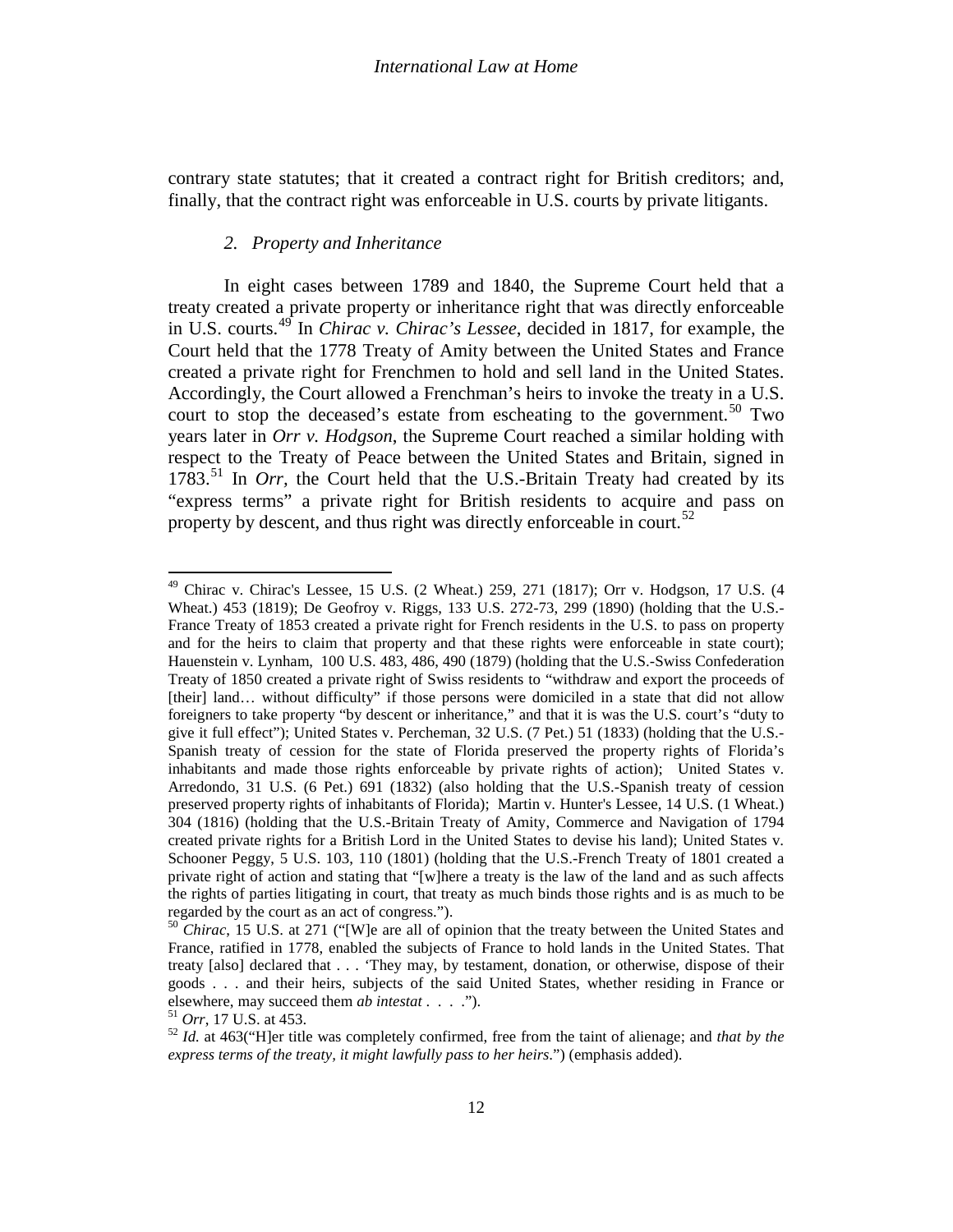#### *International Law at Home*

Although the treaties at issue in *Orr*, *Chirac*, and the other six cases decided by the Court in this period expressly created private property or inheritance rights, none explicitly created private rights of action to enforce those rights in the courts of the United States. In each case, the Court inferred the rights of action once it found that the treaties were meant to create the private rights.

## *3. Detention and Habeas Corpus*

Three cases decided by the Supreme Court during the 1880s held that a treaty endowed persons with a private right either to be released from detention or to file for habeas corpus review, when detained by authorities. In the 1884 case of *Chew Heong v. United States*, [53](#page-11-3) the Supreme Court assumed that a treaty between the United States and China created a private right of action to bring a habeas petition in U.S. courts, absent explicit language to that effect in the treaty.<sup>[54](#page-12-0)</sup> In *United States v. Rauscher*, two years later, the Supreme Court held that a bilateral extradition treaty between the United States and Britain created a private right to be released from detention in one's own country, when a detainee had been extradited and was detained for a crime *not* specified in the extradition treaty.<sup>[55](#page-12-1)</sup> The *Rauscher* case is interesting because it involved several steps of inferential reasoning by the Court – even the Court's locating of a private right of the detainee to be free of charges for those crimes not specified in the extradition treaty was an expansive reading.[56](#page-12-2) Finally, in *Mail v. Keeper of the Common Jail*, decided in 1887, the Supreme Court held that a bilateral treaty between the United States and Belgium, also created a private right to be free of detention in the

<span id="page-12-0"></span><sup>&</sup>lt;sup>53</sup> 112 U.S 536 (1884).<br><sup>54</sup> A Chinese laborer was detained near San Francisco and filed a habeas corpus petition in federal court alleging that his detention violated Article II of the 1880 U.S.-China Treaty Concerning Immigration. The treaty provided that "Chinese laborers who are now in the United States shall be allowed to go and come of their own free will…." Despite the lack of any provision in the treaty granting Chinese laborers access to the courts of the United States, the Supreme Court granted Chew Heong's habeas petition and held that he was "entitled to enter and remain in the United States." *Id.* at 560.<br><sup>55</sup> 119 U.S. 407 (1886).<br><sup>56</sup> *Rauscher*, 119 U.S. at 419 ("[A] treaty may . . . confer certain rights upon the citizens or

<span id="page-12-2"></span><span id="page-12-1"></span>subjects of one of the nations residing in the territorial limits of the other, which partake of the nature of municipal law, and which are capable of enforcement as between private parties in the courts of the country. . . . And, when such rights are of a nature to be enforced in a court of justice, that court resorts to the treaty for a rule of decision for the case before it as it would to a statute.'")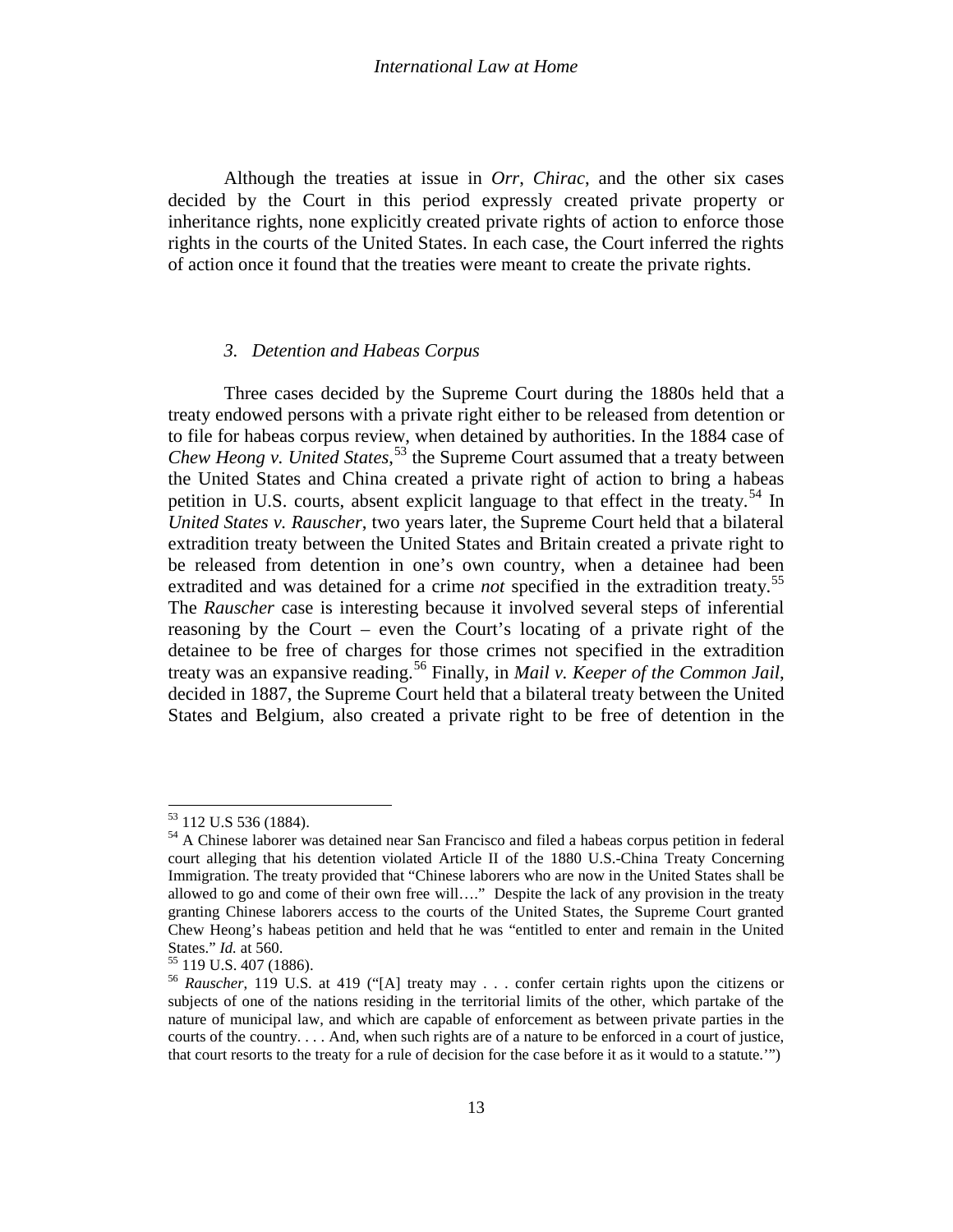United States for crimes not covered by the treaty,  $57$  as well as a private right of action in U.S. courts demanding release.<sup>[58](#page-13-0)</sup>

# *4. Right to "Carry on Trade"*

In *Asakura v. City of Seattle*, decided in 1924, the Supreme Court considered whether a Seattle city ordinance prohibiting non-citizens from obtaining a business license violated a treaty between the United States and Japan.<sup>[59](#page-13-1)</sup> The Treaty of Amity between the United States and Japan provided that "[t]he citizens or subjects of each of the High Contracting Parties shall have liberty to enter, travel and reside in the territories of the other to carry on trade." $60$ The plaintiff, relying on the treaty, sued to enjoin the enforcement of the Seattle ordinance.<sup>[61](#page-13-3)</sup> Without addressing the question directly, the Court inferred a private right of action from the text of the treaty. The Court noted that the treaty was one of many treaties meant to provide for "the protection of the citizens of one country, residing in the territory of another." It then concluded that the treaty "operates of itself without the aid of any legislation, state or national; and it will be applied and given authoritative effect by the courts."<sup>[62](#page-13-4)</sup> The Court enjoined the enforcement of the ordinance against the plaintiff. $63$ 

# **B. World War II to** *Medellin*

<span id="page-13-7"></span>In the period following World War II, both the Supreme Court's approach and the approach of the lower federal courts towards the enforcement of treaties in U.S. courts was less consistent than it had been in the prior century-and-a-half.<sup>[64](#page-13-6)</sup> The courts continued to regard treaties benefitting private parties as self-

<span id="page-13-0"></span> $57$  120 U.S. 1 (1887).<br> $58$  The Court stated that the treaty was "the supreme law of the United States," and that since the treaty gave "the consul of Belgium exclusive jurisdiction over the offense which it [was] alleged ha<sup>[d]</sup> been committed," there was no reason defendant could "not enforce his rights under the treaty by writ of *habeas corpus* in any proper court of the United States." *Id.* at 17. <sup>59</sup> 265 U.S. 322 (1924).

<span id="page-13-4"></span>

<span id="page-13-5"></span>

<span id="page-13-6"></span>

<span id="page-13-3"></span><span id="page-13-2"></span><span id="page-13-1"></span><sup>&</sup>lt;sup>60</sup> *Id.* at 322.<br>
<sup>61</sup> *Id.* at 340.<br>
<sup>62</sup> *Id.* at 341.<br>
<sup>63</sup> *Id.* at 343.<br>
<sup>64</sup> *Cf.* Sloss, *supra* note [29](#page-7-4) at 8 ("[A]s late as 1945 the Court's approach to treaties remained generally consistent with its approach over the previous 150 years. After the Second World War, however, the Court's application of treaties as judicially enforceable law changed substantially.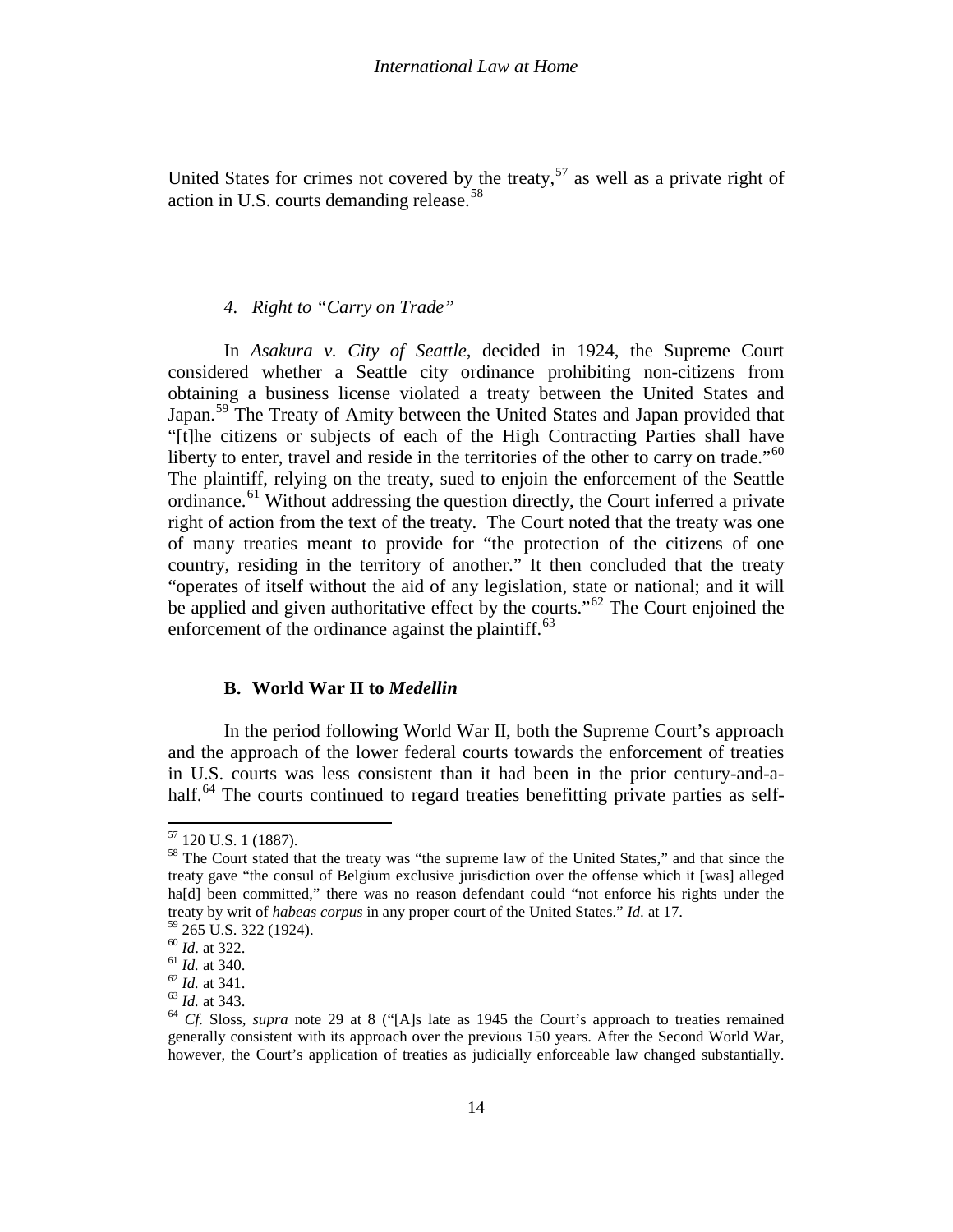executing and capable of being enforced by those parties through lawsuits. But they began taking a more skeptical approach toward treaties regulating relationships between sovereign states, as well as toward treaties regulating the relationship between the state and the individual. This shift, we shall see, may be traced at least in part to a backlash against the emerging human rights revolution and the threat some feared it posed to racial segregation and Jim Crow.

### *1. The Presumption in Favor of Enforcement Weakens*

<span id="page-14-3"></span>The Supreme Court—which has exercised control over its own docket through certiorari jurisdiction since the 1920s—did not choose to address many cases involving the enforcement of international treaties during the post-World War II period. In those it did accept, it began to develop a less consistent approach to treaty enforcement, in U.S. courts, than it had applied in the previous 150 years. It continued to treat a number of treaties—particularly those affecting economic or commercial relations between individuals and those addressing transnational liability or litigation—as self executing and capable of direct enforcement in U.S. courts. It reached such judgments in cases involving aircraft liability treaties,<sup>[65](#page-13-7)</sup> a multilateral convention concerning ship-owners' liability,<sup>[66](#page-14-0)</sup> a treaty governing international discovery rules,  $67$  and several bilateral treaties setting forth protections for investors and inheritors.<sup>[68](#page-14-2)</sup> Yet the Court adopted a

l

The Court continued vigorously to apply treaties regulating relationships among private parties. But in contrast to earlier periods, the Court "declined to use treaties as an instrument to justify judicial supervision of the political branches in the exercise of their public functions.").

<sup>65</sup> *E.g.* Trans World Airlines v. Franklin Mint Corp., 466 U.S. 243 (1984) ("[T]he Convention is a self-executing treaty. Though the Convention permits individual signatories to convert liability limits into national currencies by legislation or otherwise, no domestic legislation is required to give the Convention the force of law in the United States."). For similar cases assuming aircraft liability treaties to be self-executing, see Olympic Airways v. Husain, [540 U.](http://www.law.cornell.edu/supct-cgi/get-us-cite?540+644) S. 644, 649, 657 (2004); Al Israel Airlines, Ltd. v. Tsui Yuan Tseng, 525 U. S. 155, 161–163, 176 (1999); and Zicherman v. Korean Air Lines Co., 516 U. S. 217, 221, 231 (1996). <sup>66</sup> United States v. Warren, 3 40 U.S. 523 (1951) (holding that Article 2 of The Shipowners'

<span id="page-14-0"></span>Liability Convention was self executing).

<span id="page-14-1"></span> $67$  Société Nationale Industrielle Aérospatiale v. United States Dist. Court for Southern Dist. of Iowa, [482 U.](http://www.law.cornell.edu/supct-cgi/get-us-cite?482+522) S. 522, 524, 533 (1987) (international discovery rules). <sup>68</sup> *E.g.* Klovorat v. Oregon, 366 U.S. 187 (1961) (concerning an 1881 treaty between United States

<span id="page-14-2"></span>and Serbia that regulated the property rights of citizens of each country); Clark v. Allen, 331 U. S. 503, 507 (1947) (concerning the 1923 Treaty of Friendship, Commerce and Consular Rights between the United States and Germany and the testamentary disposition of realty and personalty). *See also* Sumitomo Shoji America, Inc. v. Avagliano, [457 U.](http://www.law.cornell.edu/supct-cgi/get-us-cite?457+176) S. 176, 181, 189–190 (1982) (assuming in dicta that a Friendship, Navigation and Commerce treaty between the United States and Japan is self-executing and confers private rights of action for parties whose rights under the treaty are violated).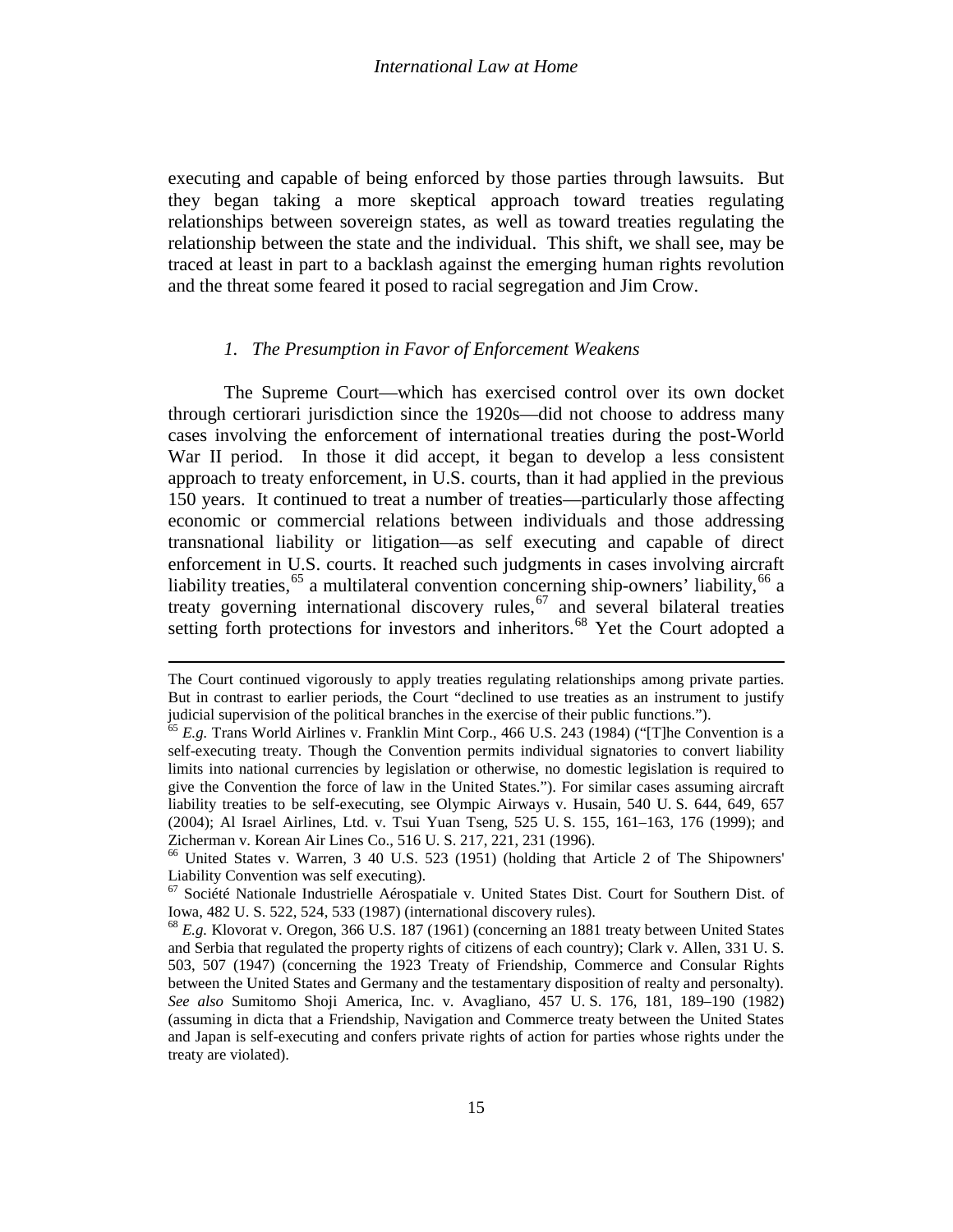newly skeptical posture in cases involving other types of treaties. The Court was hesitant to declare the treaty provided a private right of action in cases that turned on the new International Convention on Civil and Political Rights,<sup>[69](#page-14-3)</sup> an extradition treaty with human rights implications,  $\frac{70}{10}$  $\frac{70}{10}$  $\frac{70}{10}$  and treaties regulating the maritime industry on the high seas.<sup>[71](#page-15-1)</sup>

The Supreme Court did not offer the lower courts a consistent standard by which to judge which treaties should be treated as self-executing and giving rise to a private right of action and which should not. Left without clear guidance, the lower federal courts developed a bifurcated approach to treaty enforcement that reflected and amplified the Supreme Court's.<sup>[72](#page-15-2)</sup> Like the Supreme Court, lower courts continued to infer a private right of action in cases that involved economic or commercial relations.<sup>[73](#page-15-3)</sup> Yet the lower courts began taking a more skeptical approach toward treaties regulating relationships between sovereign States (such as international dispute settlement and international use of force) and those

<span id="page-15-5"></span><span id="page-15-4"></span> $69$  Sosa v. Alvarez-Machain, 542 U.S. 692 (2004) (holding that ICCPR is not self executing and does not confer private cause of action; "Although the Covenant does bind the United States as a matter of international law, the United States ratified the Covenant on the express understanding that it was not self-executing and so did not itself create obligations enforceable in the federal courts.").

<span id="page-15-0"></span> $70$  United States v. Alvarez-Machain, 504 U.S. 655 (1992) (holding that a US-Mexico extradition treaty did not confer the private right not to be abducted to stand trial for a crime not specified).<br><sup>71</sup> Argentine Republic v. Amerada Hess Shipping Co., 488 U.S. 428, 442 (1989) ("Respondents

<span id="page-15-1"></span>point to the Geneva Convention on the High Seas and the Pan American Maritime Neutrality Convention. These conventions, however, only set forth substantive rules of conduct and state that compensation shall be paid for certain wrongs. They do not create private rights of action for foreign corporations to recover compensation from foreign states in United States courts."). <sup>72</sup> Previous work has noted the shifting presumption at the lower court level. Sloss, *supra* note [26,](#page-6-4) 

<span id="page-15-2"></span>at 106-10 (finding that beginning in around the 1960s, many lower courts created a novel assumption that treaties do not confer private rights of action). But to date, no other work has detected the differential treatment of private law and public law rights at the lower court level that we emphasize here.

<span id="page-15-3"></span> $^{73}$  BP Oil Intern., Ltd. v. Empresa Estatal Petoleos de Ecuador, 332 F.3d 333 (5th Cir. 2003) (concerning the Convention for International Sale of Goods and holding that treaty "creates a private right of action in federal court"); Delchi Carrier v. Rotorex Corp., 71 F.3d 1024, 1027-28 (2d Cir.1995) (concerning the Convention for the International Sale of Goods); Choi v. Kim, 50 F.3d 244 (3rd Cir. 1995) (concerning the Treaty of Friendship, Commerce and Navigation Between the United States of America and The Republic of Korea); Vagenas v. Continental Gin Co., 988 F.2d 104, 106 (11th Cir. 1993) (concerning the Treaty of Friendship, Commerce and Navigation between the United States and Greece); Irish Nat. Ins. Co., Ltd. v. Aer Lingus Teoranta, 739 F.2d 90 (2d Cir. 1984) (concerning the Treaty of Friendship, Commerce and Navigation between the United States and Ireland); People of Saipan, By and Through Guerrero v. U.S. Dept. of Interior, 502 F.2d 90, 97-98 (9th Cir. 1974) (concerning the Trusteeship Agreement for the Former Japanese Mandated Islands); Board of County Com'rs of Dade County, Fla. v. Aerolineas Peruanasa, S.A., 307 F.2d 802 (5th Cir. 1962) (concerning the Convention on International Civil Aviation).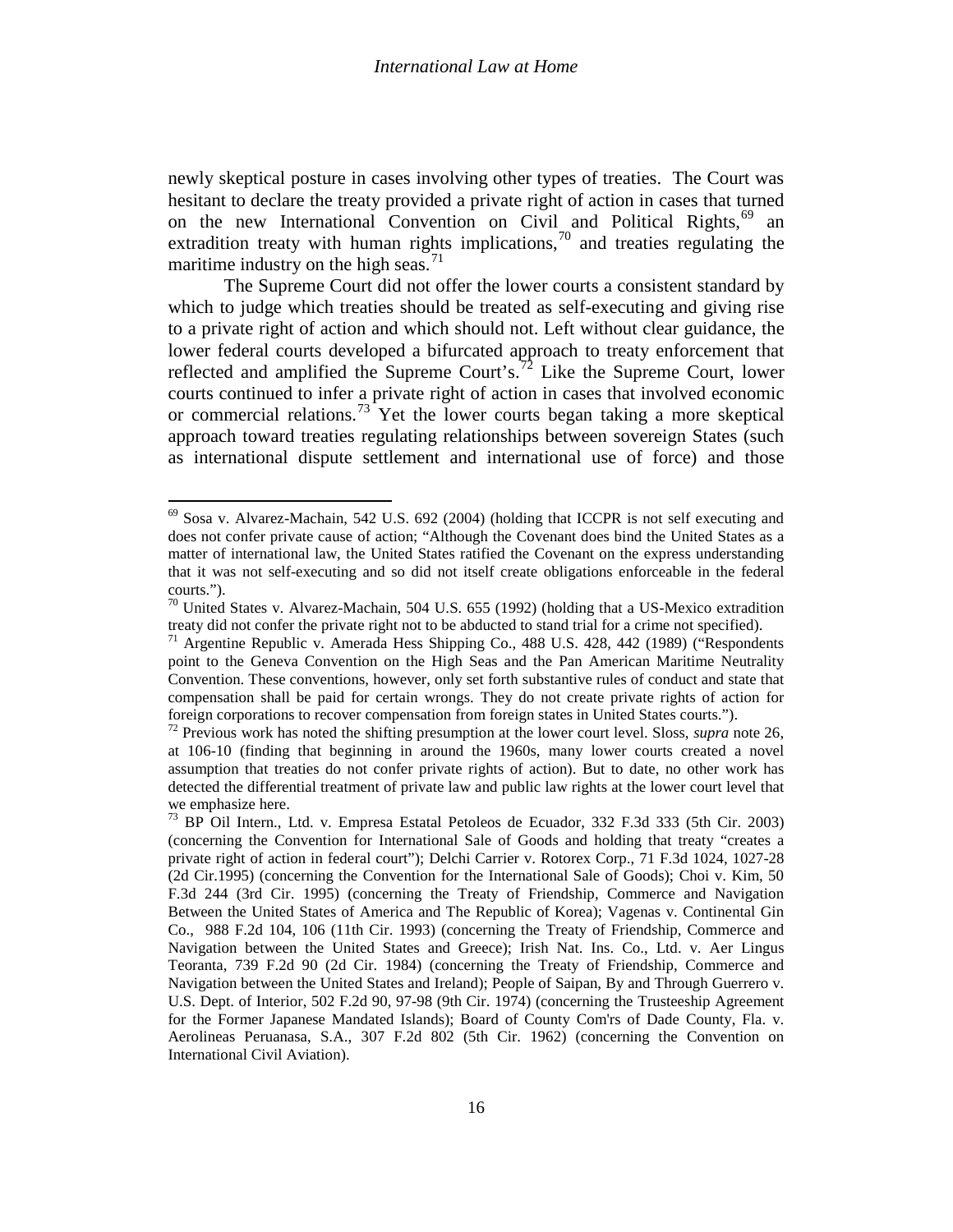regulating the relationship between the state and individual (most notably the emerging body of human rights treaties and international criminal law regimes).<sup>[74](#page-15-4)</sup> In those cases, the courts began to look for more explicit language in the treaty signaling the intent of the U.S. political branches and the other state parties to create an agreement that would now authorize private suits in U.S. courts.

<span id="page-16-0"></span>Focusing on treaty cases in the federal courts of appeals in particular, during the post-World War II period, we find that courts grounded their conclusions that the treaty provided no private right of action in one of two prior findings: (1) the treaty was not judicially enforceable because it was not self-executing;<sup>[75](#page-16-2)</sup> and (2) regardless of whether the treaty was self-executing, it was not intended to benefit private individuals and therefore could not give rise to a private right of action.<sup>[76](#page-16-3)</sup>

<span id="page-16-1"></span>

<span id="page-16-2"></span><sup>&</sup>lt;sup>74</sup> *See supra* notes [75](#page-16-0) & [76.](#page-16-1)<br><sup>75</sup> United States v. Casaran Rivas, 311 Fed. Appx. 269, 272 (11 Cir. 2009) ("[A]ny argument that the indictment violated the refugee Convention and CAT Treaty is without merit, as the Refuge Convention and CAT Treaty are not self-executing, or subject to relevant legislation, and, therefore, do not confer upon aliens a private right of action to allege a violation of their terms."); Guaylupo-Moya v. Gonzales, 423 F.3d 121 (2d Cir. 2005) ("This declaration [that the ICCPR is not self-executing] means that the provisions of the ICCPR do not create a private right of action or separate form of relief enforceable in United States courts."); Flores v. S. Peru Copper Corp., 343 F.3d 140, 163 n. 35 (2d Cir.2003) (explaining that the ICCPR does not create a private right of action because the Senate declared that it is not self-executing); Igartua De La Rosa v. United States, 32 F.3d 8, 10 n. 1 (1st Cir.1994) (per curiam) (same), cert. denied, 514 U.S. 1049 (1995); Goldstar (Panama) S.A. v. United States., 967 F.2d 965 (4th Cir. 1992) ("In sum, we hold that the Hague Convention is not self-executing and, therefore, does not, by itself, create a private right of action for its breach."); Frolova v. Union of Soviet Socialist Republics, 761 F.2d 370, 373-74 (7th Cir. 1985) ("The provisions of the United Nations Charter on which plaintiff relies are Articles 55 and 56. We have found no case holding that the U.N. Charter is self-executing nor has plaintiff provided us with one. . . . Articles 55 and 56 do not create rights enforceable by private litigants in American courts."); Tel-Oren v. Libyan Arab Republic, 726 F.2d 774, 808 (D.C.Cir.1984) (Bork, J., concurring) (equating the issues of self-execution and private rights of actions and stating that the treaties which plaintiffs sought to enforce were not self-executing), cert. denied, 470 U.S. 1003 (1985).

<span id="page-16-4"></span><span id="page-16-3"></span><sup>&</sup>lt;sup>76</sup> United States v. Rommy, 506 F.3d 108, 129-30 (2d Cir. 2007) (concerning a Mutual Legal Assistance Treaty between the Netherlands and holding that the petitioner "cannot demonstrate that the treaty creates any judicially enforceable individual right that could be implicated by the government's conduct here"); In re Iraq and Afghanistan Detainees Litigation, 479 F. Supp. 2d 85,115-16 (D.D.C. 2007) (concerning the Geneva Convention Relative to the Protection of Civilian Persons in time of War; "None of the provisions of Geneva Convention IV contain any [] express or implied language indicating that persons have individual "rights" that may be enforced under the treaty. . . . [t]he provisions of Geneva Convention IV state general obligations with regard to the treatment of protected persons that are imposed on signatory States."); United States v. Jimenez-Nava, 243 F.3d 192, 197 ( $5<sup>th</sup>$  Cir. 2001) (concerning the VCCR; "A strong argument has been made that . . . the Vienna Convention is not ambiguous as to whether it creates private rights. [cites *Li*] . . . In any event . . . even if the treaty is ambiguous, the presumption against implying private rights comes into play. . . . [and] the U.S. State Department has consistently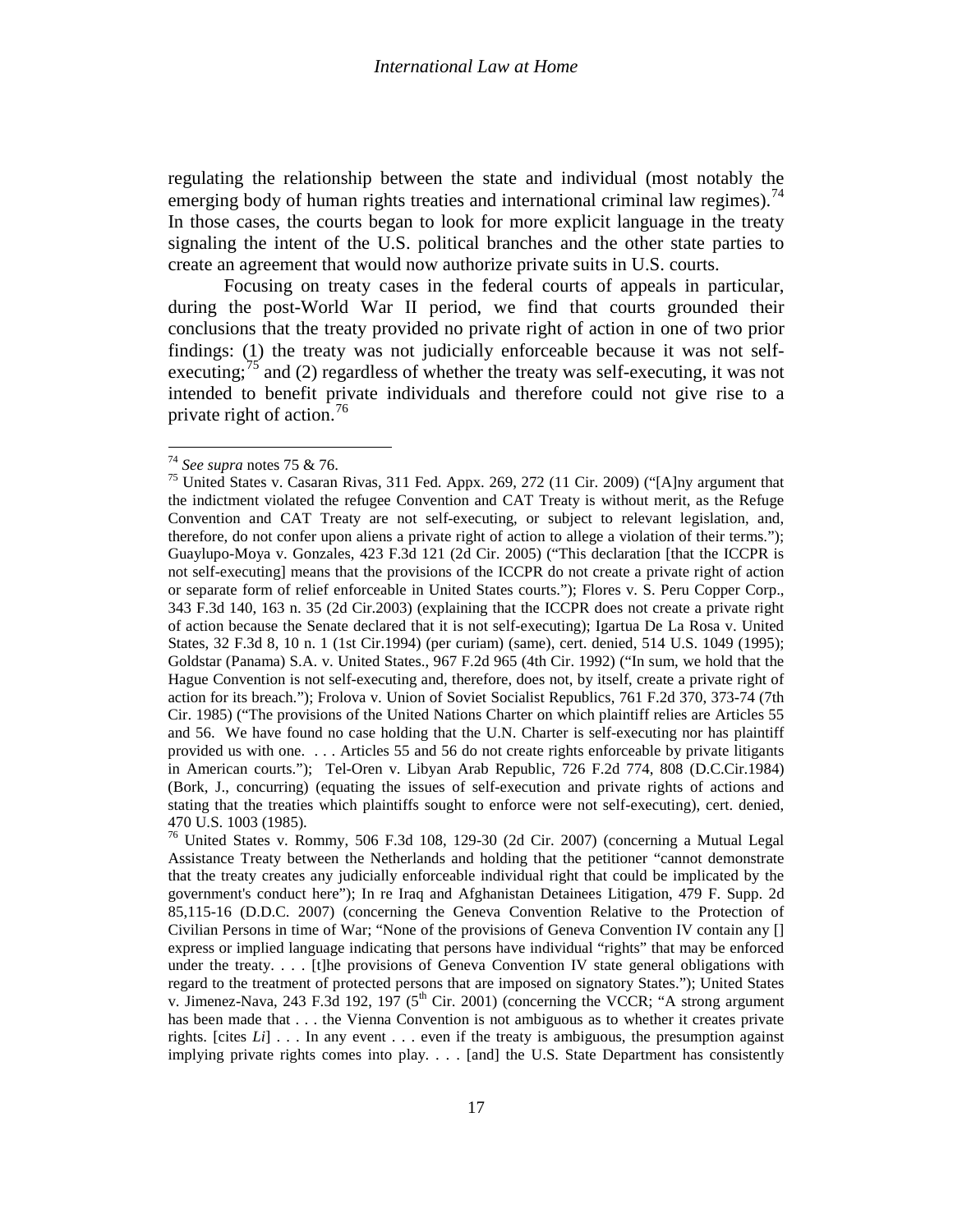#### *International Law at Home*

Let us offer a couple of examples to illustrate. First, *Vagenas v.* Continental Gin Co.<sup>[77](#page-16-4)</sup> exemplifies the post-War approach to treaties dealing with private law obligations, in which the old presumptions about private rights and private action still governed. In *Vagenas*, the Eleventh Circuit considered whether to permit Greek creditors to enforce a Greek court judgment against an American debtor, pursuant to a Friendship, Commerce, and Navigation (FCN) Treaty between Greece and the United States.<sup>[78](#page-17-0)</sup> FCNs are a common category of bilateral treaty that states enter in order to foster trade and investment. The FCN between Greece and the United States at issue in *Vagenas* had mandated that U.S. courts treat Greek litigants in a nondiscriminatory manner "with respect to access to the courts of justice."<sup>[79](#page-17-1)</sup> In resolving the case, the Eleventh Circuit held the FCN not only granted Greek citizens private rights, but rights that were directly enforceable. Namely, the FCN endowed Green citizens with rights of equal treatment in U.S. courts– and this meant they could avail themselves of the statute of limitations provided for in Greek courts, just as a U.S. citizen would have when seeking to enforce a sister state court judgment.<sup>[80](#page-17-2)</sup>

In *Reffet*, the Second Circuit considered a claim brought under a tax treaty between the United States and the United Kingdom that exempted English insurers from federal excise taxes on insurance premiums. $81$  The plaintiff in the

l

<span id="page-17-4"></span>taken the position that the Vienna Convention does not establish rights of individuals, but only state-to-state rights and obligations."); Committee of United States Citizens Living in Nicaragua v. Reagan, 859 F.2d 929, 937 (D.C. Cir. 1988) ("Article 94 of the U.N. Charter simply does not confer rights on private individuals. Treaty clauses must confer such rights in order for individuals to assert a claim "arising under" them.") ; United States. v. Mann*,* 829 F.2d 849, 852-53 (9th Cir. 1987) (concerning the Single Convention on Narcotic Drugs; "The treaty and letter agreement do not appear to create any individual right in Mann. The letter agreement merely recognizes the ability of signatory states to request records from financial institutions in other signatory states."); United States v. Conroy, 589 F.2d 1258, 1268 (5th Cir. 1979) (concerning the Geneva Convention on the Territorial Sea and the Contiguous Zone and holding that "redress for improper seizure in foreign waters is not due to the owner or crew of the vessel involved, but to the foreign government whose territoriality has been infringed by the action."); Dreyfus v. Von Flick, 534 F.2d 24 (2d Cir. 1976) (concerning the Hague Convention, Kellogg-Brian Pact & Treaty of Versailles and holding that none "conferred any private rights with regard to such property which were enforceable in American courts"); Diggs v. Richardson, 555 F.2d 848, 851 (D.C. Cir. 1976) (concerning a U.N. Security Council resolution; "[W]e find that the provisions here in issue were not addressed to the judicial branch of our government. They do not by their terms confer rights upon individual citizens; they call upon governments to take certain action.").  $^{77}$  988 F.2d 104 (11th Cir. 1993).

<span id="page-17-0"></span> $78$  Today these matters are generally addressed through bilateral investment treaties or trade agreements, though more than 30 such agreements remain in force between the United States and partner countries.

<span id="page-17-1"></span><sup>&</sup>lt;sup>79</sup> 988 F.2d at 106.<br><sup>80</sup> *Id.*<br><sup>81</sup> 861 F.2d at 21.

<span id="page-17-3"></span><span id="page-17-2"></span>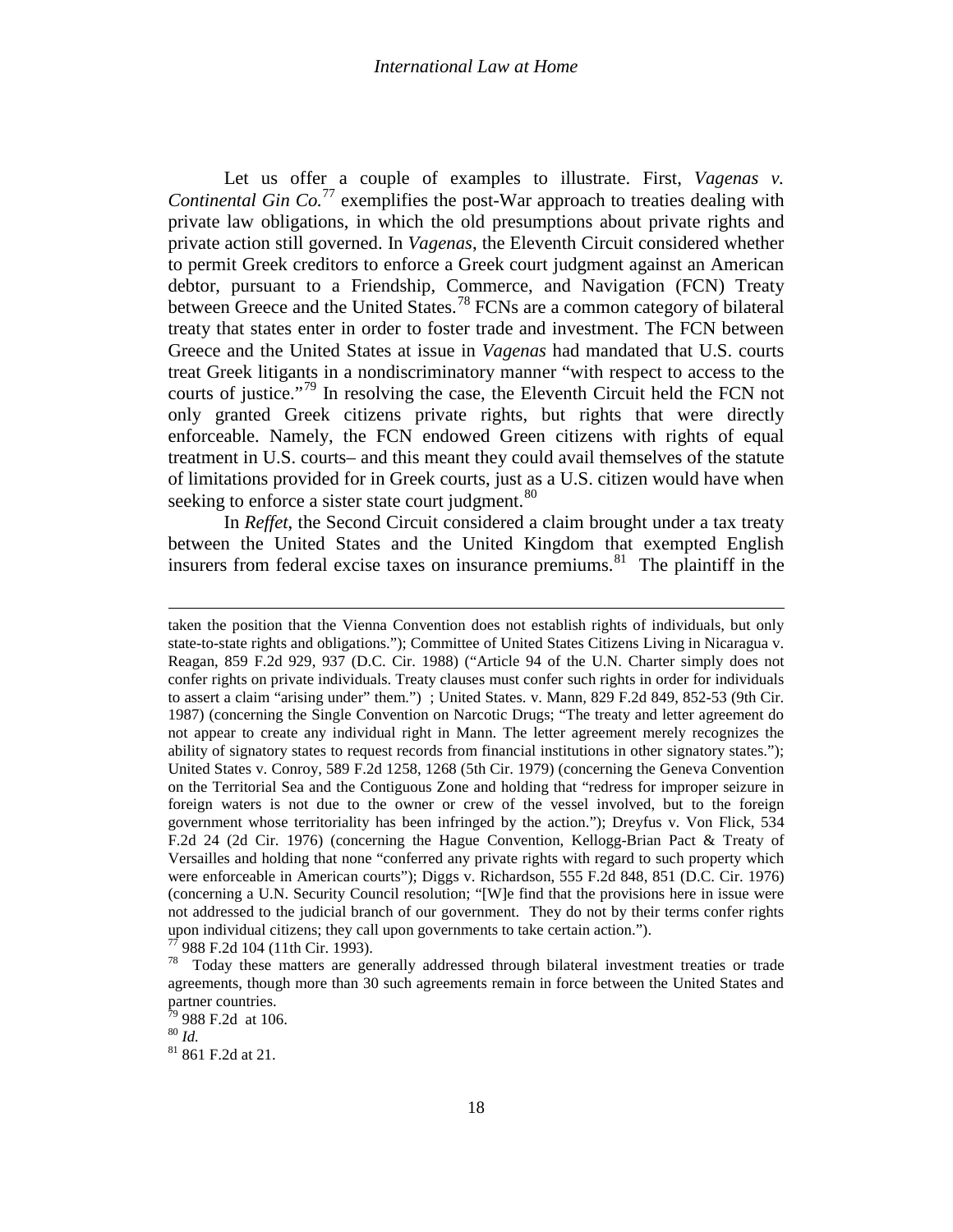case claimed that the tax treaty exempted it from the federal excise taxes and therefore the taxes charged should be reimbursed. The court agreed that the treaty eliminated the tax, but not on the plaintiff in the case: "[T]he Treaty was designed expressly to eliminate the tax on insurance premiums paid to foreign insurers"<sup>[82](#page-17-4)</sup> and thereby eliminate "double taxation."[83](#page-18-0) The Court never questioned whether the treaty was enforceable by private actors. It instead held that the treaty, by its own terms, did not apply to the plaintiff—a U.S. company not intended to be benefitted by the tax provision in the treaty.[84](#page-18-1) **[AEs: We could cut this second example, if you want to trim length.]**

By contrast, in cases involving treaties governing relationships between sovereign states, the courts were less willing than they had once been to find that the treaty created a private right or a private right of action. In *Committee of U.S. Citizens Living in Nicaragua v. Reagan*, for example, the Ninth Circuit considered whether Article 94 of the U.N. Charter—which provides that members of the United States "undertak[e] to comply with the decision of the International Court of Justice in any case to which it is a party"—endowed U.S. citizens with the ability to bring a lawsuit enjoining the American government's funding of the Contras in Nicaragua. The Ninth Circuit concluded that it did not: Article 94 did not create a private right of action in U.S. courts, because the treaty did not create rights at all. This conclusion was grounded in a close reading of Article 94's text, as well as consideration of the Charter's purpose.<sup>[85](#page-18-2)</sup>

The lower courts also turned a newly skeptical eye on treaties regulating the relationship between the state and individual. In several cases, the courts found that human rights treaties were not self-executing, due to an express reservation by the United States stating they would not be directly enforced.<sup>[86](#page-18-3)</sup>

<span id="page-18-1"></span><span id="page-18-0"></span>

<span id="page-18-2"></span>

<sup>82</sup> *Id.* at 21.<br><sup>83</sup> *Id.* at 20.<br><sup>84</sup> *Id.* at 23.<br><sup>85</sup> *Id.* As in most federal appeals court cases involving treaty claims during the period, the court engaged in a fine-grained and detailed analysis of the treaties at issue. It did not invoke a presumption against the treaty's enforceability that the plaintiff had to overcome. Instead, it considered whether a treaty created a private right and was self-executing—and thus produced a private right of action—by embarking on a multi-factor analysis of the treaty's text, history, and context. This method of analysis was captured by the Restatement of Foreign Relations Law published in 1988. RESTATEMENT, *supra* note [27,](#page-6-5) §111(4) cmt. h & rep. n. 4.<br><sup>86</sup> Renkel v. United States, 456 F.3d 640 (6th Cir. 2006) ("Renkel argues that the Government

<span id="page-18-4"></span><span id="page-18-3"></span>violated her rights under the Convention . . . Those Articles [of the Convention Against Torture (CAT)] are not, however, expressly self-executing."); Saint Fort v. Ashcroft, 329 F.3d 191 (1st Cir. 2003) ("Saint Fort's claims do not rest solely on a treaty that is not self-executing; they rest on the CAT through the FARRA and the regulations"); Guaylupo-Moya v. Gonzales, 423 F.3d 121 (2d Cir. 2005) (**"**[T]he ICCPR, came with attached RUDs *declaring that the ICCPR is not selfexecuting. This declaration means that the provisions of the ICCPR do not create a private right of action* or separate form of relief enforceable in United States courts.") (emphasis added).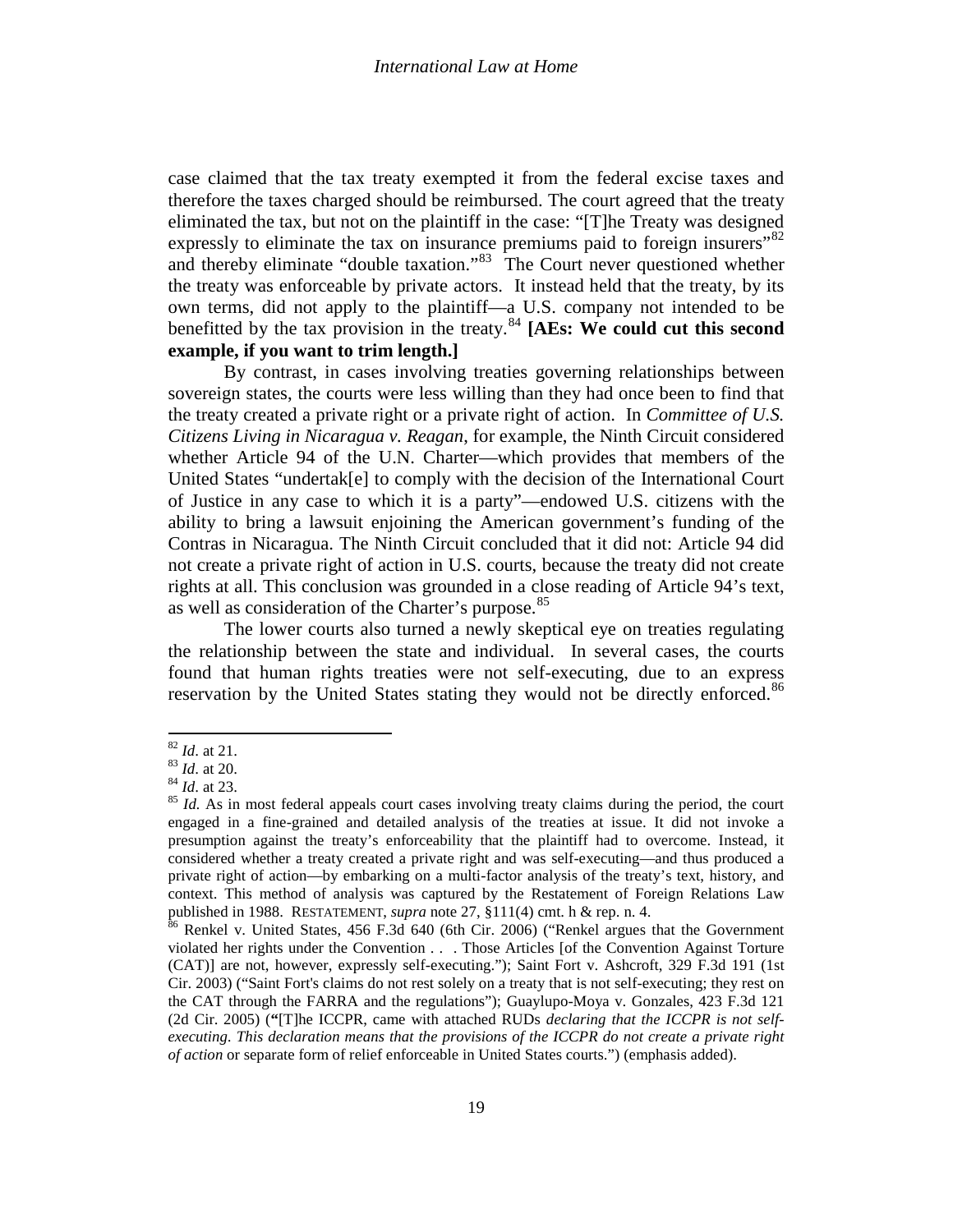<span id="page-19-6"></span>Moreover, this critical assessment extended even to a variety of treaties that did not contain such express reservations. In *In re Iraq and Afghanistan Detainees Litigation*, [87](#page-18-4) for example, the D.C. District Court considered whether to enforce the Geneva Convention Relative to the Protection of Civilian Persons in time of War.<sup>[88](#page-19-0)</sup> The court concluded that "[n]one of the provisions of Geneva Convention IV contain any [] express or implied language indicating that persons have individual 'rights' that may be enforced under the treaty."[89](#page-19-1) That was true despite the fact that the treaty was expressly meant—by its very title, no less—to provide protections for civilian persons in time of war.

Similarly, in *Goldstar (Panama) S.A. v. U.S.*,<sup>[90](#page-19-2)</sup> the Fourth Circuit considered a claim that the 1907 Hague Convention Respecting the Law and Customs of War on Land imposed a duty on the United States to provide protection for the residents of an occupied territory. The plaintiffs noted that Article 3 provides that "[t]he armed forces of the belligerent parties may consist of combatants and non-combatants. In the case of capture by the enemy, both have a right to be treated as prisoners of war."<sup>[91](#page-19-3)</sup> Despite this language expressly creating an individual "right," the Court concluded that the treaty "does not explicitly provide for a privately enforceable cause of action.<sup> $2$ </sup> As a result, it was "not self-executing and, therefore, does not, by itself, create a private right of action for its breach." $^{93}$  $^{93}$  $^{93}$ 

# *2. The Bricker Backlash*

<span id="page-19-7"></span>In the post-WWII period, the courts increasingly turned a skeptical eye on treaties regulating relations between sovereign states and between states and individuals, largely abandoning the presumption in favor of enforcement that they had used so routinely in earlier years. At the same time, they continued to apply the earlier presumption to treaties involving economic or commercial relations between states and those expressly addressing transnational liability or litigation. Why this shift? It can be traced at least in part to changes in the nature of the treaties creating individual rights during this period and the response to that shift among the political branches and the public. The human rights revolution and the very public backlash against it provoked increased scrutiny of treaties that might

<span id="page-19-0"></span>

 $^{87}$  479 F. Supp. 2d 85,115-16 (D.D.C. 2007).<br> $^{88}$  Geneva Convention Relative to the Protection of Civilian Persons in Time of War, Aug. 12, 1949, 6 U.S.T. 3516, 75 U.N.T.S. 287.

<span id="page-19-1"></span><sup>89</sup> *In re Iraq and Afghanistan Detainees Litigation*, 479 F. Supp. 2d at 116.

<span id="page-19-2"></span><sup>90</sup> 967 F.2d 965 (4th Cir. 1992).

<span id="page-19-3"></span><sup>&</sup>lt;sup>91</sup> Brief for the Appellee, Goldstar (Panama), S.A., et al. v. United States at 9, 967 F.2d 965 (4th Cir. 1985) (No. 91-2229), 1991 WL 11246240. *<sup>92</sup> Goldstar*, 967 F.2d at 968.

<span id="page-19-4"></span>

<span id="page-19-5"></span><sup>&</sup>lt;sup>93</sup> *Id.* (emphasis added).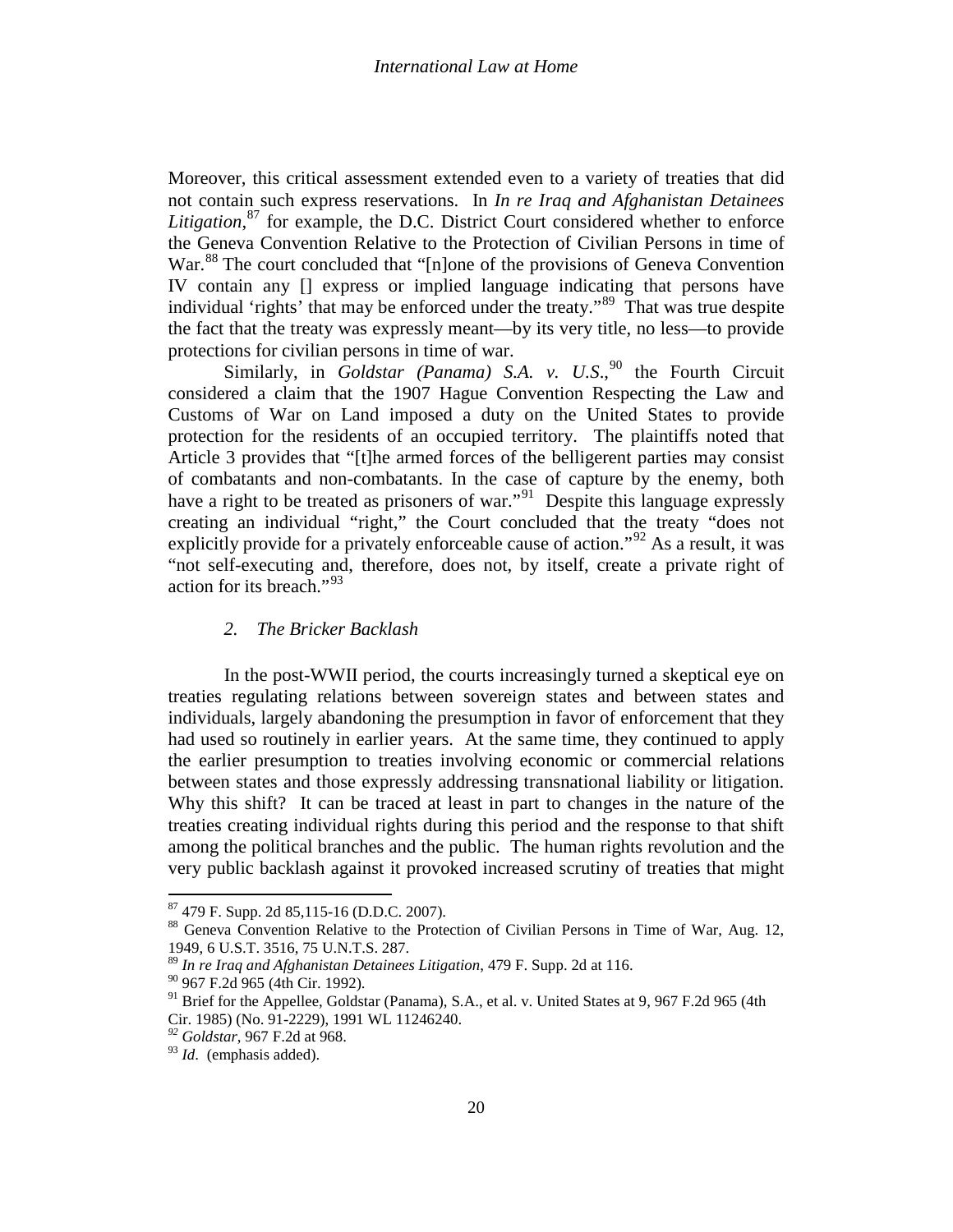provide a mechanism by which individuals could challenge government policies. This, in turn, led to greater wariness among the courts to find that such treaties created private rights enforceable in U.S. courts.

As we have seen, in the period from the Founding through the mid- $20<sup>th</sup>$ century, the majority of U.S. treaties that created private rights were private law treaties, often bilateral, primarily concerning contract and property rights. These treaties created private rights that built on existing common law rights that courts already regularly enforced. In the period following World War II, however, the treaties to which the U.S. was a party and those being litigated in U.S. courts increasingly concerned human rights and public law issues. Though public law treaties, these agreements potentially gave rise to a swell of private claims. The United States ratified the U.N. Charter in  $1945$  $1945$  $1945$ ,  $94$  Article 92 of which established the International Court of Justice;<sup>[95](#page-20-0)</sup> it signed the Genocide Convention in 1948<sup>96</sup>; it signed and ratified the four Geneva Conventions by  $1955^{\circ7}$ ; it ratified the Vienna Convention on Consular Relations in  $1963^{98}$ ; and it joined many other human rights treaties through the Cold War period.<sup>[99](#page-20-4)</sup>

Courts were less familiar with these treaties—they were of a wholly different nature than common law treaties—and were in part for this reason more wary of inferring private rights of action. Even more important than their novelty, however, was the nature of the individual rights they created and the political context these new treaties entered. American Bar Association President Frank Holman illustrated the irrational fears these treaties provoked when he asserted (incorrectly) that if a white person driving through Harlem were to accidentally run over a black child, the driver could be extradited to an international tribunal or

<sup>&</sup>lt;sup>94</sup> United Nations Charter, 59 Stat. 1051, T.S. No. 993 (1945).

<span id="page-20-0"></span><sup>&</sup>lt;sup>95</sup> Statute of the International Court of Justice art. 38, June 26, 1945, [59](http://web2.westlaw.com/result/result.aspx?rs=WLW10.02&ss=CNT&rp=%2fWelcome%2f208%2fdefault.wl&origin=Search&sv=Split&sri=328&cfid=1&fn=_top&referenceposition=SR%3b28027&rlt=CLID_QRYRLT193042825813&n=2&sskey=CLID_SSSA5972725813&mt=208&eq=Welcome%2f208&method=TNC&query=%2259+STAT.+1055%22&srch=TRUE&db=JLR&rlti=1&vr=2.0&fmqv=s&service=Search&cnt=DOC&referencepositiontype=T&scxt=WL&rltdb=CLID_DB809912625813) [Stat.](http://web2.westlaw.com/result/result.aspx?rs=WLW10.02&ss=CNT&rp=%2fWelcome%2f208%2fdefault.wl&origin=Search&sv=Split&sri=328&cfid=1&fn=_top&referenceposition=SR%3b28028&rlt=CLID_QRYRLT193042825813&n=2&sskey=CLID_SSSA5972725813&mt=208&eq=Welcome%2f208&method=TNC&query=%2259+STAT.+1055%22&srch=TRUE&db=JLR&rlti=1&vr=2.0&fmqv=s&service=Search&cnt=DOC&referencepositiontype=T&scxt=WL&rltdb=CLID_DB809912625813) [1055,](http://web2.westlaw.com/result/result.aspx?rs=WLW10.02&ss=CNT&rp=%2fWelcome%2f208%2fdefault.wl&origin=Search&sv=Split&sri=328&cfid=1&fn=_top&referenceposition=SR%3b28029&rlt=CLID_QRYRLT193042825813&n=2&sskey=CLID_SSSA5972725813&mt=208&eq=Welcome%2f208&method=TNC&query=%2259+STAT.+1055%22&srch=TRUE&db=JLR&rlti=1&vr=2.0&fmqv=s&service=Search&cnt=DOC&referencepositiontype=T&scxt=WL&rltdb=CLID_DB809912625813) T.S. No. 993 (1945). In 1946, the U.S. declared that it recognized the compulsory jurisdiction of the ICJ over various matters, *see* United States Declaration of Aug. 14, 1946, 61 Stat. 1218, 1 U.N.T.S. 9, but it withdrew from general ICJ jurisdiction in 1985, following the Nicaragua case. *See* U.S. Department of State Letter and Statement Concerning Termination of Acceptance of ICJ Compulsory Jurisdiction, October 7, 1985, *cited in* Medellín v. Texas, 555 U.S. 491, 500 (2008).

<span id="page-20-1"></span><sup>&</sup>lt;sup>96</sup> Convention on the Prevention and Punishment of the Crime of Genocide art. I, Dec. 9, 1948, 102 Stat. 3045, 78 U.N.T.S. 277.

<span id="page-20-2"></span><sup>97</sup> *E.g.* Geneva Convention Relative to the Protection of Civilian Persons in Time of War, *supra*  not[e 88,](#page-19-6) art. 53.<br><sup>98</sup> Vienna Convention on Consular Relations, Apr. 24, 1963, 21 U.S.T. 77, 596 U.N.T.S. 261

<span id="page-20-4"></span><span id="page-20-3"></span><sup>&</sup>lt;sup>99</sup> See, e.g., International Covenant on Civil and Political Rights, G.A. res. 2200A (XXI), 21 U.N. GAOR Supp. (No. 16) at 52, U.N. Doc. A/6316 (1966), 999 U.N.T.S. 171, signed by the U.S. on October 5, 1977, although not ratified until 1992. *See also* Convention on the Prevention and Punishment of Crimes Against Internationally Protected Persons, 1035 U.N.T.S. 167, 13 I.L.M. 41, *entered into force* Feb. 20, 1977, signed by the U.S. in 1973 and ratified in 1976.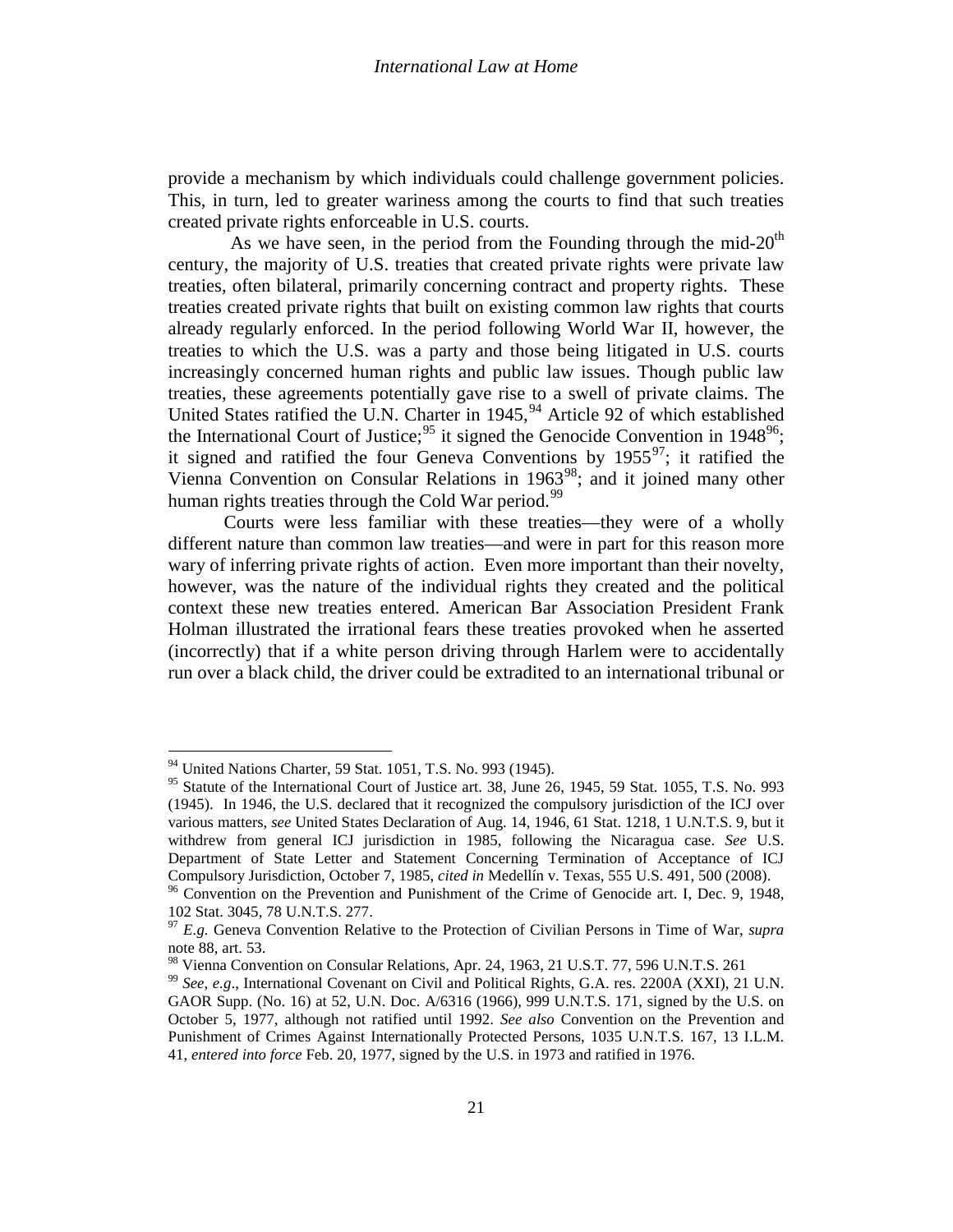foreign court on charges of genocide.<sup>[100](#page-20-1)</sup> Holman's views were extreme but influential. John Foster Dulles was later quoted as cautioning against the "trend toward trying to use the treatymaking power to effect internal social changes."<sup>[101](#page-21-0)</sup> During the debate over the amendment, Time Magazine speculated that the "the fight arose" because of such concerns. It cited, in particular, the U.N. Charter, which required that states respect rights "without distinction as to race," and what it said was the Genocide Convention's definition of genocide to include "'causing . . . mental harm' to members of a 'national, ethnical, racial or religious  $\text{group.}^{\cdots,102}$  $\text{group.}^{\cdots,102}$  $\text{group.}^{\cdots,102}$ 

The emergence of numbers human rights treaties during the post-War period thus generated a backlash, particularly among those who feared the human rights treaties might be used to challenge Jim Crow laws in the South. This backlash led to the proposal of what came to be known as the "Bricker Amendment" in the 1950s, a series of constitutional amendments proposed in the Senate with the goal of effectively reversing the Supremacy Clause—not just for human rights treaties but for all treaties. In the end, the Amendment was defeated by a single vote. $103$ 

It is often said that judges read the newspapers, and this was no exception. Though the Bricker Amendment failed, the courts got the message. The controversy surrounding the debate over international law and the new and growing body of treaty law—including human rights treaties—underscored the political backlash in the United States against treaties that could lead to challenges to domestic laws, norms and institutions through private lawsuits. Courts thus began scrutinizing such claims with greater caution—and growing skepticism. This initial shift in the courts' approach was later codified in the Second and Third Restatements of Foreign Relations Law in 1965 and 1988. The Second Restatement did not expressly address private rights of action, but stated that a treaty "has immediate domestic effect as the supreme law of the land under

<span id="page-21-3"></span> $^{100}$  DUANE TANANBAUM, THE BRICKER AMENDMENT CONTROVERSY: A TEST OF EISENHOWER'S POLITICAL LEADERSHIP 13 (1988).<br><sup>101</sup> The Bricker Amendment: A Cure Worse than the Disease?, TIME, July 13, 1953, at 20.<br><sup>102</sup> Id. Several prominent black intellectuals and leaders also saw the promise of human rights

<span id="page-21-1"></span><span id="page-21-0"></span>agreements for forwarding the civil right struggle in the United States. WE CHARGE GENOCIDE: THE HISTORIC PETITION TO THE UNITED NATIONS FOR RELIEF FROM A CRIME OF THE UNITED STATES GOVERNMENT AGAINST THE NEGRO PEOPLE (1951); CAROL ANDERSON, EYES OFF THE Prize: The United Nations and the African American Struggle for Human Rights, 1944-55 (2003).

<span id="page-21-2"></span><sup>&</sup>lt;sup>103</sup> See Hathaway, *supra* note [15.](#page-3-1)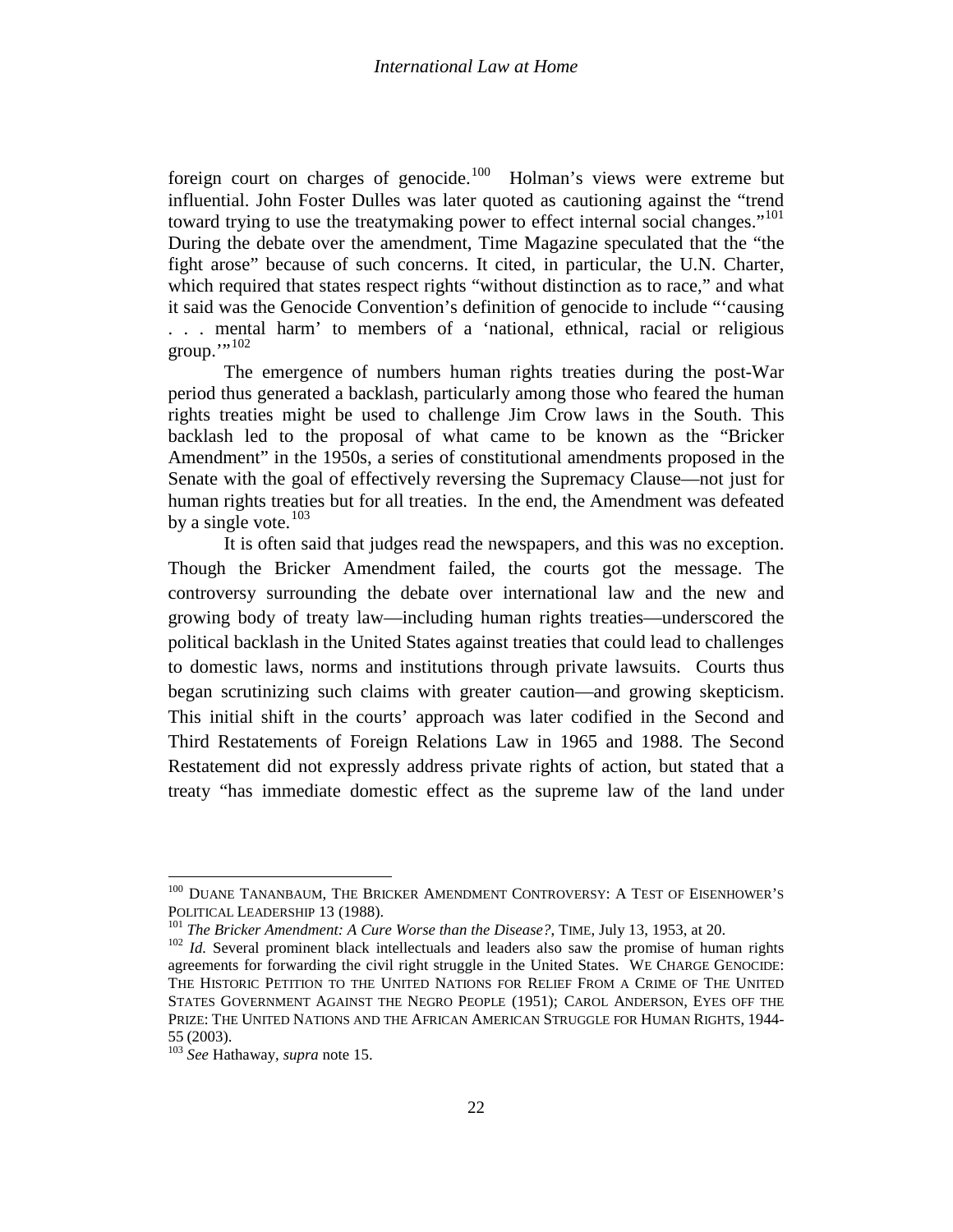...only if it is self-executing."<sup>[104](#page-21-3)</sup> The Third Restatement went further and provided that "[i]nternational agreements, even those directly benefiting private persons, generally do not create private rights or provide for a private cause of action in domestic courts, but there are exceptions with respect to both rights and remedies."[105](#page-22-0) These Restatements reflected a growing tendency in the federal courts to insist on express evidence in the treaty or its legislative history that it was intended to be enforceable in domestic courts.

Still, even in the years leading up to *Medellin*, federal courts' growing reluctance to employ a presumption in *favor* of private rights of action had not resulted in a consistent and uniform presumption *against* them. Rather, the lower courts generally looked to the text and the history of the ratification process to determine whether a treaty was meant to be self-executing and to give rise to a private right and a private right of action. Moreover, lower courts tended to maintain the presumption in favor of private rights of action for bilateral treaties and for treaties protecting private, common-law rights.<sup>[106](#page-22-1)</sup> It was these last two threads of the earlier framework that *Medellin* would cut.

# **C. After** *Medellin*

Although it had long been assumed that the treaties granting jurisdiction to the International Court of Justice constituted binding federal law in the United States, the Supreme Court held in *Medellín* that the treaties were non-selfexecuting. Thus, Medellin could not rely on them to enforce the *Avena* judgment requiring review and reconsideration of his sentence. In the course of its decision, the Supreme Court endorsed what it characterized as a "background presumption"

<span id="page-22-2"></span><sup>&</sup>lt;sup>104</sup> RESTATEMENT (SECOND) OF FOREIGN RELATIONS LAW § 141 cmt. a (1965). David Sloss implies that after the publication of section 141 in the Second Restatement, courts were also more likely to find that treaties were not self-executing. According to Sloss, the Second Restatement provided doctrinal support for the notion that "[T]reaty makers have an affirmative power to decide that a ratified treaty will not be converted into primary domestic law, even though there are no constitutional impediments to automatic conversion." Sloss argues the "Constitution does not give the treaty makers a power to shape primary domestic law directly" and the Restatement doctrine is therefore flawed because "it is founded upon an erroneous assumption about the treaty makers' constitutional powers." *See* David Sloss, *Non-Self-Executing Treaties: Exposing a Constitutional Fallacy*, 36 U.C. DAVIS L. REV. 1, 15 (2002); *see also* David Sloss, *Schizophrenic Treaty Law*, 43 TEX. INT'L L.J. 15, 19 (2007).<br><sup>105</sup> RESTATEMENT (THIRD) OF FOREIGN RELATIONS LAW § 907 cmt. a (1988).<br><sup>106</sup> *See supra* not[e 73.](#page-15-5)

<span id="page-22-0"></span>

<span id="page-22-1"></span>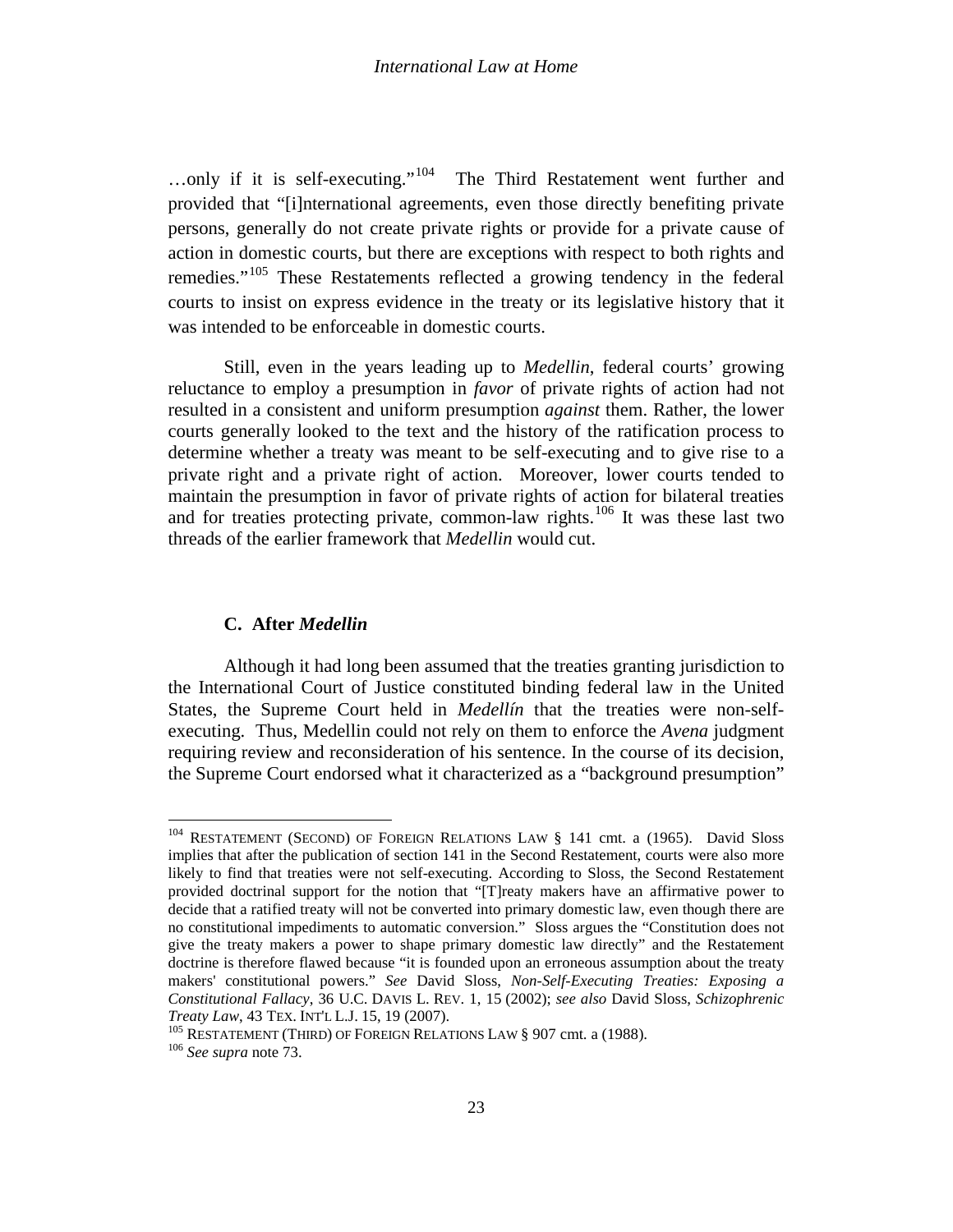against finding that treaties confer private causes of action.<sup>[107](#page-22-2)</sup> In what has become influential dicta, the Court stated, "Even when treaties are self-executing in the sense that they create federal law, the background presumption is that international agreements, even those directly benefiting private persons, generally do not create private rights or provide for a private cause of action in domestic courts."[108](#page-23-0) This statement by the *Medellin* Court appears to suggest that the presumption against finding a private rights of action had previously been universally applied, which, as we have seen, is not the case. Despite its inaccuracy and status as dicta, the blanket statement by the *Medellin* Court has led to a significant shift in U.S. courts' approach to Article II treaties. No longer is the presumption against private rights of action applied exclusively to public law treaties. Instead, as we shall show, it is being treated by the lower courts as universal. After *Medellin*, the courts have begun applying the opposite presumption of that used by the courts during most of the country's history. Instead of presuming that treaties that create private rights necessarily create private rights of action, courts now generally presume that they do not, regardless of the type of treaty.

<span id="page-23-5"></span>This will likely come as a surprise to many. Immediately after *Medellin*  was decided by the Supreme Court, the leading scholars in the field mused that the decision *did not* support a strong presumption against finding private rights of action in treaties, and that it would not significantly influence the interpretation of treaties going forward. [109](#page-23-1) In 2009, the American Bar Association and the American Society of International Law adopted a joint taskforce report that concluded that *Medellin*'s "self-execution analysis may affect a limited class of treaties of a very substantial number," and it was too early to tell.<sup>[110](#page-23-2)</sup> Yet today, two and a half years after *Medellin*, it appears that these prognoses were too timid. It is now abundantly clear that *Medellin* has begun to make a difference in the interpretation of treaties in two key respects that we detail below. If the legal enforceability of Article II treaties is in the country's best interests—as we believe it is<sup>111</sup>—these trends in treaty interpretation resulting from *Medellin* are troubling, and they call for the types policy proposals that we outline in Part III below.

<span id="page-23-4"></span><sup>&</sup>lt;sup>107</sup> *Id.* at 1356-57, 1366, 1369.<br><sup>108</sup> Medellín v. Texas, 128 S.Ct. 1346, 1357 n.3 (2008) (internal citations omitted).

<span id="page-23-1"></span><span id="page-23-0"></span><sup>109</sup> *E.g.*, Curtis A. Bradley, *Intent, Presumptions, and Non-Self-Executing Treaties*, 102 AM. J. INT'L L. 540, 540-41 (2008) ("[S]ome commentators may claim that the decision supports a strong presumption *against* self-execution, and that as a result many treaties that would formerly have been treated as self-executing will now be treated as non-self-executing. A careful reading of the decision suggests that this is not a fair construction.").

<span id="page-23-2"></span><sup>&</sup>lt;sup>110</sup> ABA/ ASIL Joint Task Force on Treaties in U.S. Law, Report 1 (March 16, 2009), http://www.asil.org/files/TreatiesTaskForceReport.pdf.

<span id="page-23-3"></span> $\frac{111}{2}$  See supra note[s 18-](#page-4-3)[22](#page-5-6) and accompanying text.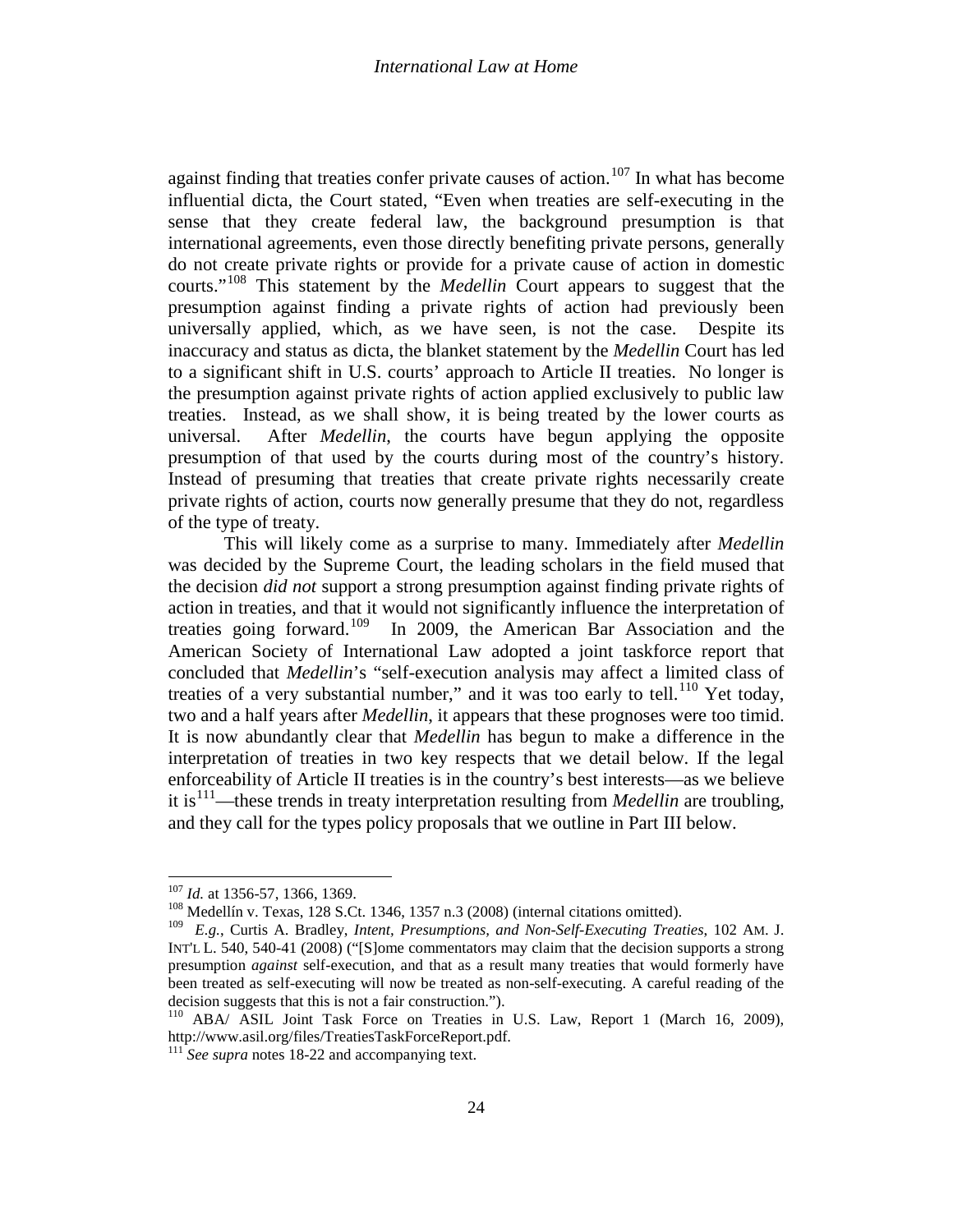### *1. A Presumption* Against *Private Rights of Action*

*Medellin* has changed the nature of U.S. courts' self-execution and private rights analysis, leading them to increasingly adopt a strong presumption that treaties are not self-executing and do not give rise to private rights. This shift is evident in the lower federal courts' decisions in the two-and-a-half years since the Supreme Court's decision.

Consider, for example, the Second and Eleventh Circuits' decisions in *Mora v. New York*[112](#page-23-4) and *Gandara v. Bennett*. [113](#page-24-0) Both *Mora* and *Gandara* concerned whether plaintiffs could be awarded damages under 42 U.S.C. § 1983 for state officials' violations of their rights under the Vienna Convention on Consular Relations (VCCR). The plaintiffs in each case claimed that after being arrested for various criminal offenses in New York and Georgia, respectively, state law enforcement officials had failed to inform them of their rights to consular notification and access under the VCCR and as a result, the plaintiffs had inadequate counsel and were sentenced to unfair periods of incarceration. Neither plaintiff sought to sue under the VCCR directly, but rather claimed that §1983 provided them with a private right of action.

Both the *Mora* and *Gandara* Courts refused to let the cases proceed, holding that even if §1983 supplied a private cause of action, the VCCR did not give rise to individual rights in the first place. In *Mora*, the Second Circuit oriented its entire analysis around the principles articulated in dicta in *Medellin*'s footnote 3. It explained that "international agreements, even those directly benefiting private persons, generally do not create private rights"<sup>[114](#page-24-1)</sup> and that "'treaties do not create privately enforceable rights in the absence of express language to the contrary. $\cdots$ <sup>[115](#page-24-2)</sup> Therefore the court could not enforce the treatybased claim.[116](#page-24-3) The *Gandara* panel, like the *Mora* Court, oriented its majority opinion around "the general rule [] that '[i]nternational agreements, even those directly benefiting private persons, generally do not create private rights,'"

<span id="page-24-1"></span><span id="page-24-0"></span>

<span id="page-24-3"></span><span id="page-24-2"></span>

<sup>&</sup>lt;sup>112</sup> 524 F.3d 183 (2d Cir. 2008).<br><sup>113</sup> 528 F.3d 823 (11th Cir. 2008).<br><sup>114</sup> *Mora*, 524 F.3d at 200 (quoting *Medellin*, 128 S. Ct. at 1357 n.3).<br><sup>115</sup> *Id.* at 201 (quoting *Medellin*, 128 S. Ct. at 1357 n.3).<br><sup>115</sup> Tw the Second Circuit quickly concluded that, as a matter of first impression, the International Telecommunications Regulations (ITRs) did not give rise to a private right of action. *Katel Ltd. Liability Co. v. AT&T Corp*., 607 F.3d 60, 67-68 (2d Cir. 2010), The ITRs "have treaty status" and were promulgated by a United Nations agency responsible for international communications issues in order to provide for the settlement of disputes by Member States of the agency. The United States is one of the 191 member states of the agency. *Id.* at 67. While the ITRs do not protect private rights, the Second Court's decision is noteworthy in that it reiterated the rule that treaties do not create a private right of action absent express language to the contrary.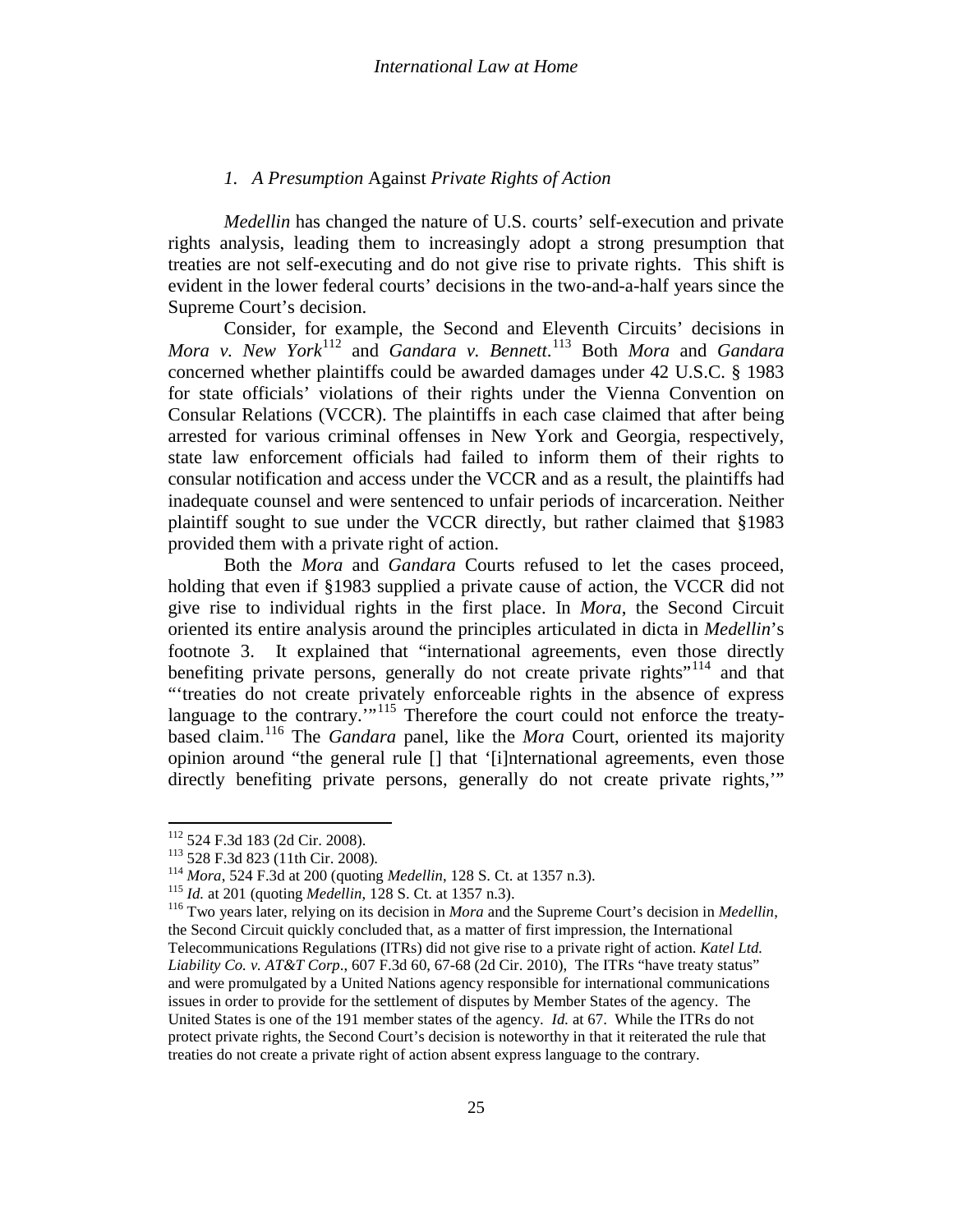although it cited to the Restatement rather than to *Medellin* for this point.<sup>[117](#page-24-3)</sup> In her concurring opinion, Judge Rogers noted that lower court decisions to date "have assumed or held that the Convention is self-executing with little or no analysis of the treaty's text"; but under *Medellin*, "the approach to be taken in analyzing international agreements . . . [is that] for a treaty to be self-executing[,] such status must be obvious from the treaty's terms."<sup>[118](#page-25-0)</sup> Other circuits have reached similar conclusions, suggesting that these two cases are indicative of the ways in which the *Medellin* presumption is being extended to make it more difficult to locate private rights in treaties.

In another recent case, *Toor v. Holder*,<sup>[119](#page-25-1)</sup> a D.C. district court similarly extended *Medellin*'s presumption against inferring private rights of action to the Council of Europe Convention on the Transfer of Sentenced Persons. [120](#page-25-2) The Convention sets forth protocols concerning the transfer of prisoners, and it specifies that "[a] person sentenced in a Party . . . may express his interest to the sentencing State  $\ldots$  in being transferred under this Convention.<sup>"[121](#page-25-3)</sup> In *Toor*, a Canadian citizen serving a sentence in U.S. federal prison brought suit against the Attorney General, claiming that the DOJ had prevented him from applying to transfer to a Canadian prison as he was authorized to do under the Convention. The district court resolved the case in one fell swoop by adopting the *Medellin* presumption against self-execution. It stated that "'international agreements . . . generally do not create private rights or provide for a private cause of action in domestic courts,"[122](#page-25-4) and concluded that "[s]ince the Convention has no express language to rebut a presumption against a private right of action, plaintiff lacks standing to sue under the treaty or its implementing statute."<sup>[123](#page-25-5)</sup> The new *Medellin*-inspired presumption against self-execution thus appears to have been decisive.

# *2. An End to the Carve-Out for Private Law*

<span id="page-25-6"></span>*Medellin* has also led lower courts to apply the presumption against enforcement universally, apparently eliminating the carve-out for private law treaties that persisted through the post-War period up until *Medellin*. This can be

<sup>&</sup>lt;sup>117</sup> *Gandara*, 528 F.3d at 828 (citing RESTATEMENT (THIRD) OF FOREIGN RELATIONS LAW §907 cmt. a (1987)).

<span id="page-25-0"></span><sup>&</sup>lt;sup>118</sup> *Id.*  $^{118}$  *Id.*  $^{119}$  717 F. Supp. 2d 100 (D.D.C. 2010).

<span id="page-25-2"></span><span id="page-25-1"></span> $120$  Council of Europe Convention on the Transfer of Sentenced Persons, March 21, 1983, 22 I.L.M. 530.<br> $^{121}$  *Id.* art. 2(2).

<span id="page-25-4"></span><span id="page-25-3"></span><sup>122</sup> *Toor*, 717 F.Supp.2d at 107 (citing *Medellin*).<br><sup>123</sup> *Id* 

<span id="page-25-5"></span>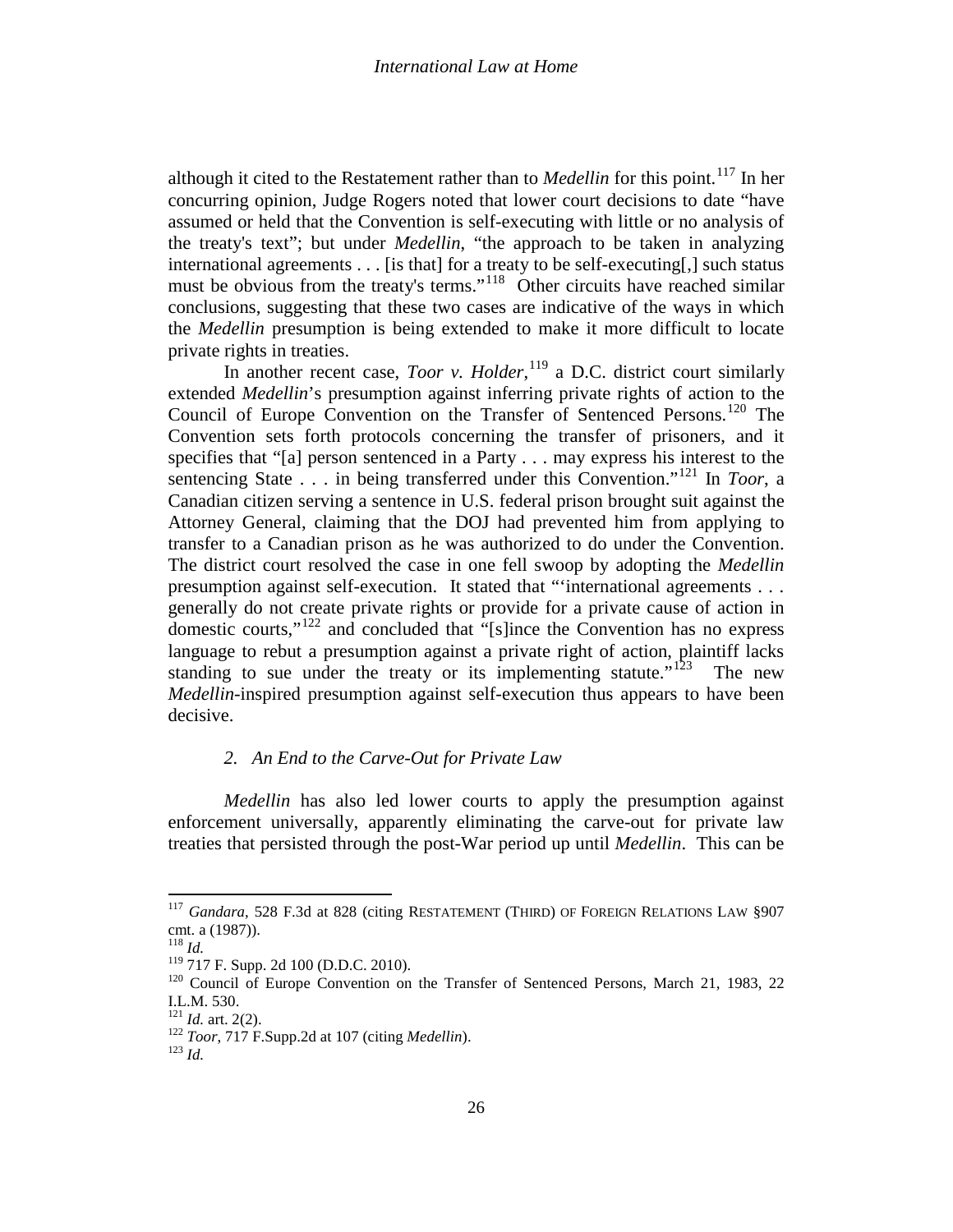seen in particular in several cases decided by the D.C. and Third Circuits between 2008 and 2010.

The case of *McKesson Corp. v. Islamic Republic of Iran* in the D.C. Circuit is particularly instructive because it spans the period before and after *Medellin* and thus offers an unusual opportunity to witness the impact of the decision on lower courts' decision making.<sup>[124](#page-25-6)</sup> A group of U.S. corporations, collectively called "McKesson," and the Overseas Private Investment Corporation (OPIC), a federal agency that helps American businesses invest abroad, brought a complaint in the district court of Washington, D.C. against Iran. They alleged that Iran had illegally expropriated McKesson's interest in an Iranian dairy company following the Iranian Revolution of 1979, and that this nationalization violated McKesson's rights under the U.S.-Iran Treaty of Amity, which .<sup>[125](#page-26-0)</sup> The Treaty provided that "[p]roperty of nationals and companies of either High Contracting Party" shall "receive the most constant protection and security within the territories of the other High Contracting Party" and that such property shall not be "taken without the prompt payment of just compensation."<sup>[126](#page-26-1)</sup>

In 2001, the D.C. Circuit held that the Treaty of Amity created a private right of action for American corporations in U.S. courts. It concluded that "[t]he treaty of Amity . . . explicitly creates property rights for foreign nationals" of both countries, and therefore it "contemplates judicial enforcement of those rights" in both American and Iranian courts."<sup>[127](#page-26-2)</sup> Having found private rights, it inferred a private right of action to enforce those rights, thereby reflecting the common approach to bilateral treaties—particularly Friendship, Commerce, and Navigation treaties—prior to *Medellin*. [128](#page-26-3)

On a petition for writ of certioriari to the Supreme Court, however, the newly elected Bush Administration argued that the entire action should be dismissed, because the Treaty of Amity did not confer a private right of action on McKesson Corporation.<sup>[129](#page-26-4)</sup> The Supreme Court rejected the petition for certiorari,

<span id="page-26-5"></span><span id="page-26-0"></span><sup>&</sup>lt;sup>124</sup> 539 F.3d 485 (D.C. Cir. 2008).<br><sup>125</sup> Treaty of Amity, Economic Relations, and Consular Rights, Aug. 15, 1955, U.S.-Iran, art. IV, cl. 2, 8 U.S.T. 899, 903.

<span id="page-26-1"></span><sup>&</sup>lt;sup>126</sup> *Id.* art. IV.<br><sup>127</sup> McKesson Corp. v. Islamic Republic of Iran, 271 F.3d 1101, 1107-08 (D.C. Cir. 2001).<br><sup>128</sup> Recall that even as courts in the post-World War II period were increasingly reluctant to find

<span id="page-26-3"></span><span id="page-26-2"></span>private rights of action in treaties*, see supra* Section I.B, they had continued to presume that private rights created in bilateral treaties, particularly in "Friendship, Commerce and Navigation" treaties, were enforceable. *See, e.g.,* Clark v. Allen, 331 U.S. 503, 508 (1947) (holding that the Treaty of Friendship, Commerce, and Consular Rights between United States and Germany was enforceable in U.S. court). The court may also have been persuaded by the fact that the United States "actively supported McKesson's right to assert its expropriation claim against Iran" in the U.S. court system. Brief for McKesson Corp., McKesson Corp. v. Islamic Republic of Iran, No. 07-7113. (D.C. Cir. Mar. 21, 2008). <sup>129</sup> *Id*. at 488.

<span id="page-26-4"></span>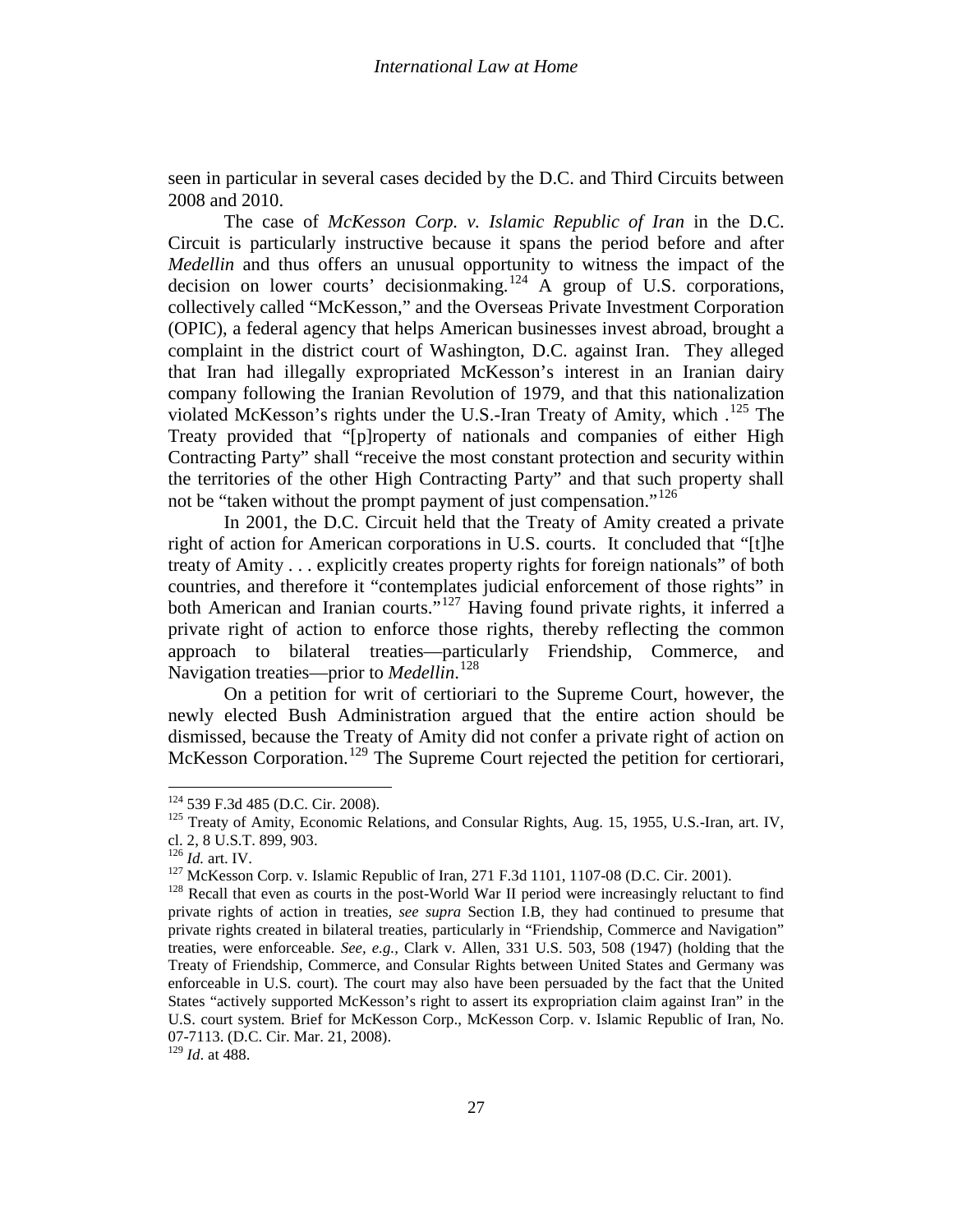but the D.C. Circuit directed the district court to reconsider the case in light of the government's position.[130](#page-26-5) The district court rejected the argument, Iran appealed, and the suit landed before the D.C. Circuit again in 2008. The sole question at issue was whether the Treaty of Amity created a private right of action that would allow enforcement of the treaty by a private party in U.S. courts.

While the case was pending, the Supreme Court issued its decision in *Medellin*. The D.C. Circuit subsequently abandoned its 2001 position and, drawing heavily from *Medellin* and reversing its earlier position, concluded that the Treaty of Amity did *not* create a private right of action for any party as a matter of U.S. law.<sup>[131](#page-27-0)</sup> Although the panel acknowledged that the "Treaty of Amity, like other treaties of its kind, is self-executing," $132$  it held that according to *Medellín*'s footnote three (which, as noted earlier, is dicta), "the background presumption is that [i]nternational agreements, even those directly benefiting private persons, generally do not create private rights or provide for a private cause of action in domestic courts. $1.33$  The D.C. Circuit "[found] nothing in the Treaty of Amity that overcomes this presumption." While the Treaty of Amity did "benefit McKesson," in establishing that monetary compensation should be provided to parties like McKesson if its property was taken,<sup>[134](#page-27-3)</sup> the Treaty did not specify *how* compensation should be provided.<sup>[135](#page-27-4)</sup> In other words, the treaty created a right but not a remedy, and its "silence on this [latter] point makes all the difference." $^{136}$  $^{136}$  $^{136}$ 

The D.C. Circuit's reluctance to infer a private right of action in the Treaty of Amity with Iran, despite its 2001 decision to the contrary, suggests that *Medellin* is, indeed, changing judicial practice. The *McKesson* Court explained that its decision was consistent with "traditional assumptions about how treaties operate"[137](#page-27-6); but actually, the *McKesson* decision was *not* consistent with "traditional assumptions" about such treaties, nor even with earlier assumptions

<span id="page-27-7"></span><sup>130</sup> McKesson HBOC, Inc. v. Islamic Republic of Iran, 320 F.3d 280, 281 (D.C.Cir. 2003) (instructing the district court "to reexamine [the private right of action] issue in light of the representation of the United States that it does not interpret the Treaty of Amity to create such a cause of action").<br><sup>131</sup> McKesson Corp. v. Islamic Republic of Iran, 539 F.3d 485 (D.C. Cir. 2008)

<span id="page-27-3"></span><span id="page-27-2"></span>

<span id="page-27-5"></span><span id="page-27-4"></span>

<span id="page-27-1"></span><span id="page-27-0"></span><sup>&</sup>lt;sup>132</sup> *Id.* at 489.<br>
<sup>133</sup> *Id.* (quoting *Medellín*, 128 S.Ct. at 1357 n.3).<br>
<sup>134</sup> *Id.*<br>
<sup>135</sup> *Id.*<br>
<sup>136</sup> *Id.* Although the court cited *Medellín* for the presumption against treaties creating private rights of action, the case most relevant to its decision was *Argentine Republic v. Amerada Hess Shipping Corp*., 488 U.S. 428, 442 (1989) (holding that a treaty that "only set[s] forth substantive rules of conduct and state[s] that compensation shall be paid for certain wrongs ... do[es] not create private rights of action for foreign corporations to recover compensation from foreign states in United States courts.") (citations omitted).

<span id="page-27-6"></span><sup>137</sup> *Id.* at 491.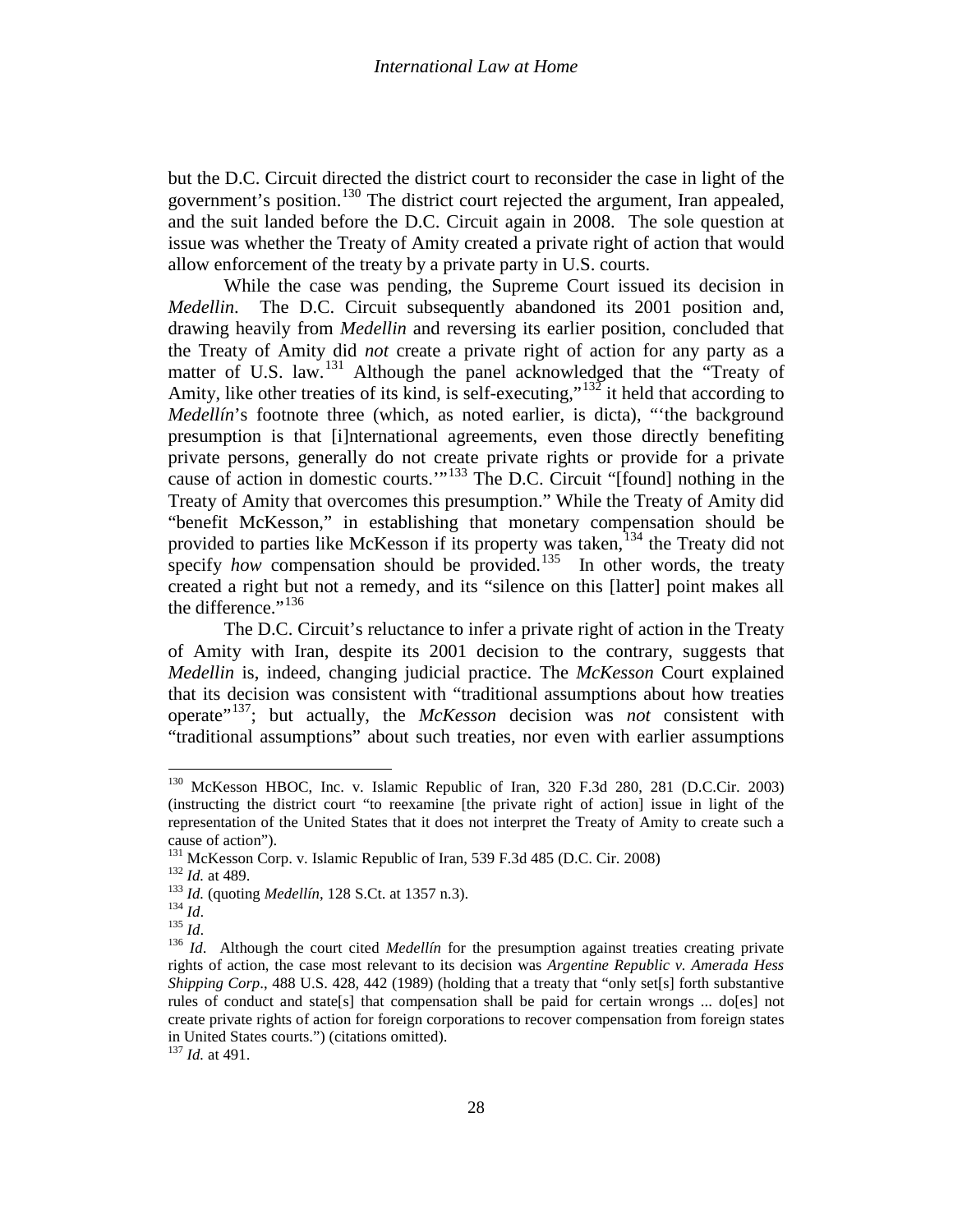about the *particular* treaty in the case. Given that the United States is currently a party to Friendship, Commerce, and Navigation treaties with 32 states,  $^{138}$  $^{138}$  $^{138}$  an extension of the *McKesson* line of reasoning to those long-standing bilateral treaties is likely to make a material difference to the status of international law in U.S. courts.<sup>[139](#page-28-0)</sup>

*Medellin*'s presumption against private rights of action has spread to other agreements that expressly create private rights. In *Gross v. German Foundation Industrial Initiative*,<sup>[140](#page-28-1)</sup> the Third Circuit declined to find a private right of action in an executive agreement exclusively concerned with private law rights. The agreement between the United States and Germany agreed to shield German firms from Nazi-era litigation in U.S. courts and to quash 60 pending Holocaust cases. In exchange, the German Industrial Initiative would make available DM 5 billion for victims of corporate wrongdoing during the Nazi reign. Under the agreement, the majority of pending Holocaust-related cases were dismissed. However, the Initiative had trouble raising funds and took 18 months to meet its obligation of paying out the promised money to Holocaust victims. In 2007, the victimbeneficiaries therefore brought suit in federal court, seeking interest payments from the Initiative in the form of damages for breach of contract. The Third Circuit dismissed the suit, holding that the Joint Statement evinced a "strong intent" on the part of the signatories to not create private rights of action."<sup>[141](#page-28-2)</sup> This proposition, the Third Circuit held, found support in the *Medellín* decision's footnote three, and its "'background presumption [] that [i]nternational agreements, even those directly benefiting private persons, generally do not create private rights or provide for a private cause of action in domestic courts."<sup>[142](#page-28-3)</sup>

The Third Circuit's extension of the *Medellin* presumption to the Joint Statement in *Gross* is notable because it runs directly against the long tradition in

<sup>138</sup> List of Friendship, Commerce, and Navigation Treaties available at http:// www.gattiassociates.com/CM/PracticalInformation/PracticalInformation746.asp.

<span id="page-28-4"></span><span id="page-28-0"></span><sup>&</sup>lt;sup>139</sup> The United States also a party to Bilateral Investment Treaties (BITs) with 40 countries. *See* List of Bilateral Investment Treaties available at http:// List of Bilateral Investment Treaties available at http:// tcc.export.gov/Trade\_Agreements/Bilateral\_InvestmentTreaties/index.asp. However, because BITs typically provide for the arbitration of disputes before bodies such as the International Center for Settlement of Investment Disputes (ICSID), *Medellin* will have less bearing on the enforcement of BITs. Even *Medellin* itself noted that its holding was unlikely to affect BITs, given that the United States has passed implementing legislation which gives decisions by the ICSID tribunal the status of "final judgments." *Medellin*, 522 U.S. at 521. Interestingly, *McKesson* is still being litigated in the D.C. district court, but now under Iranian law. Under Iran's legal regime, "treaties have the force of law." Accordingly, all parties conceded in 2009 that McKesson Corporation had a cause of action under the Treaty of Amity as a matter of Iranian law. McKesson

<span id="page-28-3"></span><span id="page-28-2"></span>

<span id="page-28-1"></span><sup>&</sup>lt;sup>140</sup> 549 F.3d 605 (3rd Cir. 2008). <sup>141</sup> *Id.* at 612. <sup>142</sup> *Id.* at 615 (internal quotations omitted) (citing *Medellín*, 128 S.Ct. at 1357 n.3).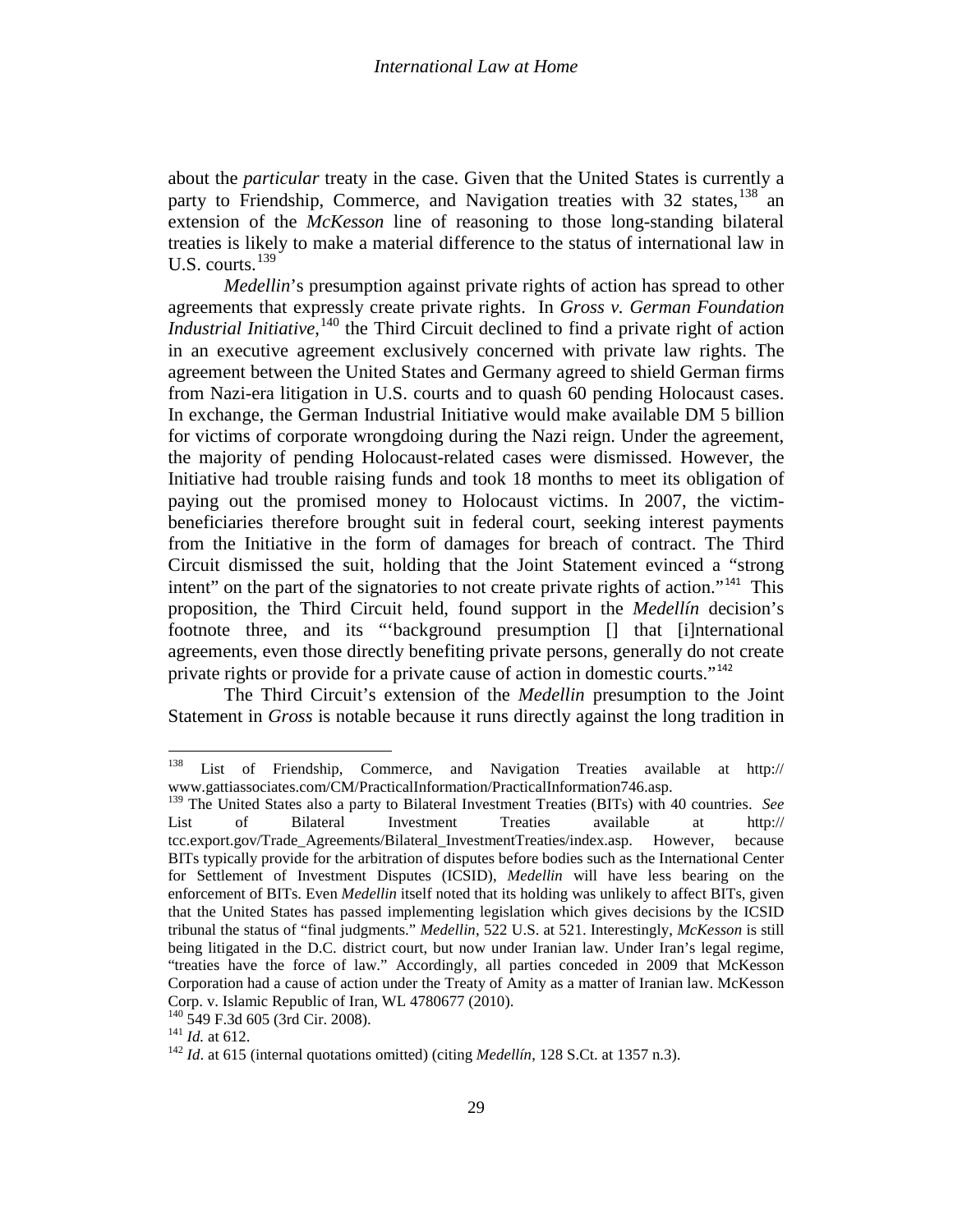U.S. courts of presuming that treaties that concern private, common-law type rights—such as property, inheritance, and contract rights—also create private causes of action. In the period from the Founding through World War II, the Supreme Court routinely assumed that treaties of such a nature were enforceable in U.S. courts. [143](#page-28-4) In the years leading up to *Medellin*, lower federal courts continued to maintain that posture  $144 - 6$  $144 - 6$  instance, these courts continued to infer that treaties like the Convention on the International Sale of Goods, which governs contracts for the sale of goods between private entities in different countries, generated private rights of action.<sup>[145](#page-29-1)</sup> If *Gross* signifies a new way forward and an extension of *Medellin*'s presumption to treaties concerning private entities and their common law rights, it could raise questions about the enforceability of numerous treaties to which the United States is a party.<sup>[146](#page-29-2)</sup>

*Medellin* has already had led to changes in the approach that courts have taken to direct enforcement of international law in at least four circuits. The recent decisions by the D.C. Circuit and the Third Circuit are most profound, because they demonstrate an extension of *Medellin*'s presumption against private rights of action for treaties that were previously understood to be self-executing. If this trend continues—and is not addressed by the Supreme Court—it will likely be substantially more difficult for private parties to directly enforce treaty obligations in U.S. courts. The emergence among the lower courts applying *Medellin* of a new double requirement of clear language that specifies that treaties are selfexecuting *and* that they are intended to benefit private individuals will make courts more reluctant to enforce the United States' international legal obligations under Article II treaties.

### **II. HOW INTERNATIONAL LAW COMES HOME**

Many will read our findings on the trend in the case law after *Medellin* as sounding a death knell for the enforcement of Article II treaties in U.S. courts. After all, it is commonly assumed that if an international treaty cannot be used as a source of a private right of action, then it cannot be enforced in a U.S. court at

<span id="page-29-1"></span><span id="page-29-0"></span>

<sup>&</sup>lt;sup>143</sup> *See supra* Section I.A.<br><sup>144</sup> *See supra* not[e 73](#page-15-5) and accompanying text.<br><sup>145</sup> *E.g.*, BP Oil Intern., Ltd. v. Empresa Estatal Petoleos de Ecuador, 332 F.3d 333 (5<sup>th</sup> Cir. 2003) (holding that the Convention on the Sale of Goods gives rise to private rights of action).

<span id="page-29-2"></span><sup>146</sup> *Cf.* ABA/ASIL Report, *supra* note [110,](#page-23-5) at 8 (noting that "there have been quite a few other provisions in treaties affecting private commercial law that [historically have been] enforced without the need for implementing legislation," such as the Convention Abolishing the Requirement of Legalisation for Foreign Public Documents of October 5, 1961, 527 U.N.T.S. 198, the Protocol on Powers of Attorney Which Are To Be Utilized Abroad of February 17, 1940, 56 Stat. 1376, 161 U.N.T.S. 229; and the Protocol on Juridical Personality of Foreign Companies of June 25, 1936, 55 Stat. 1201, TS 973, 161 UNTS 217).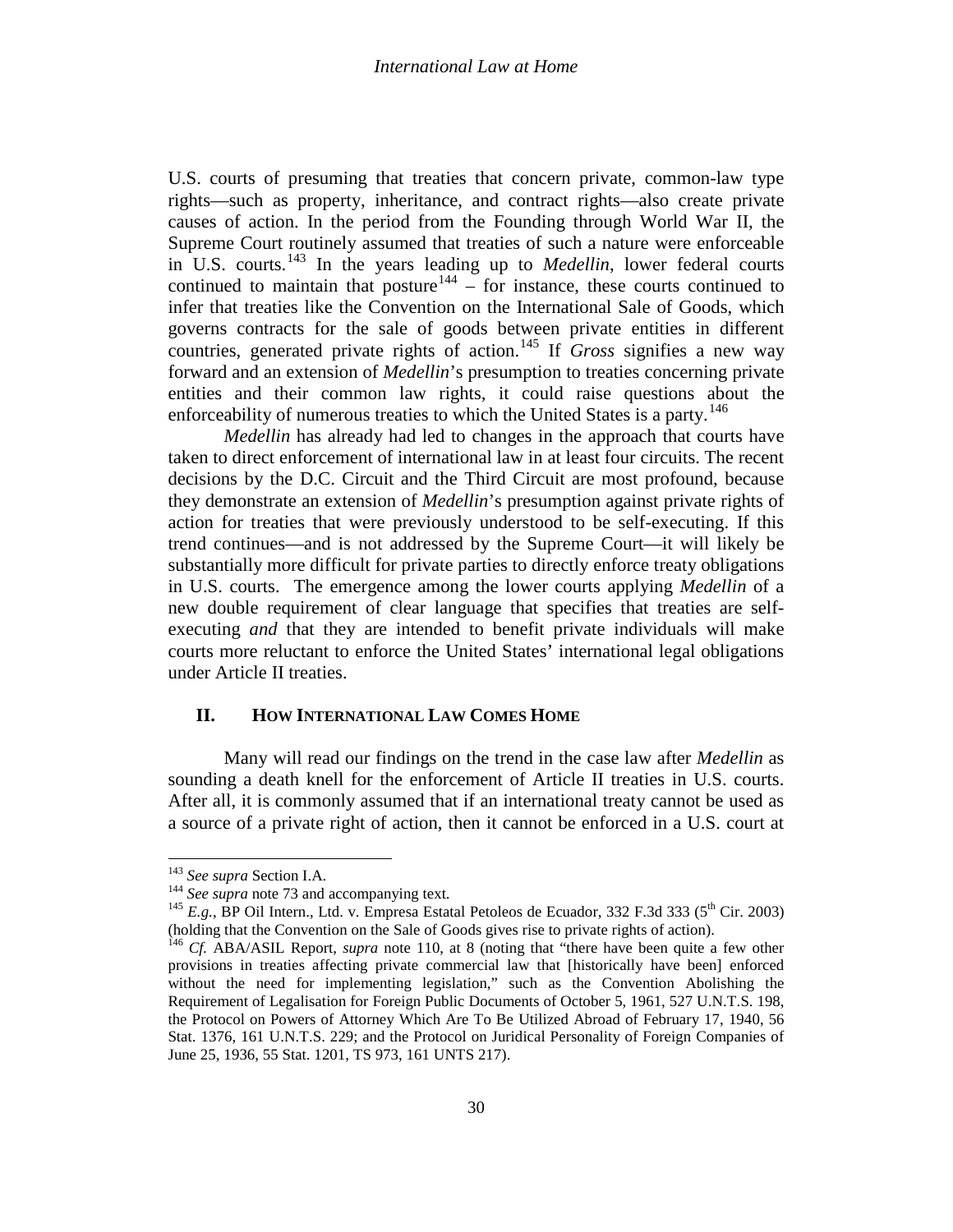all. That common assumption, however, misses a significant part of the picture of international law enforcement in U.S. courts. In fact, treaties are regularly enforced in U.S. courts even when there is no private right of action. Understanding this bigger picture is essential to understanding the true impact of the courts' shifting position on the enforcement of treaties through private rights of action.

International treaties are enforced by courts in three circumstances in which the treaty itself does *not* give rise to a private right of action. First, treaties may create a right that can then be enforced through legislation that makes the right actionable. We call this "indirect enforcement." Second, a treaty may be invoked defensively by a private party who has been prosecuted or sued under a statute that is inconsistent with a treaty provision. We call this "defensive enforcement." Third, courts may look to treaties when interpreting statutes and, more controversially, constitutional provisions. We call this "interpretive enforcement." We refrain from engaging in evaluative comparisons among these methods because the enforcement of treaties through indirect, defensive, and interpretive means is not an interchangeable choice. Rather, whether a given method of treaty enforcement will be available to a litigant or to a judge will depend on the particular treaty at issue, and the context in which an individual's claim has arisen. We therefore examine each of these methods below in depth, in order to provide a comprehensive, unified discussion of U.S. treaty enforcement that has until now been missing.

# **A. Indirect Enforcement**

<span id="page-30-0"></span>Treaties are commonly used by U.S. courts to vindicate the private rights of litigants even when the treaty does not provide for the direct enforcement of a private right. Specifically, treaty-rights are commonly enforced indirectly through various statutory vehicles. The most common and obvious of these statutory vehicles is the implementing legislation enacted precisely to give force and effect to a particular treaty obligation. Less well-known is the enforcement of treaties through Section 1983, and habeas corpus proceedings.<sup>[147](#page-29-1)</sup> We discuss each of these in brief.

<sup>&</sup>lt;sup>147</sup> The Alien Tort Claims Act (ATCA), 28 U.S.C. § 1350 (2006), might be thought to be another mechanism for indirect enforcement of a treaty. On closer inspection, however, it turns out to be redundant with a private right of action and is therefore not addressed separately here. In *Sosa v. Alvarez-Machain*, 542 U.S. at 712, 718, the Supreme Court concluded that the Act does not provide a cause of action; that must originate elsewhere. Thus, a treaty would have to be selfexecuting in order to be enforceable under ATCA. *See* Lopez v. Wallace, 325 Fed. Appx. 782, 784 (11th Cir. 2009) (holding that plaintiffs "may not use § 1350 to create an individual cause of action under the VCCR where . . . [the Eleventh Circuit has] found there to be none."); Abagninin v. AMVAC Chem. Corp., 545 F.3d 733, 738 (9th Cir. 2008) (rejecting treaty-based ATCA cause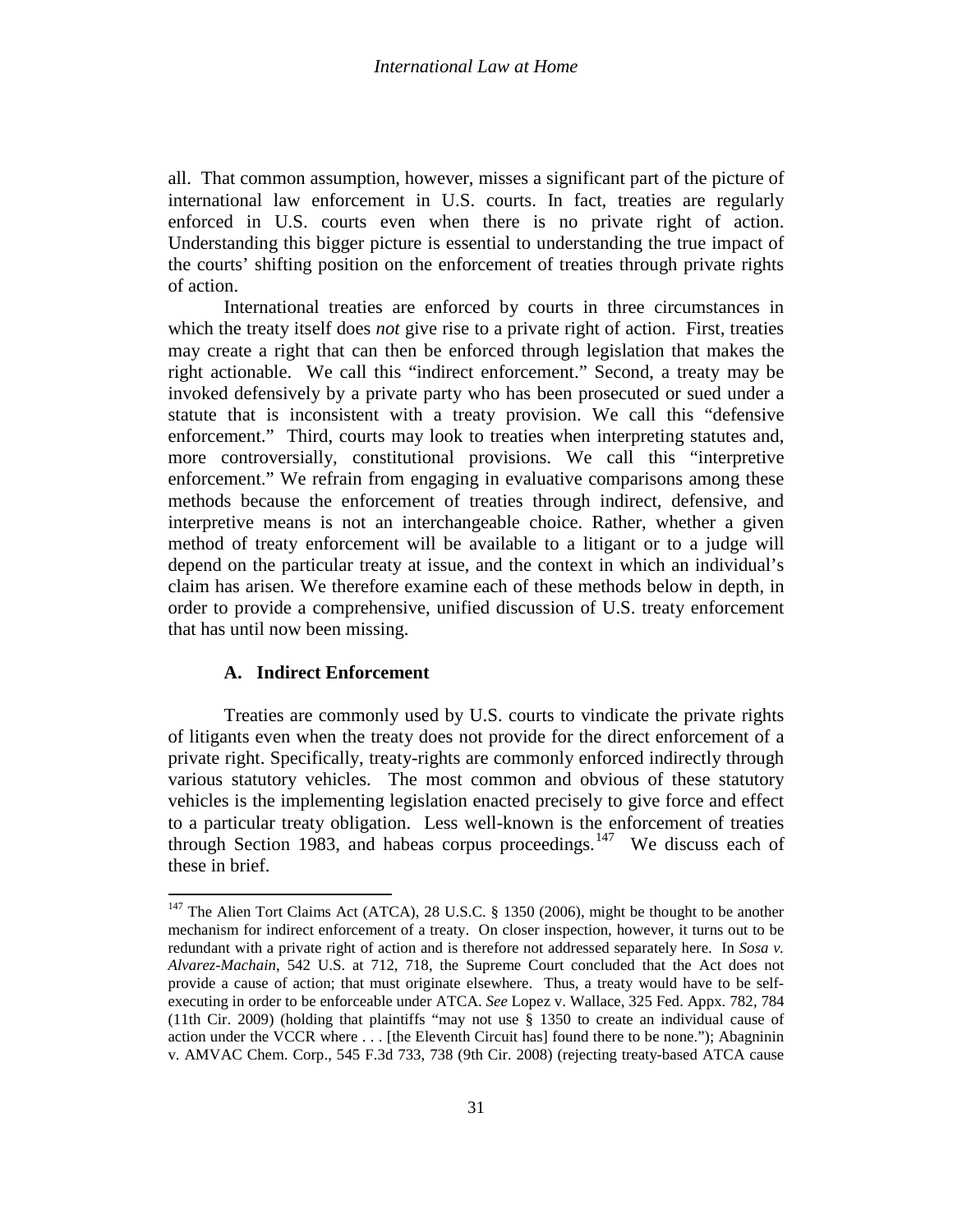# <span id="page-31-6"></span>*1. Implementing Legislation*

Congress has the authority to implement treaties through legislation.<sup>[148](#page-30-0)</sup> In so doing, it may also choose to create private rights of action that allow individual plaintiffs to sue to enforce international legal obligations. Indeed, the Supreme Court has asserted that "the decision to create a private right of action is one better left to legislative judgment in the majority of cases."<sup>[149](#page-31-0)</sup>

Several treaties are currently enforced through legislatively created private rights of action. Consider, for example, the U.N. Convention Against Torture, [150](#page-31-1) which is enforced in part through the Torture Victim Protection Act's establishment of civil liability for individuals who commit torture;<sup>[151](#page-31-2)</sup> the Hague Convention on International Child Abduction,<sup>[152](#page-31-3)</sup> which was implemented through the International Child Abduction Remedies Act providing for a cause of action for individuals seeking to assert their parental rights in court;<sup>[153](#page-31-4)</sup> and the Chemical

l

of action because the Rome Statute was not a self-executing treaty); Gandara v. Bennett, 528 F.3d 823, 832-34, 839 (11th Cir. 2008) (Rodgers, J., concurring) (noting that treaties cannot be subject to judicial enforcement unless they are self-executing and create private rights). This reading is supported by *Jogi v. Voges*, 480 F.3d 822 (7th Cir. 2007), where the court decided to "expressly refrain from deciding whether the failure of the police officers here to inform Jogi of the right to consular notification provided by Article 36 of the Vienna Convention was the kind of "*tort ... in violation of a treaty" that [ATCA] covers*. It is enough, for present purposes, that jurisdiction under § 1331 is secure." 480 F.3d at 826 (emphasis added) (internal citations omitted). Of course courts may discuss non-self-executing treaties in ATCA cases in determining whether a customary international law norm that might be pursued under ATCA exists, s*ee Sosa,* 542 U.S. at 734-36, but in such cases it is the customary norm, not the treaty obligation per se, that that the courts enforce.

<span id="page-31-5"></span><sup>148</sup> Indeed, there continues to be a debate as to whether Congress has a *duty* to implement treaties that have passed through advice and consent proceedings or whether Congress may pursue its own independent evaluation before approving appropriations and other implementing measures. *See*  LOUIS HENKIN, FOREIGN AFFAIRS AND THE U.S. CONSTITUTION 204-206 (2d ed. 1996). The Supreme Court has held that Congress may act beyond the scope of its enumerated powers in Article I when passing legislation that is "necessary and proper" to enforce a treaty. *See* Missouri

<span id="page-31-1"></span><span id="page-31-0"></span>

v. Holland, 252 U.S. 416, 432-435 (1920).<br><sup>149</sup> Sosa v. Alvarez-Machain, 542 U.S. 692, 727 (2004).<br><sup>150</sup> Convention Against Torture and Other Cruel, Inhuman or Degrading Treatment or Punishment, 39 U.N. GAOR, 39th Sess., Supp. No. 51, at 197, U.N. Doc. A/RES/39/46 (1984).

<span id="page-31-2"></span><sup>&</sup>lt;sup>151</sup> Torture Victim Protection Act of 1991 § 2(a), 28 U.S.C. § 1350 note (2006) ("An individual who, under actual or apparent authority, or color of law, of any foreign nation . . . subjects an individual to torture shall, in a civil action, be liable for damages to that individual.").

<span id="page-31-3"></span><sup>&</sup>lt;sup>152</sup> Convention on the Civil Aspects of International Child Abduction, Oct. 25, 1980, 1343 U.N.T.S. 89 (1980).

<span id="page-31-4"></span><sup>153</sup> 42 U.S.C. § 11603(b) (2006).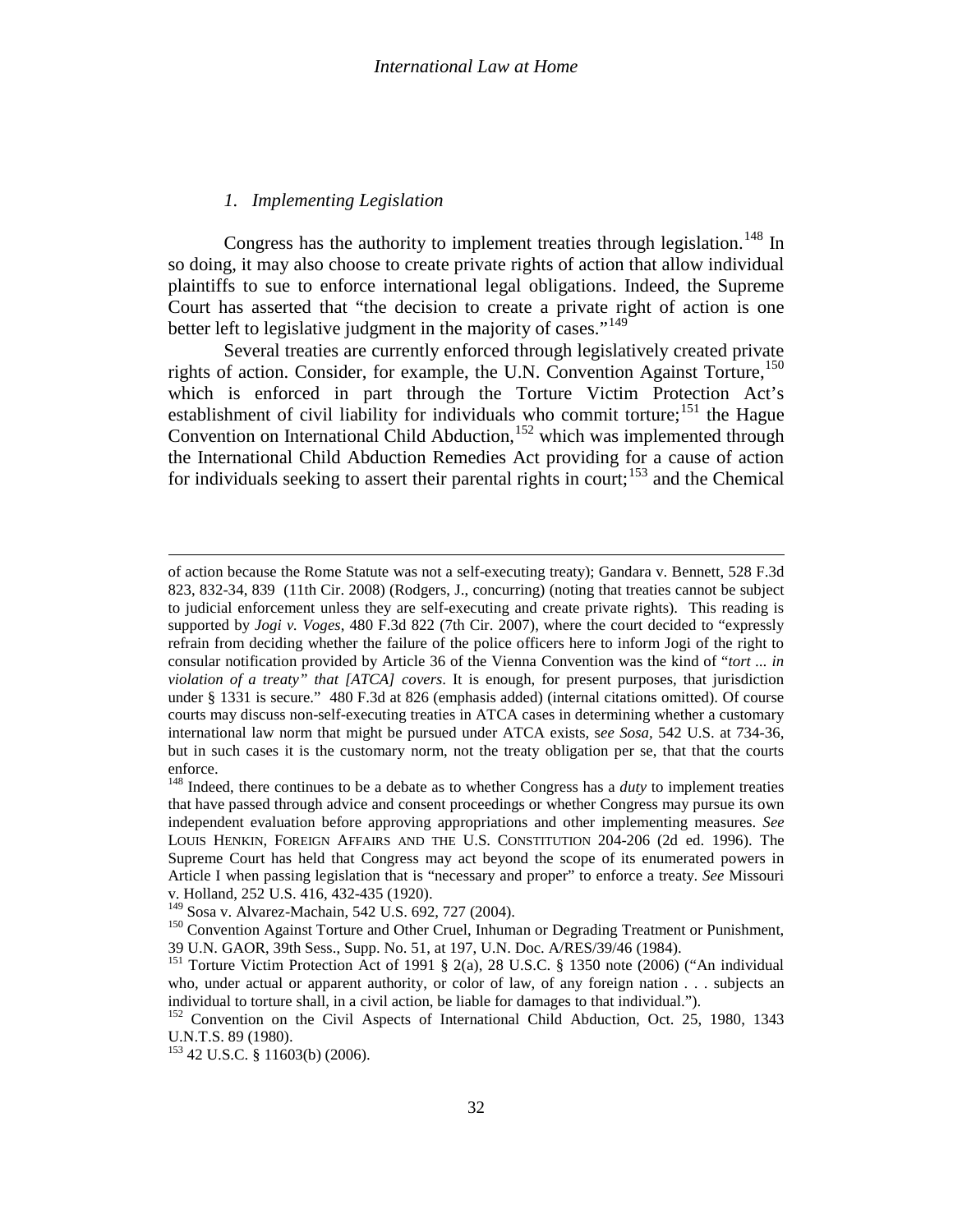Weapons Convention Implementation Act of  $1998$ ,  $154$  which, as its title makes clear, implements the U.S. obligations under the Chemical Weapons Convention. These are only a few examples of the many treaties that are enforced in U.S. courts pursuant to implementing legislation passed for this express purpose.

### *2. Section 1983*

In recent years, plaintiffs have sought to recover damages under Section 1983<sup>[155](#page-32-0)</sup> for violations of their right to consular notification under Article 36 of the Vienna Convention on Consular Relations.[156](#page-32-1) Courts have employed a different approach in determining whether a treaty may be enforced in these cases than in cases where plaintiffs seek to enforce treaties directly. Rather than require that the treaty be self-executing and give rise to a private right of action, courts require that the treaty be *self-executing* and confer *individual rights*. When a treaty satisfies these two requirements, the individual right supplied by the treaty is presumptively enforceable under Section 1983. In other words, Section 1983 serves as a statutory mechanism that supplies the relevant cause of action.

To date, several circuit courts have considered whether a foreign national who is not informed of his right to consular notification under Article 36 of the Vienna Convention on Consular Rights may bring a private right of action for damages under Section 1983. The Seventh Circuit is the only court to hold that a treaty, in this case the Convention, meets both of these requirements in the absence of implementing legislation. In *Jogi v. Voges,* [157](#page-32-2) the Seventh Circuit decided that an individual may sue for damages under Section 1983 when he or she is not informed of his right to consular notification. The Seventh Circuit began its analysis by concluding that the phrase "and laws" in Section 1983 should be read to include treaties.<sup>[158](#page-32-3)</sup> It noted that "[o]nly a small subset of treaties

<sup>&</sup>lt;sup>154</sup> Chemical Weapons Convention Implementation Act of 1998, P.L. 105-277, Oct. 21, 1998, 112 Stat. 2681-856.<br><sup>155</sup> In relevant part, 42 U.S.C. § 1983 (2006) provides that "[e]very person who, under color of any

<span id="page-32-4"></span><span id="page-32-0"></span>statute, ordinance, regulation, custom, or usage, of any State or Territory or the District of Columbia, subjects, or causes to be subjected, any citizen of the United States or other person within the jurisdiction thereof to the deprivation of any rights, privileges, or immunities secured by the Constitution and laws, shall be liable to the party injured in an action at law, suit in equity, or other proper proceeding for redress."<br><sup>156</sup> This Subsection focuses exclusively on circuit court decisions.

<span id="page-32-2"></span><span id="page-32-1"></span>

<span id="page-32-3"></span>

<sup>&</sup>lt;sup>157</sup> 480 F.3d 822 (7th Cir. 2007).<br><sup>158</sup> The Seventh Circuit decided to withdraw its earlier opinion in this case, *see* Jogi v. Voges, 425 F.3d 367 (2005), and substitute it with the one described here. The court noted that since the first opinion was decided, the Supreme Court had spoken on the subject of the VCCR in *Sanchez-Llamas v. Oregon*, 548 U.S. 331 (2006), and had addressed the relationship between the exclusionary rule and 42 U.S.C. § 1983. Based on these developments, the court decided to reissue the opinion on narrower grounds. *See Jogi*, 480 F.3d at 824.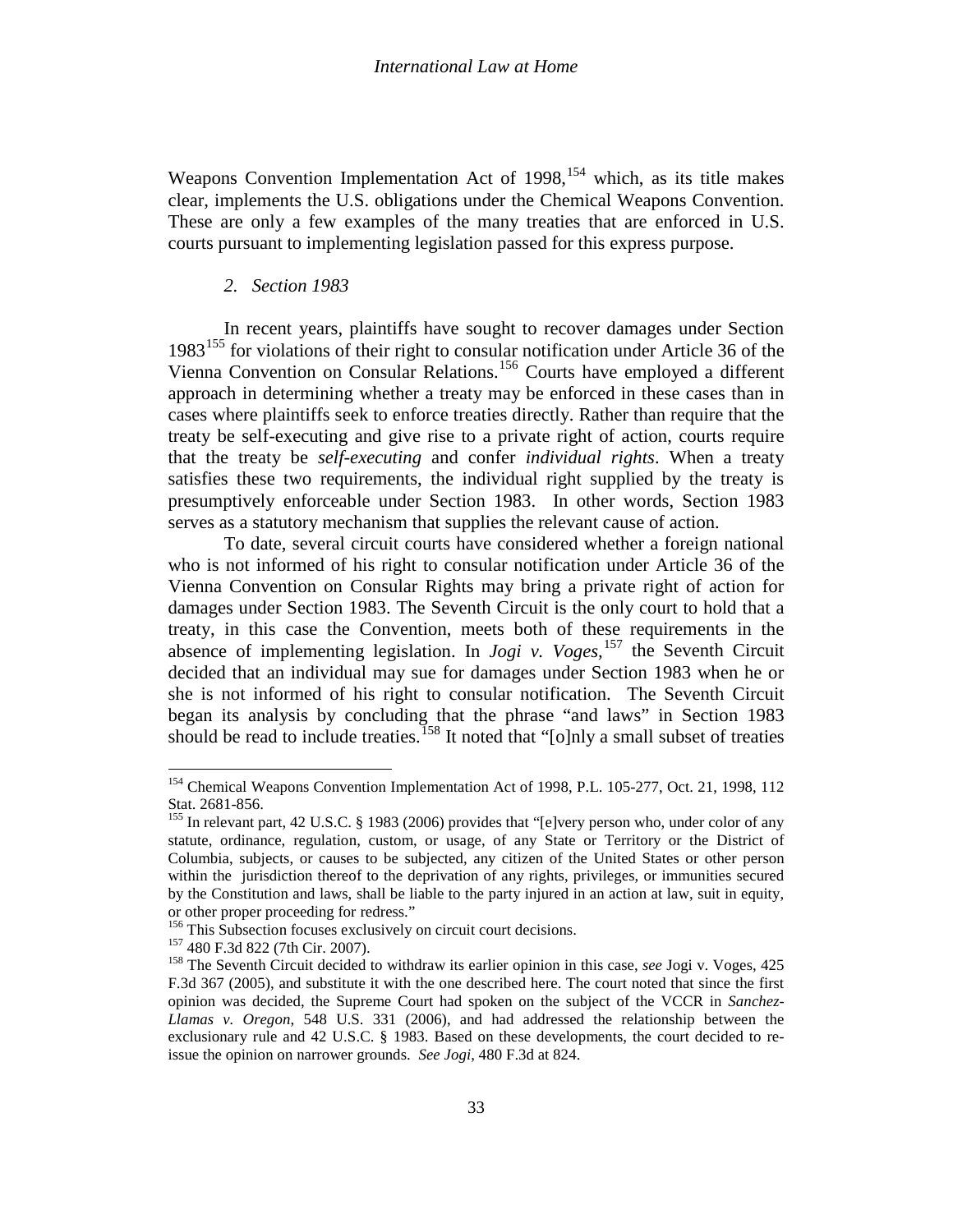... would even be candidates for such a lawsuit."<sup>[159](#page-32-4)</sup> An individual seeking to proceed under Section 1983 for a violation of his rights under a treaty must show two things: (1) that a personal right can be inferred from the treaty, in this case Article 36 of Convention, and (2) that he is entitled to a private remedy.<sup>160</sup> The court concluded that although most parts of the Convention address only state-tostate relations, language in the treaty providing that authorities "*shall* inform the person concerned without delay *of his rights* under this subparagraph<sup>"[161](#page-33-1)</sup> unambiguously refers to the existence of individual rights. Noting that the Supreme Court had held that "[o]nce a plaintiff demonstrates that a statute confers a right, the right is presumptively enforceable by  $\S$  1983,"<sup>[162](#page-33-2)</sup> the Seventh Circuit concluded that Jogi was entitled to pursue his claim under Section 1983.

At the moment, the Seventh Circuit stands alone. The Second, Ninth, and Eleventh Circuits have each concluded that a foreign national may not bring an action for damages under Section 1983 based on a state's alleged breach of the Vienna Convention on Consular Relations, [163](#page-33-3) and the Fifth and Sixth Circuits have held that the Convention does not create judicially enforceable rights at all.[164](#page-33-4) The Eleventh and Ninth Circuits in *Gandara* and *Cornejo* agreed with the Seventh Circuit that the Convention is a self-executing treaty, in that it "has the force of domestic law without the need for implementing legislation by Congress."<sup>[165](#page-33-5)</sup> However, the Eleventh Circuit reasoned that for "any treaty to be susceptible to judicial enforcement it must both confer individual rights and be self-executing."<sup>[166](#page-33-6)</sup> Article 36, in its view, does not confer individual rights. In *Mora*, [167](#page-33-7) the Second Circuit—drawing on *Medellin* and representations by the Executive Department—similarly concluded that the rights outlined in the Convention belonged to state parties and not private individuals.<sup>[168](#page-33-8)</sup>

<span id="page-33-9"></span>But even though the Seventh Circuit stands alone in holding that actions for damages under the Vienna Convention *specifically* can be brought through the Section 1983 vehicle, the reasoning of the other circuits in the Vienna Convention cases shows that for treaties aside from the Vienna Convention, Section 1983

<span id="page-33-2"></span><span id="page-33-1"></span>

<span id="page-33-3"></span>

<span id="page-33-0"></span><sup>&</sup>lt;sup>159</sup> *Id.* at 827.<br>
<sup>160</sup> *Id.*<br>
<sup>161</sup> *Id.* at 833 (citing the Article 36 of the VCCR).<br>
<sup>162</sup> *Id.* at 835 (citing *Gonzaga*, 536 U.S. at 284).<br>
<sup>162</sup> *E.g.* Gandara v. Bennett, 528 F.3d 823 (11th Cir. 2008); Mora v. N

<span id="page-33-4"></span><sup>&</sup>lt;sup>164</sup> The Fifth and Sixth Circuit precedents on the matter involved criminal proceedings. United States v. Emuegbunam, 268 F.3d 377, 391-92 (6th Cir. 2001); United States v. Jimenez-Nava, 243

<span id="page-33-6"></span><span id="page-33-5"></span><sup>&</sup>lt;sup>165</sup> Gandara, 528 F.3d at 828; see also Cornejo, 504 F.3d at 856.<br><sup>166</sup> Id. at 828 (quoting Cornejo, 504 F.3d at 856).<br><sup>167</sup> Mora v. New York, 524 F.3d 183, 193 n.16 (2d Cir. 2008).<br><sup>168</sup> Id. at 188, 194.

<span id="page-33-8"></span><span id="page-33-7"></span>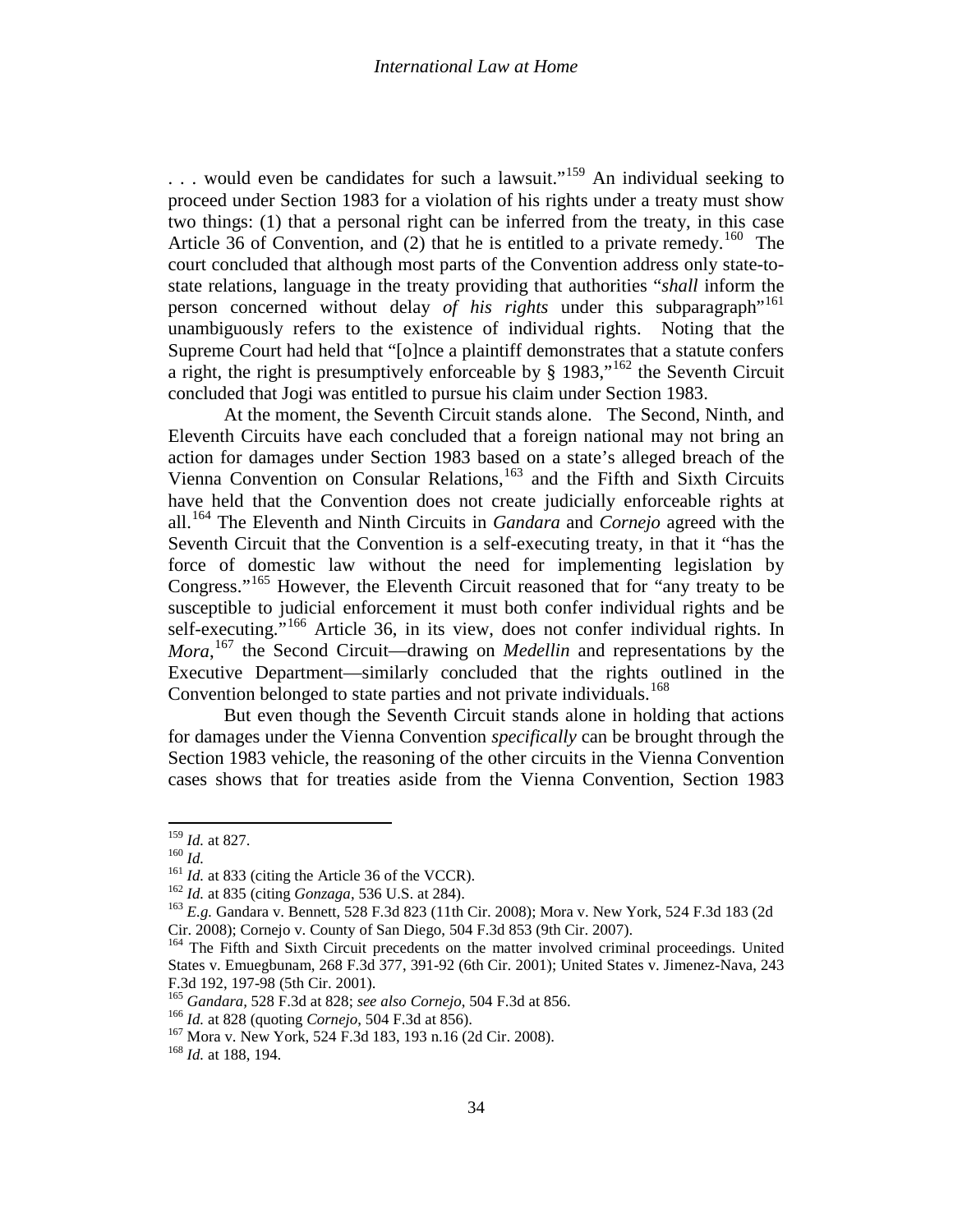could be a more fruitful instrument for getting into court. The Ninth and Second Circuits, in *Cornejo* and *Mora* respectively, both agreed with the Seventh Circuit that whether a treaty confers a private right is a distinct question from whether it entitles an individual to a specific remedy, i.e., a private right of action. As long as a treaty meets the first test, it need not meet the second in order for a private party to raise a treaty-based claim in a Section 1983 lawsuit. In *Cornejo*, the Ninth Circuit concluded that the Vienna Convention did not confer private rights at all, and so Section 1983 could not provide a relevant cause of action.[169](#page-33-9) In *Mora*, the Second Circuit held that if plaintiff had been shown to enjoy an individual right under the Vienna Convention, his claim for "damages pursuant to §1983 would likely be actionable." $170$ 

In sum, there appears to be widespread agreement among the circuits that in damages claims based on treaty violations, at least where the underlying treaty protects private rights, Section 1983 presumptively provides a private right of action that can be used to enforce those rights in court.

# *3. Habeas Corpus*

The federal habeas statute provides that habeas relief is available for violations of a treaty. It provides that writs of habeas corpus may be granted to a prisoner who "is in custody in violation of the Constitution or laws or treaties of the United States."[171](#page-34-1) While the majority of modern day habeas petitioners alleging treaty violations have been unsuccessful, courts have demonstrated a willingness to consider the merits of claims regarding treaty violations in habeas petitions.[172](#page-34-2)

<span id="page-34-1"></span>

<span id="page-34-3"></span><span id="page-34-0"></span><sup>&</sup>lt;sup>169</sup> 504 F.3d at 858-59.<br><sup>170</sup> *Id.* at 199 n. 23.<br><sup>171</sup> 28 U.S.C. § 2241(c)(3) (2006). Most federal prisoners file habeas petitions under 28 U.S.C §2255 after they have exhausted their direct appeals. If the remedy provided by §2255 is "inadequate or ineffective to test the legality of [a prisoner's] detention," prisoners may petition for traditional writs of habeas corpus pursuant to 28 U.S.C. §2241. Section 2241, unlike §2255, expressly includes violation of "treaties of the United States" as a basis for challenging custody. However, "the grounds for relief under § 2255 are the equivalent of those under general federal habeas corpus statutes that refer to 'the Constitution or laws or treaties of the United States.'" *Bannerman v. Snyder,* 325 F.3d 722, 724 (6th Cir. 2003) (citing Davis v. United States, 417 U.S. 333, 344 (1974)). Thus, this Section assumes that treaty violations can be alleged under either §2241 or § 2255.

<span id="page-34-2"></span><sup>&</sup>lt;sup>172</sup> The Supreme Court has limited the availability of relief for treaty violations through its application of state default rules. *See* Sanchez-Llamas v. Oregon, 548 U.S. 331 (2006) (applying procedural bar rule to claims asserted by habeas petitioner even though doing so would prevent compliance with the decision of the International Court of Justice); Breard v. Greene, 523 U.S. 371 (1998) (per curiam) (applying Virginia's procedural default doctrine to a VCCR claim on habeas review). Moreover, the Antiterrorism and Effective Death Penalty Act of 1996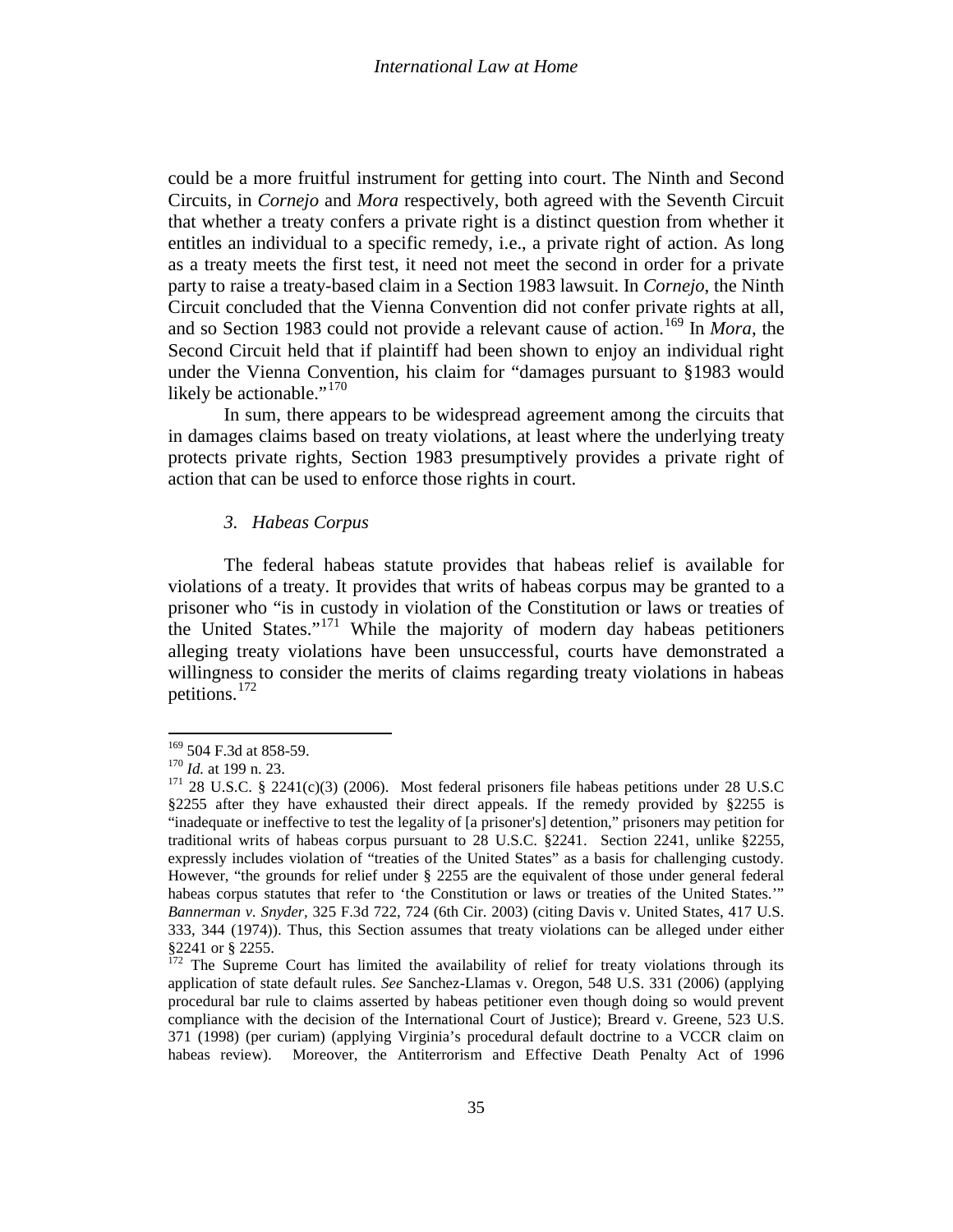Thus far, the courts that have addressed the issue have required that the treaty be self-executing in order to serve as a basis for habeas relief, <sup>[173](#page-34-3)</sup> and they have rejected petitions in cases where the treaties relied upon by petitioners are non-self-executing.[174](#page-35-0) Since habeas corpus constitutes a separate statutory mechanism for treaty enforcement, the analysis is similar to that in the Section 1983 context. That is, if the treaty is self-executing and confers private rights, the habeas corpus statutory provisions confer the relevant private right of action, even if the treaty itself does not.<sup>[175](#page-35-1)</sup> Although most courts have not focused explicitly on private rights or private rights of action in the habeas context, there is some support for the proposition that a habeas petition obviates the need for an independent treaty-specific private right of action. <sup>[176](#page-35-2)</sup>

Courts have, for example, allowed petitioners to allege violations of extradition treaties in habeas petitions. In *United States v. Rauscher*,<sup>[177](#page-35-3)</sup> the Supreme Court established the principle, known as the rule of specialty, that an extradited defendant has an individually enforceable right not to be prosecuted for any offense other than that for which the surrendering country agreed to extradite.<sup>178</sup> Thus, an individual may seek relief under an extradition treaty in one of two ways. First, a defendant may invoke the extradition treaty defensively in

 $\overline{\phantom{a}}$ 

<sup>(&</sup>quot;AEDPA") limits a federal court's review of a state court's decision regarding a habeas petition. For a writ to issue under the AEDPA, a federal court must find that the state court's decision was either contrary to or an objectively unreasonable application of "clearly established Federal law, as determined by the Supreme Court of the United States." 28 U.S.C. § 2254(d)(1) (2006).

<sup>&</sup>lt;sup>173</sup> See, e.g., Bannerman v. Snyder, 325 F.3d 722, 724 (6th Cir. 2003) (reasoning that "the reference to 'treaties of the United States' in § 2241 cannot be construed as an implementation of non-self-executing provisions of treaties so as to render them judicially enforceable under § 2241 when they are not enforceable under § 2255"); Wang v. Ashcroft, 320 F.3d 130, 140 (2d Cir. 2003) ("Unless a treaty is self-executing . . . it does not, in and of itself, create individual rights that can rise to habeas relief."). Often, however, the court will find that implementing legislation makes it unnecessary to decide whether the treaty, on its own, could be enforced via habeas. *See, e.g.*, Ogbudimkpa v. Ashcroft, 342 F.3d 207, 218 n. 22 (3d Cir. 2003) ("We similarly find it unnecessary to consider the proposition that *habeas corpus* claims may be based on violations of treaties regardless whether the treaty is non-self-executing or self-executing.").

<span id="page-35-5"></span><span id="page-35-0"></span><sup>&</sup>lt;sup>174</sup> See, e.g., Wesson v. U.S. Penitentiary Beaumont, 305 F.3d 343 (5th Cir. 2002) (ICCPR); Garza v. Lappin, 253 F.3d 918 (7th Cir. 2001) (Statute of the Inter-American Commission on Human Rights).

<span id="page-35-1"></span><sup>&</sup>lt;sup>175</sup> Stephen Vladeck has argued that "after *St. Cyr*, courts are on far shakier ground in barring the use of habeas to litigate claims under non-self-executing treaties." Stephen I. Vladeck, *Non-Self-*<br>*Executing Treaties and the Suspension Clause After St. Cyr. 113 YALE L. J. 2007, 2008 (2004).* 

<span id="page-35-2"></span><sup>&</sup>lt;sup>176</sup> See, e.g., *Hamdan v. Rumsfeld* 415 F.3d 33, 40 (D.C. Cir. 2005) ("The availability of habeas may obviate a petitioner's need to rely on a private right of action . . .") (citing Wang v. Ashcroft,  $320$  F.3d 130, 140-41 & n. 16 (2d Cir.2003)).

<span id="page-35-3"></span> $177$  United States v. Rauscher, 119 U.S. 407, 419 (1886) ("[C]ourts are bound to take judicial notice, and to enforce in any appropriate proceeding the rights of persons growing out of [the extradition] treaty.").

<span id="page-35-4"></span><sup>178</sup> *Id*. at 419.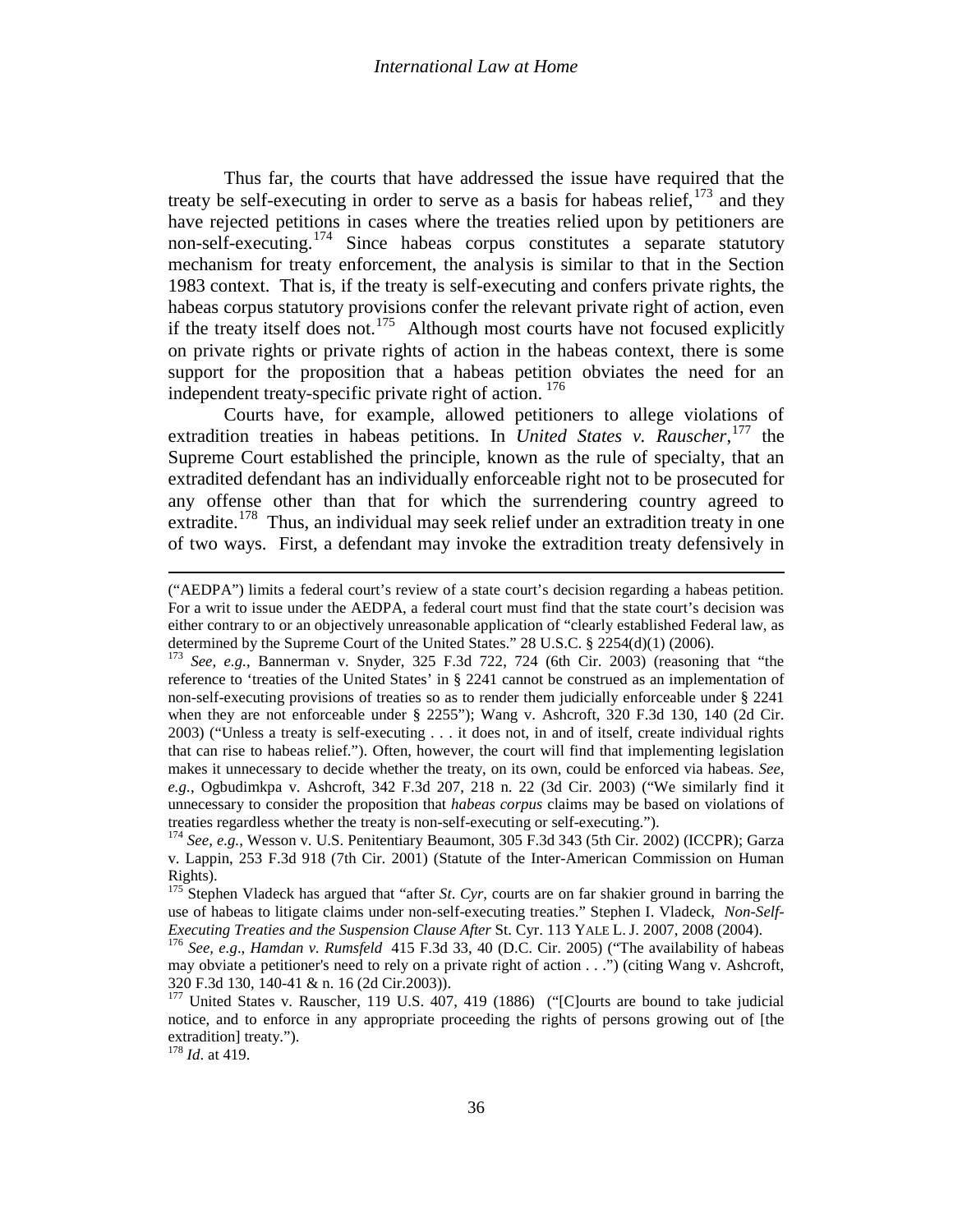criminal proceedings against him, as did the defendant in *Rauscher*. [179](#page-35-5) Second, provided that all other remedies have been exhausted and that there are no procedural bars, a prisoner may file a habeas petition alleging that his detention or sentence violates the terms of the relevant extradition treaty. This is not a mere theoretical possibility. Petitioners have, indeed, used the habeas petition to argue that their convictions violated extradition treaties in cases involving the rule of specialty announced in *Raushcer*,<sup>[180](#page-36-0)</sup> forcible kidnapping,<sup>[181](#page-36-1)</sup> and the imposition of a life sentence.<sup>[182](#page-36-2)</sup>

Although most such claims have been unsuccessful, courts have accepted that petitioners may use a habeas petition to enforce their rights under an extradition treaty. In *Benitez v. Garcia*, for instance, a Ninth Circuit panel held that a sentence violated the terms of an extradition treaty and granted the petitioner's habeas request.<sup>[183](#page-36-3)</sup> Benitez, a Mexican citizen that had fled to Venezuela, was extradited to the United States pursuant to an extradition treaty with Venezuela and sentenced to fifteen years to life for murder by a California trial court. He petitioned for a writ of habeas corpus, arguing that his sentence violated an extradition decree from the Supreme Court of Venezuela when it had approved the extradition. That decree stated that Benitez could not receive the death penalty or be sentenced to more than 30 years if convicted.<sup>[184](#page-36-4)</sup> In 2006, the Ninth Circuit granted Benitez's habeas petition, finding that the extradition treaty was clearly established federal law and that it limited the punishment that Benitez could receive to that specified as part of his extradition under the treaty.<sup>185</sup> A year later, however, the court withdrew the opinion and substituted it with one denying the petition.<sup>186</sup> In this subsequent opinion, it reasoned that because the decree of the Venezuelan Supreme Court was unilaterally imposed and not negotiated, Benitez's sentence did not violate the extradition treaty.<sup>187</sup>

Beyond extradition treaties, federal courts have allowed plaintiffs to use habeas corpus to bring suits based on violations of other treaties. For instance, the Seventh Circuit recently vacated a district court's dismissal of a habeas petition

<span id="page-36-1"></span>

<span id="page-36-3"></span><span id="page-36-2"></span>

<span id="page-36-8"></span><span id="page-36-0"></span><sup>&</sup>lt;sup>179</sup> See Part II.B, *infra*, for a discussion of the defensive use of treaties.<br><sup>180</sup> Gallo-Chamorro v. United States, 233 F.3d 1298, 1305 (11th Cir. 2000).<br><sup>181</sup> Kasi v. Angelone, 300 F.3d 487, 492 (4th Cir. 2002).<br><sup>182</sup>  $2007$ ).<br><sup>184</sup> *Id.* at 973.

<span id="page-36-5"></span><span id="page-36-4"></span><sup>&</sup>lt;sup>185</sup> *Id.* at 977. The case was governed by the standards set forth under AEDPA. See supra, note 147.

<span id="page-36-7"></span><span id="page-36-6"></span><sup>186</sup> The Court offered no explanation for the substitution in its *per curiam* opinion. *Benitez*, 495 F.3d 640. <sup>187</sup> *Benitez*, 495 F.3d at 645.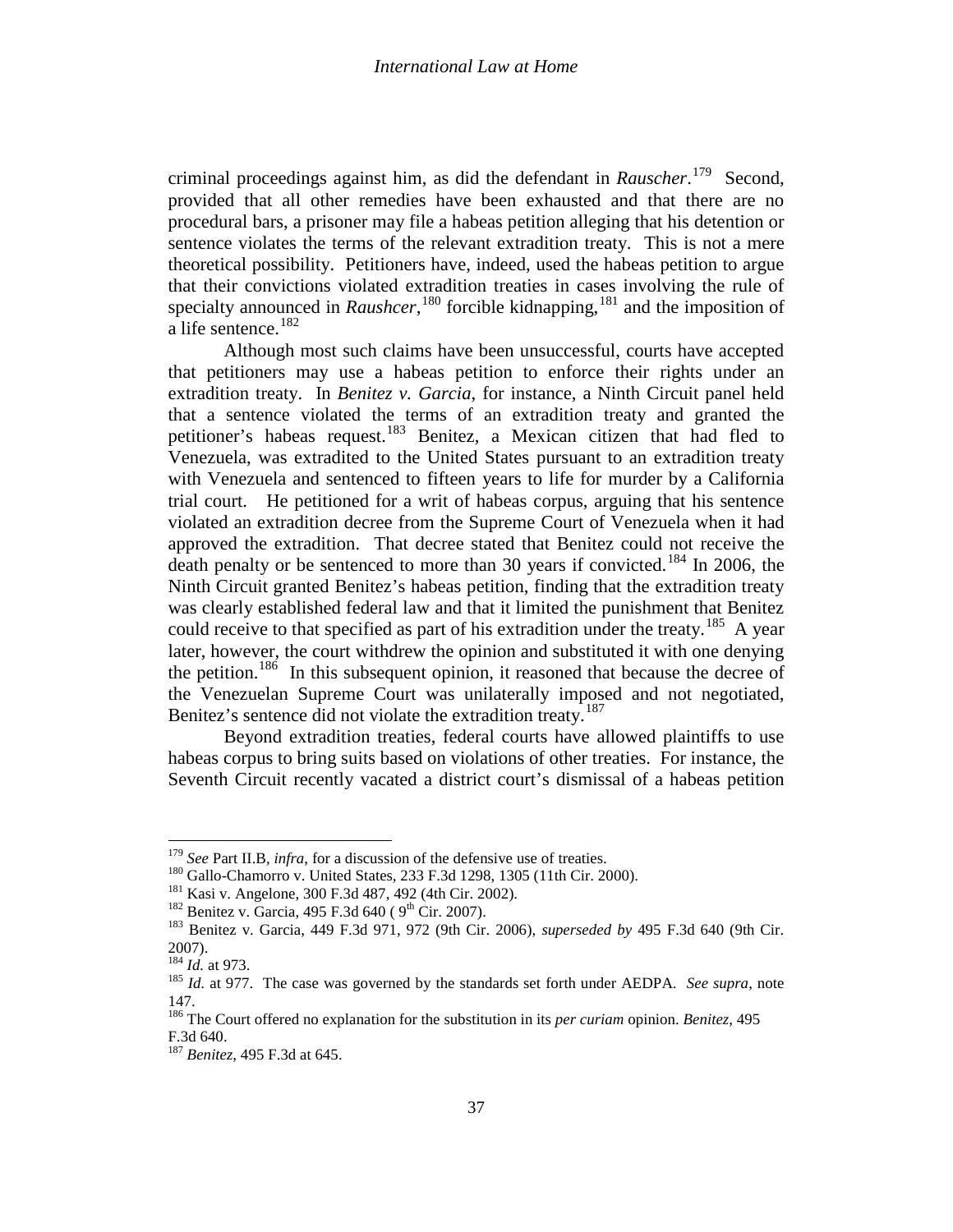alleging a violation of Article 36 of the VCCR in *Osagiede v. United States*. [188](#page-36-8) Osagiede, a Nigerian alien, was arrested for heroin distribution and was not informed of his right to contact his consulate under Article 36 of the VCCR. At trial, he was convicted. Subsequently, Osagiede filed a *pro se* habeas motion to vacate his sentence on the grounds that his counsel was ineffective for failing to seek a remedy at trial for the Article 36 violation. The Seventh Circuit held that Osagiede was entitled "to an evidentiary hearing to determine whether he [was] prejudiced by the failure to invoke the Convention."[189](#page-37-0) In support of its holding, the court stated that, contrary to the government's claim, "a reasonable Illinois lawyer would have known that this Court has never held that Article 36 did not create individual rights; instead, we have always assumed that it did."<sup>[190](#page-37-1)</sup> Because the Seventh Circuit assumed that the VCCR was self-executing and that it conferred private rights on individuals, it held that the petitioner should be able to use habeas to make a VCCR-based claim.<sup>[191](#page-37-2)</sup>

Plaintiffs have also sought to use habeas petitions to allege that their rights under the Geneva Conventions were violated when they were held as enemy combatants.<sup>[192](#page-37-3)</sup> It remains unsettled whether this sort of action is possible, because the federal courts are still in disagreement over whether the Geneva Conventions are self-executing. In *Hamdi v. Rumsfeld*, the Fourth Circuit rejected the plaintiff's attempt to bring a Geneva Conventions claim via habeas petition, concluding that the treaty was not self-executing.[193](#page-37-4) In *Hamdan*, the D.C. Circuit similarly concluded that the Geneva Conventions were not enforceable courting federal court.[194](#page-37-5) The Supreme Court has yet to issue a decision on the matter. In *Hamdan*, the Court ultimately ruled in favor of the plaintiff on the merits and found that President had violated Article 3 of the Geneva Conventions.<sup>[195](#page-37-6)</sup> but found it unnecessary to decide whether the Geneva Conventions were self-

<span id="page-37-7"></span><sup>188</sup> 543 F.3d 399 (7th Cir. 2008). Unlike *Medellín v. Texas*, 128 S.Ct 1346 (2008), *Osagiede* did not involve the application of state procedural default rules or an attempt to enforce a judgment of the ICJ.

<span id="page-37-0"></span><sup>189</sup> *Id.* at 412-13.

<sup>190</sup> *Id.* at 409-10.

<span id="page-37-2"></span><span id="page-37-1"></span><sup>&</sup>lt;sup>191</sup> The court noted its earlier decision in *Jogi*, 480 F.3d 822 (7th Cir. 2007). For discussion of *Jogi*, see *supra* Part I.B.3*,* which postdated the action at issue in the case. In *Jogi*, the Seventh Circuit held that § 1983 provided the relevant private right of action. In *Osagiede*, the court appears to assume that the habeas petition serves the same function.

<span id="page-37-3"></span><sup>192</sup> *See, e.g.*, Hamdan v. Rumsfeld, 548 U.S. 557 (2006); Hamdi v. Rumsfeld, 542 U.S. 507  $(2004).$ 

<span id="page-37-4"></span><sup>193</sup> Hamdi v. Rumsfeld, 316 F.3d 450, 468-69 (4th Cir. 2003), *rev'd*, 542 U.S. 507 (2004). The Supreme Court did not reach this issue on appeal.

<sup>194</sup> Hamdan v. Rumsfeld, 415 F.3d 33, 40 (D.C. Cir 2005), *rev'd*, 548 U.S. 557 (2006).

<span id="page-37-6"></span><span id="page-37-5"></span><sup>195</sup> *Hamdan*, 548 U.S. at 630.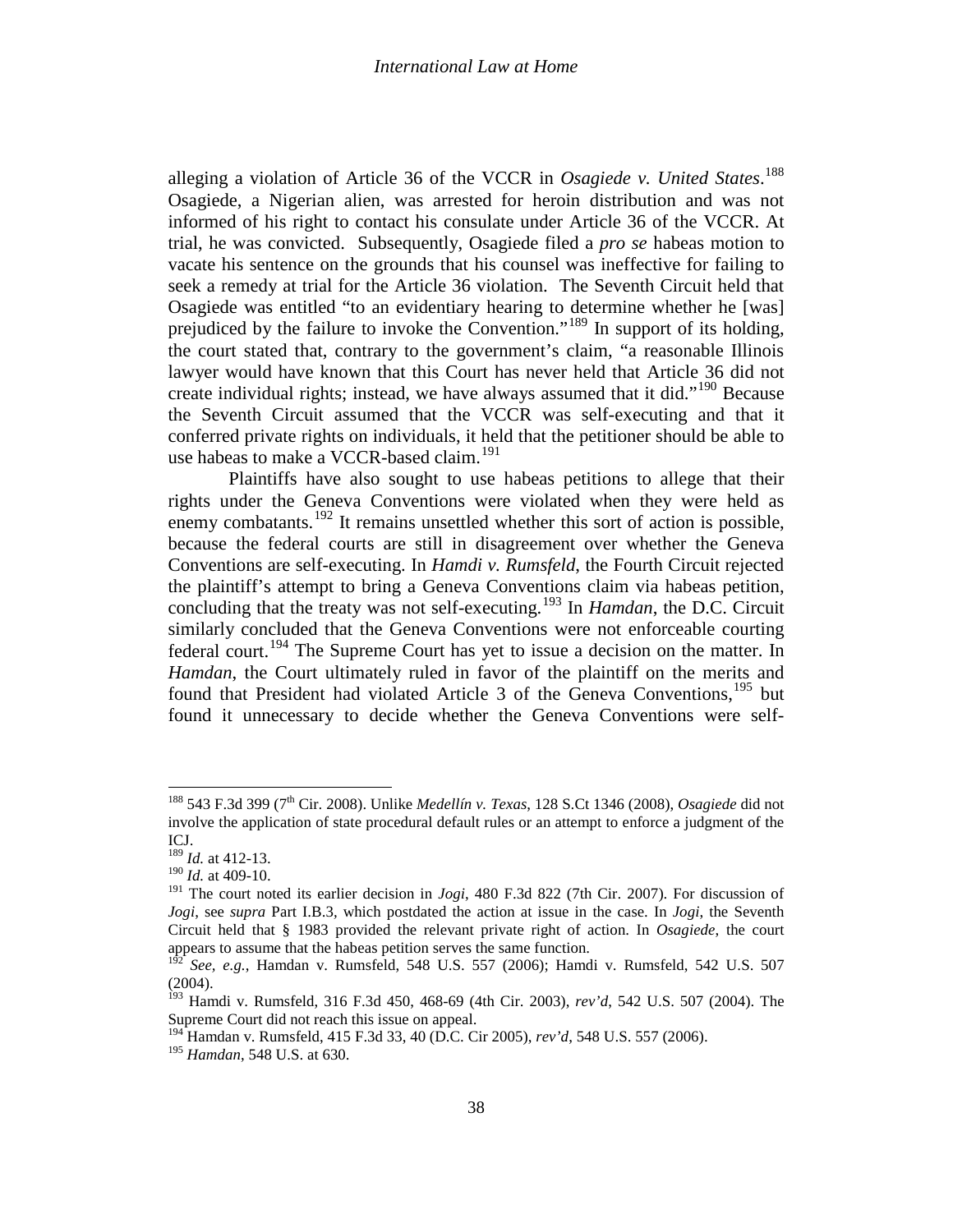<span id="page-38-0"></span>executing in order to reach that holding.<sup>[196](#page-37-7)</sup> If the Court were to conclude that the Conventions were self-executting, habeas might become a far more effective method of treaty enforcement.

Enforcement of the Geneva Conventions through habeas appeared to have been obviated for some time by section 5 of the Military Commissions Act of 2006 (MCA),  $197$  which provided that "[n]o person may invoke the Geneva Conventions or any protocols thereto in any habeas corpus or other civil action or proceeding . . . as a source of rights in any court of the United States or its States or Territories."<sup>198</sup> The constitutionality of this provision remains a topic of ongoing dispute.<sup>[199](#page-38-3)</sup> However, the Military Commissions Act of  $2009^{200}$  $2009^{200}$  amended this provision to state that "[n]o alien unprivileged enemy belligerent subject to trial by military commission under this chapter may invoke the Geneva Conventions as a basis for a *private right of action*."[201](#page-38-5) Under the amended law, enforcement of the Conventions through habeas remains a possibility, because the habeas corpus statutory provisions can provide the relevant right of action.

### **B. Defensive Enforcement**

<span id="page-38-6"></span>Up until this point, we have been discussing offensive enforcement of treaties by private individuals. As we have shown, Section 1983 and the habeas statutes may supply the relevant right of action for claims brought under treaties that otherwise confer private rights. Now, we turn to the defensive enforcement of treaties. A treaty may also be invoked defensively by a private party if a private individual is prosecuted or sued under a statute that is inconsistent with a treaty provision. The defensive enforcement of treaties can be found in two types

<sup>196</sup> *Id.* at 627-28. *See generally* Carlos Vazquez, *The Military Commissions Act, the Geneva Conventions, and the Courts: A Critical Guide*, 101 AM. J. INT'L L. 73, 73-76 (2007). Section 948b(g) of the Military Commission Act of 2006, 10 U.S.C. §§ 948a-950w (2006), provides that "no alien unlawful enemy combatant subject to trial by military commission under this chapter may invoke the Geneva Conventions as a source of rights."

<sup>&</sup>lt;sup>197</sup> Military Commissions Act of 2006, §5(a), Pub. L. 109-366, 120 Stat. 2600, 2631.

<span id="page-38-2"></span><span id="page-38-1"></span><sup>198</sup> Vazquez, *supra* note [196,](#page-38-0) at 87. *See also* Noriega v. Pastrana, 564 F.3d 1290, 1295-96 (11th Cir. 2009) ("We find it unnecessary to resolve the question of whether the Geneva Conventions are self-executing, because it is within Congress' power to change domestic law, even if the law originally arose from a self-executing treaty."). Vazquez disagrees with this interpretation in part because the MCA does not purport to bar the domestic effect of the Geneva Conventions in all forums. Vazquez, *supra* note [196,](#page-38-0) at 88.

<span id="page-38-3"></span><sup>199</sup> *See* International Law Experts Brief, Kiyemba v. Obama, at 18. Noriega v. Geroge Pastrana, 559 U.S. \_\_ (2010) (dissent from denial of certiorari).

<span id="page-38-4"></span><sup>&</sup>lt;sup>200</sup> Military Commissions Act of 2009, Pub. L. 111-84, 123 Stat. 2190.<br><sup>201</sup> 10 U.S.C. §948e (2009) (emphasis added).

<span id="page-38-5"></span>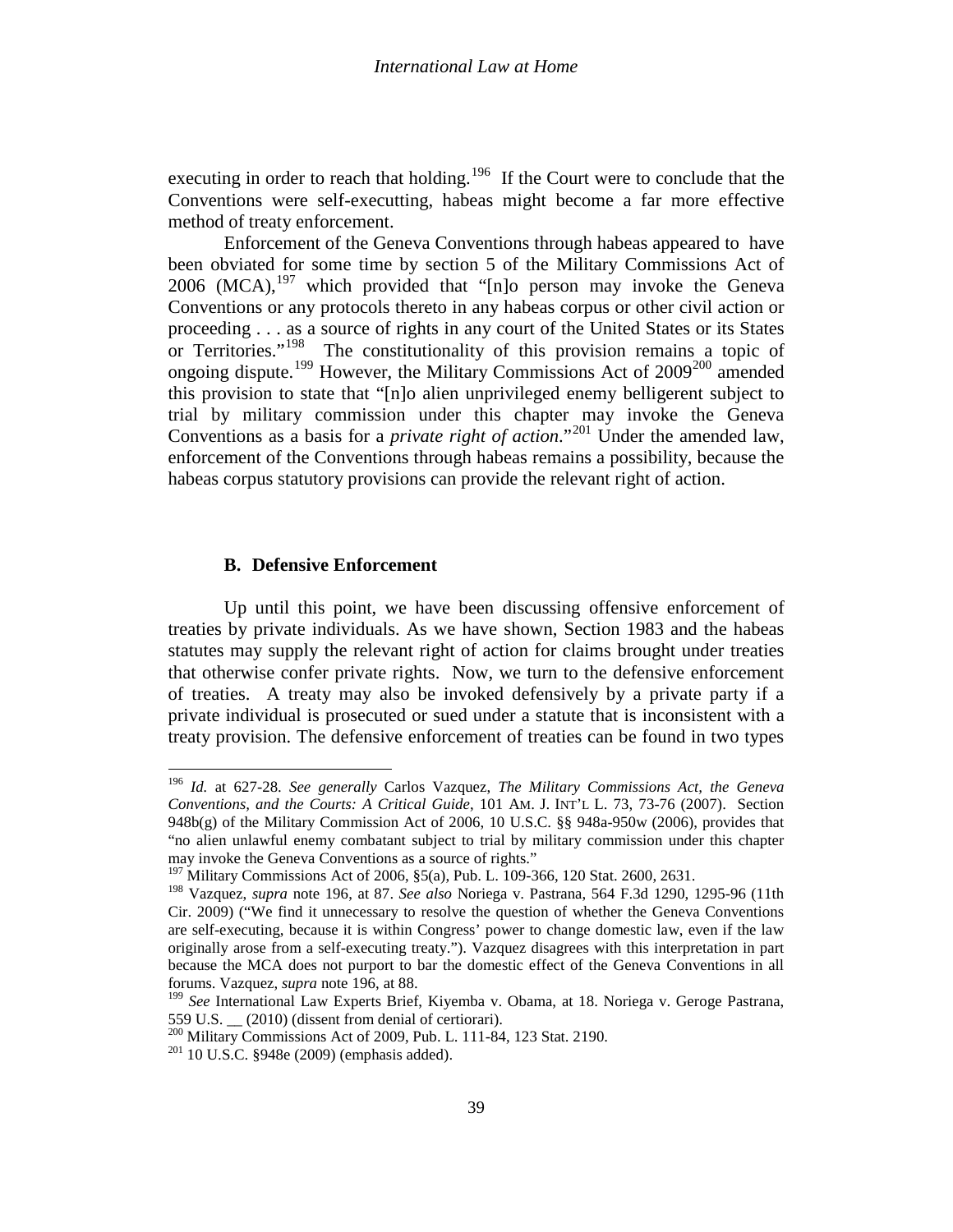of cases. In the first, a private party seeks to use the treaty to defend against a claim by the United States government. In the second, a private party seeks to use the treaty to defend against a claim by another private party under state or federal law.

Defensive enforcement is generally permitted even for treaties that do not provide private rights of action or even confer private rights. That is because the individual enforcing the treaty is already in court and a cause of action exists independently of the treaty.<sup>202</sup> While few courts have addressed the difference between defensive and offenses uses of treaties expressly,  $203$  case law is consistent with this understanding that a treaty may be enforced defensively even when there is no private right of action.<sup>[204](#page-39-1)</sup>

The Supreme Court first considered an individual's attempt to invoke a treaty to bar a prosecution in 1886. In *United States v. Rauscher*, [205](#page-39-2) the Court concluded that the provisions of an extradition treaty, permitting prosecution for certain enumerated crimes on which the extradition request was based, could serve as a defense to the government's attempt to prosecute a defendant for another crime not specified in the extradition treaty.<sup>[206](#page-39-3)</sup> Although Rauscher was extradited to the United States upon a charge of murder, the indictment substituted a charge of cruel and unusual punishment for the murder charge. The Court held that he could not be prosecuted for this alternative charge not specified

 $202$  Other commentators have noted that a treaty may be enforced defensively by a private party even if the treaty does not contain a private right of action. *See, e.g.*, Carlos M. Vázquez, *Treaty-Based Rights and Remedies of Individuals*, 92 COLUM. L. REV. 1082, 1143-44 (1992) ("A right of action is not necessary to invoke a treaty as a defense."); Thomas Michael McDonnell, *Defensively Invoking Treaties in American Courts--Jurisdictional Challenges Under the U.N. Drug Trafficking Convention by Foreign Defendants Kidnapped Abroad by U.S. Agents*, 37 WM. & MARY L. REV. 1401, 1448-63 (1996) ("a defendant being prosecuted or sued under a state or prior federal law that is inconsistent with a treaty is entitled to invoke the treaty in court to nullify the state or federal law without having to show that the treaty confers a private right of action").

<span id="page-39-0"></span><sup>&</sup>lt;sup>203</sup> The Southern District of New York briefly explored the distinction in *Indemnity Insurance Co. of North America v. Pan American Airways.* 58 F. Supp. 338, 339-40 (S.D.N.Y. 1944).

<span id="page-39-4"></span><span id="page-39-1"></span><sup>&</sup>lt;sup>204</sup> Whether it must be self-executing or not is a matter of some dispute. Some commentators have suggested that a treaty may be enforced defensively by a private party even if it is not selfexecuting, though it is not yet a matter of consensus. David Sloss argues that non-self-execution declarations of the Race Convention, the ICCPR, and the Torture Convention were adopted to clarify that the treaty makers intended for the human rights treaties not to create a private right of action in U.S. courts for certain treaty rights, rather than to bar judicial remedies altogether. David Sloss, *Ex Parte Young and Federal Remedies for Human Rights Treaty Violations*, 75 WASH. L. REV. 1103, 1111-23 (2000).<br><sup>205</sup> 119 U.S. 407 (1886).<br><sup>206</sup> *Id.* at 422. The *Rauscher* Court discussed domestic legislation bolstering its conclusion that an

<span id="page-39-2"></span>

<span id="page-39-3"></span>extradited party could not be tried for any offense other than that charged in the extradition proceedings. However, the Court did not seem to view the statutes as necessary to reach its decision.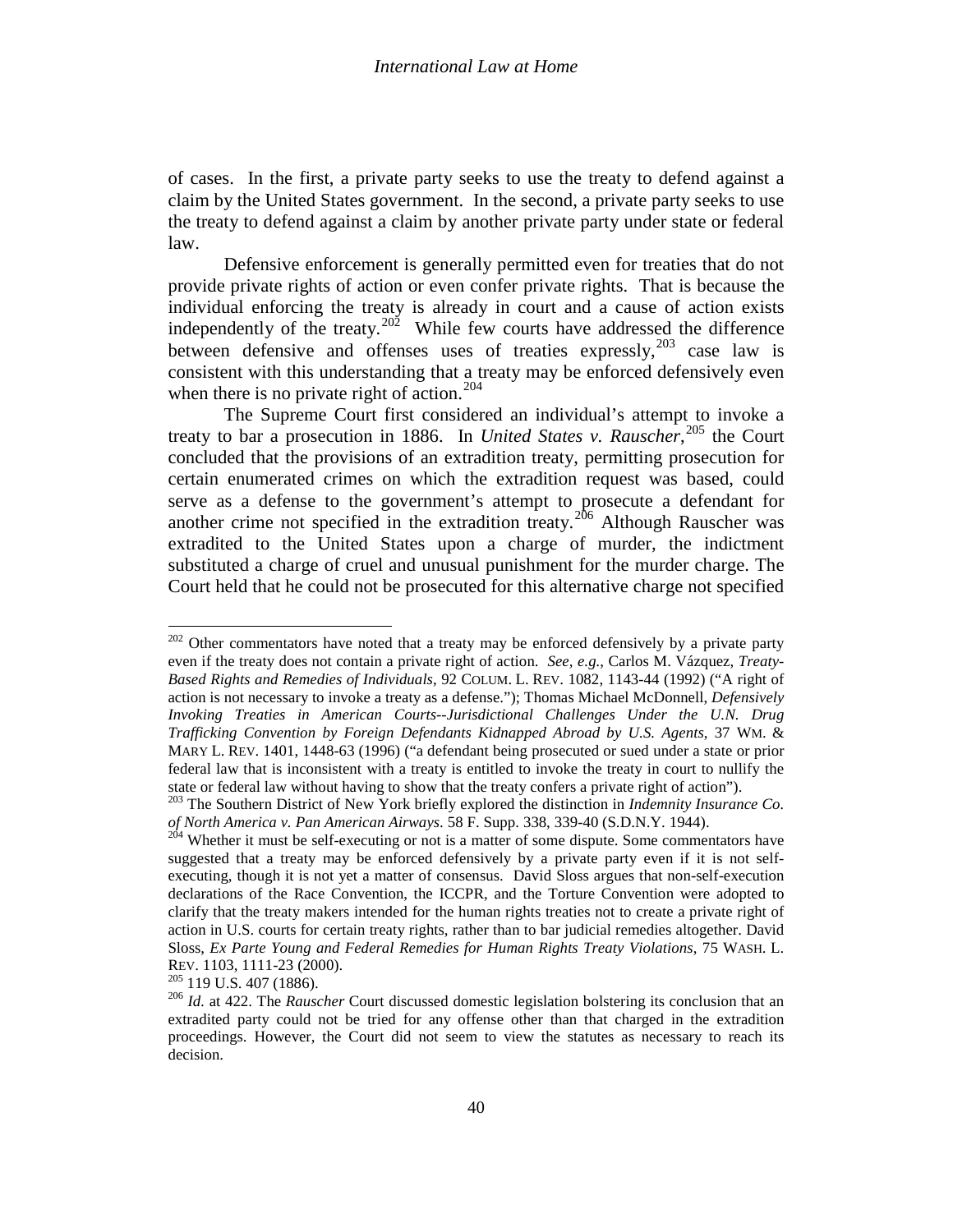in the treaty. During its analysis, the Court did not consider whether the treaty created individual rights and indeed the extradition treaty at issue focused primarily on the rights and obligations of nations regarding extradition.<sup>[207](#page-39-4)</sup>

Several decades later, during the Prohibition-era, the Court held that a treaty that limits the jurisdiction of the United States could be invoked in a defensive posture by an individual to challenge the trial court's jurisdiction in a federal prosecution. In *Cook v. United States*, [208](#page-40-0) the government seized a British vessel eleven and one half miles from the U.S. coast that was discovered carrying unmanifested liquor. The seizure was made pursuant to Section 581 of the Tariff Act of 1922 which permitted officers of the Coast Guard to stop and board any vessel at any place within twelve miles of the United States coast to examine the manifest and to inspect and search the merchandise.<sup>[209](#page-40-1)</sup> Subsequently, the shipmaster, Cook, was fined for the failure to include the liquor in the manifest. Although the seizure was lawful under the terms of the Tariff Act, it occurred beyond the territorial limits permitted under a 1924 treaty between the United States and Britain. Cook raised the treaty to challenge the trial court's jurisdiction, arguing that it had modified the Tariff Act of 1922.

The Court had previously held that a court's power to try a defendant is not ordinarily affected by the manner in which the defendant is brought to trial. $^{210}$  $^{210}$  $^{210}$ However, the Court distinguished this doctrine, known as the *Ker-Frisbie* rule, stating that "[t]he objection to the seizure is not that it was wrongful merely because made by one upon whom the government had not conferred authority to seize at the place where the seizure was made," but that, "[o]ur government, lacking power to seize, lacked power, because of the Treaty, to subject the vessel to our laws."[211](#page-40-3) This conclusion had been suggested by the Court in *Ford v. United States*, decided a few years prior to *Cook* and concerning the same treaty.[212](#page-40-4) Although the convictions of the defendants in *Ford* were affirmed because they had not timely raised the jurisdictional defense, the Court stated that a seizure in violation of a treaty presented questions distinct from the *Ker-Frisbie*

<span id="page-40-5"></span> $^{207}$  In this respect, the defendant's attempt to invoke a treaty-based defense is similar to Medellín's attempt to enforce Article 94(1) of the United Nations Charter in U.S. courts. Indeed, the *Medellín*  dissent cited the case as having involved a treaty provision similar to Article 94 of the U.N. Charter that the Court has found to be self-executing. *Medellín*, 128 S. Ct. at 5, 1385 (Breyer, J., dissenting).

<span id="page-40-1"></span><span id="page-40-0"></span> $^{208}$  288 U.S. 102 (1933).<br> $^{209}$  *Id.* at 107.

<span id="page-40-2"></span><sup>&</sup>lt;sup>210</sup> *See* Frisbie v. Collins, 342 U.S. 519 (1952). The Court applied the *Ker-Frisbie* doctrine in *United States v. Alvarez-Machin*, 504 U.S. 655 (1992).<br><sup>211</sup> *Cook*, 288 U.S. at 122.<br><sup>212</sup> 273 U.S. 593, 605-06 (1927).

<span id="page-40-4"></span><span id="page-40-3"></span>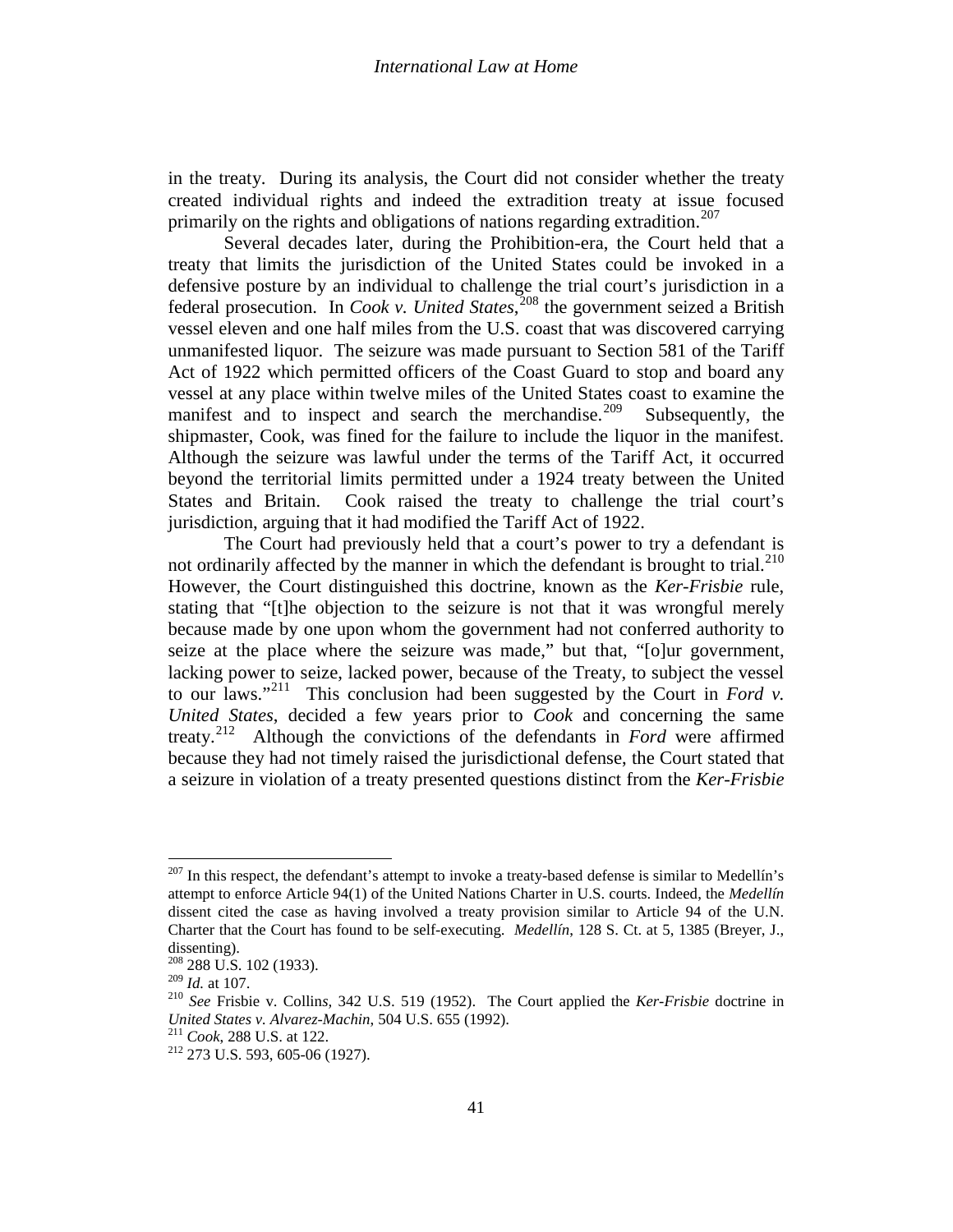doctrine. As in *Rauscher*, the treaty in *Cook* and *Ford* did not concern the rights of individuals, but rather the obligations of the state parties.<sup>[213](#page-40-5)</sup>

Both *Rauscher* and *Cook* were decided in the pre-World War II era, but the doctrines established in these cases continue to be treated as good law.<sup>[214](#page-41-0)</sup> Thus, these cases may be read to support the proposition that a treaty may be enforced defensively by an individual who is prosecuted by the government, even if the treaty does not give rise to private rights or create a private right of action.[215](#page-41-1)

Neither case addressed the question of whether a non-self-executing treaty may be invoked by an individual in a defensive posture. Both treaties at issue in the cases were found to be self-executing and therefore the issue was not presented. The *Cook* Court stated that the treaty between the United States and Britain was self-executing and therefore superseded the terms of an inconsistent federal statute.<sup>[216](#page-41-2)</sup> While the *Rauscher* Court did not use the term "self-executing," it did engage in an analysis of whether the extradition treaty under consideration was directly enforceable in U.S. courts.<sup>217</sup>

The Fifth Circuit has also recognized defensive enforcement of a treaty, but has apparently limited this mode of enforcement to self-executing treaties—at least where the treaties limit the jurisdiction of domestic courts. In *United States v. Postal*, decided in 1979, two individuals were arrested aboard a foreign vessel that was seized beyond the twelve-mile limit in violation of the Convention on the High Seas. Marijuana was discovered on board and the two individuals were convicted of conspiring to import marijuana into the United States.<sup>218</sup> The defendants raised the violation of the Convention as a jurisdictional defense to

<sup>&</sup>lt;sup>213</sup> Article I provided that, "The High Contracting Parties declare that it is their firm intention to uphold the principle that 3 marine miles extending from the coast line outwards and measured from low-water mark constitute proper limits of territorial waters." *Cook*, 288 U.S. at 110.<br><sup>214</sup> See Part II.A.3, *supra*, for a discussion of *Rauscher* and the doctrine of specialty.<br><sup>215</sup> Several other Supreme Court

<span id="page-41-0"></span>

<span id="page-41-5"></span><span id="page-41-1"></span>*Oregon*, a case decided after World War II, the Court held that an FCN treaty that provided reciprocal rights of inheritance to citizens of the United States and Yugoslavia could serve as a defense to a state's action for escheatment to obtain the land of an intestate decedent whose only next of kin lived in Yugoslavia. The Court never discussed nor considered whether the treaty in *Kolovrat* created private rights. 366 U.S. 187 (1961). In some cases, the Court has rejected a treaty defense on its merits. *See, e.g*., *Patsone v. Pennsylvania*, 232 U.S. 138 (1914); *Sumitomo Shoji America, Inc. v. Avagliano*, 457 U.S. 176 (1982). Notably, the majority in *Medellín* cited *Kolovrat* and *Sumitomo Shoji America, Inc.* as examples of Friendship, Navigation, and Commerce treaties that the Court has found to be self-executing based on the language of the treaties. 128 S. Ct. 1346, 1365-66 (2008). *Patsone*, which involved a treaty granting reciprocal rights to citizens of Italy and the United States, would fall into the same category. 232 U.S. 138,

<span id="page-41-3"></span><span id="page-41-2"></span>

<sup>145-46.&</sup>lt;br><sup>216</sup> *Cook*, 288 U.S. at 119.<br><sup>217</sup> 119 U.S. 407, 410-11, 429-30 (1886).<br><sup>218</sup> 589 F.2d 862 (5th Cir. 1979).

<span id="page-41-4"></span>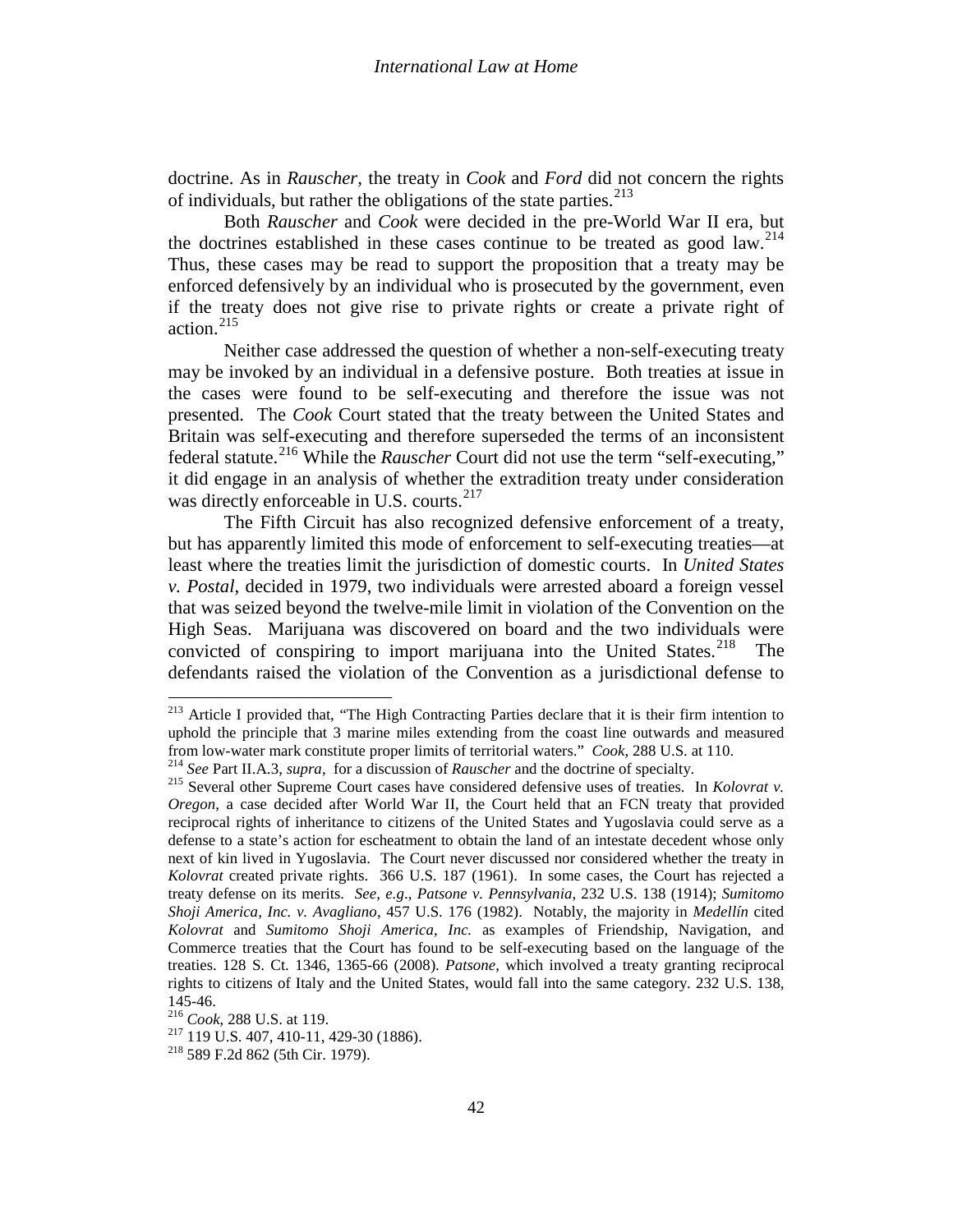their prosecution. The Court read *Ford* and *Cook* "to stand for the proposition that self-executing treaties may act to deprive the United States, and hence its courts, of jurisdiction over property and individuals that would otherwise be subject to that jurisdiction."<sup>219</sup> It explained, however, that "treaties affect the municipal law of the United States only when those treaties are given effect by congressional legislation or are, by their nature self-executing."<sup>[220](#page-42-0)</sup> Because the Court found that the Convention on the High Seas was not self-executing, it held that the defendants could not rely upon it "as a defense to the court's jurisdiction."<sup>221</sup> The Fifth Circuit's discussion regarding self-execution was limited to treaties that limit the jurisdiction of U.S. courts. The reasoning, however, could be applied more broadly to the defensive enforcement of treaties as a whole.

The Supreme Court has also recognized a treaty-based defense in a private lawsuit. In *El Al Israel Airlines, Ltd. v. Tsui Yuan Tseng*, the Supreme Court considered whether an airline could enforce a treaty defensively when sued by a private individual under state law. The plaintiff, a passenger, had been subjected to an intrusive security search before boarding an El Al Israel Airlines flight from New York to Tel Aviv and subsequently sued El Al Israel Airlines for damages, asserting a state-law personal injury claim.<sup>222</sup> The Court held that Article 17 of the Warsaw Convention precluded a passenger from maintaining an action for damages under state law when the passenger's claim did not satisfy the conditions for liability under the Convention.<sup>[223](#page-42-3)</sup> Although previously the Court had held that the Convention gives rise to a private right of action for individual passengers,  $2^{24}$ its decision to permit the Warsaw Convention to limit the conditions of liability under state law did not turn on an interpretation of the individual rights of airlines under the treaty. Rather, the opinion focused on the drafting history and purpose of the Warsaw Convention.<sup>[225](#page-42-5)</sup> It permitted the Convention to serve as a defense in the same manner as a federal law.

<span id="page-42-7"></span>Similarly, in the context of private lawsuits, the Second Circuit's recent decision in *Brzak v. United Nations[226](#page-42-6)* is in accordance with *Postal* and *El Al Israel Airlines*. In *Brzak*, two United Nations High Commission for Refugees (UNHCR) employees sued the United Nations and three former United Nations

<span id="page-42-1"></span><span id="page-42-0"></span>

<span id="page-42-2"></span>

<span id="page-42-3"></span>

<sup>&</sup>lt;sup>219</sup> *Id.* at 875.<br>
<sup>220</sup> *Id.*<br>
<sup>221</sup> *Id.* at 884.<br>
<sup>222</sup> 525 U.S. 155, 160 (1999).<br>
<sup>223</sup> *Id.* at 176.<br>
<sup>224</sup> See, e.g., Trans World Airlines, Inc. v. Franklin Mint Corp., 466 U.S. 243, 252 (1984).<br>
<sup>225</sup>The Court re

<span id="page-42-5"></span><span id="page-42-4"></span>international air carrier liability that the Warsaw Convention was designed to foster." *El Al Israel Airlines*, 525 U.S. 155, 161 (1999). <sup>226</sup> 597 F.3d 107 (2d. Cir. 2010).

<span id="page-42-6"></span>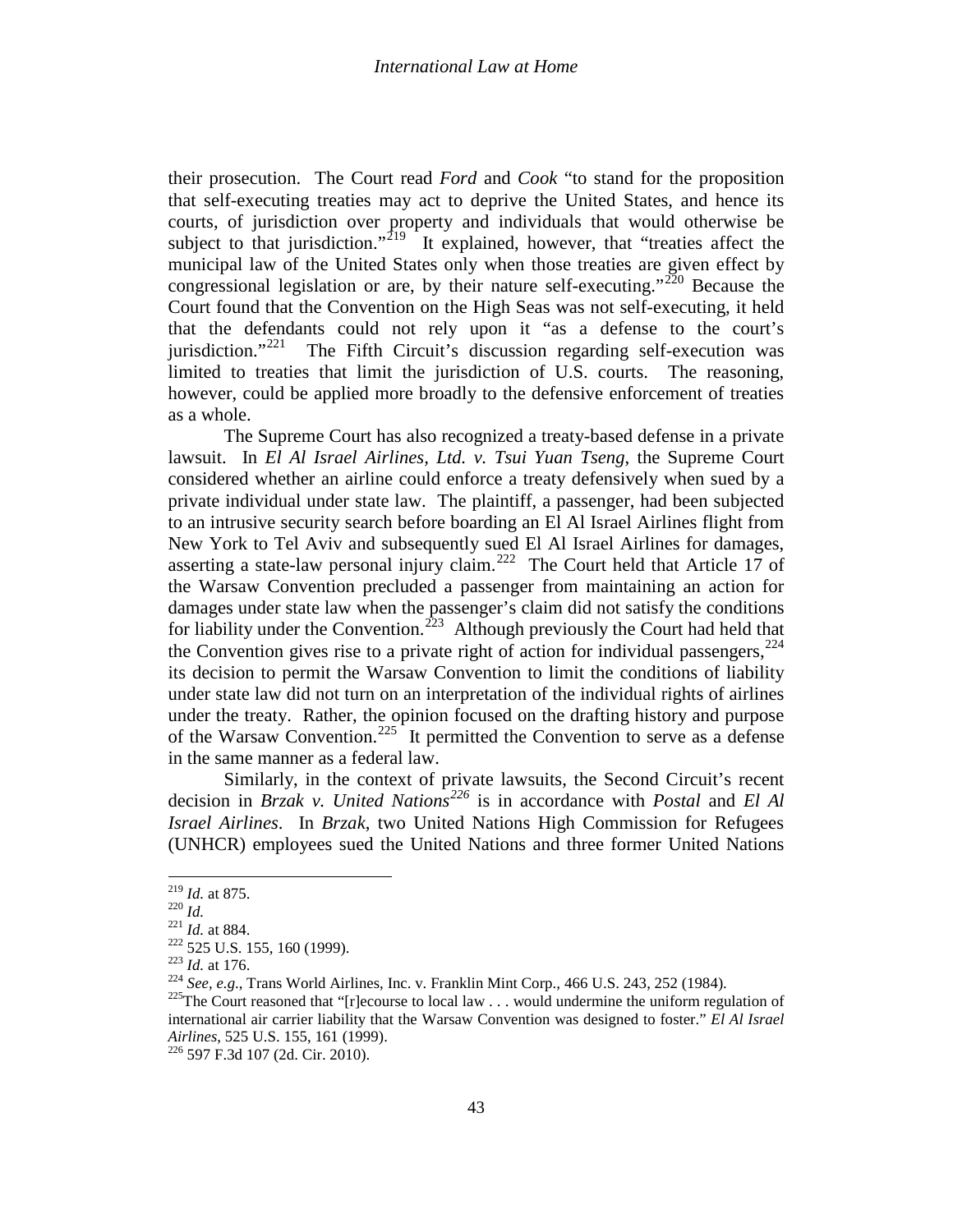officials, alleging sex discrimination and retaliation in violation of federal law, as well as various state common law torts. The defendants raised the Convention on Privileges and Immunities of the United Nations (CPIUN) as a defense, a treaty that the United States has ratified that extends immunity from suit to the United Nations and diplomatic envoys. The Court stated that whether the CPIUN applied to bar the suit turned on whether it was self-executing.<sup>227</sup> Relying primarily on the negotiation and ratification history, the court concluded that the CPIUN was self-executing and thus enforceable in court. In reaching this conclusion, the Court did not find it necessary to determine whether the treaty conferred private rights.

### **C. Interpretive Enforcement**

Courts often look to treaties when interpreting statutes and, more controversially, constitutional provisions. In *Murray v. Schooner Charming Betsy*, Chief Justice Marshall wrote for the Court: "[A]n act of Congress ought never to be construed to violate the law of nations if any other possible construction remains . . ."[228](#page-43-0) This principle, now known as the *Charming Betsy* canon, animates the Restatement (Third) of Foreign Relations Law, which states: "Where fairly possible, a United States statute is to be construed so as not to conflict with international law or with an international agreement of the United States."<sup>229</sup> We call this principle interpretive enforcement.

Like other interpretive canons, interpretive enforcement is a device for resolving ambiguity.<sup>[230](#page-43-2)</sup> It uses the international legal commitments of the United States to fill interpretive gaps and resolve uncertainty that would otherwise exist in statutory provisions. The canon does not encourage courts to turn a blind eye to

<span id="page-43-3"></span><span id="page-43-0"></span><sup>&</sup>lt;sup>227</sup> *Id.* at 111.<br><sup>228</sup> 6 U.S. (2 Cranch) 64, 118 (1804). This concept was first described three years earlier. Talbot v. Seeman, 5 U.S. (1 Cranch) 1, 43 (1801) ("[T]he laws of the United States ought not, if it be avoidable, so to be construed as to infract the common principles and usages of nations, or the general doctrines of national law.").

<span id="page-43-1"></span><sup>229</sup> RESTATEMENT, *supra* note [27,](#page-6-6) at § 114. *See* also Steven G. Calabresi & Stephanie Dotson Zimdahl, *The Supreme Court and Foreign Sources of Law: Two Hundred Years of Practice and the Juvenile Death Penalty Decision*, 47 WM. & MARY L. REV. 743, 909 n.75 (2005). "[R]eferences to this canon of statutory construction often equate Marshall's reference to the law of nations with international law."

<span id="page-43-2"></span><sup>230</sup> There are a wide range of similar substantive interpretive canons in U.S. law. *See, e.g*., WILLIAM N. ESKRIDGE, JR., PHILIP P. FRICKEY & ELIZABETH GARRETT, CASES AND MATERIALS ON LEGISLATION: STATUTES AND THE CREATION OF PUBLIC POLICY 884 (4th ed. 2007). An excellent discussion of the *Charming Betsy* canon appears in Rebecca Crootof, *Judicious Influence: How Non-Self-Executing Treaties Affect Domestic Decisions*, YALE LAW JOURNAL (forthcoming 2010).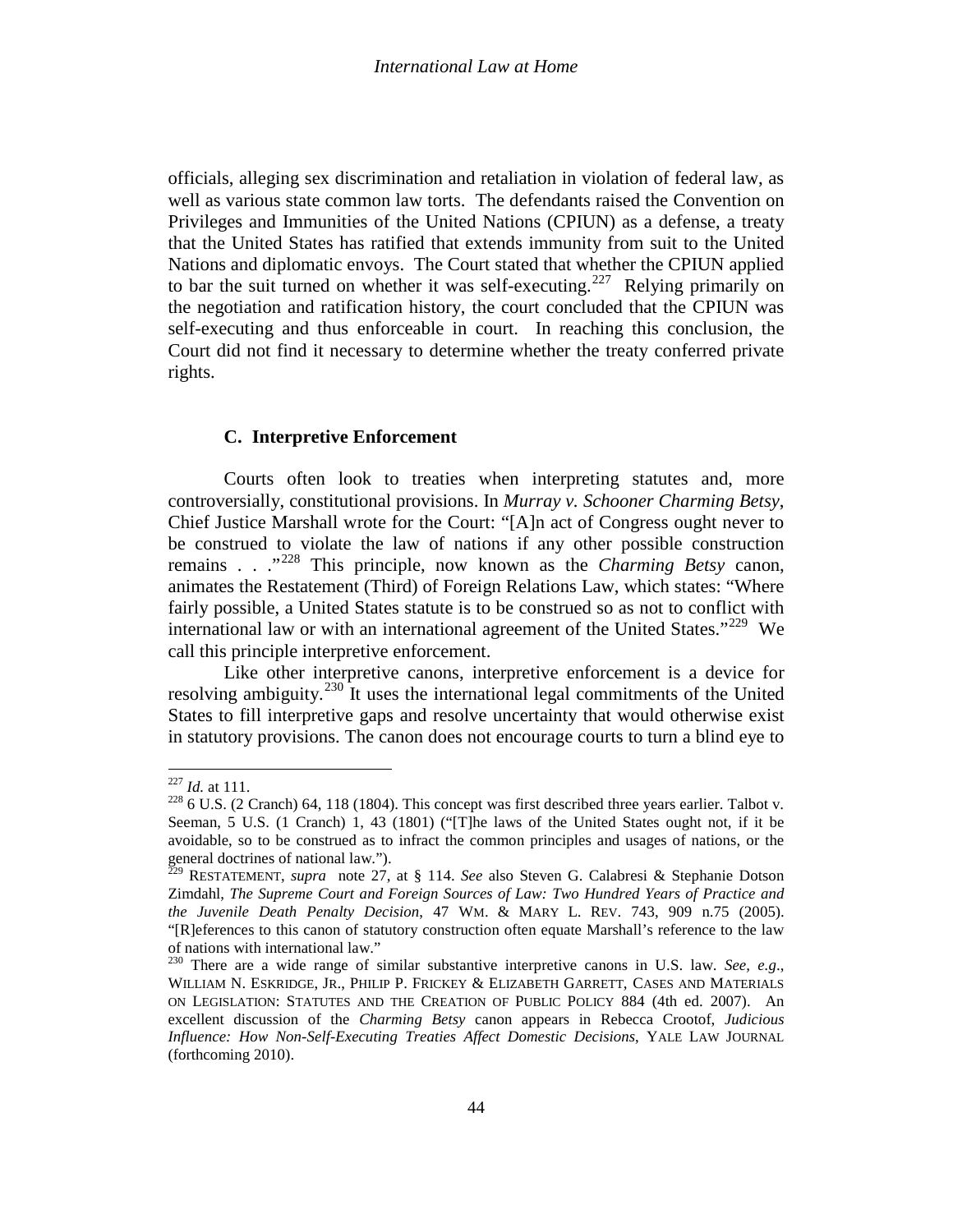the evidence. Far from it. If there is clear evidence that the statute was intended to permit a violation of international law—such as statutory text or legislative history—then the canon is inapplicable.<sup>[231](#page-43-3)</sup>

Using interpretive enforcement, courts may enforce international law by interpreting a statute so as not to conflict with an earlier treaty or other international agreement—whether self-executing or not. [232](#page-44-0) In *Trans World Airlines, Inc. v. Franklin Mink Corp*, for example, the Court refused to interpret the Par Value Modification Act in a way that would render an Article II treaty unenforceable in the United States. It explained, "There is, first, a firm and obviously sound canon of construction against finding implicit repeal of a treaty in ambiguous congressional action."<sup>[233](#page-44-1)</sup> The Court concluded: "Legislative silence is not sufficient to abrogate a treaty." $234$ 

Similarly, in *McColluch v. Sociedad Nacional de Marieneros de Honduras*, the Supreme Court engaged in interpretive enforcement when it found that the U.S. National Labor Relations Board did not have jurisdiction over labor disputes on vessels flying a foreign flag. In arriving at that conclusion, the Court expressly quoted the *Charming Betsy* admonition against construing an act of Congress to violate the law of nations "'if any other possible construction remains'"<sup>[235](#page-44-3)</sup> It concluded: "[F]or us to sanction the exercise of local sovereignty. . . in this 'delicate field of international relations there must be present the affirmative intention of the Congress clearly expressed.'"[236](#page-44-4) Since it was unable,

"to find any such clear expression," it held that jurisdiction did not extend to the ship, consistent with the Treaty of Friendship.

<span id="page-44-6"></span>Interpretive enforcement occurs, as well, in cases that do not expressly reference the *Charming Betsy* canon. For example, in *Cook v. United States*, the Court held that the re-enactment of prior statutes that were in conflict with an intervening treaty did not reflect a congressional purpose to supersede the international agreement.<sup>[237](#page-44-5)</sup> The Court reasoned that "[a] treaty will not be deemed

<sup>&</sup>lt;sup>231</sup> If the statute cannot fairly be construed in such a way, it renders the conflicting sections of the treaty unenforceable under domestic law. *See, e.g.*, Breard v. Greene, 523 U.S. 371, 376 (1998); Reid v. Covert, 354 U.S. 1, 18 (1957); RESTATEMENT, *supra* note [27,](#page-6-6) at 115(1)(a). <sup>232</sup> *See* United States v. Yunis, 924 F.2d 1086, 1091 (D.C. Cir. 1991); United States v. Georgescu,

<span id="page-44-0"></span><sup>723</sup> F. Supp. 912, 921 (E.D.N.Y. 1989); United States v. Palestine Liberation Org., 695 F. Supp. 1456, 1465 (S.D.N.Y. 1988); Cook v. United States, 288 U.S. 102, 120 (1933); Weinberger v. Rossi, 456 U.S. 25, 32 (1982); McColluch v. Sociedad Nacional de Marineros de Honduras, 372 U.S. 10, 21 (1963).<br><sup>233</sup> 466 U.S. 243, 252 (1984) (quoting Cook v. United States, 288 U.S. 102, 120 (1933)).

<span id="page-44-4"></span><span id="page-44-3"></span>

<span id="page-44-2"></span><span id="page-44-1"></span><sup>&</sup>lt;sup>234</sup> Id. (citing Weinberger v. Rossi, 456 U.S. 25, 32 (1982)).<br><sup>235</sup> 372 U.S. 21 (quoting Charming Betsy, 2 Cranch 64 (1804)).<br><sup>236</sup> Id. at 21-22 (quoting Benz v. Compania Naviera Hidalgo, S.A., 353 U.S. 138, 147 (1058)) (citations omitted).

<span id="page-44-5"></span> $^{237}$  288 U.S. 102 (1933).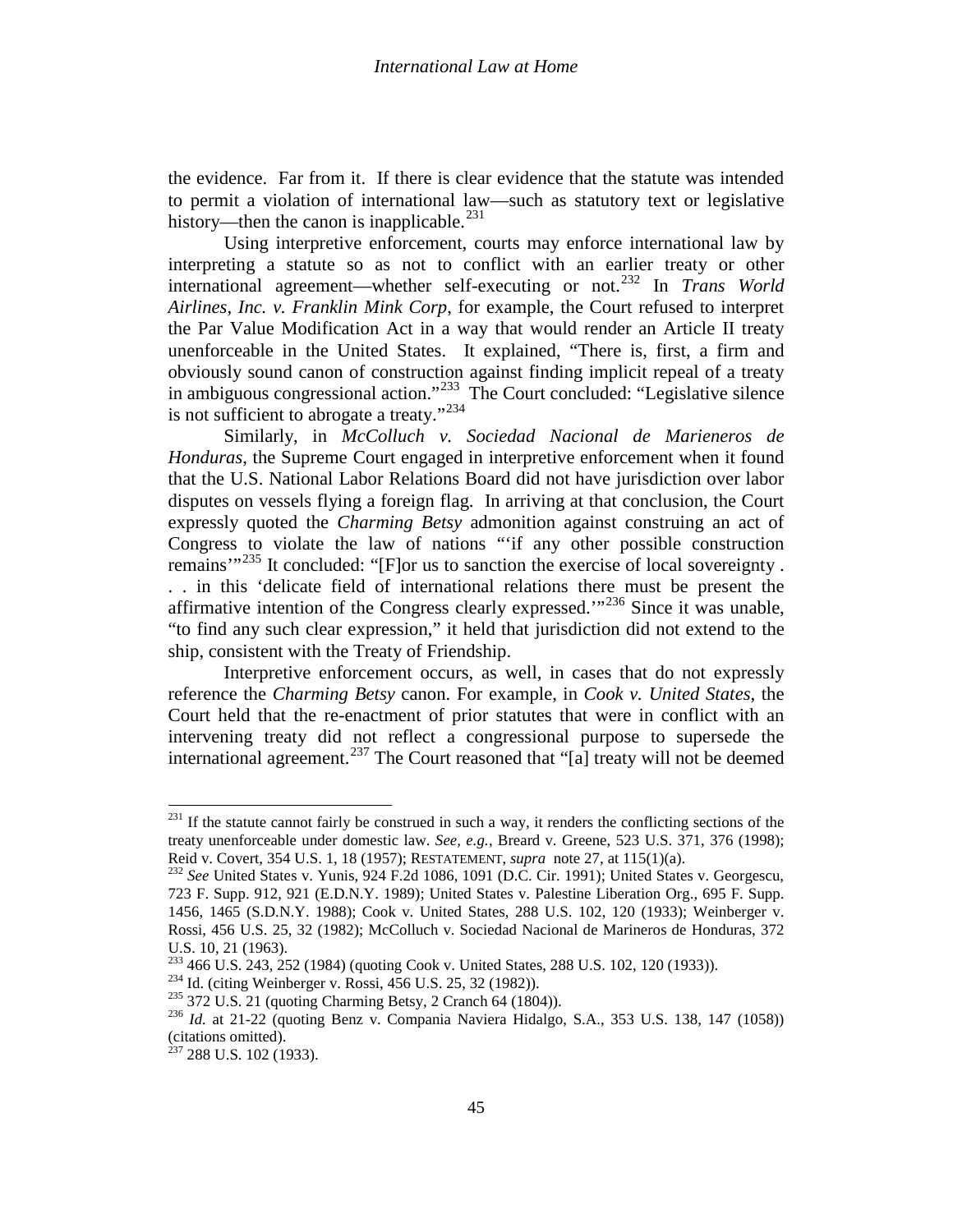to have been abrogated or modified by a later statute, unless such purpose on the part of Congress has been clearly expressed."<sup>[238](#page-44-6)</sup>

Interpretive enforcement may extend to non-self-executing treaties, as well as self-executing ones. As scholar and former State Department counselor Sarah Cleveland has put it, non-self-executing treaties "can be the basis for . . . the construing of a statute to comport with the United States's international obligations."<sup>[239](#page-45-0)</sup> This view is reflected in a recent case, *Khan v. Holder*.<sup>[240](#page-45-1)</sup> In that case, Anjam Parvez Khan's application for asylum in the United States was denied by an immigration judge because he had engaged in terrorist activity, which was grounds for dismissal under the Immigration and Nationality Act (INA). Among other things, Khan argued that the 1967 United Nations Protocol Relating to the Status of Refugees "compel[led] a narrower definition of 'terrorist activity" than that provided in the statute.<sup>[241](#page-45-2)</sup> After noting that the Protocol was not self-executing and thus did not carry the force of law,<sup>[242](#page-45-3)</sup> the Ninth Circuit stated that the Protocol still could influence the interpretation of a statute:

Under *Charming Betsy*, we should interpret the INA in such a way as to avoid any conflict with the Protocol, if possible. Khan's argument that the terrorism bar violates the obligations of the United States in the Protocol fails because the Protocol does not conflict with the INA's definition of "terrorist activity."<sup>[243](#page-45-4)</sup>

<span id="page-45-5"></span><sup>238</sup> *Id.* at 120. *See* Trans World Airlines, Inc. v. Franklin Mint Corp*.*, 466 U.S. 243, 252 (1984) (stating that there is "a firm and obviously sound canon of construction against finding implicit repeal of a treaty in ambiguous congressional action" and finding that a domestic law did not repeal a self-executing treaty); Clark v. Allen, 331 U.S. 503, 509-10 (1947) (holding that the national policy, as expressed by the Trading with the Enemy Act, as amended, was not incompatible with the treaty-granted rights of inheritance granted to German aliens and that treaty provisions were not necessarily invalidated by the outbreak of war); Liberato v. Royer, 270 U.S. 535, 538 (1926) (holding that the Workman's Compensation Act was not in conflict with a treaty with Italy); Chew Heong v. United States, 112 U.S. 536, 539-40 (1884) (holding that later immigration law did not have an effect on the treaty right of resident Chinese aliens to reenter the country); United States v. Forty-Three Gallons of Whiskey, 108 U.S. 491, 496 (1883) ("The laws of congress are always to be construed so as to conform to the provisions of a treaty, if it be possible to do so without violence to their language.").

<span id="page-45-0"></span><sup>239</sup> Sarah H. Cleveland, *Our International Constitution*, 31 YALE J. INT'L L. 1, 118 (2006) (citing Murray v. Schooner Charming Betsy, 6 U.S. (2 Cranch) 64, 118 (1804)).

<span id="page-45-2"></span><span id="page-45-1"></span><sup>240</sup> No. 07-72586, 2009 WL 2871222, 9 (9th Cir. Sept. 9, 2009). <sup>241</sup> *Id.* at \*7. <sup>242</sup> *Id.* at \*8. <sup>243</sup> *Id.* at \*9.

<span id="page-45-3"></span>

<span id="page-45-4"></span>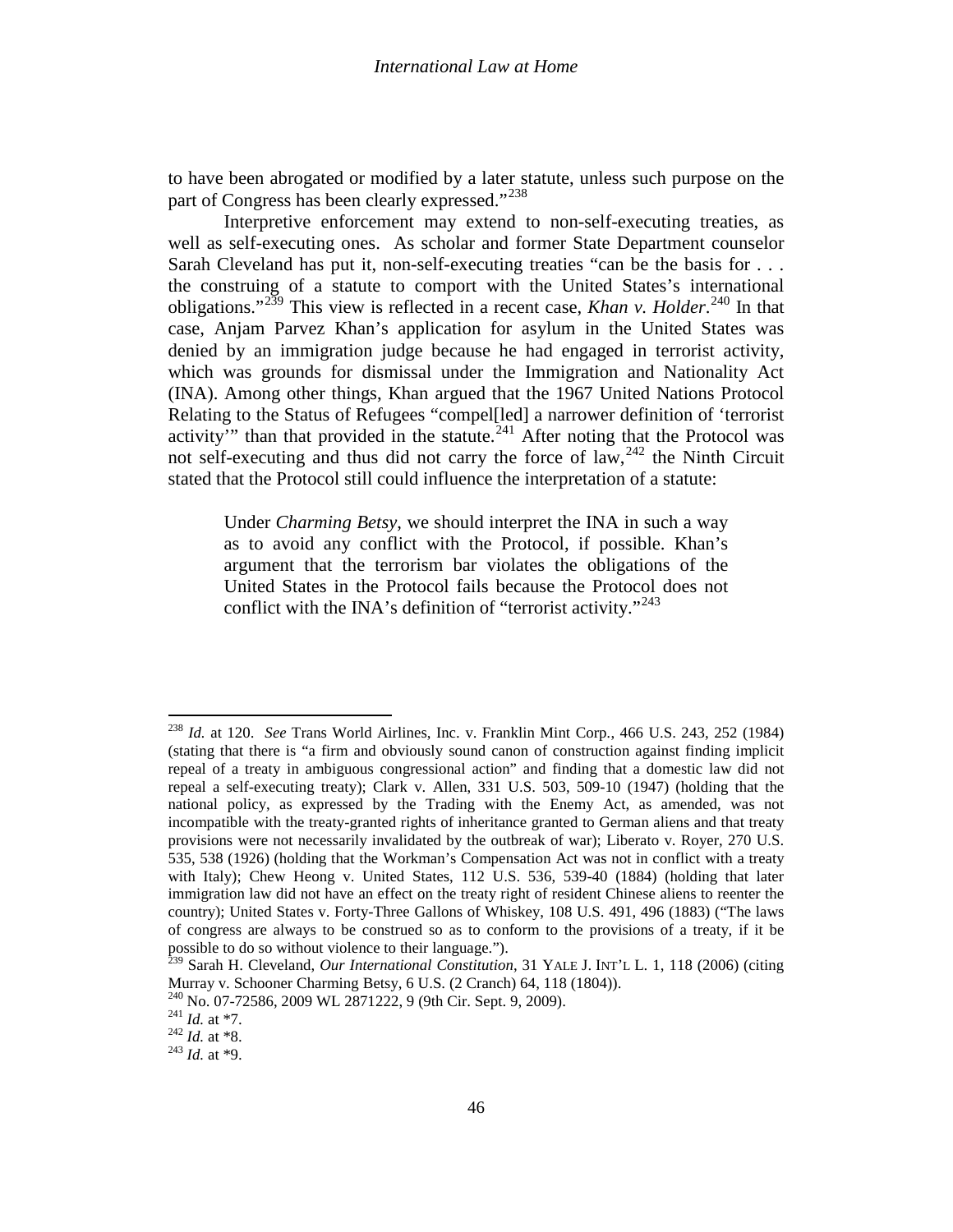This reading is consistent with the interpretive enforcement paradigm—it avoids placing the United States into violation of its international legal commitments unless the political branches make clear their intention to do so.

More controversially, courts may engage in interpretive enforcement of international law when interpreting the Constitution. There is a long-raging debate over the proper use of international law in constitutional interpretation that we do not wish to replay. We only note here that the debate thus far has relatively little to do with the interpretive enforcement of U.S. legal commitments that we discuss here. Proponents and critics alike have pointed to *Roper v. Simmons* as the exemplar case in the debate.<sup>244</sup> That case, however, did not involve interpretive enforcement of international law. There was no international legal commitment of the United States under discussion in the case.  $245$  Several international conventions were cited, but only to demonstrate "the overwhelming weight of international opinion against the juvenile death penalty"<sup>[246](#page-46-1)</sup> The Court was thus looking to international practice—including foreign law, foreign practice and treaties not ratified by the United States—for insight on difficult questions, much in the way it might use an academic book or article for similar guidance. It was not, however, engaging in interpretive *enforcement*, which can only occur where there is a U.S. treaty commitment to enforce. And that requires a directly relevant treaty duly approved by the political branches. It further requires no contrary constitutional text or other clear evidence that the relevant constitutional provision is best read to permit or require a violation of the U.S.'s international legal obligations under the relevant ratified treaty.

#### **III. HOW TO STRENGTHEN INTERNATIONAL LAW AT HOME**

<span id="page-46-1"></span><sup>246</sup> *Id*. at 577.

<span id="page-46-2"></span><sup>244</sup> 543 U.S. 551 (2005). Other cases that arguably take a similar approach include *Atkins v. Virgina*, 536 U.S. 304, 316 n.21 (2002) ("within the world community, the imposition of the death penalty for crimes committed by mentally retarded offenders is overwhelming disapproved") (citing Brief of Amicus Curiae the European Union in Support of Petitioner at 4); *Thompson v. Oklahoma*, 487 U.S. 815, 831 n.34 (1988) (plurality) (citing two treaties prohibiting juvenile death penalty that the United States had signed but not ratified and a third that the U.S. had ratified but that applied only in times of armed conflict and therefore was not directly relevant to the facts of the case); *Trop v. Dulles*, 356 U.S. 86, 101 (1958) (considering treaties as evidence

<span id="page-46-0"></span>of "evolving standards of decency that mark the progress of a maturing society"). 245 The majority opinion included a brief discussion of the International Covenant on Civil and Political Rights, but not in the mode of interpretive enforcement. To the contrary: The Court was simply refuting a claim that the 1992 U.S. reservation to Article 6(5) of the Covenant could be read to support petitioner's claim that there was no consensus against capital punishment for juveniles in 2005. *Id*. at 567. The Court also cited several conventions that the United States had not ratified to demonstrate an international consensus against the juvenile death penalty. *Id*. at 576.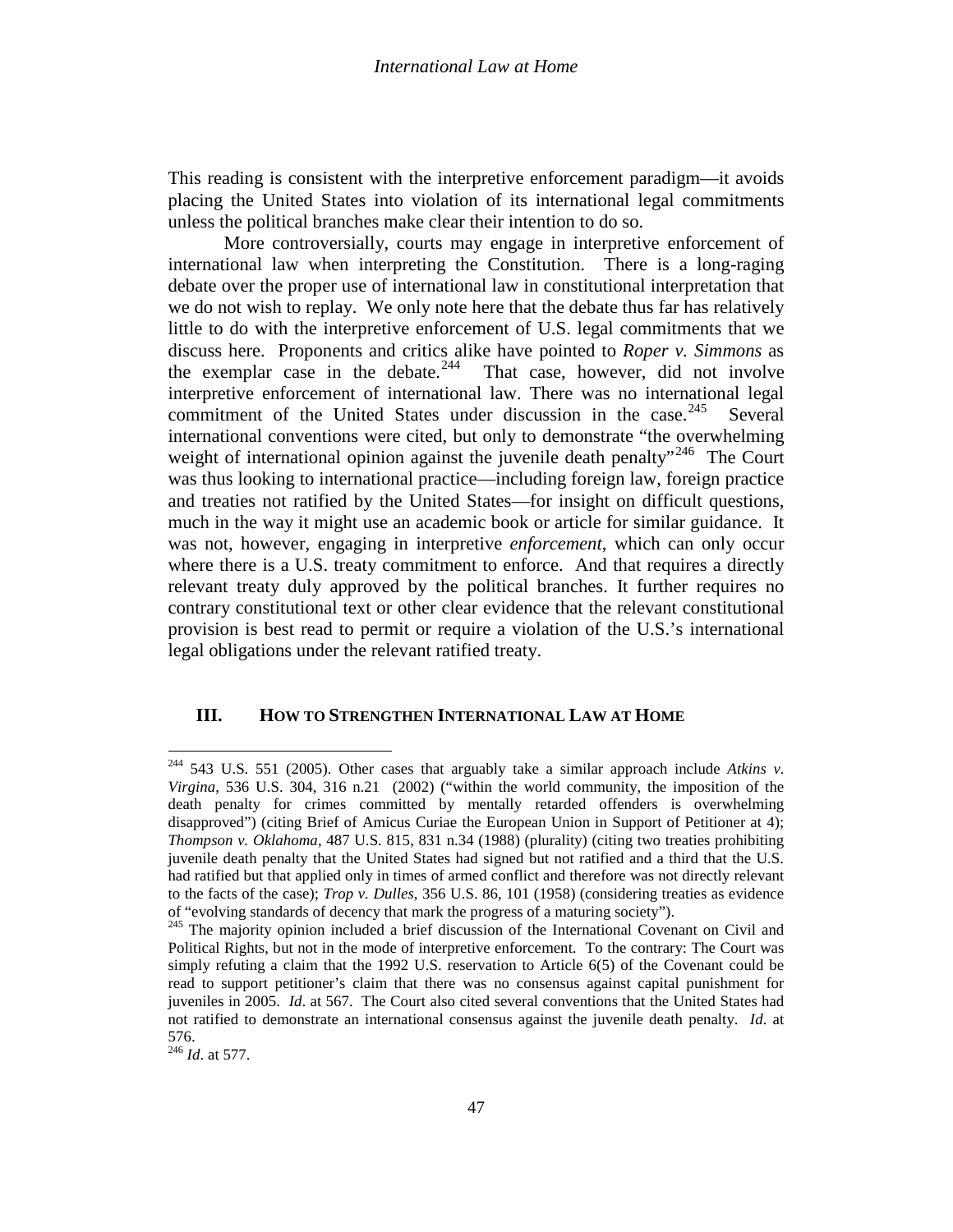The courts of the United States are today less willing than at any previous time in history to directly enforce the Article II treaty obligations of the United States through a private right of action. The decline of such enforcement began in the post-World II era, but reached its peak only recently as lower courts have begun treating the *Medellin* Court's statement of a "background presumption" against finding that treaties create private rights as universal. The gap left by the decline in direct enforcement has been filled in part by indirect enforcement, defensive enforcement, and interpretive enforcement. Yet there is more that can be done to ensure that once the United States makes an international legal commitment, it is able to honor that obligation.

Here we offer three proposals to ensure that the United States' Article II treaty commitments may be more effectively enforced in U.S. courts.<sup>[247](#page-46-2)</sup> First, Congress could pass legislation that provides for the judicial enforcement of Article II treaties. Alternatively, the President and Congress could make individual international treaty obligations through the ordinary legislative process rather than through Article II. Second, the executive branch could adopt a clear statement rule, which the Legal Advisor's Office of the State Department would apply to newly concluded treaties. Finally, the Executive Branch could enforce international treaty obligations by seeking injunctions against state and municipal agencies violating those obligations in cases where the United States risks being placed in violation of a national treaty obligation.<sup>[248](#page-47-0)</sup>

# **A. Legislative Enactment**

<span id="page-47-1"></span> $247$  A fourth possible method not discussed here is for the President to negotiate and sign a sole executive agreement expressly stating that the treaty may be enforced through private rights of action in domestic courts. Such agreements would be permissible, however, only when the treaty from which the President derives his authority expressly grants the President such authority. Cong. Research Serv., Treaties and Other International Agreements: The Role of the United States Senate, S. Prt. No. 106-71, at 86 (2d Sess. 2001), *available at* http://www.au.af.mil/au/awc/ awcgate/congress/treaties\_senate\_role.pdf ("Numerous agreements pursuant to treaties have been concluded by the Executive, particularly of an administrative nature, to implement in detail generally worded treaty obligations.") [hereinafter CRS Treaties Report]; RESTATEMENT, *supra* note [27,](#page-6-5) § 115 cmt. c; *see id.* at § 303 cmt f (asserting that "an executive agreement pursuant to a treaty derives its authority from that treaty and has the same effect as the treaty to supersede an earlier inconsistent federal statute (or an earlier United States agreement) in United State law"); HENKIN, *supra* note [148,](#page-31-6) at 219 n. \*\*("In such cases it is assumed that the Senate's consent to the treaty implies consent to supplementary agreements."). Yet even within this narrow scope, the precise legal status of such agreements remains in doubt.<br><sup>248</sup> We focus here on proposals for improving the enforcement of Article II treaties. An alternative

<span id="page-47-0"></span>approach would be to conclude the agreements as ex post Congressional-Executive Agreements, as argued extensively in Hathaway, *supra* note [15.](#page-3-1)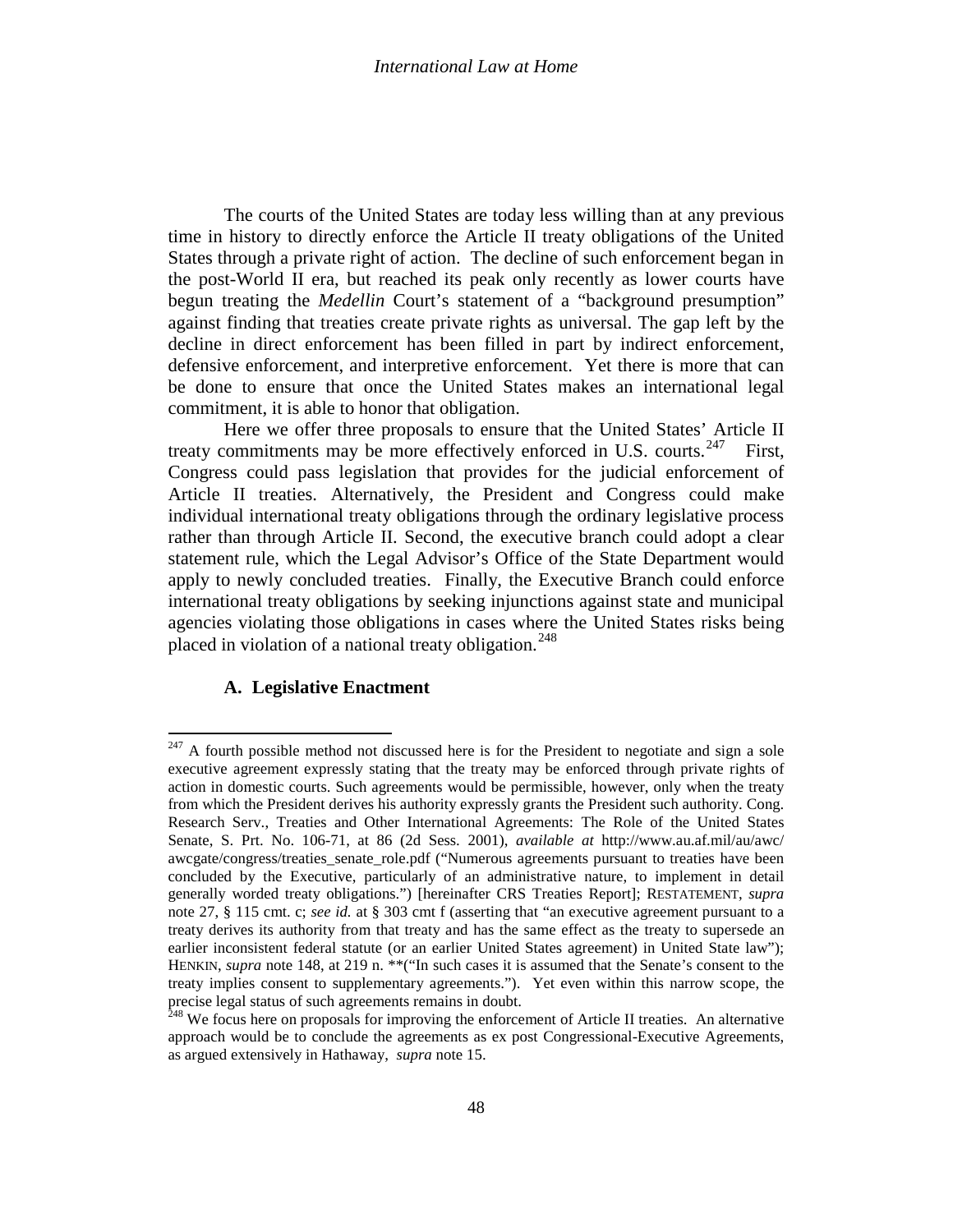It has long been clear that Congress can render a non-self executing treaty enforceable by passing implementing legislation. We propose that Congress harness this widely-accepted and uncontroversial rule by passing legislation declaring certain *classes* or *categories* of treaties self-executing and enforceable through private rights of action. For example, the statute might reference all private commercial law treaties, providing that they are heretofore to be deemed self-executing in U.S. through the use of a cause of action provided in the statute. As a variant of this approach, Congress could also use the "indirect enforcement" model described in Section II.A, enabling classes of treaties to be enforced through a new private right of action added to an existing statute. For example, Congress might amend the habeas corpus statutes to clarify that they provide a right of action for rights guaranteed by the Geneva Conventions.

We are by no means the first to advocate that Congress pass implementing legislation to resuscitate treaties that might otherwise be unenforceable in U.S. courts. The American Bar Association and American Society of International Law Joint Task Force on Treaties in U.S. Law,<sup>[249](#page-47-1)</sup> for instance, have proposed a statutory mechanism to remedy situations in which there "is an imminent risk of breach" of a treaty because it has been deemed non-self-executing.<sup>[250](#page-48-0)</sup> The Task Force was responding to the uncertainties created by the Supreme Court's decision in *Medellin*, and it sought to address the range of situations that "may occur in which obligations contained in a treaty . . . cannot be implemented domestically under existing legislation."<sup>[251](#page-48-1)</sup> It proposed legislation that would "authorize the President to propose implementation measures that would have the effect of binding federal law."<sup>252</sup> The statute would also require Congress to consider the president's implementation proposals on an expedited basis, so that the problem could be cured quickly.<sup>[253](#page-48-3)</sup>

<span id="page-48-4"></span><sup>&</sup>lt;sup>249</sup> ABA/ ASIL Joint Task Force on Treaties in U.S. Law, Report 1 (March 16, 2009), *available at* http://www.asil.org/files/TreatiesTaskForceReport.pdf.

<span id="page-48-1"></span><span id="page-48-0"></span> $\frac{^{250} Id.$  $\frac{^{250} Id.$  $\frac{^{250} Id.$  at 15.<br><sup>251</sup> *Id.* at 14. Throughout this paper, we have contended that these uncertainties existed prior to the *Medellin* decision. 252 *Id.* 

<span id="page-48-2"></span>

<span id="page-48-3"></span><sup>253</sup> The Task Force summarizes its legislative proposal as follows:

<sup>[</sup>T]he proposed legislation sets up a mechanism under which the President could propose measures to implement a particular treaty obligation. Under the first alternative, there would be a waiting period before the measures become effective. During that period the Congress could overturn the measures by a joint resolution of disapproval, which would be considered under expedited procedures. Under the second alternative, the measures would not become effective unless a joint resolution of approval is enacted i.e., the equivalent of new implementing legislation—but expedited procedures would be triggered for consideration of such legislation. This would, in effect, allow for the enactment of situation-specific implementing legislation on an expedited basis.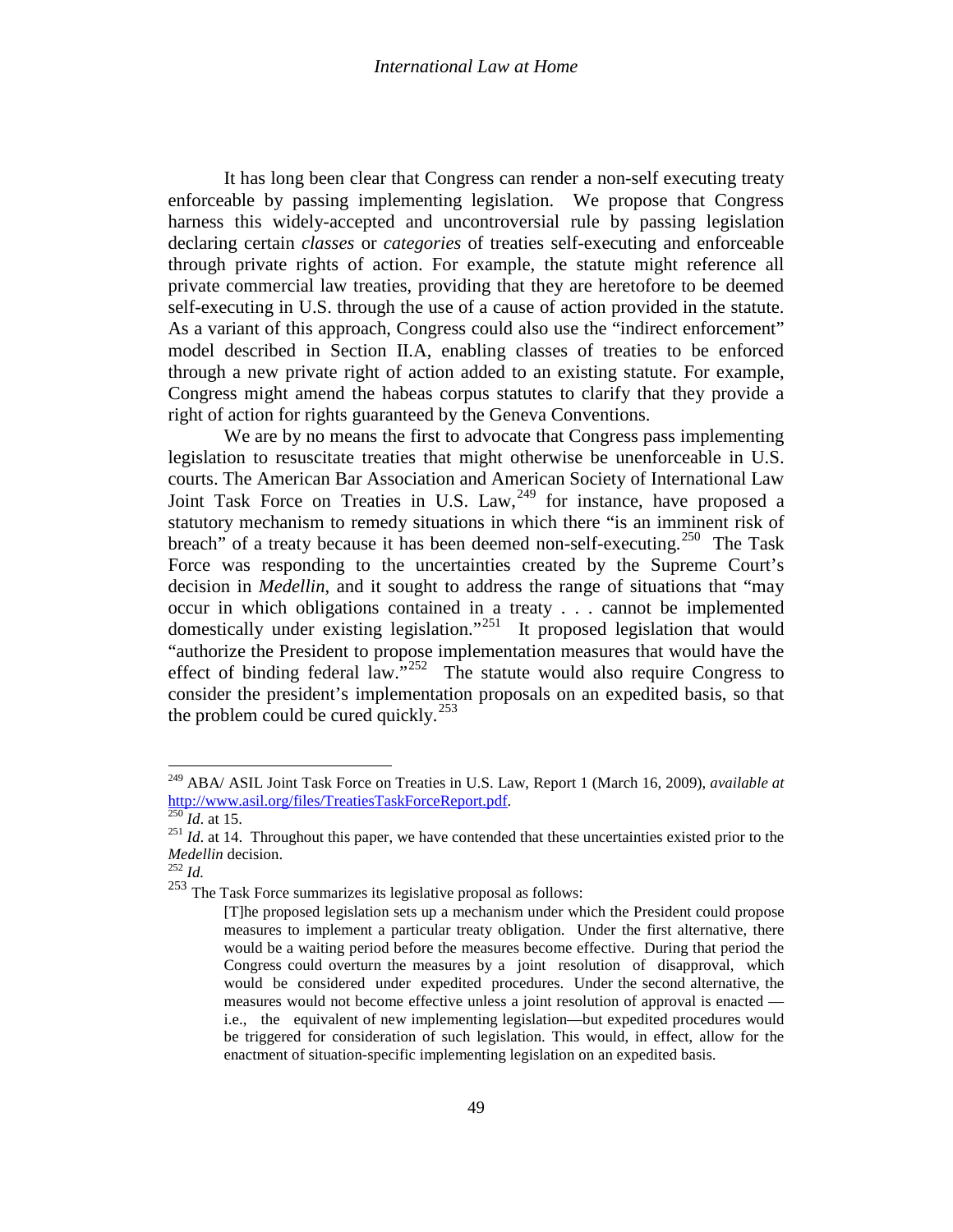#### *International Law at Home*

Congress is currently considering a bill that would render a more limited legislative fix to the enforcement problems surrounding the Vienna Convention on Consular Relations. The Consular Notification Compliance Act is pending, as of this writing, in the Senate Judiciary Committee.<sup>[254](#page-48-4)</sup> The Act would ensure that rights to consular notice and access, protected by the Vienna Convention on Consular Relations, are enforceable in U.S. courts in two ways. First, there would be a retrospective remedy for all defendants who, as of the time of the bill's passage, had been sentenced to death by a U.S. court but had not received timely notice of his or her consular rights.<sup>[255](#page-49-0)</sup> Under Section 4(a), individuals "convicted" and sentenced to death by any Federal or State court" before the date of enactment of the bill would have 1 year to file a habeas petition, requesting judicial review of their capital sentences. If the court were to find that the defendant's consular rights had in fact been the VCCR in future cases, through filing motions during the early stages of their criminal trials claiming that their consular rights had been denied.<sup>[256](#page-49-1)</sup> This proposed Act is a powerful example of Congress' capacity to create a legislative solution to allow the enforcement of treaties that might otherwise be unenforceable. The bill's retrospective provision would bring the United States into compliance with the International Court's decision in *Avena* by granting defendants collateral reviews to determine whether the denial of consular rights was prejudicial, the very remedy for which the *Avena* Court had called.<sup>[257](#page-49-2)</sup> Meanwhile, the bill's prospective provision would authorize a "defensive"

 $\overline{\phantom{a}}$ 

*Id.* at 15. The Joint Task Force provides a draft of the statutory language in Appendix B of the Report. *Id.* at App. B 1.<br><sup>254</sup> S. 1194 (June 14, 2011).<br><sup>255</sup> *Id.* §4(a).<br><sup>256</sup> *Id.* §4(b) (providing that any individual who is "arrested, detained, or held for trial on a charge

<span id="page-49-0"></span>

<span id="page-49-1"></span>that would expose the individual to a capital sentence . . . may raise a claim of a violation of Article 36(a)(b) or (c) of the Vienna Convention . . . before the court with jurisdiction over the charge" and that if the court finds that the VCCR has been violated, it "shall postpone any proceedings to the extent the court determines necessary to allow for adequate opportunity for consular access").

<span id="page-49-3"></span><span id="page-49-2"></span><sup>257</sup> *See Hearing on S.11994 Before Sen. Comm. on the Judiciary*, July 27, 2011, at 5-6 (statement of Deputy Assistant Attorney General Bruce C. Swartz). It is worth noting that the Act is already gaining attention in the courtroom. Humberto Leal Garcia, a Mexican national who had been denied his rights to consular notice and access as guaranteed by the Vienna Convention and was then sentenced to death for murder by a Texas court. After the International Court of Justice's decision in *Avena*, Leal petitioned the Supreme Court (with the United States government filing an amicus brief in his favor) arguing that his execution would amount to a breach of the United States' obligations under international law. Leal also argued that the Court should use its "All Writs" power to stay his execution until the fate of the Consular Notification Compliance Act was decided. The Court denied the petition on July 7, 2011. Garcia v. Texas, 564 U.S. \_ (2011).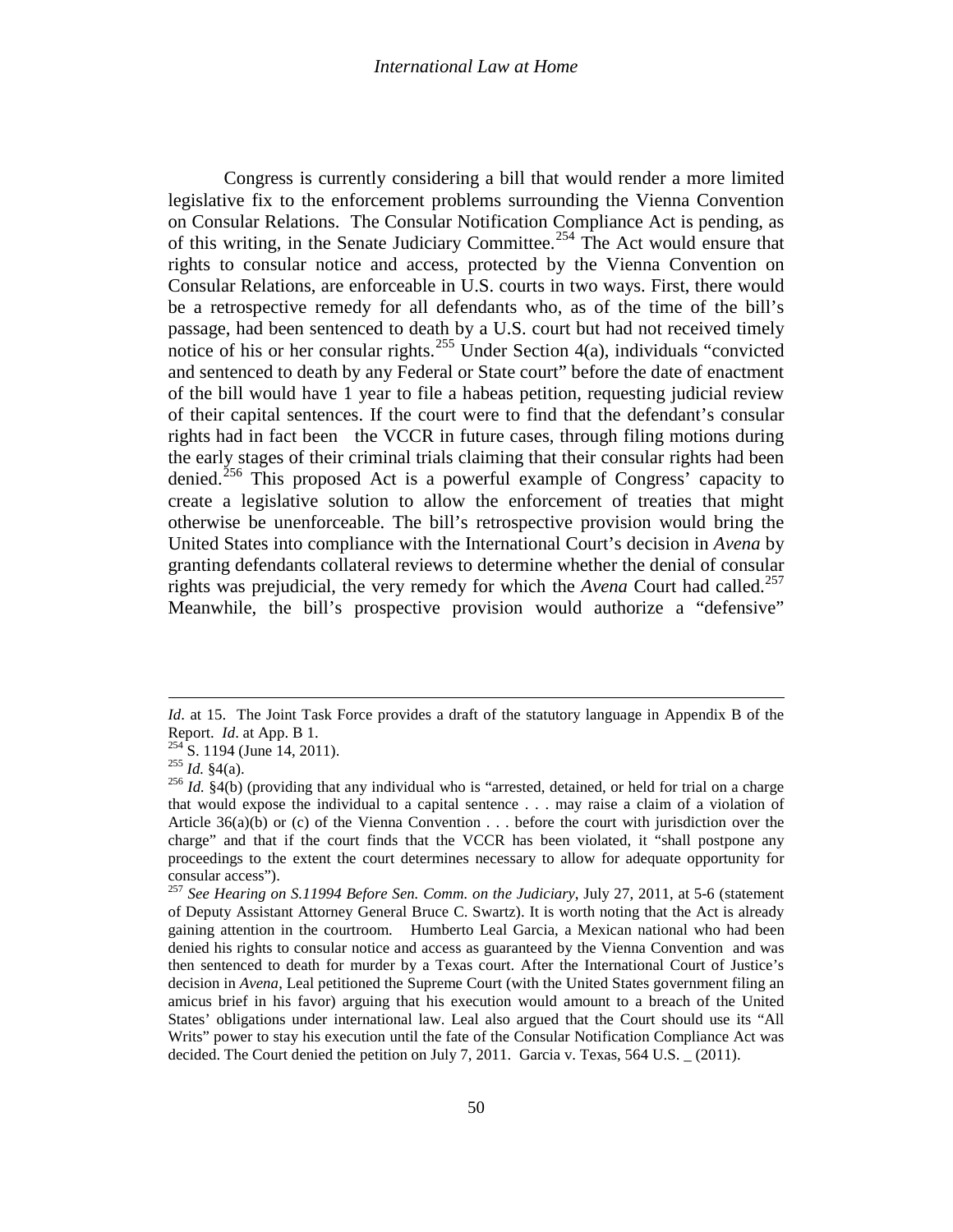enforcement technique for Vienna Convention-based rights<sup>[258](#page-49-3)</sup> similar to those described in Section II.B.

Our proposal builds on—and thus differs from—both the Joint Task Force proposal and the Consular Notification Compliance Act. First, we encourage the passage of statutes that address entire classes of treaties, rather than just a single treaty. While the Consular Notification Compliance Act demonstrates a Congressional effort to preserve the Vienna Convention's enforceability in U.S. courts and give effect to the International Court of Justice's judgment in *Avena*, the statute we have in mind could be more broad-reaching; it might, for example, declare that all bilateral investment treaties will be enforceable in domestic courts. Second, unlike the Joint Task force bill, our proposed legislation would not be crafted to address situations in which a risk of treaty breaches is imminent. The Task Force aims to addresses problems with treaty compliance as they arise, proposing that Congress create a new, expedited review procedure that would be triggered at the president's discretion. We agree with the Task Force that it is not practical to prospectively analyze all treaties to determine which provisions are non-self-executing and whether implementing legislation exists to execute these agreements, and then address these treaties individually. However Congress could prospectively address the judicial enforceability of certain classes of treaties or individual treaties of particular significance. This would have the advantage of providing greater certainty to parties—both state parties to the treaties and private actors affected by the agreement—that are otherwise uncertain about whether they may rely on the United States to meet the obligations.<sup>[259](#page-50-0)</sup>

<span id="page-50-1"></span>It is worth noting that our proposal and the Joint Task Force proposal are not mutually exclusive. Our broad-based proactive statutory approach could work in conjunction with the emergency statutory mechanism proposed by the ABA/ASIL Task Force. The Task Force proposal is primarily aimed at unforeseen situations in which there is an imminent risk of breach of an individual treaty. Our proposal, however, is best suited for classes of treaties that can be identified and prospectively addressed to avoid breach in advance.

One area that might be a focus of the breed of legislation we propose here is private commercial international law—particularly treaties of friendship, commerce, and navigation (sometimes concluded as treaties of "amity"). The recent shift against a presumption of self-execution has the potential to bring

<sup>&</sup>lt;sup>258</sup> *Id.* at 6-7 (noting that the bill "shall not be construed to create any additional remedy other than possible postponement" of one's criminal trial "to allow an opportunity for consular notification and assistance").

<span id="page-50-0"></span> $259$  Our prospective approach would also avoid any possible legislative veto problem that might face a mechanism for ex post expedited bicameral review through a joint resolution of approval or disapproval. *INS v. Chadha*, 462 U.S. 919 (1983).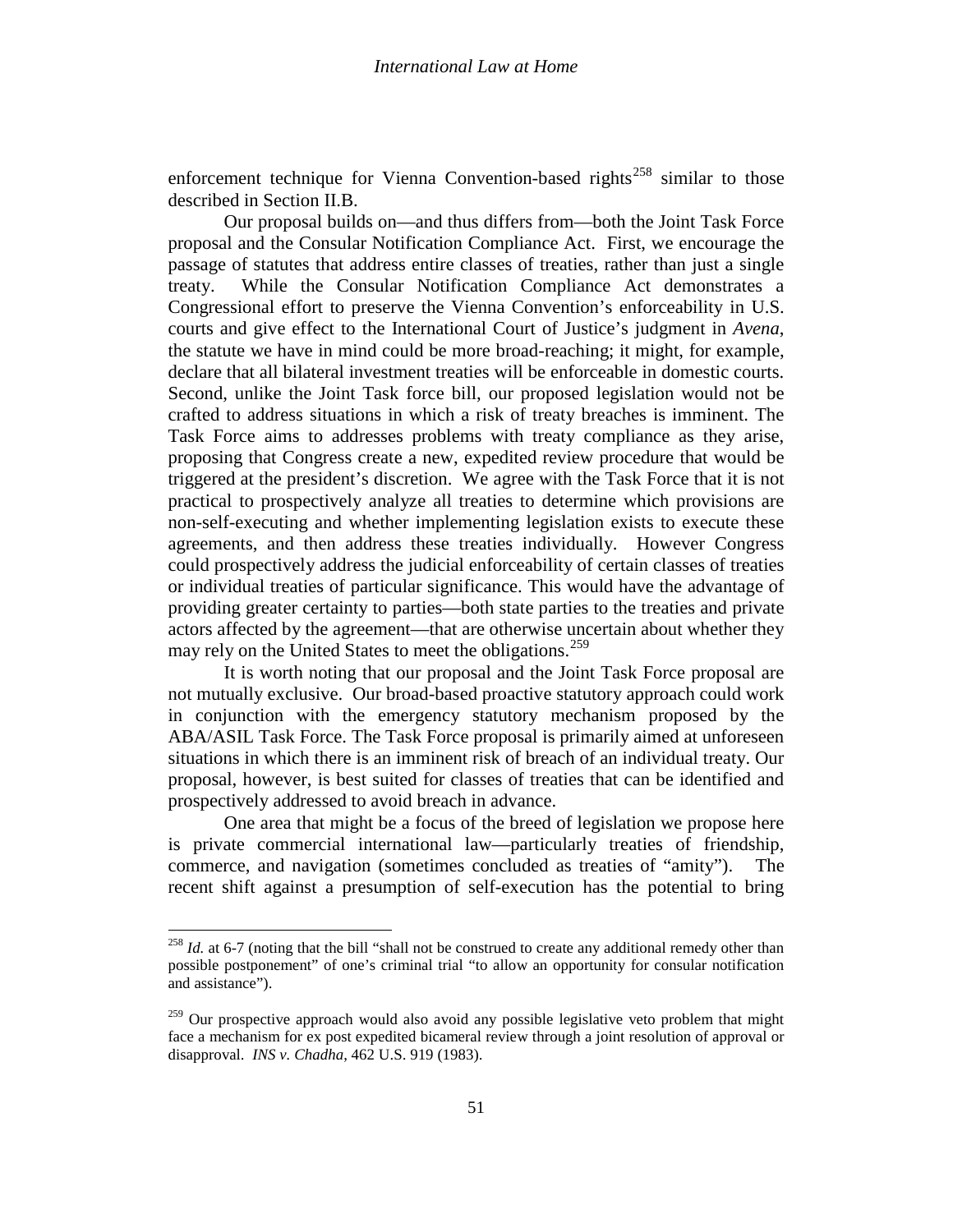<span id="page-51-0"></span>about serious consequences for these treaties—and therefore for the country's international commercial relations. Even during the post-World War II era, courts held that these private commercial law treaties created judicially enforceable private rights of action.<sup>[260](#page-50-1)</sup> Recently, however, the D.C. Circuit threw this understanding into doubt when it held that the 1957 Treaty of Amity between the United States and Iran did not give rise to a private right of action.<sup>[261](#page-51-1)</sup> This decision stands in stark contrast to earlier decisions considering the judicial enforceability of this and similar treaties,  $262$  and in the process upset settled expectations that such treaties would give rise to private rights of action. By passing a statute reaffirming the previously settled expectation that individual rights enumerated in friendship, commerce, and navigation treaties give rise to private rights of action in U.S. federal district courts, Congress could remove the cloud of uncertainty that now hangs over these treaties—many of which date to more than 100 years ago and form the backbone of longstanding commercial relationships.

Extradition treaties are another example of a class of treaties that should be targeted by our proposed statutory mechanism. Often relying on the Supreme Court's decision in *United States v. Rauscher*, [263](#page-51-3) courts have assumed that extradition create private rights that may be enforced defensively, as in *Rauscher*, or in habeas petitions.[264](#page-51-4) The Supreme Court explicitly held in *Rauscher* that "courts are bound to take judicial notice, and to enforce in any appropriate proceeding the rights of persons growing out of [the extradition] treaty,"<sup>[265](#page-51-5)</sup> and that decision has never been overturned. However, *Medellin* footnote 3 calls this conclusion into question. *Medellin* announced not only a presumption against

<sup>260</sup> *See, e.g*., Asakura v. City of Seattle, 265 U.S. 322 (1924) (holding that the Treaty of Amity between the United States and Japan "operates of itself without the aid of any legislation, state or national; and it will be applied and given authoritative effect by the courts"). *See, e.g.*, Choi v. Kim, 50 F.3d 244 ( $3<sup>rd</sup>$  Cir. 1995) (holding that the FCN Treaty between Korea and the U.S. was enforceable in U.S. courts); Vagenas v. Continental Gin Co. 988 F.2d 104, 106 (11th Cir. 1993) (holding that the FCN Treaty between Greece and the U.S. was enforceable in U.S. courts).

<span id="page-51-1"></span> $^{261}$  McKesson Corp v. Islamic Republic of Iran, 539 F.3d 485 (D.C. Cir. 2008). For a discussion of the McKesson decision, see Part II.C.I, *supra*.<br><sup>262</sup> *See supra* note [260;](#page-51-0) American Intern. Group, Inc. v. Islamic Republic of Iran, 493 F.Supp. 522,

<span id="page-51-6"></span><span id="page-51-2"></span><sup>525 (</sup>D.C.D. 1980). ("Plaintiffs can assert their rights to recover damages in this Court for violations of the Treaty and international law. First, the right of individuals and companies to enforce a private right of action in a United States court under the property protection provisions of a treaty of friendship, commerce, and navigation has consistently been upheld. . . . Second, since Article IV, paragraph 2 of the Treaty is self-executing, plaintiffs have a right of action before this Court.").

<span id="page-51-3"></span><sup>&</sup>lt;sup>263</sup> For our discussion of courts' approaches to the enforcement of extradition treaties in habeas petitioner, see Part II.A.4.a, *supra*.

<span id="page-51-4"></span><sup>&</sup>lt;sup>264</sup> *See, e.g.*, Gallo-Chamorro v. United States, 233 F.3d 1298, 1305 (11th Cir. 2000). <sup>265</sup> *Rauscher*, 119 U.S. at 419.

<span id="page-51-5"></span>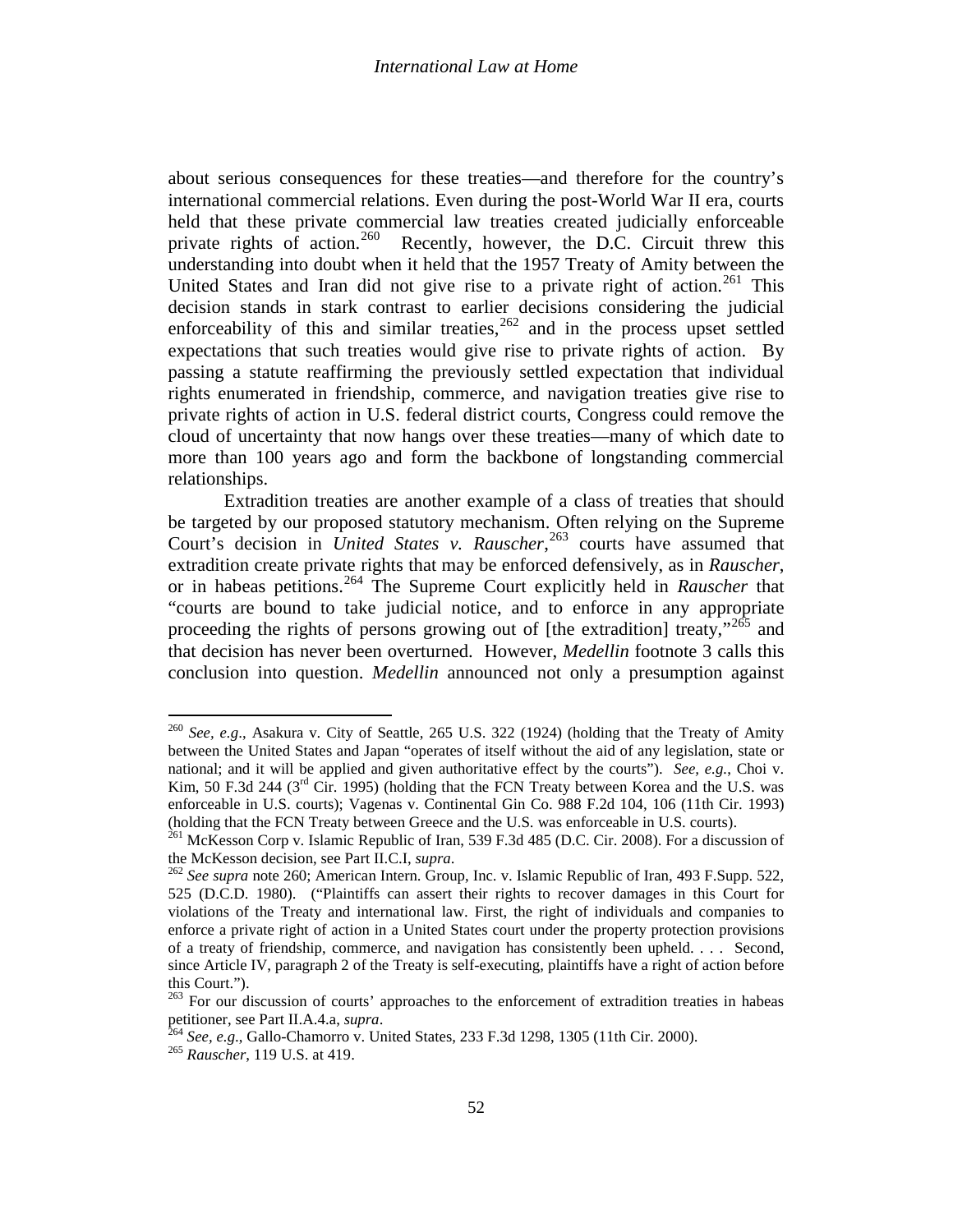finding that treaties give rise to private rights of action but also a presumption against finding that treaties create private rights.<sup>266</sup> While extradition treaties affect the rights of individual, they are not typically phrased to refer to individual rights. Rather, they refer to the relationship of the contracting parties – the states.<sup>[267](#page-52-0)</sup> In this respect, an individual's attempt to invoke an extradition treaty in a habeas petition is similar to Medellin's attempt to enforce Article 94(1) of the United Nations Charter in U.S. courts. Indeed, the dissent in *Medellin* cited *Rauscher* as an example of a treaty provision similar to Article 94 of the U.N. Charter that the Court has found to be self-executing.<sup>268</sup> Given the risk of uncertainty and confusion in this area of law, a statute clarifying private rights arising under extradition treaties would be well advised.

This first proposal is primarily backward-looking. It aims to provide a practical, efficient, and politically-feasible solution to the uncertainty created by the Court's decision in *Medellin* for existing treaties. It is aimed, in particular, at treaties that have been assumed by parties and courts to be enforceable but which may not, in fact, be enforced by the courts post-*Medellin*. We now turn to a proposal that is primarily forward-looking. It offers the political branches a mechanism for preventing uncertainty about future enforcement of a treaty at the time of its creation.

## **B. Clear Statement Rule**

<span id="page-52-3"></span>In *Medellin*, the Supreme Court concluded that a treaty was not directly enforceable in court unless the treaty contains "explicit textual expression about self-execution."<sup>[269](#page-52-2)</sup> Read in its most favorable light, the intuition behind this requirement is obvious: If the intention to make a treaty self executing is not clear from the text of the agreement, how does the court know that the political branches intended to adopt a self-executing treaty? We argue here, however, that the text is one guide to the intentions of the political branches, but it is not the only one. A clear statement by the President and the Senate indicating that they intend the agreement to be self-executing should be regarded as equally compelling evidence that the treaty was intended to be—and should be enforced by the courts as—the Supreme Law of the Land. We call this the Clear Statement Rule.

<span id="page-52-0"></span><sup>&</sup>lt;sup>266</sup> For explanation of the distinction, see Part II.A.3, *supra*.<br><sup>267</sup> *See, e.g.*, Extradition Treaty Between the United States and Argentina [CITATION], which "follows closely the form and content of extradition treaties recently concluded by the United States." Letter of Submittal from the United States State Department to the President of the United States (July 9, 1997), *available at* http://www.oea.org/juridico/mla/en/traites/en\_traitesext-usa-arg.pdf.<br><sup>268</sup> Medellin, 552 U.S. at 556.

<span id="page-52-2"></span><span id="page-52-1"></span><sup>269</sup> Medellin, 128 S.Ct. at 1361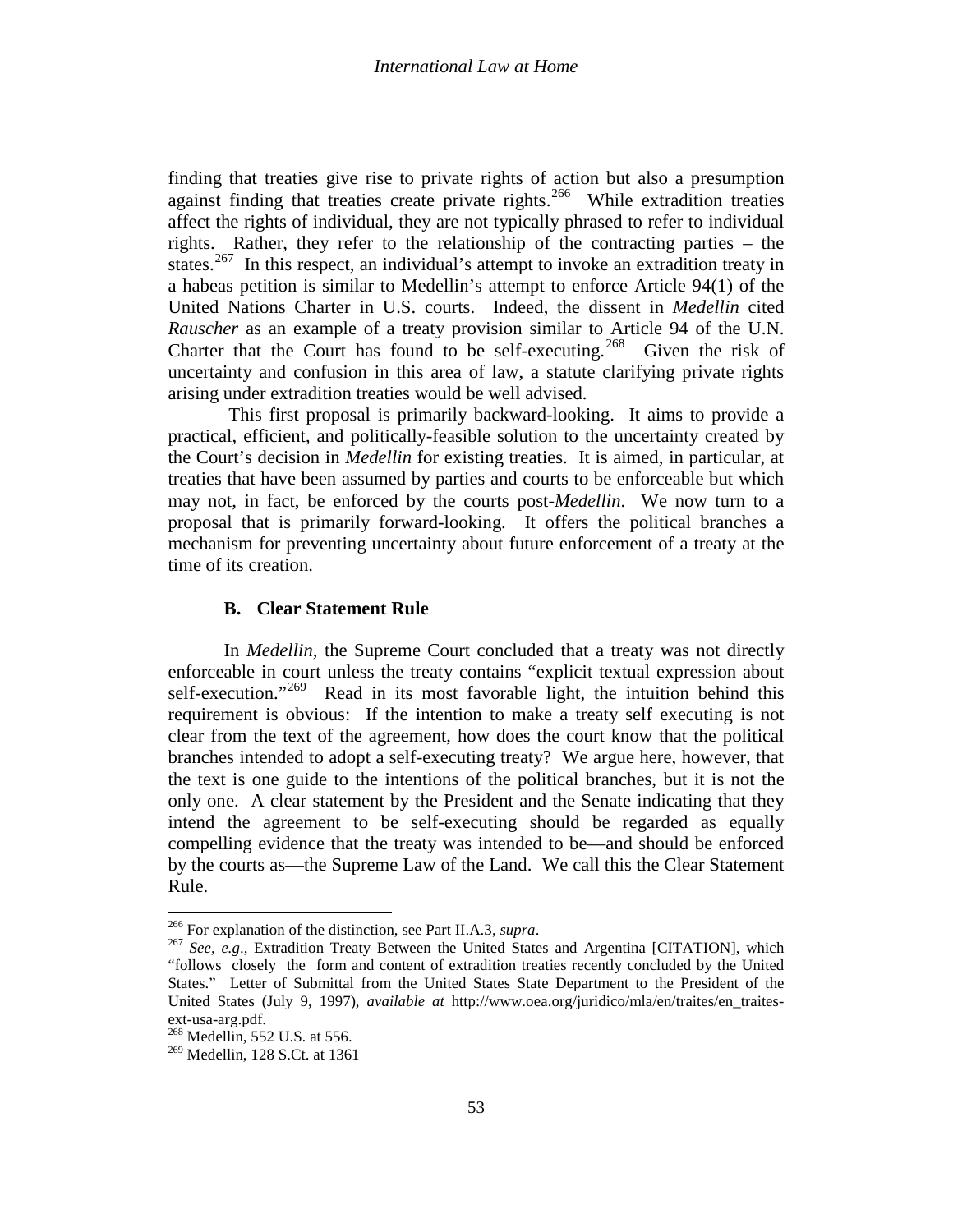In an ideal world, when a treaty is intended to be directly enforceable in U.S. courts, the treaty would include explicit language to that effect. This is possible in the context of bilateral treaties, for the United States has only a single other party with which it must negotiate the text.<sup>[270](#page-52-3)</sup> But in the context of multilateral treaties with numerous signatory parties, including "explicit textual expression about self-execution" may be an impossible task. As scholars have observed and as Justice Breyer noted in his dissent in *Medellin*, every country has its own internal laws for how treaties become law domestically. It is for that reason that the conventional practice – at least for multilateral treaties – has been to *not* specify matters of self-execution in the text of the legal instrument itself. [271](#page-53-0)

<span id="page-53-2"></span>The Clear Statement Rule offers an alternative approach. Under the new Rule, when the President submits an Article II treaty to the Senate for its advice and consent, he will include a statement indicating whether the treaty is understood to be self-executing and judicially enforceable or not. If the treaty is declared to be non-self-executing, the statement will indicate how the treaty will be enforced instead. The Clear Statement would be embedded in a formal "Understanding" or "Declaration" that would be part of the treaty package approved by the Senate. Including such a statement would ensure that the Senate and President have a shared understanding of the terms of the agreement, and it would also provide clear notice to U.S. treaty partners.  $272$ 

<span id="page-53-4"></span><span id="page-53-3"></span> $^{270}$  *E.g.* Treaty with United Kingdom Concerning Defense Trade Cooperation pmbl. 9, U.S.-U.K., June 21-26, 2007, *reprinted in* TREATY DOC NO. 110-7 (2007) ("*Understanding* that the provisions of this Treaty are self-executing in the United States . . . ." ); Treaty with Australia Concerning Defense Trade Cooperation pmbl. 8, U.S.-Austl., Sept. 5, 2009, *reprinted in* TREATY DOC NO. 110-10, at 1-11 (2007) (same). However, even though these two bilateral treaties included statements of self-execution in their preambles, the Senate ended up conditioning ratification on declarations that the treatise were *not* self-executing. *See* Duncan Hollis, *A Head-Spinning Self-Execution Story*, OPINIO JURIS (Nov. 11, 2010), [http://opiniojuris.org/2010/11/11/a](http://opiniojuris.org/2010/11/11/a-head-spinning-self-execution-story/)[head-spinning-self-execution-story/.](http://opiniojuris.org/2010/11/11/a-head-spinning-self-execution-story/) The outcome – treaties with a statement of self-execution in the text, coupled with declarations of non-self-execution attached by the Senate – creates a confusing landscape regarding the treaty's enforcement. While some scholars contend the Senate's intent should govern, *id.*, others might disagree. The whole episode suggests the wiser course of action might be for parties to avoid making statements about self-execution within a treaty's text altogether, and allow each treaty partner to include statements about self-execution or non-selfexecution in their ratification documents. Our Clear Statement Rule would help facilitate the latter type of practice.

<span id="page-53-0"></span><sup>271</sup> *See* Curtis Bradley, *Intent, Presumptions, and Non-Self-Executing Treaties*, 102 AM. J. INT'L L. 540, 543-544 (2008); Carlos M. Vasquez, *Treaties as Law of the Land: The Supremacy Clause*  and Judicial Enforcement, 122 Harv. L. Rev. 599, 679-680 (2008). For Justice Breyer's endorsement of this position, see *Medellin*, 128 S.Ct. at 1381-82 (Breyer, J. dissenting).

<span id="page-53-1"></span><sup>&</sup>lt;sup>272</sup> Such a practice seems to already be emerging. For example, a tax convention with Hungary on which the Senate Committee on Foreign Relations voted to recommend the Senate give its advice and consent included a declaration—highlighted and reaffirmed in the Senate Report—that the Convention "is self-executing, as is the case generally with income tax treaties." Tax Convention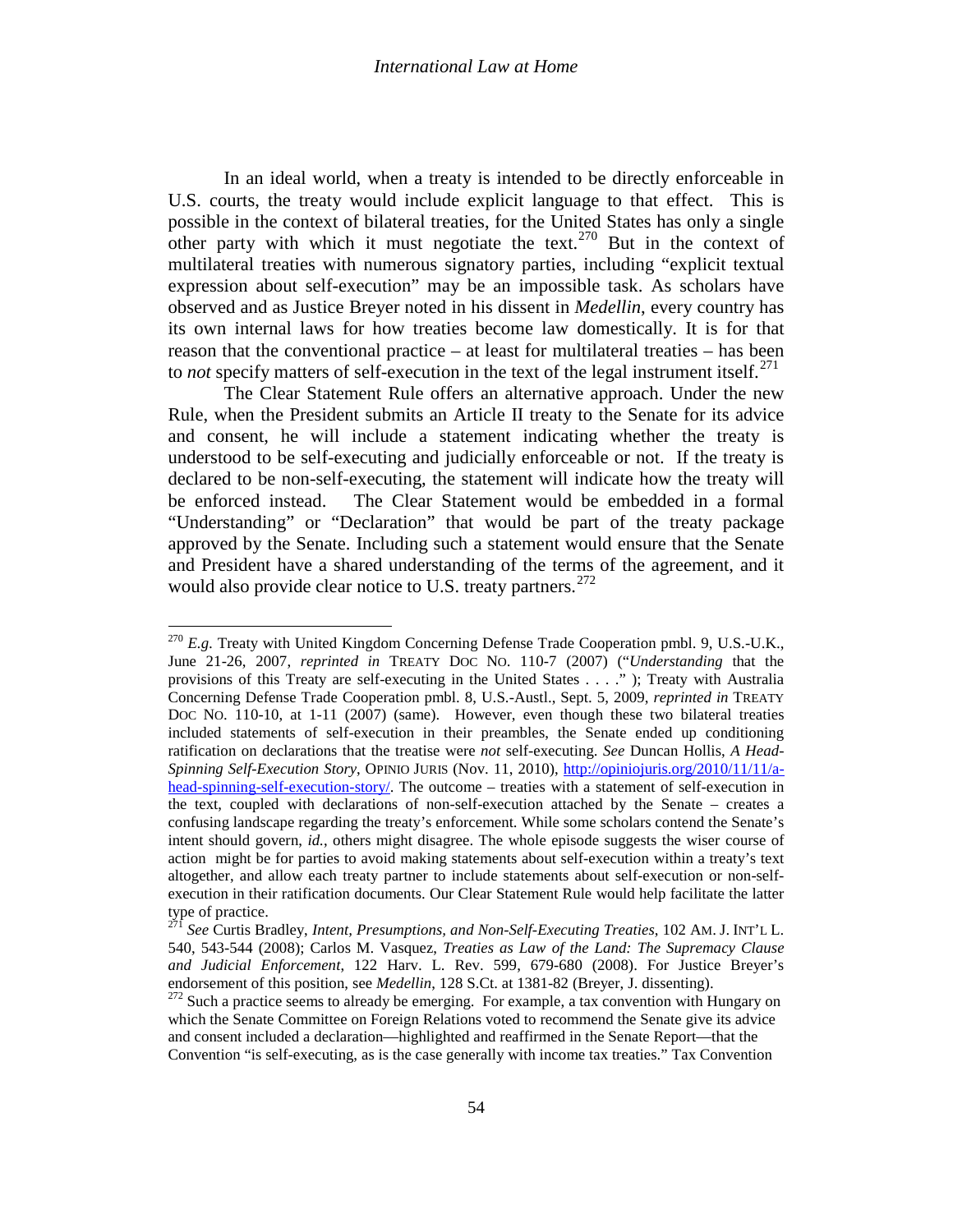Our proposed Clear Statement Rule builds on, but modifies, decades-long practices that many U.S. presidents have adopted when negotiating treaties. In 1977, President Carter submitted four human rights treaties to the Senate for its advice and consent, attaching proposed "Declarations" that announced those treaties to be non-self-executing.<sup> $273$ </sup> The Senate granted its advice and consent to the treaties with the Declarations attached. Whatever the merits of the substantive decision to render the agreements non-self-executing, the addition of the Declarations had the virtue of eliminating any ambiguity regarding the enforceability of the treaties in U.S. courts. Thereafter, this became common practice for human rights treaties. Between 1977 and 2008, the Senate gave its advice and consent to numerous human rights treaties with declarations of non-self-execution appended.<sup>[274](#page-54-1)</sup> Moreover, the President and Senate adopted this process for some non-human rights treaties as well.<sup>[275](#page-54-2)</sup> Except for one well-known decision in the D.C. Circuit in the  $1950s$ ,  $276$  no federal appeals court has ever questioned the validity of a Declaration of non-self-execution.<sup>[277](#page-54-4)</sup>

<span id="page-54-6"></span><span id="page-54-5"></span><span id="page-54-0"></span> $\overline{\phantom{a}}$ 

with Hungary, Exec. Rept. 112-4,  $112^{th}$  Congress,  $1^{st}$  Sess. (Aug. 30, 2011), at 4-5, available at http://foreign.senate.gov/reports/.

<sup>&</sup>lt;sup>273</sup> Message from the President of the United States Transmitting Four Treaties Pertaining to Human Rights, S. EXEC. DOC. NOS. C, D, E, F, 95-2, at VI, XVIII (1978) (stating that treaties were not self-executing).<br><sup>274</sup> 1 MULTILATERAL TREATIES DEPOSITION WITH THE SECRETARY-GENERAL 179, 190, U.N. Doc.

<span id="page-54-1"></span>ST/LEG/SER.E/25, U.N. Sales No. E.07.V.3 (2007) (showing that the Senate added a declaration of non-self execution to the ICCPR in 1992); id. at 302 -305(same for the Convention Against Torture in 1994); id. at 138 (same for the International Convention on the Elimination of All Forms of Racial Discrimination in 1994); *see also* Curtis A. Bradley & Jack L. Goldsmith, *Treaties, Human Rights, and Conditional Consent*, 149 U. PA. L. REV. 399, 415–16, 419–22 (2000) (arguing that all human rights treaties since the 1970s have had such declarations). *But see*  Rights of the Child treaty, EXEC. REP. NO. 107-4, at 16–18 (2002) (ratified by the Senate with

<span id="page-54-2"></span><sup>&</sup>lt;sup>275</sup> 1 MULTILATERAL TREATIES DEPOSITION WITH THE SECRETARY-GENERAL, *supra* note [274,](#page-54-0) at 236, 240 (U.N. Convention Against Corruption); *see also* Curtis A. Bradley, *Self-Execution and Treaty Duality*, 2008 SUP. CT. REV. 131, 137 ("Before *Medellín*, the Senate had utilized these formal non-self-execution declarations in connection with a few treaties outside the human rights area as well, but such declarations were uncommon.").

<span id="page-54-3"></span><sup>276</sup> Power Auth. of N.Y. v. Fed. Power Comm'n, 247 F.2d 538, 543–44 (D.C. Cir. 1957) (holding that the "Niagara Reservation" which was attached by the Senate to a U.S.-Canada treaty and declared the treaty to be non-self-executing, was a legal nullity because it was "purely domestic"; the court concluded that the treaty power only authorized the President and Senate to ratify mutual obligations with foreign parties, not to condition the domestic effects of those international agreements through declarations).

<span id="page-54-4"></span><sup>277</sup> *E.g.*, Sosa v. Alvarez-Machain, 542 U.S. 692, 728 (2004) (assuming in dictum that a declaration of non-self-execution attached to the ICCPR was legally valid); Auguste v. Ridge, 395 F.3d 123, 132, 140-42 (3d Cir. 2005) (assuming that the declaration of non-self-execution attached to the Convention Against torture was legally valid in U.S. courts); Vasquez, *supra* note [271,](#page-53-2) at 674 ("To date, the lower courts have enforced declarations of non-self-execution without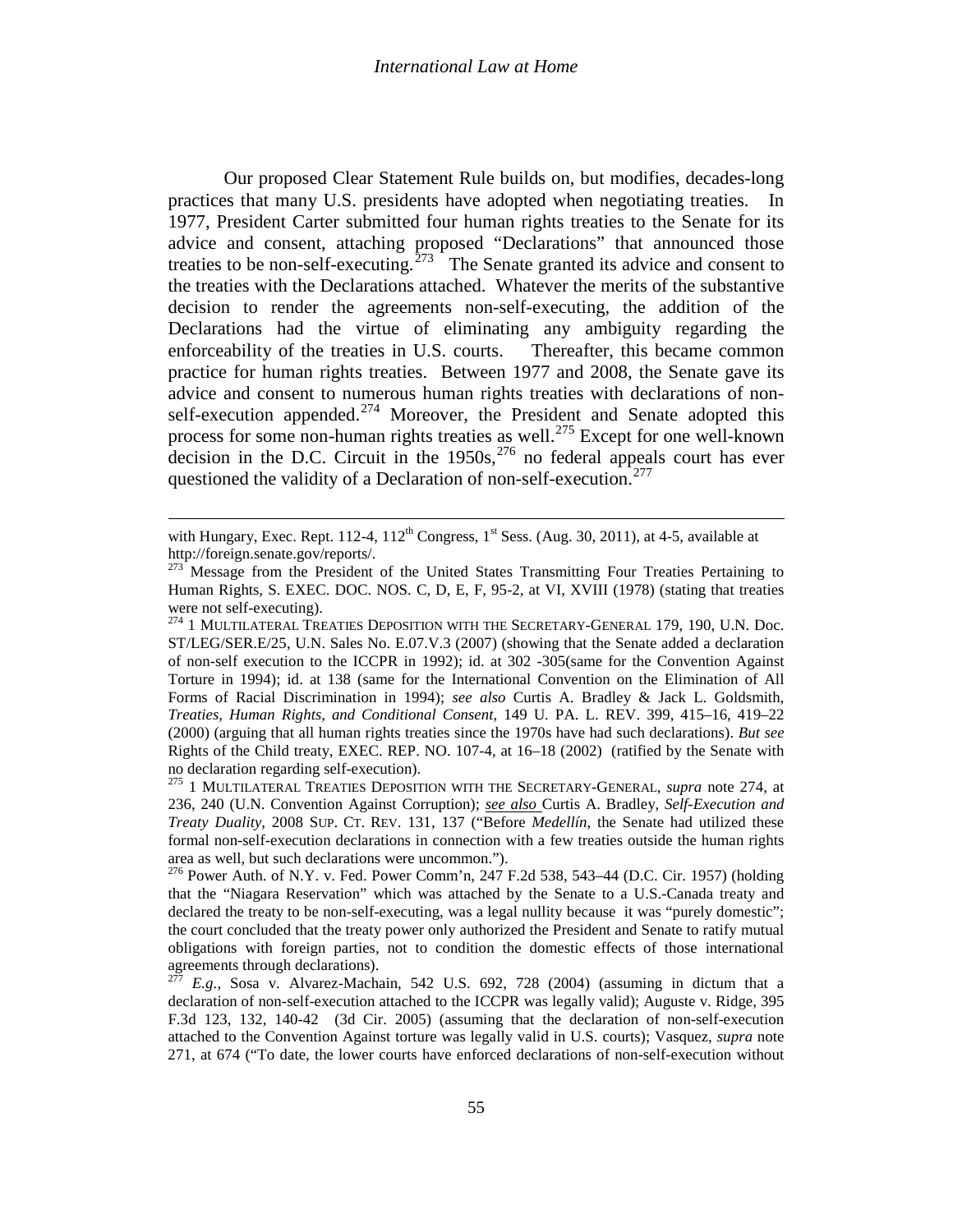Declarations of self-execution (as opposed to non-self-execution) are admittedly a newer phenomenon. The President and Senate have begun to attach such declarations to treaties in the wake of *Medellin*, [278](#page-54-2) but their legal validity has yet to be rigorously assessed by scholars and tested in court. Carlos Vasquez has documented that in 2008, over a dozen treaties were ratified with affirmative Declarations of self-execution,<sup>[279](#page-55-0)</sup> and some Declarations even made the important but subtle distinction between self-execution and judicially enforceable rights.<sup>[280](#page-55-1)</sup>

The question remains, however, whether such statements are constitutional. The constitutional concern focuses on a small slice of treaties. It focuses in particular on situations in which a declaration of self-execution would enhance the domestic effect of treaties beyond that required by the treaty, turning an agreement that is by its own terms non-self-executing into a self-executing

 $\overline{\phantom{a}}$ 

pausing to consider their validity."). There is an active scholarly debate about the validity of such declarations and reservations. *See, e.g*., Vasquez, *supra* note [271,](#page-53-2) at 683 (2009) (arguing that "U.S. treatymakers have the power to "unilaterally" limit the domestic judicial enforceability of the treaties they conclude" through reservations and declarations of non-self-execution, but only as a function of the "reservations" practice at the international level under the Vienna Convention); Nicholas Quinn Rosenkranz, *Executing the Treaty Power*, 118 HARV L. REV. 1867, 1929 (2005) (arguing that in certain instances, when "the treaty power overlaps with Congress's enumerated powers," "the greater power to make self-executing treaties includes the lesser power to leave the implementation of a treaty to Congress"); Bradley & Goldsmith, *supra* note [274,](#page-54-5) at 415–16, 419– 22 (arguing that the Senate and President have a broad constitutional power to limit the domestic effect of treaties as a part of the Treaty Clause power); William A. Schabas, *Invalid Reservations to the International Covenant on Civil and Political Rights: Is the United States Still a Party?,* 21 BROOK J. INT'L L. 277 (1995); Malvina Halberstam, *United States Ratification of the Convention on the Elimination of All Forms of Discrimination Against Women*, 31 GW J. INT'L L. & ECON. 49, 64 (1997); HENKIN, *supra* note [148,](#page-31-6) at 202 (arguing that the practice of non-self-execution declarations "is 'anti-Constitutional' in spirit and highly problematic as a matter of law").

<sup>&</sup>lt;sup>278</sup> See, e.g., Tax Convention with Hungary, Exec. Rept., *supra* note [272,](#page-53-4) at 5 ("The committee has included one declaration in the recommended resolution of advice and consent. The declaration states that the Convention is self-executing, as is the case generally with income tax treaties."). *See also* Bradley, *supra* note [275,](#page-54-6) at 139 (noting that since *Medellin*, "the Senate has for the first time been attaching *self-execution* as well as non-self- execution declarations to its advice and consent to some treaties"). 279 Vasquez, *supra* note [271,](#page-53-2) at 670. Early examples of this new practice can be found at <sup>154</sup>

<span id="page-55-2"></span><span id="page-55-0"></span>Cong. Rec. S9328–S9332 (daily ed. Sept. 23, 2008) (senatorial advice and consent for mutual legal assistance, extradition, and tax treaties, containing a declaration for each one stating that, "This Treaty is self-executing."); S. EXEC. REP. No. 110-17, at 7 (2008); S. EXEC. REP. No. 110-16, at 8 (2008); S. EXEC. REP. No. 110-15, at 10 (2008); S. EXEC. REP. No. 110-14, at 6 (2008); S. EXEC. REP. No. 110-13, at 11–21 (2008); S. EXEC. REP. NO. 110-12, at 10–20  $(2008)$ ).

<span id="page-55-1"></span> $\frac{280}{280}$  *See, e.g.*, S. EXEC. REP. No. 110-22, at 14 (2008) ("With the exception of Articles 7 and 8, this Protocol is self-executing. This Protocol does not confer private rights enforceable in United States courts.").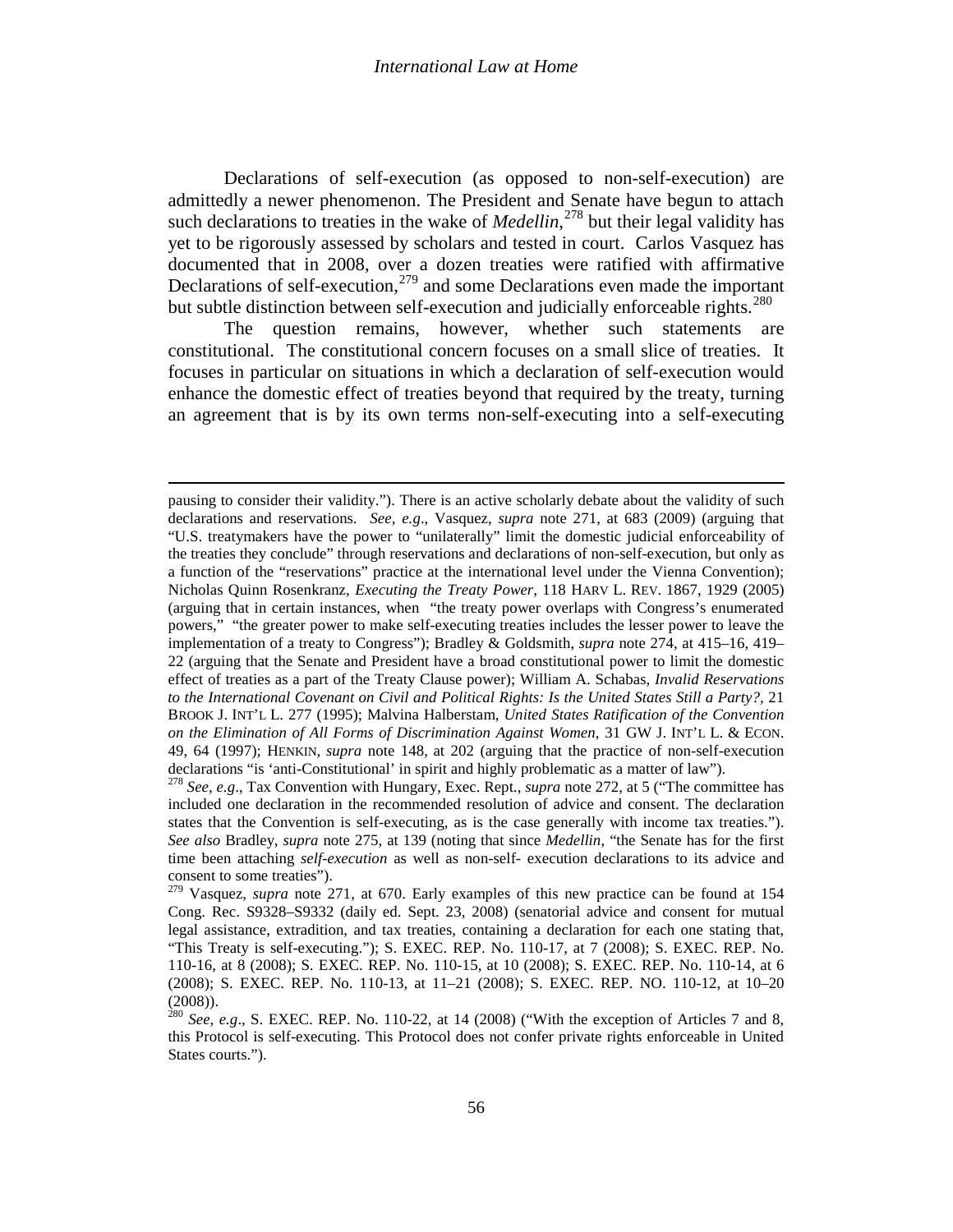agreement.<sup>281</sup> This would be problematic for two chief reasons. First, it would permit the federal government to use the Treaty Clause power to make domestically enforceable law beyond the bounds of the enumerated powers *without* the full agreement of a foreign government to those terms. In effect, then, it might be seen as an effort to expand the Treaty Clause power of the federal government vis-à-vis the state governments, effectively giving the federal government greater scope to legislate than is constitutionally permissible.<sup>[282](#page-56-0)</sup> Second, such a declaration of self-execution could represent an effort by the Senate and President to usurp the power to make federal law without the participation of the House of Representatives. True, the Constitution grants them the power to make treaties without the House, but it does so for reasons specifically connected to the process of making international agreements. And that power is limited in scope by the necessity of gaining a commitment on the part of another state.<sup>283</sup> If a unilateral statement of self-execution effectively expands the commitment made in the agreement, the argument goes, it expands the federal legal commitment beyond that contemplated in the Constitution.  $284$ 

<span id="page-56-3"></span>These arguments are not to be dismissed lightly. But it is important to recognize their scope. The objections apply only to statements that effectively *expand* the legal commitment beyond that contemplated in the international agreement. There is no evidence that the declarations of self-execution have been used in this manner. Similarly, our Clear Statement Rule is intended not to expand the legal obligations beyond those in the agreement but to clearly state that the agreement is understood by the President and Senate to be judicially enforceable. In effect, where there is a Clear Statement, it operates to flip back the presumption in favor of self-execution. If the text of the treaty unambiguously intends action by the political branches before enforcement—for example, if the treaty expressly requires states to implement the agreement through legislative action—then a Clear Statement that the non-self-executing terms of the treaty are self-executing would not be appropriate (though implementing legislation to make these terms enforceable would be). If, however, the text leaves room for doubt—

<span id="page-56-0"></span>

<sup>281</sup> Carlos Vazquez provides a thoughtful analysis of this issue. Vasquez, *supra* note [271,](#page-53-2) at 685- 94 (arguing, *inter alia*, that if *Medellin* is read to establish a default rule that treaties are not selfexecuting, then "the declarations would . . . purport to "make" federal law"; and the declarations would be unconstitutional under the separation-of-powers principles, because "the President and Senate do not have the power to make federal law by themselves.").<br><sup>282</sup> See Missouri v. Holland, 252 U.S. 416 (1920).

<span id="page-56-2"></span><span id="page-56-1"></span><sup>&</sup>lt;sup>283</sup> For more on the origins of the Treaty Clause, see Hathaway, *supra* note [15.](#page-3-1)<br><sup>284</sup> See Vázquez, *supra* note [271,](#page-53-2) at 687-88. *But see* Bradley, *supra* note 275, at 149 & 154 (arguing "recent *self-execution* declarations attached by the Senate" should be deemed constitutionally valid because the intent of the U.S. treaty-makers, not the collective intent of the treaty parties, should govern).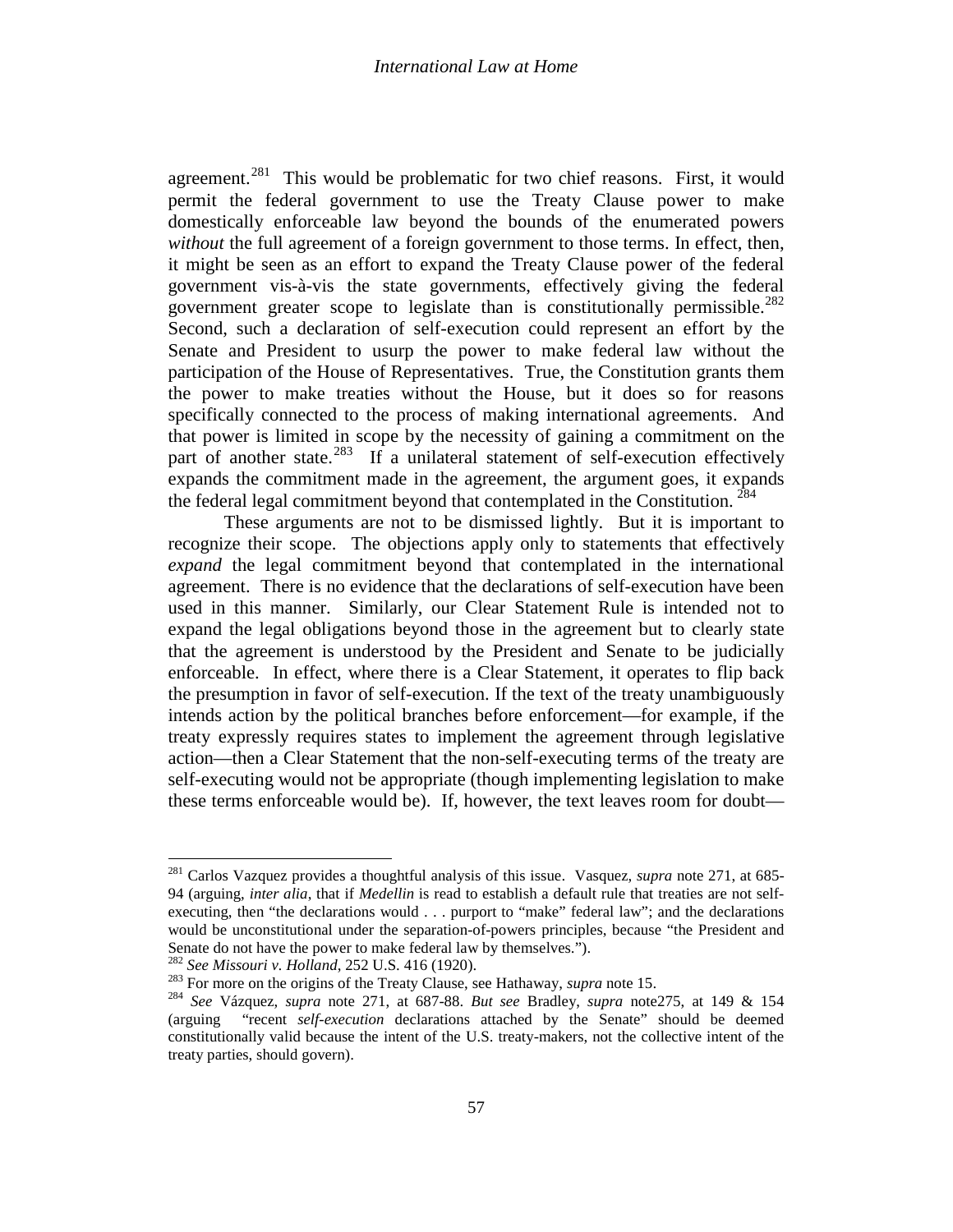if, for example, it provides that states shall "undertake to comply,"<sup>[285](#page-56-3)</sup> then a Clear Statement that the treaty is self-executing should be treated with deference by the courts.

As an alternative to our Clear Statement Rule, the President could also submit a treaty to the Senate with a weaker statement about the treaty's selfexecuting nature. Rather than be part of the treaty package to which the Senate grants its advice and consent, this statement would—along with any congressional response—become part of the treaty's legislative history, to which a court could refer in seeking to understand the intent of the political branches. Such an approach would be less ideal than the Clear Statement Rule, but it would offer another avenue for the president to clarify his expectations about a treaty's enforceability early on.

There has been a lengthy scholarly debate over whether presidential signing statements should be considered part of a statute's legislative history.<sup>[286](#page-57-0)</sup> Some scholars argue in favor of looking to presidential signing statements when interpreting statutes, given that the President plays a key role in the legislative process under the Presentment Clause and that he is therefore part of a statute's "enacting coalition."<sup>[287](#page-57-1)</sup> Critics, meanwhile, regard presidential signing statements as an unlawful expansion of the President's veto power from the right to say "yes"

<span id="page-57-2"></span><sup>285</sup> This is the treaty language at issue in *Medellin*. Some might argue that this language unambiguously requires the political branches to act, but even the majority opinion in the case found it necessary to go beyond the text. Although the Court found that the treaty was not selfexecuting, it did so by applying a presumption against self-execution. Under our proposal, if there was a Clear Statement of self-execution, then the presumption would be flipped, and the ambiguity resolved in favor of self-execution, rather than against it.

<span id="page-57-0"></span> $^{286}$  In 2006, the American Bar Association issued a report declaring that President Bush's use of signing statements was threatening the rule of law. *See* Am. Bar Ass'n Task Force on Presidential Signing Statements & the Separation of Powers Doctrine (2006), http://www.abanet.org/op/signingstatements/aba\_final\_signing\_statements\_recommendation-

report\_7-24-06.pdf. By 2007, President Bush had in fact issued 118 signing statements challenging some provision of a law he had signed. *See id*. Senator Arlen Specter responded with a bill that would have prevented courts from looking to presidential signing statements when interpreting statutes. The Presidential Signing Statements Act of 2006, S. 3731, 109th Cong. §4 (2006). Despite the controversy, lower courts have occasionally looked to such statements. *See* United States v. Story, 891 F.2d 988, 994 (2d Cir. 1989) (deferring to a presidential signing statement on the grounds that "the Executive Branch participated in the negotiation of the compromise legislation"); Frolova v. Union of Soviet Socialist Republics, 761 F.2d 370, 376 ( $7<sup>th</sup>$ Cir. 1985) (looking to President's signing statement in interpreting the Helsinki Accords).

<span id="page-57-1"></span><sup>287</sup> *See* Memorandum from Samuel A. Alito, Jr., Deputy Assistant Att'y Gen., Office of Legal Counsel, to The Litigation Strategy Working Group 1 (Feb. 5, 1986) http://www.archives.gov/news/samuel-alito/accession-060-89-269/Acc060-89-269-box6-SG-

LSWG-AlitotoLSWG-Feb1986.pdf; *see also* Curtis A. Bradley & Eric A. Posner, *Presidential Signing Statements and Executive Power*, 23 Const. Comment. 307,348 (2006).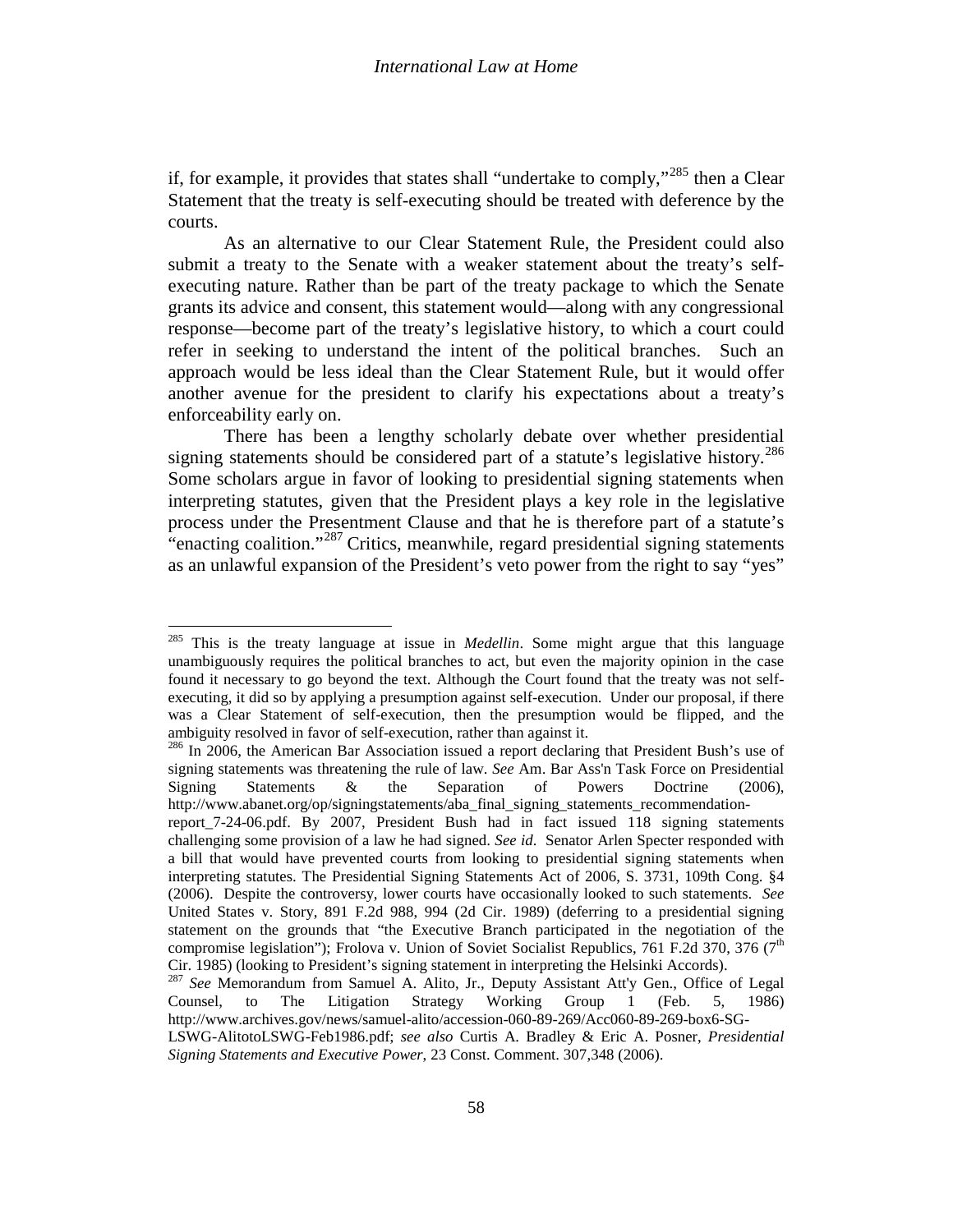or "no" to the right to determine the substantive content of statutes.<sup>[288](#page-57-2)</sup> The critiques, however valid in the context of ordinary legislation, have less force in the context of treaty ratification. The President has a special role in negotiating treaties that is distinct from his role in the Article I process. For treaties, it is the President who drafts the document's text and consults with foreign parties, and it is arguably the president who best understands the intentions of treaty partners.<sup>[289](#page-58-0)</sup> In part for this reason, federal courts regularly give substantial deference to the executive branch's interpretation of treaties.<sup>[290](#page-58-1)</sup> In *Kolovrat v. Oregon*, for instance, the Supreme Court looked to "diplomatic notes exchanged between the responsible agencies of the United States and of Yugoslavia" both before and after the treaty was signed, as well as "instructions issued by our State Department" for carrying out the treaty, to conclude that "the 1881 Treaty, now and always, has been construed as providing for inheritance by both countries' nationals . . ."<sup>[291](#page-58-2)</sup> According to one scholar, the Supreme Court deferred to the executive branch's interpretation of a treaty in "the vast majority" of the cases he surveyed, except for when the government's view was "unreasonable" or called for an unconstitutional result.<sup>[292](#page-58-3)</sup>Moreover, if the presidential statement is made to the Senate prior to its advice and consent, that would blunt concerns that the president is seeking an end-run around the Senate. $293$ 

<span id="page-58-0"></span><sup>288</sup> *E.g.* Marc N. Garber & Kurt A. Wimmer, *Presidential Signing Statements as Interpretations of Legislative Intent: An Executive Aggrandizement of Power*, 24 Harv. J. on Legis. 363, 367 (1987). <sup>289</sup> *See* Jonathan R. Siegel, *The Use of Legislative History in a System of Separated Powers*, 53 VAND. L. REV. 1457, 1527 n. 313 (arguing that deference to presidential signing statements for treaties – but not statutes- could be justified); Adrian Vermuele, *Interpretive Choice*, 75 N.Y.U. L. REV. 74, 122 (2000) (arguing that presidential statements do have a "prominent role" in treaty interpretation, but that this is because "the president's role in treaty formation differs importantly from his role in the legislative process . . . ."); William D. Popkin, *Judicial Use of Presidential Legislative History: A Critique,* 66 IND. L.J. 699, 717 n.80 (1991) ("A distinction should also be made between statutes and treaties. The President's power to negotiate treaties might give him an interpretive power that he lacks in the context of legislation.").

<span id="page-58-1"></span> $290$  RESTATEMENT (THIRD) OF THE FOREIGN RELATIONS LAW OF THE UNITED STATES  $\S$  326(2) (1987) ("Courts in the United States have final authority to interpret an international agreement for purposes of applying it as law in the United States, but will give great weight to an interpretation made by the Executive Branch.").

<span id="page-58-2"></span><sup>291</sup> 366 U.S. 187, 194-195 (1961); *see also* Nielsen v. Johnson, 279 U.S. 47 (1929) ("The history of article 7 and references to its provisions in displomatic exchanges between the United States and Denmark [both before and after ratification] leave little doubt that its purpose was both to relieve the citizens of each country from onerous taxes upon their property within the other and to enable them to dispose of such property. . .").

<span id="page-58-3"></span><sup>292</sup> David J. Bederman, Rev*ivalist Canons and Treaty Interpretation,* 41 UCLA L. REV. 953, 961- 62 (1994);

<span id="page-58-5"></span><span id="page-58-4"></span><sup>293</sup> This lies in contrast to the executive memorandum at issue in *Medellin v. Texas*, in which President Bush declared the ICJ's decision in *Avena* was to be binding on state courts well after the Senate had ratified the treaty. In fact, the Court's analysis rested on the fact that it deemed the memorandum to be an ex post effort to substantively change the terms of the treaty by presidential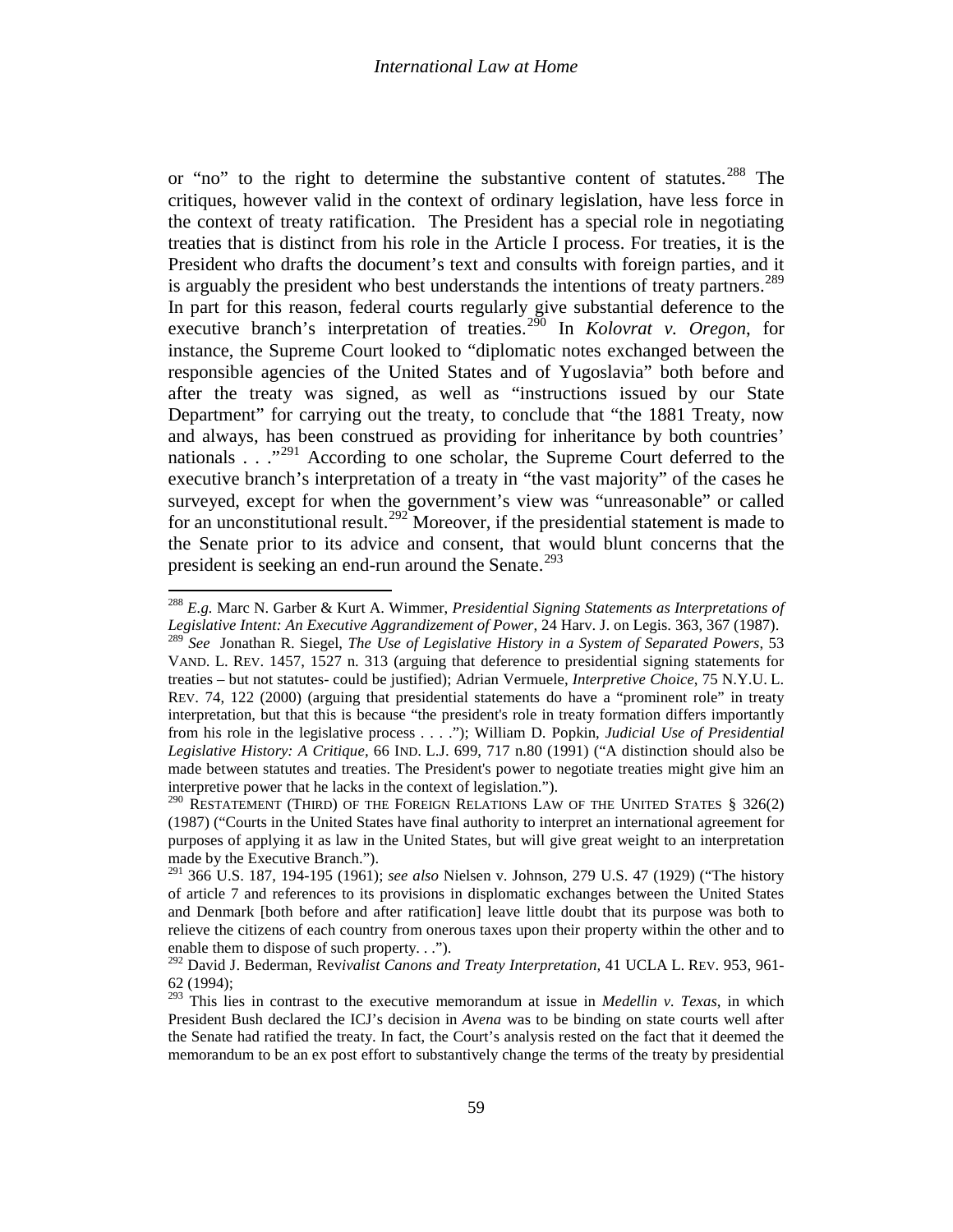Accordingly, presidents could transmit signing statements to the Senate alongside treaties, and hope that through incorporation into the treaty's legislative histories, those statements are persuasive with courts in the future. Nonetheless, such unilateral statements by the President are likely to be less effective and persuasive than is a formal Understanding or Declaration, voted upon by the Senate in the course of the treaty approval process.

Proponents of international law might be concerned that the Clear Statement Rule we propose here will render already-ratified treaties more insecure. If, after all, Clear Statements need to appear at the time of the Senate's advice and consent, and if earlier treaties do not include such statements, then courts may misconstrue the silence in earlier treaties as meaningful. This can be avoided in part by careful wording. For example, a recent Senate report explained that, "The declaration states that the Convention is self-executing, as is the case generally with income tax treaties."<sup>[294](#page-58-5)</sup> This declaration thus serves to both make clear the intended effect of the treaty at hand and the general nature of tax treaties in general.

We also believe that the concern that a new practice of Clear Statements will undermine earlier treaties that do not possess such Clear Statements gives judges less credit than they deserve. Prior to *Medellin*, statements of selfexecution were not used in many cases because they were considered unnecessary. Post-*Medellin*, the landscape has changed. If the State Department adopts a Clear Statement Rule—and with it a considered practice of including clear information regarding whether the treaty is self-executing or not at the time of the Senate's advice and consent, courts will be able to recognize that the absence of such statements in earlier treaties does not necessarily mean that those treaties were intended to be non-self executing. The State Department could even further protect against such concerns by issuing an express statement of this new practice—or revising the relevant regulations. In short, the Clear Statement Rule offers a way of addressing ambiguity about the judicial enforceability of treaties going forward, but should have little or no impact on treaties already ratified.

# **C. Public Right of Action**

l

<span id="page-59-0"></span>The Executive branch has the authority to enforce international treaty obligations by seeking an injunction against state and municipal agencies violating those obligations. We will call this a "Public Right of Action," as opposed to a private right of action.

fiat. *Id.* at 525 ("The President has an array of political and diplomatic means available to enforce international obligations, but unilaterally converting a non-self-executing treaty into a selfexecuting one is not among them.").

<sup>294</sup> Tax Convention with Hungary Exec. Rept., *supra* note [272,](#page-53-4)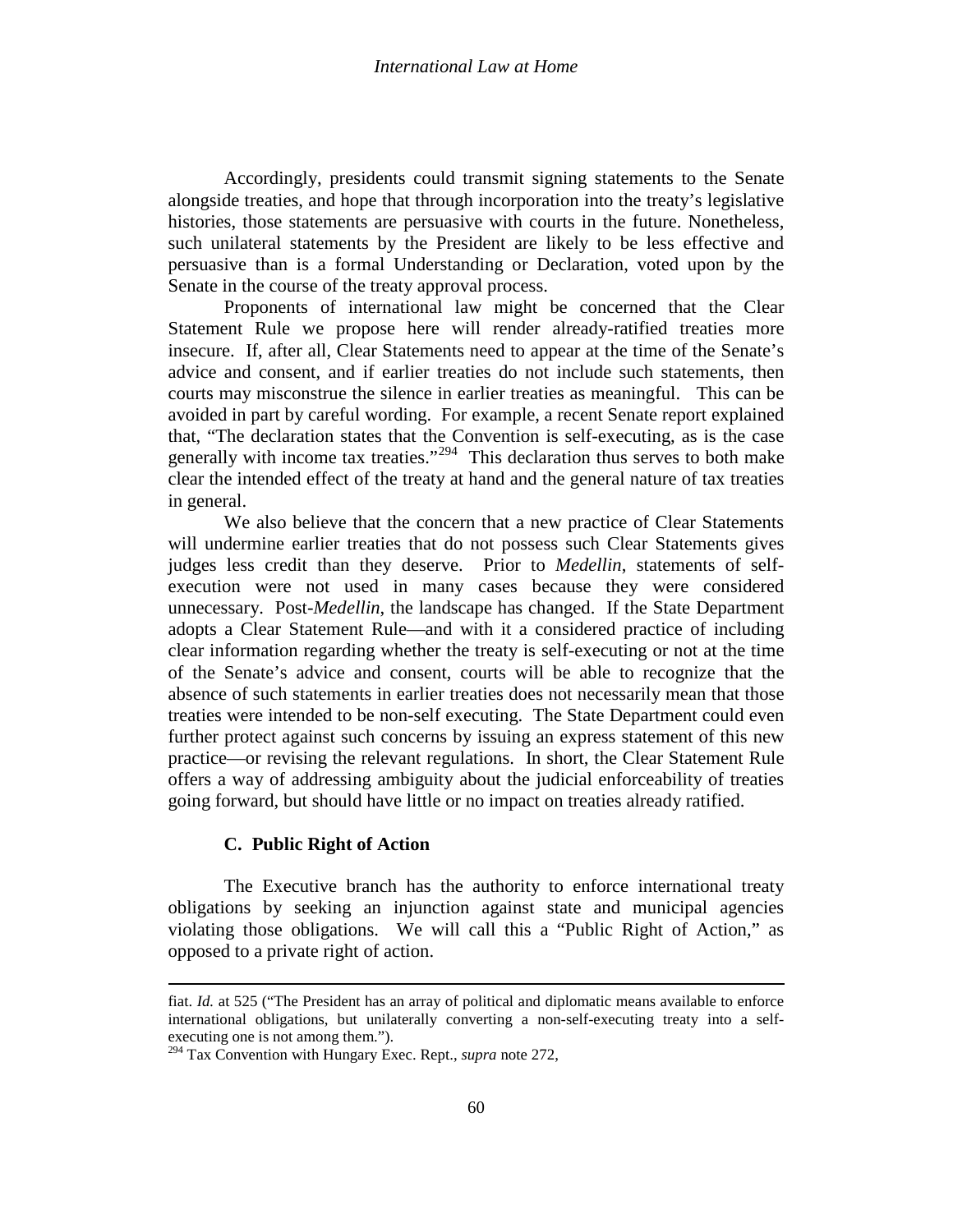The doctrine upon which the Public Right of Action is based arose in a line of cases from the turn of the century that allowed the federal government to sue in equity to enforce its sovereign rights and obligations.<sup>[295](#page-59-0)</sup> The cases culminated in the Supreme Court's 1895 decision in *In re Debs*, [296](#page-60-0) in which the federal government sought to protect interstate commerce by requesting an injunction prohibiting railroad workers from striking. The Court found sufficient justification for the injunction on the merits, but it concluded that seeking equitable decrees was an appropriate means for the federal government to "enforce in any part of the land the full and free exercise of all national powers."[297](#page-60-1) The Court reasoned:

Every government, entrusted by the very terms of its being with powers and duties to be exercised and discharged for the general welfare, has a right to apply to its own courts for any proper assistance in the exercise of the one and the discharge of the other . . . The obligations which it is under to promote the interest of all and to prevent the wrongdoing of one, resulting in injury to the general welfare, is often of itself sufficient to give it a standing in  $\frac{298}{2}$  $\frac{298}{2}$  $\frac{298}{2}$ 

In subsequent years, courts have applied this reasoning to allow the federal government standing to bring lawsuits against public and private actors where the federal government seeks to use the suits to promote the national welfare—by, for example, enforcing civil rights laws and preventing interference with interstate commerce. [299](#page-60-3)

<span id="page-60-4"></span><sup>295</sup> *See* RICHARD FALLON, DANIEL J. MELTZER & DAVID L. SHAPIRO, HART AND WECHSLER'S THE FEDERAL COURTS AND THE FEDERAL SYSTEM 811-20 (4<sup>th</sup> ed, 1996); *see also* United States v. American Bell Tel Co., 128 U.S. 315, 367 (1888) (allowing the Attorney General to sue in equity for the revocation of certain fraudulently obtained patents); United States v. San Jacinto Tin Co., 125 U.S. 273 (1888).

 $296$  158 U.S. 564 (1895).

<span id="page-60-1"></span><span id="page-60-0"></span><sup>297</sup> *Id*. at 584

<span id="page-60-2"></span><sup>298</sup> *Id*. at 584. This principle had previously been stated by the court in *United States v. American Bell Tel Co.*, 128 U.S. 315, 367 (1888) (concluding that the government did not need to have a "direct pecuniary interest" in a case, but may sue "to protect the public from the monopoly of the patent which was procured by fraud").<br><sup>299</sup> *See, e.g.*, United States v. Republic Steel Corp., 362 U.S. 482, 492 (1960) (allowing suit by the

<span id="page-60-3"></span>United States to enjoin respondent companies from depositing industrial solids in the Calumet River without obtaining requisite permit); United States v. California, 332 U.S. 19, 26-27 (1947) (allowing suit by the United States to determine ownership and rights over submerged land); United States v. City of Jackson, 318 F.2d 1, 11-16 (5th Cir. 1963), *reh. denied*, 320 F.2d 870 (1963) (per curiam) (granting injunctive relief to the United States to prevent racial segregation); United States v. U. S. Klans, Knights of Ku Klux Klan, Inc., 194 F.Supp. 897, 902 (M.D. Ala.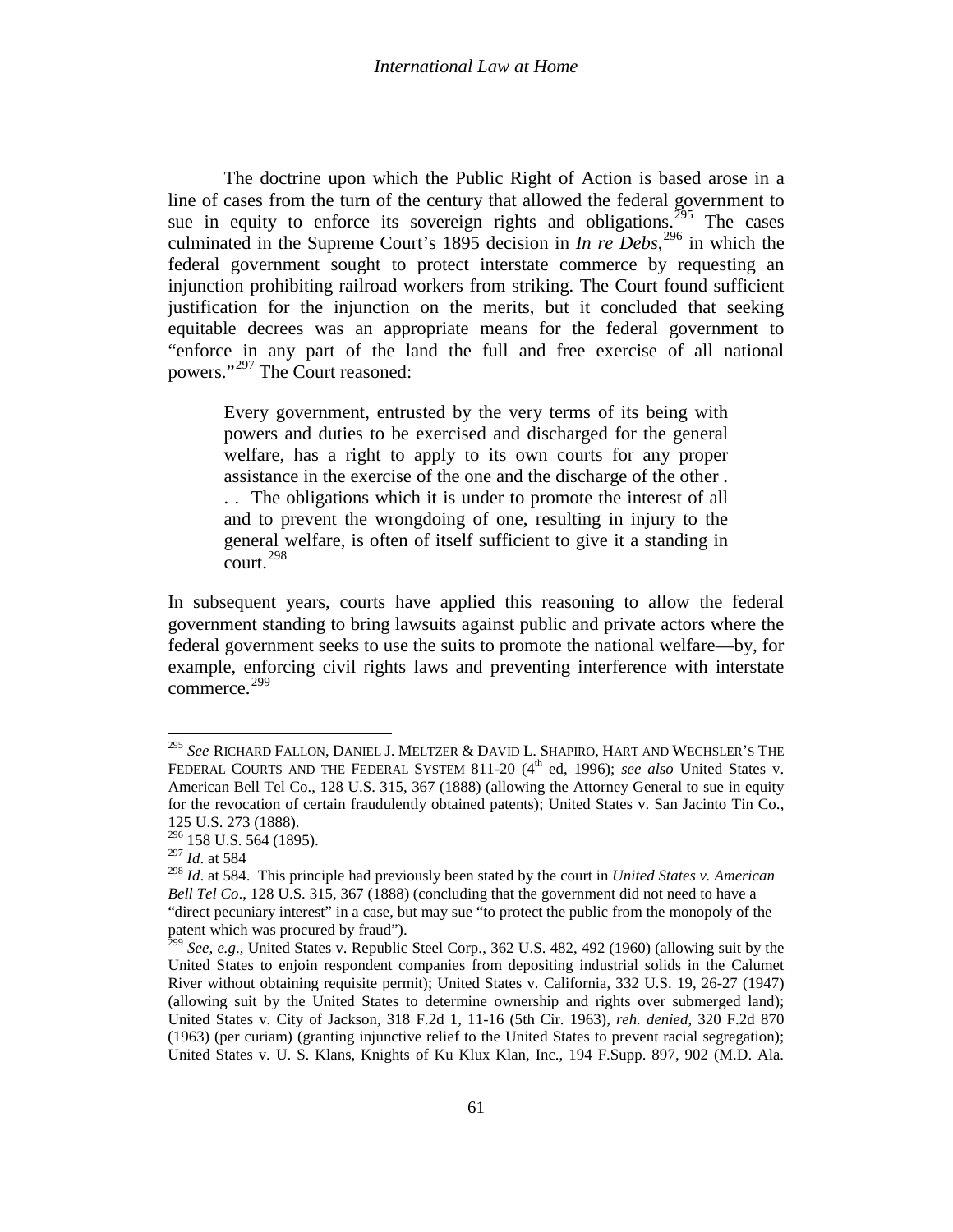The obvious question, of course, is whether the violation of a treaty obligation is the kind of national harm that entitles the federal government to bring an action for injunctive relief against a state or local government. The Supreme Court has suggested that it is, though only in dicta. In *Sanitary District of Chicago v. United States*, the federal government successfully enjoined an Illinois state agency from diverting water from Lake Michigan. Justice Holmes wrote for a unanimous Court that the United States had "a standing in this suit . . . *to carry out treaty obligations to a foreign power* bordering upon some of the Lakes concerned."<sup>[300](#page-60-4)</sup>Although the case was resolved on statutory and constitutional grounds, the Court's endorsement of a public right of action on the basis of treaty violations was clear. $301$ 

Despite the breadth of Justice Holmes's assertion in *Sanitary District*, the Supreme Court has not directly revisited the issue of whether the United States can sue state and local governments to enjoin them from violating treaty obligations. [302](#page-61-1) Several lower courts have addressed the issue, however. The earliest and most direct affirmation of a Public Right of Action to enforce a treaty came from the Eastern District of New York in its 1971 holding in *United States v. City of Glen Cove*. [303](#page-61-2) There, the court held the federal government could enjoin a city from taxing Soviet assets that were protected by a treaty. Relying upon *Sanitary District*, the district court held "the United States may sue to prevent state action which would violate a treaty obligation of the United States.<sup> $304$ </sup> It explained, "[t]he conduct of foreign relations would be hampered and embarrassed if the United States Government were powerless to require units of

 $\overline{\phantom{a}}$ 

<sup>1961) (</sup>granting preliminary injunction in favor of the United Stated, enjoining defendants from interfering with the travel of passengers in interstate commerce).<br> $^{300}$  266 U.S. 405, 425-26 (1925) (internal citations omitted) (emphasis added).<sup>301</sup> See id. at 426-32.

<span id="page-61-0"></span> $^{301}$  See id. at 426-32.<br> $^{302}$  A year after *Sanitary District*, the Supreme Court held the United States has "the right to

<span id="page-61-4"></span><span id="page-61-1"></span>invoke the aid of a court of equity in removing unlawful obstacles to the fulfillment of its obligations." *United States v. Minnesota*, 270 U.S. 181, 194-95 (1926). Thus, the Court upheld an injunction issued at the request of the Attorney General, enjoining Minnesota state officials from depriving Native Americans of land rights given to them in prior agreements with the federal government. *Id.* The Court, however, was not clear whether the "obligations" owed by the federal government to the Native Americans stem from the international agreements or from the unique fiduciary relationship the Court ascribes to the federal government with regard to Native American groups. *See id.* at 193-196, 207-12; *see also* HENKIN, *supra* note [148,](#page-31-6) at 484 n.128 (2d ed. 1996). Since *Minnesota*, the closest the Court has come to revisiting the matter was Justice Breyer's dissenting opinion in *Medellin,* in which Breyer cited *Sanitary District* for the proposition the Court "has also made clear that the Executive has inherent power to bring a lawsuit to carry out treaty obligations." *See, e.g.*, Medellín v. Texas, 128 S. Ct. 1346, 1390-91 (2008) (Breyer, J., dissenting) (citing *Sanitary District*, 266 U.S. at 425-426). The majority opinion neither agreed nor disagreed with Justice Breyer's statement.

<span id="page-61-2"></span><sup>303</sup> 322 F. Supp. 149 (E.D.N.Y.1971), *aff'd per curiam*, 450 F.2d 884 (2d Cir. 1971). <sup>304</sup> *Id.* at 152.

<span id="page-61-3"></span>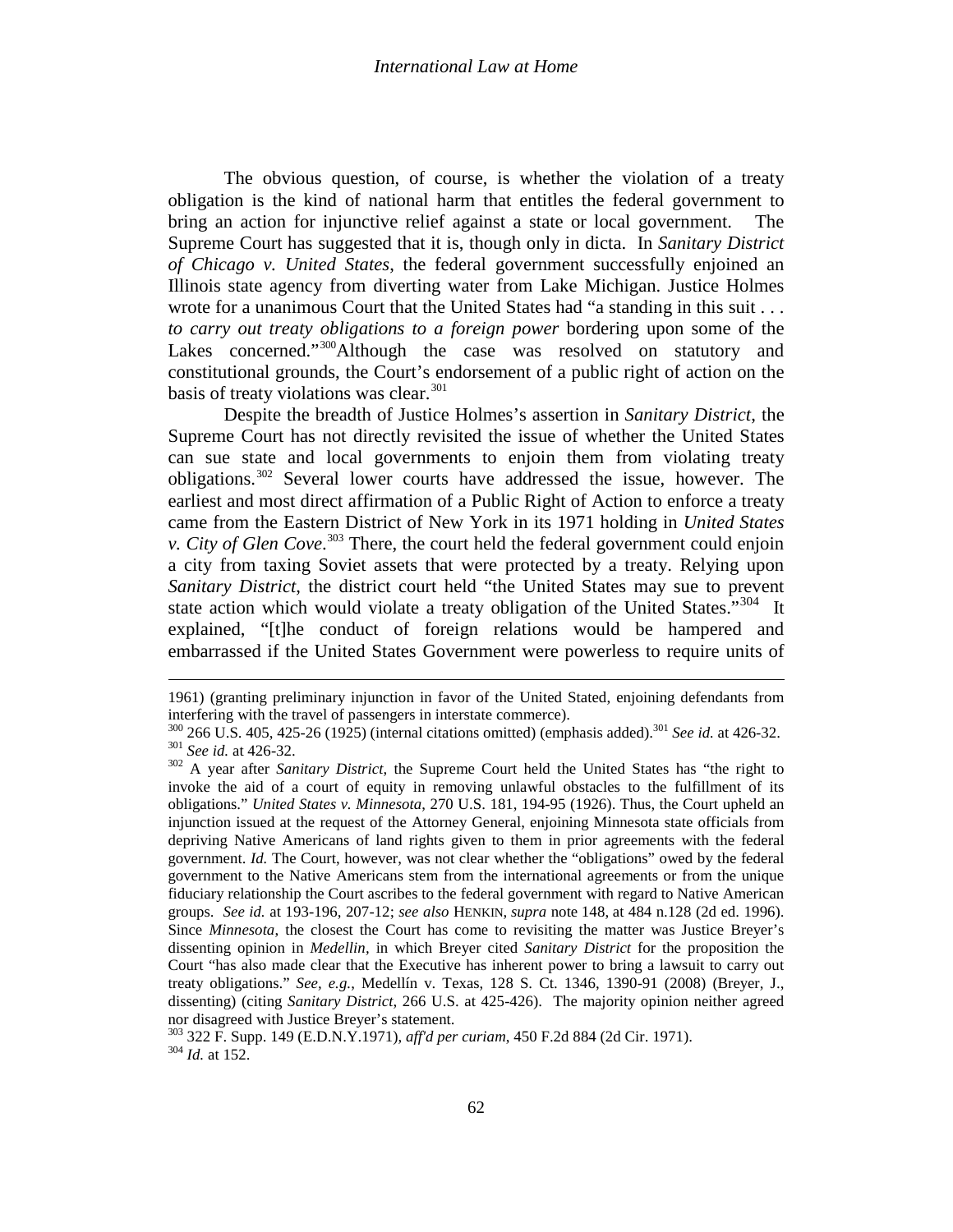local government to comply with treaty obligations, and if a treaty could be enforced only by the foreign government making itself a party to litigation before state or federal courts."[305](#page-61-4)

Several courts have agreed with the holding in *Glen Cove*. In *United States v. County of Arlington*, for example, the Fourth Circuit held "[t]he United States can sue to enforce its policies and laws, even when it has no pecuniary interest in the controversy. This principle has been invoked to enable the United States to honor its treaty obligations to a foreign state."[306](#page-62-0) More recently, in *Mora v. New York*, the Second Circuit noted that the federal government's ability to "sue state and local governments to ensure compliance" was one of the reasons international treaty obligations have not been entirely "deprive[d] . . . of force" by the lack of a private right of action.[307](#page-62-1) Courts have also cited *Sanitary District* in opinions allowing the federal government to intervene in various suits, in order to preserve the nation's treaty obligations. For instance, in *Tachiona v. United States*, the Second Circuit held the Department of Justice had standing to intervene and appeal a district court ruling that potentially placed the United States in violation of the U.N. Convention on Privileges and Immunities. [308](#page-62-2) Similarly, in *Bennett v. Islamic Republic of Iran*, a D.C. district court held the United States could move to quash writs of attachment issued against Iran in a private suit, given the government's interest in honoring U.S. obligations under the Algiers Accord and the Vienna Convention on Diplomatic Relations.[309](#page-62-3) Both cases cited *Sanitary District.*

There are also recent signs that the government regards a Public Right of Action as a viable option for enforcing treaties. The Legal Adviser to the State Department has contended to the Supreme Court that there is a "longstanding principl[e]" that the United States can "bring an action in court to enforce compliance with a treaty obligation" without statutory authorization.<sup>[310](#page-62-4)</sup> And in a

<span id="page-62-0"></span> $\frac{305}{104}$  *Id*. at 152-53 (internal citations omitted).<br><sup>306</sup> United States v. County of Arlington, 669 F.2d 925, 929 (4th Cir. 1982) (internal citations omitted).<br><sup>307</sup> Mora v. New York, 524 F.3d 183, 198-199 (2d. Cir. 2008).

<span id="page-62-2"></span><span id="page-62-1"></span><sup>&</sup>lt;sup>308</sup> 386 F.3d 205, 212 (2d Cir. 2004). In *De Los Santos Mora v. New York*, the Second Circuit also cited *Sanitary District* in support of the proposition that the United States has authority to bring an action to enforce compliance with a treaty obligation. 524 F.3d 183, 199 (2d Cir. 2008).

<span id="page-62-5"></span><span id="page-62-3"></span><sup>309 604</sup> F. Supp. 2d 152, 167 (D.D.C. 2009) ("The plaintiffs' argument that the United States lacks standing in this action is without merit and essentially frivolous. This Circuit has consistently recognized that the United States has standing to bring actions necessary to uphold its foreign policy obligations under international agreements, particularly those relating to Iran."); *see also* Persinger v. Islamic Republic of Iran, 729 F.2d 835, 837 (D.C. Cir. 1984); Roeder v. Islamic Republic of Iran, 333 F. 3d 228, 234 (D.D.C. 2003).

<span id="page-62-4"></span><sup>&</sup>lt;sup>310</sup> Brief for United States as Amicus Curiae Supporting Respondents at 15, Bustillo v. Johnson, 546 U.S. 1213 (2006) (No. 04-10566); *see also* Brief for United States as Amicus Curiae Supporting Petitioner at 15, Medellín v. Texas, 128 S. Ct. 1346 (2008) (No. 06-984) (citing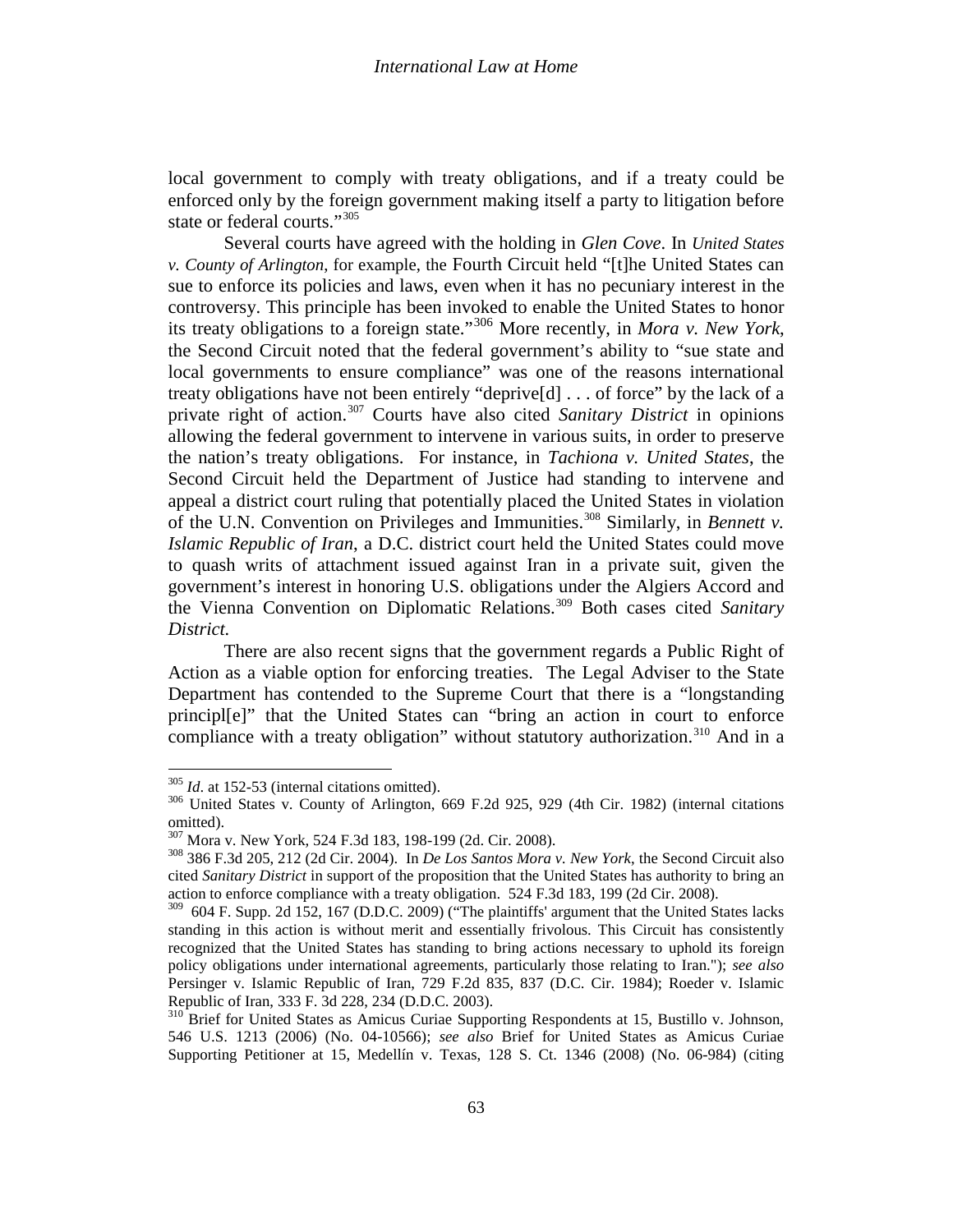September 2011 report recommending the Senate ratify a bilateral investment treaty ("BIT") with Rwanda,<sup>[311](#page-62-5)</sup> the Senate Committee on Foreign Relations indicated that it shared this view. The report recognized that several provisions of the treaty were not self-executing, such as provisions relating to procedures for resolving disputes under the treaty. But it suggested that the federal government could use a Public Right of Action to enforce the treaty should states refuse to comply. Specifically, the report endorsed the views of the Director of the Office of Investment Affairs for the State Department, who had explained to Congress that "should an arbitral decision [issued pursuant to the treaty's dispute resolution mechanism] conclude that U.S. state law is inconsistent with the BIT, the U.S. government could, if necessary, choose to initiate a legal action against the state to ensure compliance with a self-executing provision of the BIT." $312$ 

The Public Right of Action is thus an option available to the government, but one that is likely to be sparingly used. The key drawback to using the Public Right of Action is that it places the federal government in an adversarial position vis-à-vis a state or local government. That is not only politically challenging, but it can be corrosive of the cooperative federal arrangement that is an essential element of the United States political landscape. In many cases, normal political channels—discussions between the federal government and local officials—will prove more effective at changing state or local government behavior to comply with international law obligations of the United States. Indeed, the experience of U.S. compliance with the Vienna Convention on Consular relations' requirements after *Medellin* shows that these tools can be quite effective, at least in addressing future compliance. There, the federal government advised local prosecutors and police departments about proper compliance procedures. Most local governments then began complying with the requirement that foreign citizens' consulates be notified when they are "arrested or committed to prison."<sup>[313](#page-63-1)</sup>

Nonetheless, the Public Right of Action remains an important tool—and perhaps a bargaining chip--to be used by the president in instances where a state or local entity has placed the entire country in violation of an international legal obligation and there remains no other reasonable option for redressing the violation. In such cases, the local entity is placing the entire country at risk of sanction or retaliation. That harm can be redressed through a lawsuit to enforce

 $\overline{\phantom{a}}$ 

<span id="page-63-2"></span>*Sanitary District*); Brief for the United States in Opposition at 16-17, Tachiona v. United States, 386 F.3d 205 (2d Cir. 2004) (No. 05-879) (same).<br><sup>311</sup> Investment Treaty with Rwanda, Exec. Rept., *supra* note [28.](#page-6-7)<br><sup>312</sup> Id. at 11.<br><sup>313</sup> Vienna Convention on Consular Relations Art. 36(1)(b); *see* CRS Report for Congre

<span id="page-63-1"></span><span id="page-63-0"></span>Convention on Consular Relations: Overview of U.S. Implementation and International Court of Justice (ICJ) Interpretation of Consular Notification Requirements (May 17, 2004); U.S. Department of State, Consular Notification and Access, Part 2: Detailed Instructions, available at http://travel.state.gov/law/consular/consular\_747.html.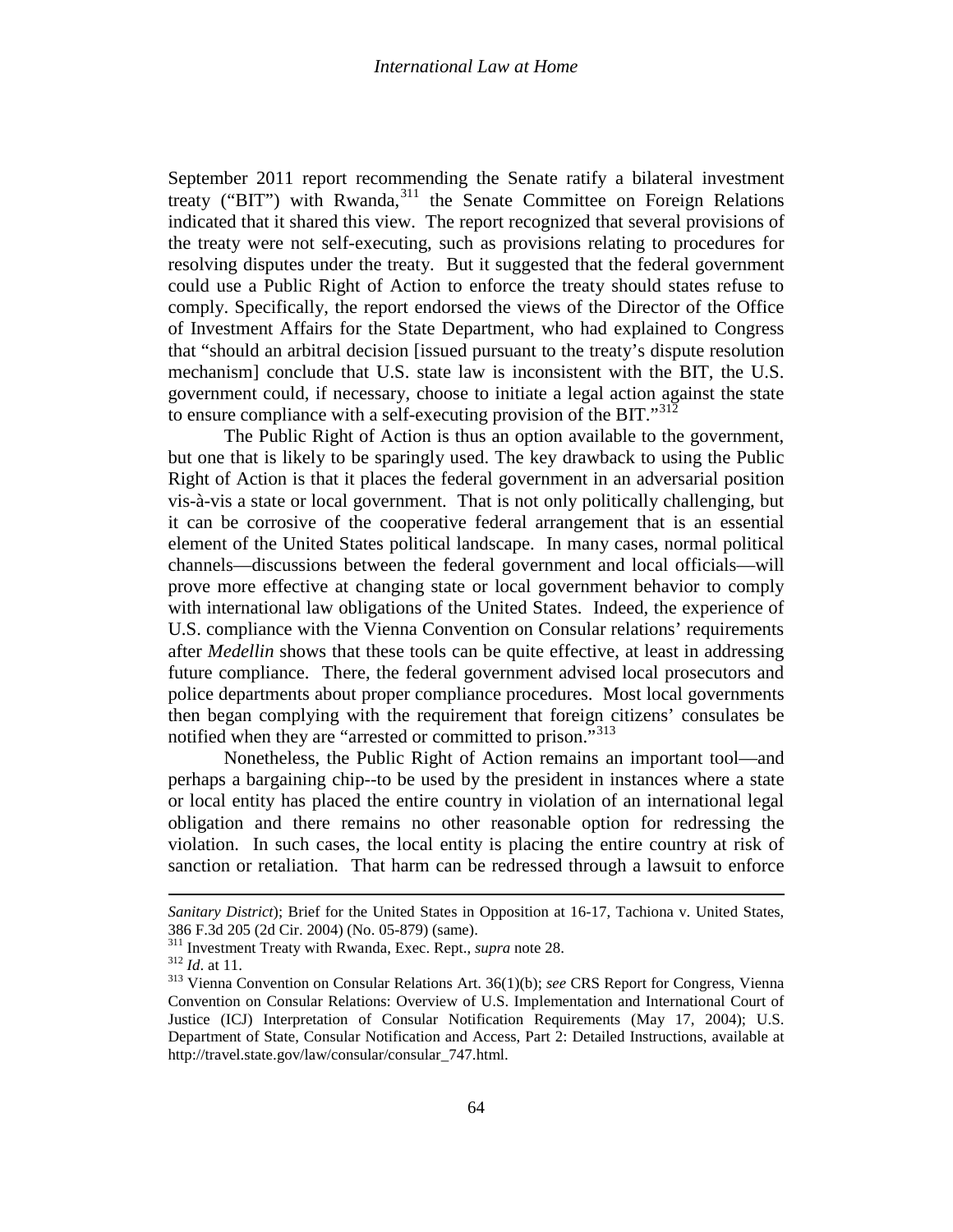the treaty obligation on the local government that is responsible for creating the violation—and in a position to stop or prevent it. It would have been legally appropriate, for example, (though perhaps politically unimaginable) for the federal government to bring a Public Right of Action against Texas for its violation of the United States' obligations under the Vienna Convention on Consular Relations. By failing to abide by the United States obligations under the Convention, Texas placed U.S. diplomats and citizens abroad at risk of retaliatory violations. Moreover, it damaged the country's reputation for compliance with its international treaty obligations—leading to a unanimous decision by the International Court of Justice that the United States had breached its obligations under the Consular Relations Convention.<sup>[314](#page-63-2)</sup>

## **IV. CONCLUSION**

Today, more than ever before, international law is a part of daily life. The United States is party to hundreds of Article II treaties, many of them covering topics of the gravest importance to the country, ranging from the economy,  $315$  to criminal law enforcement,<sup>[316](#page-64-1)</sup> to national security.<sup>[317](#page-64-2)</sup> It is thus of no small importance that Supreme Court has cast the legal status of significant numbers of these treaties into doubt with its decision in *Medellin v. Texas*.

In this Article, we have aimed to bring perspective to this decision—and to the broader debate over the enforcement of international law in U.S. courts—by placing it into context. We have shown that for the first century and a half, the courts of the United States presumed that treaties that created private rights were necessarily self-executing and created a private right of action. But this presumption began to erode well before *Medellin*—in no small part in response to the backlash against the post-war human rights revolution that some perceived as a direct threat to racial segregation. *Medellin*, and an overbroad dictum hidden within it, has in the past two-and-a-half years been read by the lower courts not as a simple ratification of this more cautious post-war stance, but as a complete reversal of the founding presumption. Unless corrected, it appears the lower

<sup>&</sup>lt;sup>314</sup> Request for Interpretation of the Judgment of 31 March 2004 in the Case Concerning Avena and Other Mexican Nationals (Mexico v. United States of America) (19 Jan. 2009) (The Court "Unanimously, Finds that the United States of America has breached the obligation incumbent upon it under the Order indicating provisional measures of 16 July 2008, in the case of Mr. José Ernesto Medellín Rojas").<br><sup>315</sup> These include the "Friendship, Commerce, and Navigation" treaties discussed above.

<span id="page-64-0"></span>

<span id="page-64-1"></span><sup>&</sup>lt;sup>316</sup> See, e.g., Treaty on Mutual Legal Assistance on Criminal Matters, U.S.-U.K., Jan. 6, 1994, S. Treaty Doc. No. 104-2. <sup>317</sup> *See, e.g*., Treaty with Russia on Measures for Further Reduction and Limitation of Strategic

<span id="page-64-2"></span>Offensive Arms (May 13, 2010).